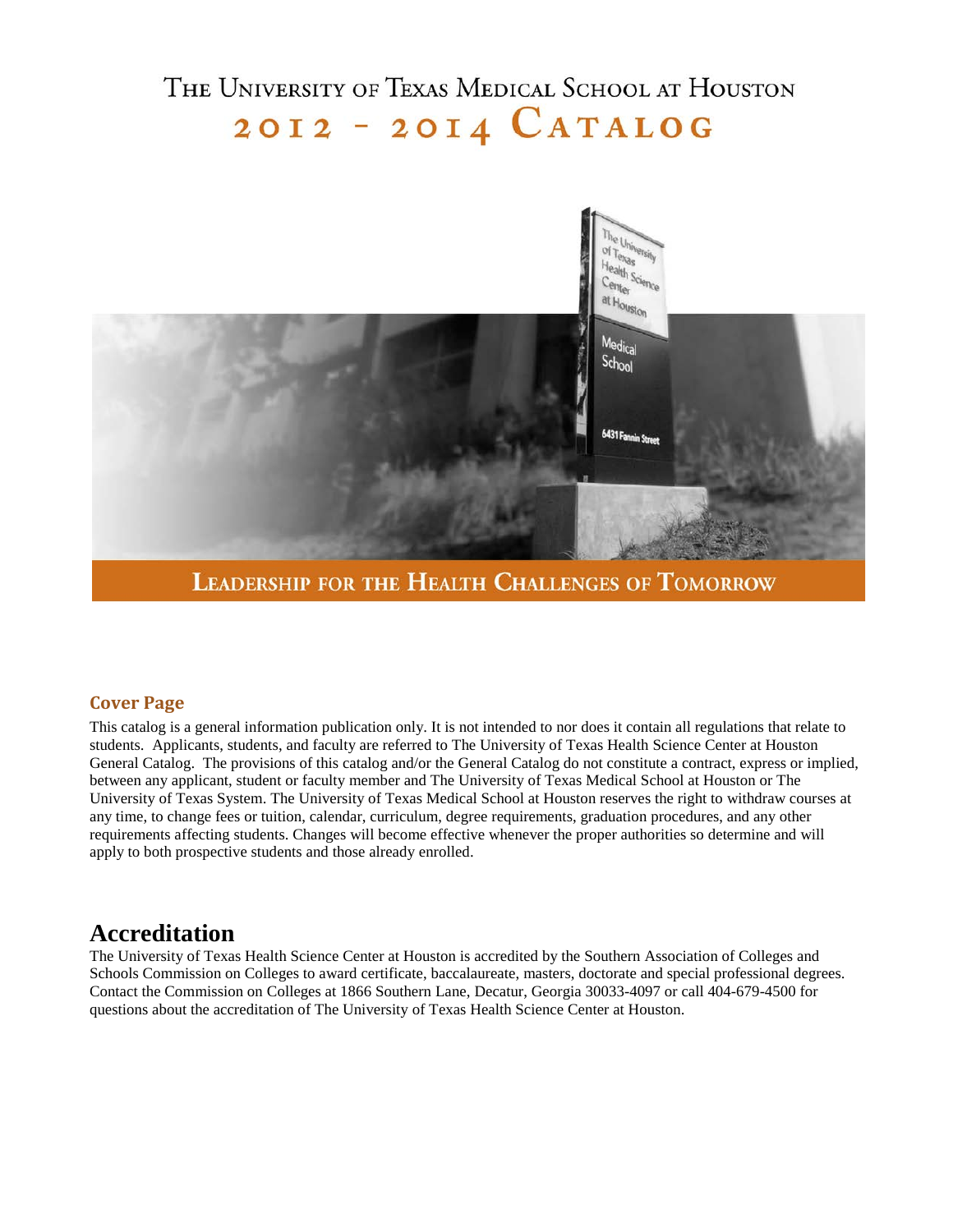### **A Message from the Dean of the UT Medical School at Houston**

The four-year curriculum for medical students outlined in this catalog is the product of over 40 years of the Medical School's continual growth and development. To date, more than 4,000 physicians have graduated from the UT Medical School and each represents an important part of who we are. Please take a moment to review our comprehensive and innovative programs. From first-year course work that provides clinical exposure to secondyear Problem-Based Learning case studies that integrate basic and clinical sciences, this Medical School is committed to continual innovations and training opportunities that keep pace with these times of rapid health-care changes.

Our opening retreat and orientation program for new students set the stage for the four years and serves as an important statement that this is a student-friendly school, providing faculty resources and student-support programs designed around a philosophy that your medical education will be a lifelong endeavor. From our teaching hospitals, including Memorial Hermann – Texas Medical Center and Lyndon B. Johnson General Hospital, to community-based health centers and clinics throughout the Houston area, we continue to develop learning opportunities that few schools can match in scope and quality. Located in the Texas Medical Center, your education takes place in a medical city, not just a medical building. As we diversify in ambulatory care and address a new era of medical practice, our training opportunities are changing in response to your educational career needs.

We are mindful of our responsibility to expose our students to recent advances, both technological and intellectual, in medicine. We recognize and utilize computer simulation and resources as an important partner in the practice of medicine. With equal diligence, we encourage students to maintain their empathy, sensitivity, and commitment to ethical and compassionate care. We believe that "high-tech, high-touch" medicine is not a contradiction in terms, and our curriculum reflects this philosophy.

Please review the program outlined in our catalog. It is our goal to provide you a quality education that is both rigorous and rewarding, with your success and the health of our global community in mind.

Giuseppe Colasurdo, M.D. Dean and H. Wayne Hightower Distinguished Professor in the Medical Sciences President *ad interim* The University of Texas Health Science Center at Houston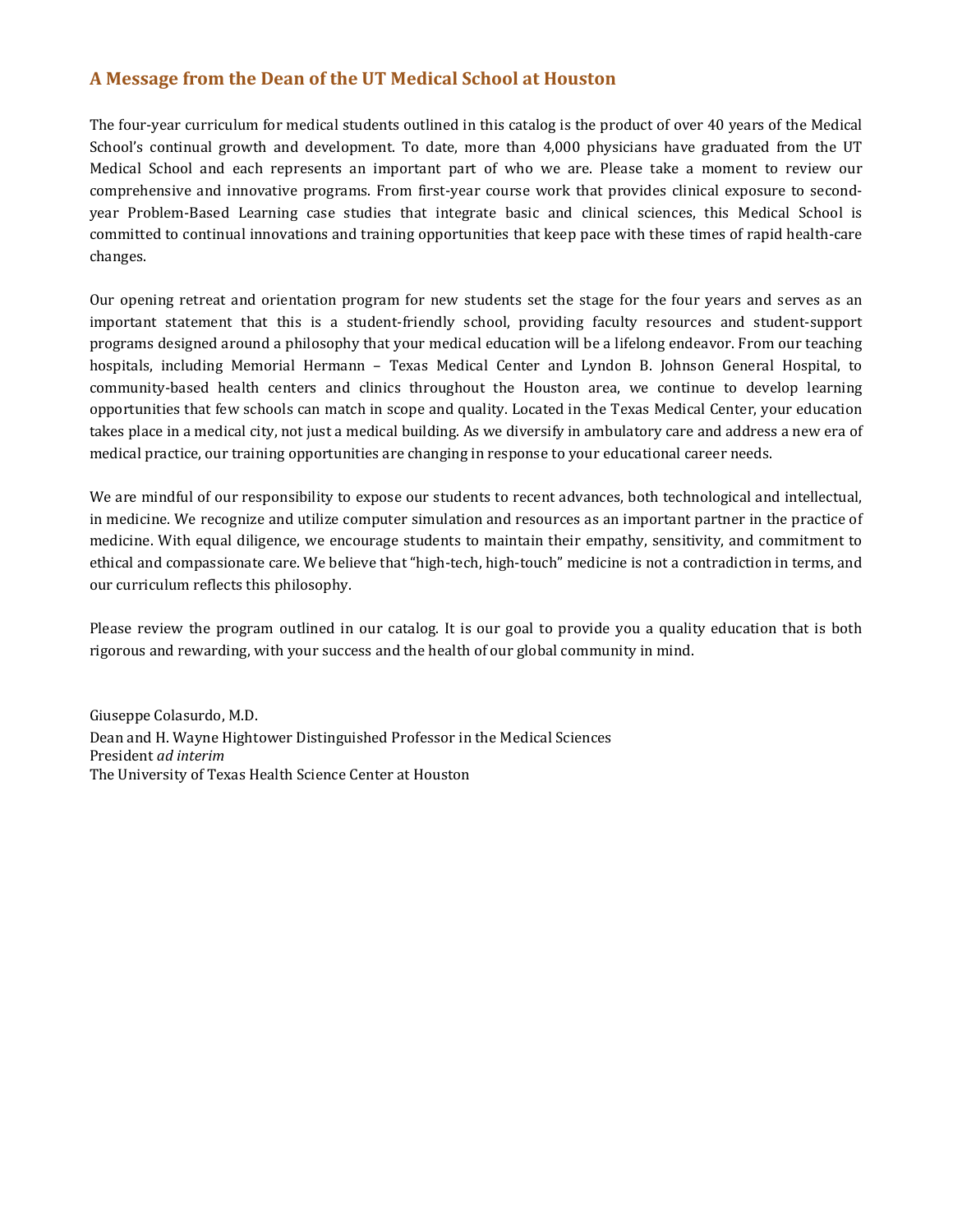# **The University of Texas Health Science Center at Houston 2011- 2013 Calendars Medical, DDS, Dental Hygiene, Dental Postgraduate and Other Graduate Programs**

#### **\*\*2011-2012 ACADEMIC YEAR\*\***

| Summer 2011 (Medical Year 3 and 4 Clinicals)<br><b>Clinicals Begin</b>                           | June 27, 2011 (MED 3)<br>July 1, 2011 (MED 4)                                                                   |
|--------------------------------------------------------------------------------------------------|-----------------------------------------------------------------------------------------------------------------|
| Summer Term 2011 (DDS 1,2,3, Dental Hygiene Yr 1)<br><b>Session Begins</b><br><b>Classes End</b> | May 31, 2011<br>July 22, 2011                                                                                   |
| Summer Term 2011 (Dental Postgraduate, Graduate)<br><b>Session Begins</b><br><b>Classes End</b>  | July 1, 2011<br>August 19, 2011                                                                                 |
| <b>Fall 2011</b><br>Semester Begins                                                              | August 15, 2011 (MED 1 & 2, DDS, Dental Hygiene)<br>August 22, 2011 (Dental Postgraduate, Graduate)             |
| <b>Classes End</b>                                                                               | December 2, 2011 (DDS, Dental Hygiene, Postgraduate, Graduate)                                                  |
| Exams                                                                                            | December 5 -16, 2011 (DDS, Dental Hygiene)<br>December 16, 2011 (end of exams MED 1& 2)                         |
| <b>Clinicals End</b>                                                                             | December 16, 2011 (MED 3, DDS 3 & 4)<br>December 16, 2011 (Dental Postgraduate, Graduate)                       |
| <b>Spring 2012</b><br><b>Clinicals Begin</b>                                                     | January 2, 2012 (MED 4)                                                                                         |
| Semester Begins                                                                                  | January 3, 2012 (MED 1, 2, 3, DDS, Dental Hygiene, Postgraduate, Grad)                                          |
| <b>Classes End</b>                                                                               | April 27, 2012 (Dental Postgraduate, Graduate, DDS, Dental Hygiene)                                             |
| Exams                                                                                            | April 30 - May 11, 2012 (DDS, Dental Hygiene)<br>May 18, 2012 (end of exams MED 1 & 2)                          |
| <b>Clinicals End</b>                                                                             | May 11, 2012 (DDS 4)<br>May 31, 2012 (MED 4)<br>June 22, 2012 (MED 3)<br>June 30, 2012 (Postgraduate, Graduate) |
| <b>Spring Break</b>                                                                              | March 5 - 9, 2012 (MED 1 and 2)<br>March 12 - 16, 2012 (DDS)                                                    |
| Summer 2012 (Medical Year 3 and 4 Clinicals)<br>Clinicals Begin                                  | July 1, 2012 (MED 4)<br>July 2, 2012 (MED 3)                                                                    |
| Summer 2012 (Year 1 Dental Hygiene, DDS 1, 2, 3)<br><b>Session Begins</b><br><b>Classes End</b>  | May 29, 2012<br>July 20, 2012                                                                                   |
| Summer Term 2012 (Dental Postgraduate, Graduate)<br><b>Session Begins</b>                        | July 2, 2012                                                                                                    |
| <b>Classes End</b>                                                                               | August 17, 2012                                                                                                 |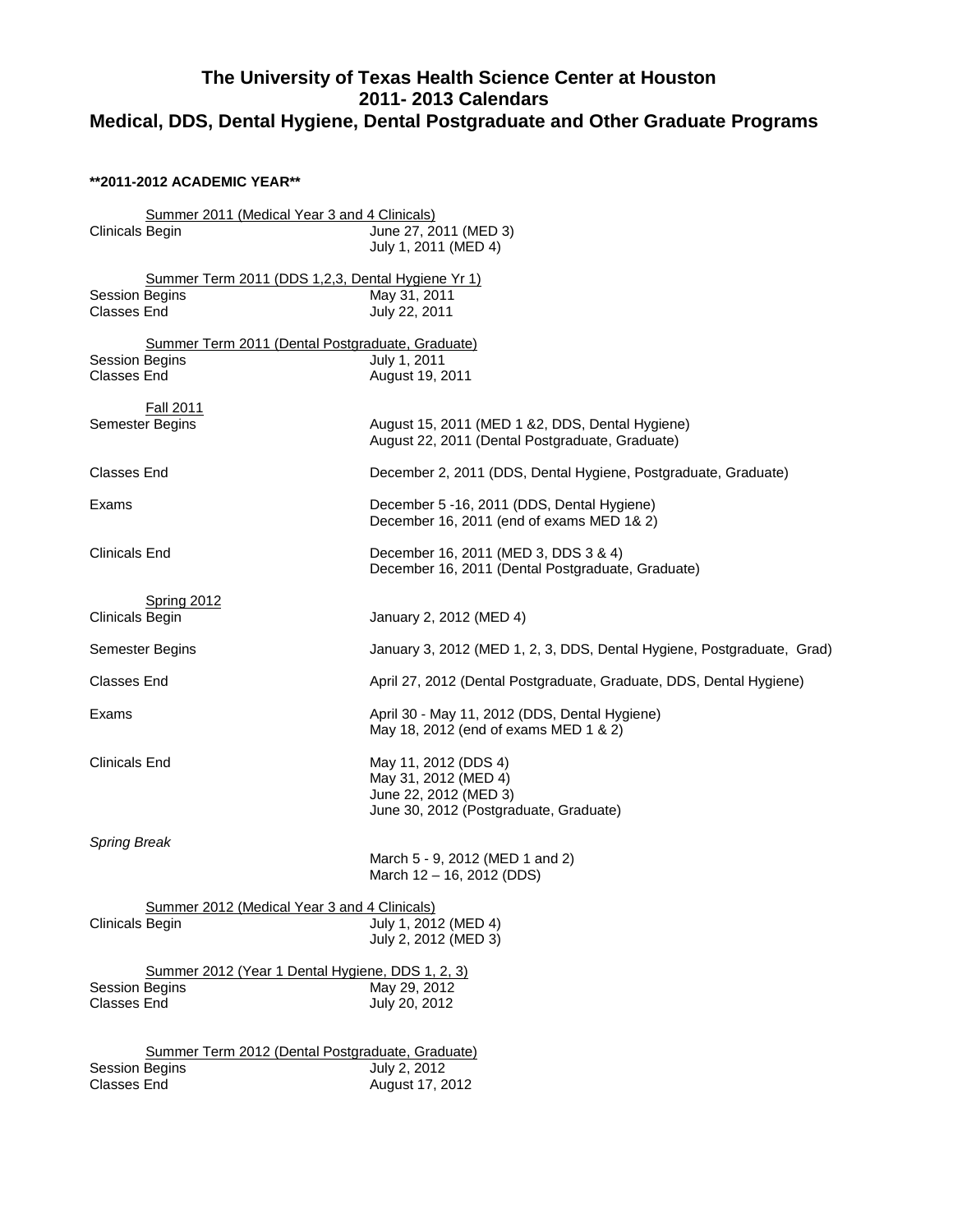| **2012-2013 ACADEMIC YEAR**<br><b>Fall 2012</b>                                                    |                                                                                                                 |
|----------------------------------------------------------------------------------------------------|-----------------------------------------------------------------------------------------------------------------|
| Semester Begins                                                                                    | August 13, 2012 (DDS, Dental Hygiene)<br>August 20, 2012 (MED 1 & 2, Postgraduate, Graduate)                    |
| Classes End                                                                                        | November 30, 2012 (DDS, Dental Hygiene, Postgraduate, Graduate)                                                 |
| Exams                                                                                              | December 3-14, 2012 (DDS, Dental Hygiene)<br>December 21, 2012 (end of exams MED 1 & 2)                         |
| <b>Clinicals End</b>                                                                               | December 21, 2012 (MED 3, Postgraduate, DDS 3 & 4)                                                              |
| <b>Spring 2013</b>                                                                                 |                                                                                                                 |
| <b>Clinicals Begin</b>                                                                             | January 2, 2013 (MED 4)<br>January 7, 2013 (MED 3)                                                              |
| Semester Begins                                                                                    | January 7, 2013 (DDS, Dental Hygiene, Postgraduate, MED 1 & 2)                                                  |
| Classes End                                                                                        | May 3, 2013 (DDS, Dental Hygiene)<br>May 10, 2013 (Dental Postgraduate, Graduate)                               |
| Exams                                                                                              | May 6 - 17, 2013 (DDS, Dental Hygiene)<br>May 24, 2013 (end of exams MED 1 & 2)                                 |
| Clinicals End                                                                                      | May 17, 2013 (DDS 4)<br>May 31, 2013 (MED 4)<br>June 28, 2013 (MED 3)<br>June 28, 2013 (Postgraduate, Graduate) |
| <b>Spring Break</b>                                                                                | March 11-15, 2013 (MED 1 & 2)<br>March 18-22, 2013 (DDS, Dental Hygiene, Postgraduate, Graduate)                |
| Summer 2013 (Medical Year 3 and 4 Clinicals)<br><b>Clinicals Begin</b>                             | July 1, 2013 (MED 3)<br>July 1, 2013 (MED 4)                                                                    |
| Summer Term 2013 (DDS 1, 2, 3, Dental Hygiene Yr 1)<br><b>Session Begins</b><br><b>Classes End</b> | June 3, 2013<br>July 26, 2013                                                                                   |
| Summer Term 2013 (Dental Postgraduate, Graduate)<br><b>Session Begins</b><br><b>Classes End</b>    | July 1, 2013<br>August 16, 2013                                                                                 |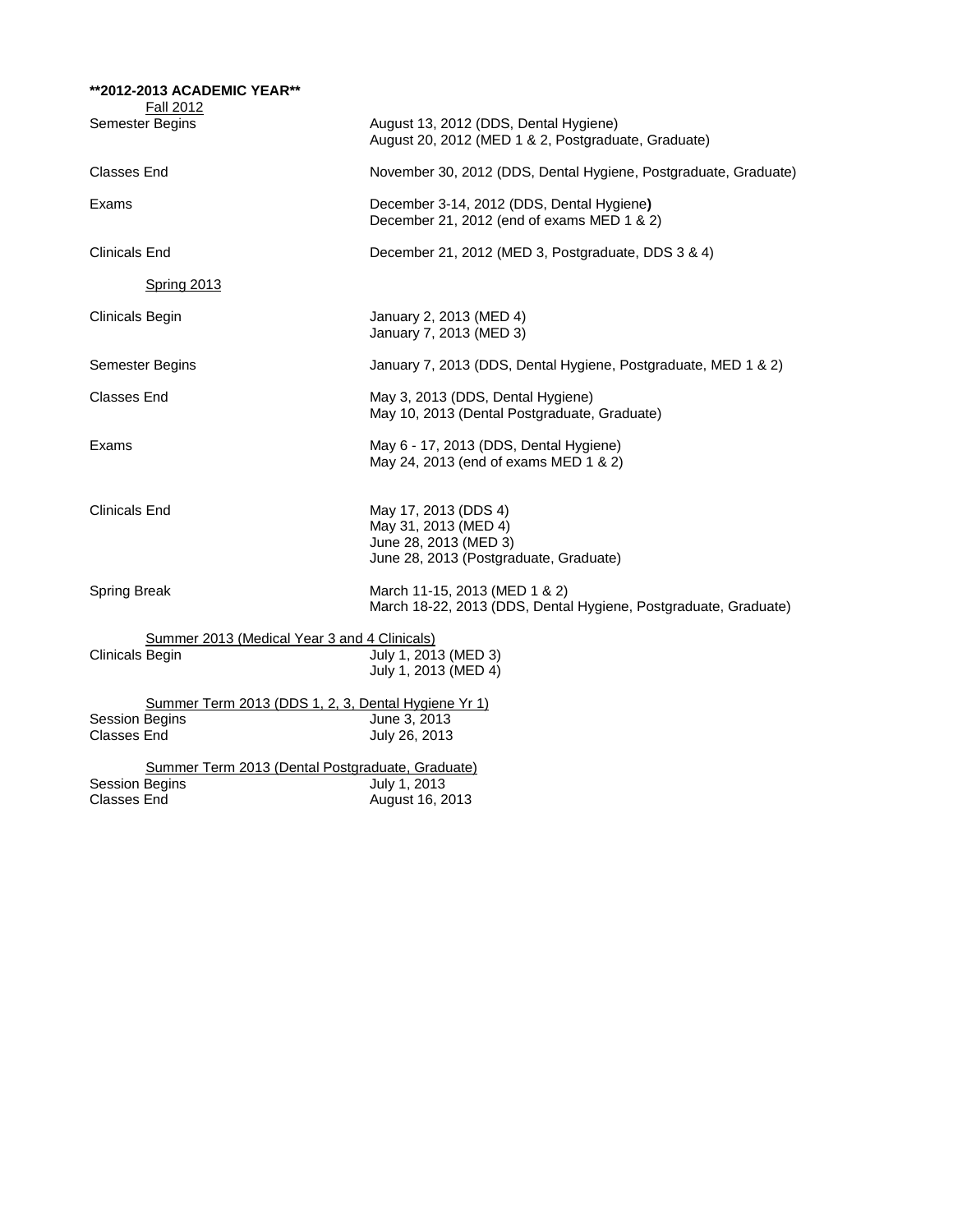## **Administrative Officers**

#### **Deans Giuseppe N. Colasurdo, M.D.** Dean and President *ad interim*, UTHealth

**Brent King, M.D.** Executive Vice Dean for Clinical Affairs

**John Hancock, M.B., B.Chir., Ph.D.** Vice Dean for Basic Research

**Carmel Dyer, M.D.** Interim Associate Dean for Harris County Programs

**Patricia M. Butler, M.D.** Senior Associate Dean for Educational Programs

**Craig Cordola** Associate Dean for Hospital Affairs and Community Partnerships

#### **David Gorenstein, Ph.D.** Associate Dean for Research

**Margaret C. McNeese, M.D.** Associate Dean for Admissions and Student Affairs

**Nancy O. McNiel, Ph.D.** Associate Dean for Administration

**Julie T. Page, CPA** Associate Dean for Clinical Business Affairs

**Henry W. Strobel, Ph.D.** Associate Dean for Faculty Affairs and Alumni Relations

**Eric Thomas, M.D., M.P.H.** Associate Dean for Healthcare Quality

**William A. Weems, Ph.D.** Associate Dean for Information Technology

**John H. Byrne, Ph.D.** Associate Dean for Research Affairs

**Sean Blackwell, M.D.** Assistant Dean for Healthcare Quality

**Eric Eichenwald, M.D.** Assistant Dean for Healthcare Quality

**Wallace A. Gleason, M.D.** Assistant Dean for Admissions and Student Affairs

**R. Andrew Harper, M.D.** Assistant Dean for Educational Programs

**Sheela Lahoti, M.D.** Assistant Dean for Admissions and Student Affairs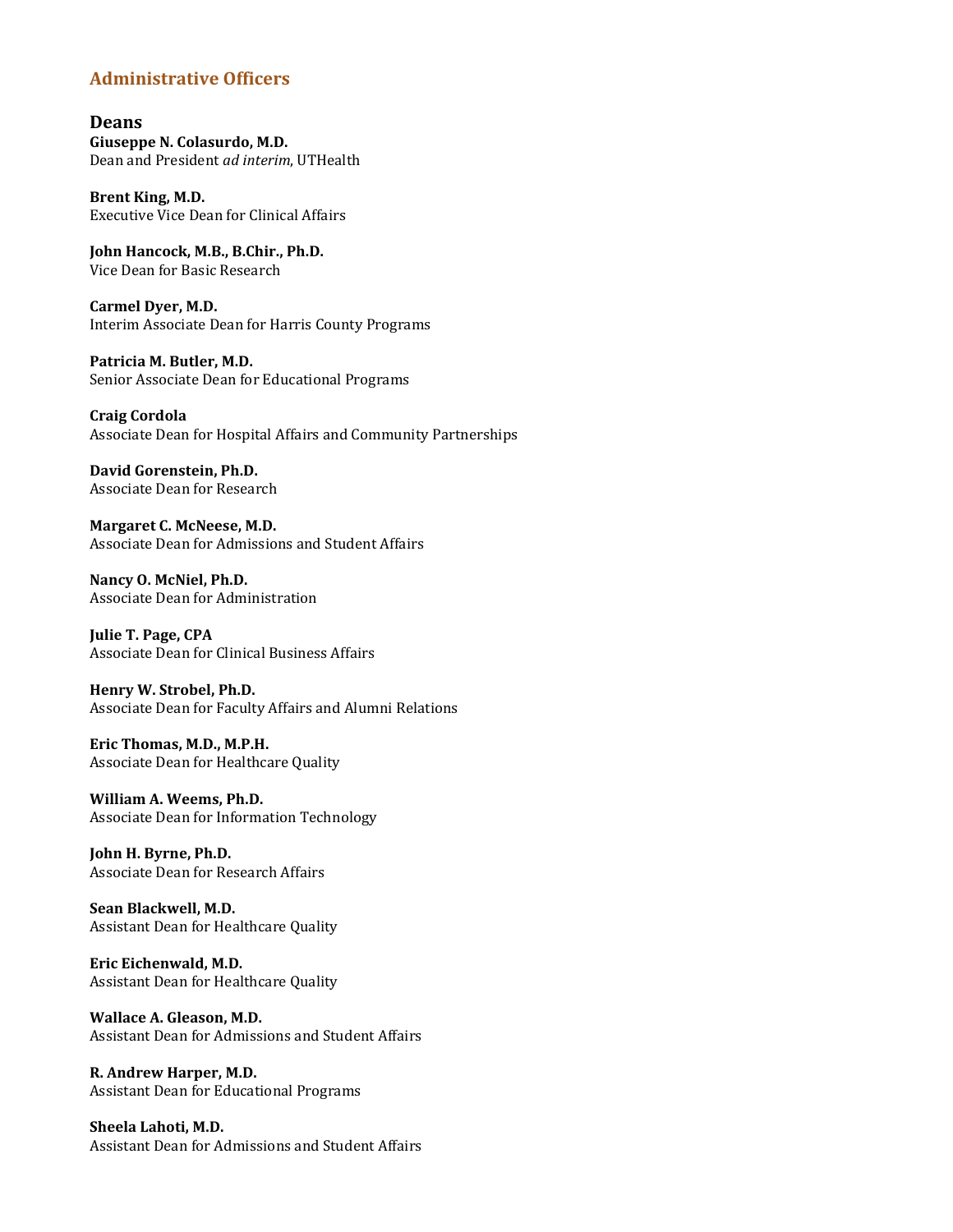**LaTanya Love, M.D.** Assistant Dean for Admissions and Student Affairs

**Philip Orlander, M.D.** Assistant Dean for Educational Programs

**Bela Patel, M.D.** Assistant Dean for Healthcare Quality

**Gary C. Rosenfeld, Ph.D.** Assistant Dean for Educational Programs

**Jon E. Tyson, M.D., M.P.H.** Vice Dean for Clinical Research and Healthcare Quality

**Margaret O. Uthman, M.D.** Assistant Dean for Educational Programs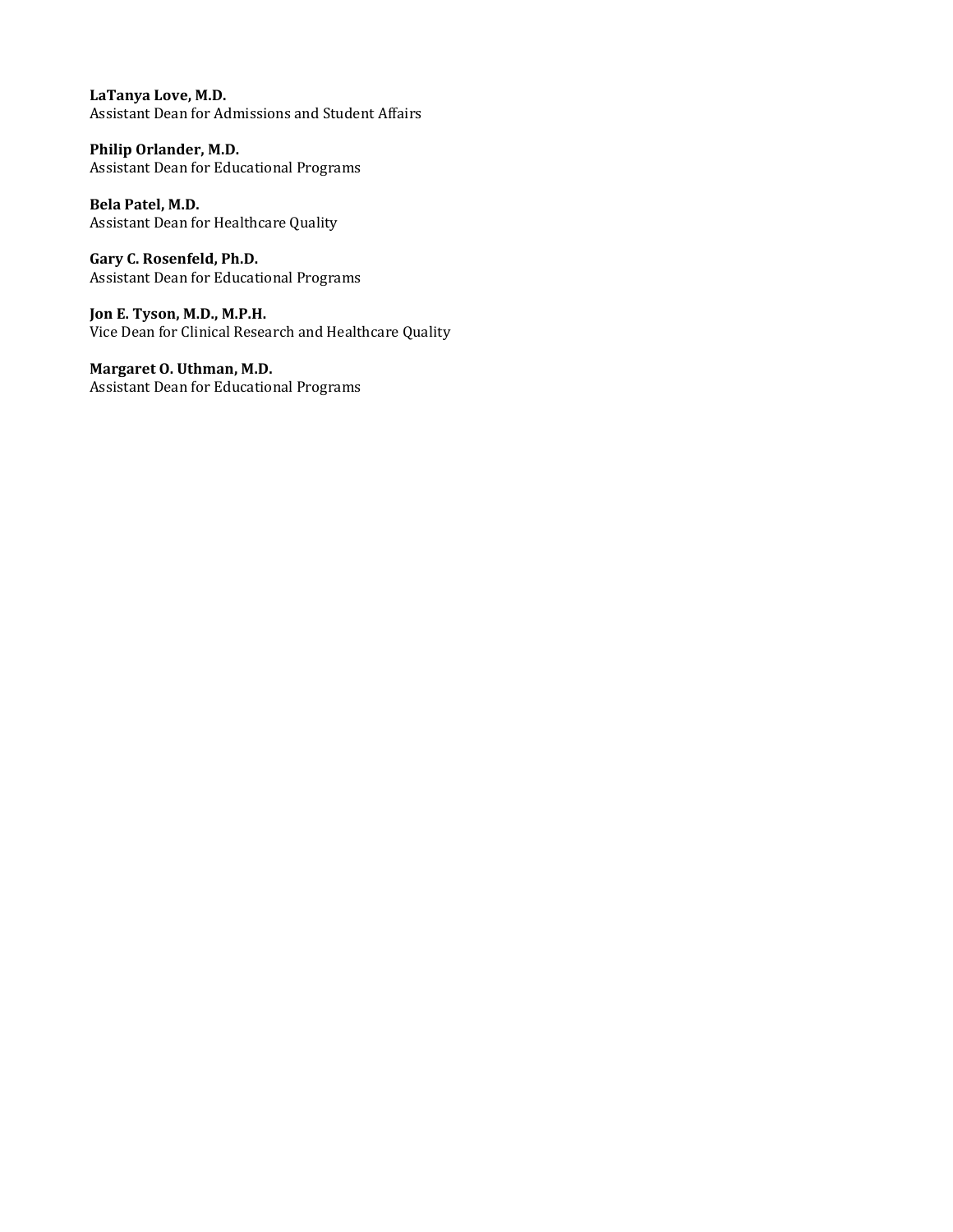#### **Departments and Chairs**

**Anesthesiology** Carin A. Hagberg, M.D.

**Biochemistry and Molecular Biology** Rodney E. Kellems, Ph.D.

**Cardiothoracic and Vascular Surgery** Hazim J. Safi, M.D.

**Dermatology** Ronald P. Rapini, M.D.

**Diagnostic and Interventional Imaging** Susan D. John, M.D.

**Emergency Medicine** Brent King, M.D.

**Family Practice and Community Medicine** Carlos A. Moreno, M.D.

**Integrative Biology and Pharmacology** John F. Hancock, Ph.D.

**Internal Medicine**  David McPherson, M.D.

**Microbiology and Molecular Genetics** Theresa Koehler, Ph.D., *interim*

#### **NanoMedicine and BioMedicial Engineering**

David G. Gorenstein, Ph.D., *interim*

**Neurobiology and Anatomy** John H. Byrne, Ph.D.

**Neurology** James C. Grotta, M.D.

**Neurosurgery** Dong H. Kim, M.D.

**Obstetrics, Gynecology and Reproductive Sciences** Sean Blackwell, M.D. *interim*

**Ophthalmology and Visual Science** Robert M. Feldman, M.D.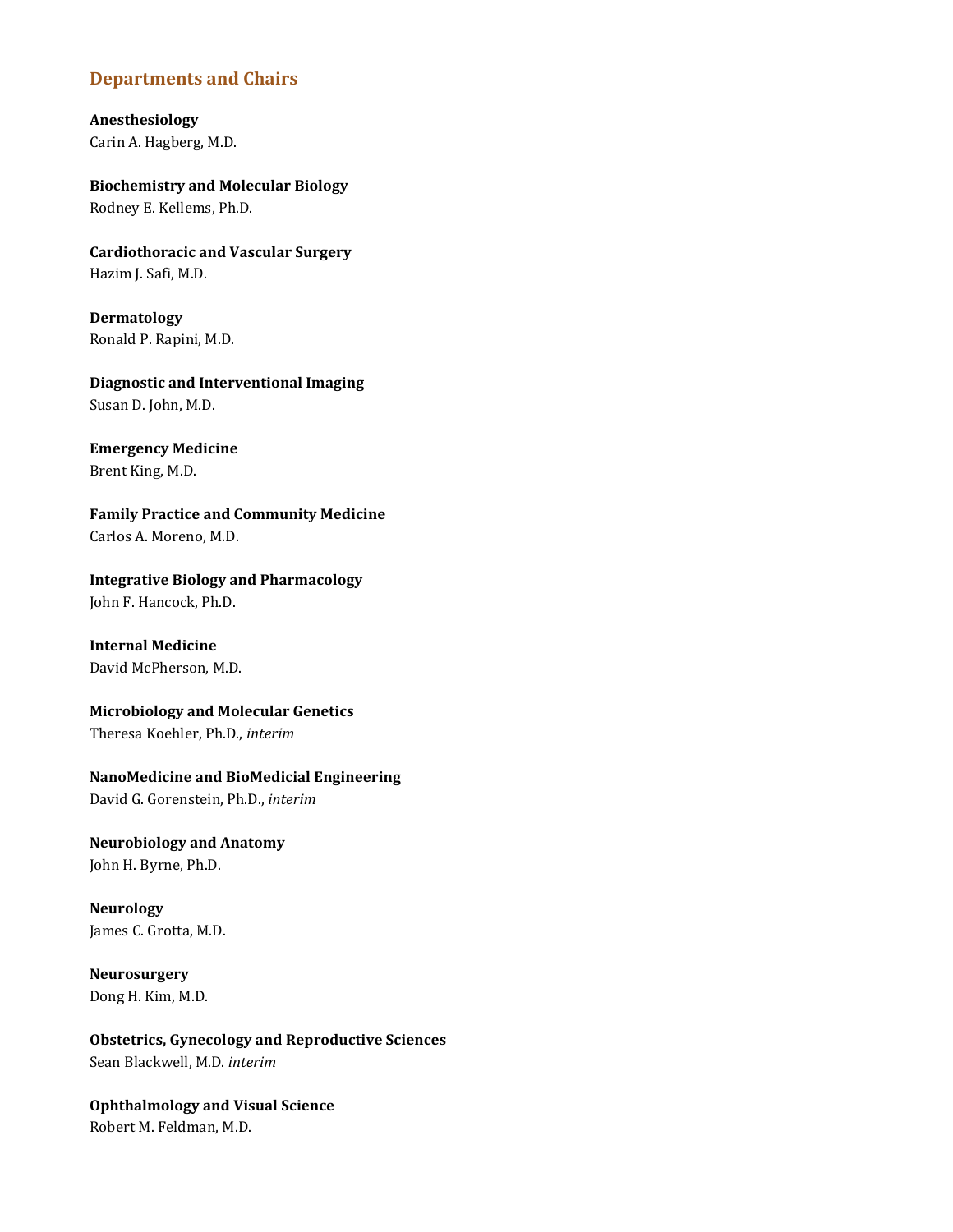### **Orthopaedic Surgery**

Walter Lowe, M.D.

## **Otolaryngology, Head and Neck Surgery**

Martin J. Citardi, M.D.

# **Pathology and Laboratory Medicine**

Robert L. Hunter, Jr., M.D., Ph.D.

# **Pediatric Surgery**

Kevin P. Lally, M.D.

#### **Pediatrics** Brent King, M.D., *interim*

# **Physical Medicine and Rehabilitation**

Gerard Francisco, M.D.

# **Psychiatry and Behavioral Sciences**

Jair Soares, M.D.

## **Surgery** Richard J. Andrassy, M.D.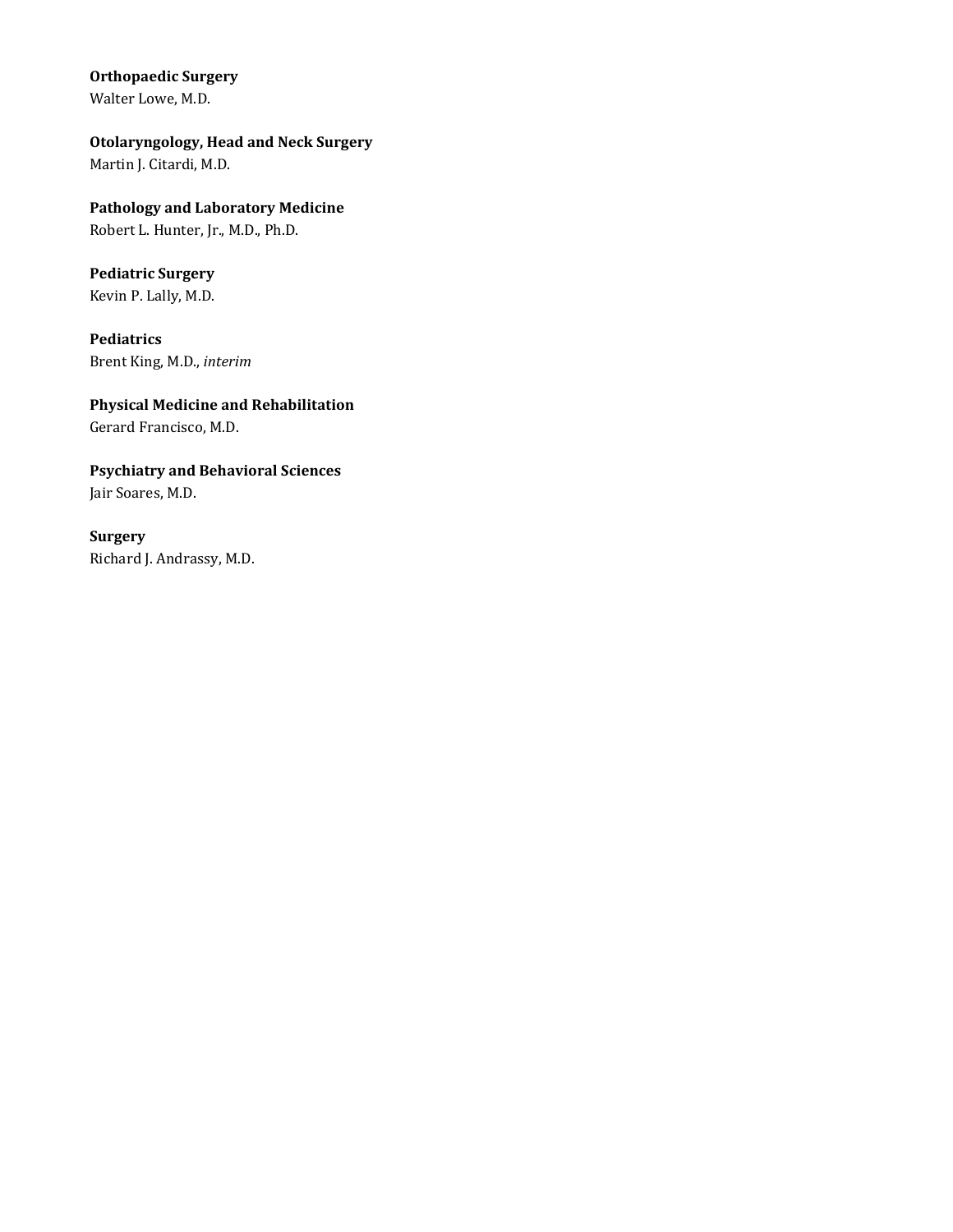#### **Introduction**

On Nov. 11, 1968, the Coordinating Board of the Texas College and University System approved the establishment of a new four-year public school of medicine in the Texas Medical Center in Houston. On June 13, 1969, the UT Medical School was created by act of the Legislature, and an appropriation for its initial cost became effective Sept. 1, 1969. Three considerations led to the organization of the school: local, regional, and national shortages of physicians; the extraordinary, but until then underutilized, resources for medical education in Houston and in the Texas Medical Center; and the large number of well-qualified candidates seeking entry to medical school.

A dean and supporting staff were appointed in the spring of 1970. Two years were then devoted to assembling faculty, resources, and equipment; designing a curriculum; and organizing these various parts into an effective medical education team. During this period, the Medical School was accredited by the Association of American Medical Colleges (AAMC) Liaison Committee on Medical Education. The faculty grew rapidly, and effective instruction began, in both the basic sciences and clinical disciplines. New facilities were opened, major construction programs were initiated, and the renovation of Memorial Hermann Hospital was completed. In 1972, the Medical School, along with five other UT health programs, was incorporated into The University of Texas Health Science Center at Houston.

Now, more than 35 years later, the Medical School has achieved a position of excellence among the other fine institutions in the Texas Medical Center. It has remained fully accredited throughout this time and was reaccredited in 2004 for eight years.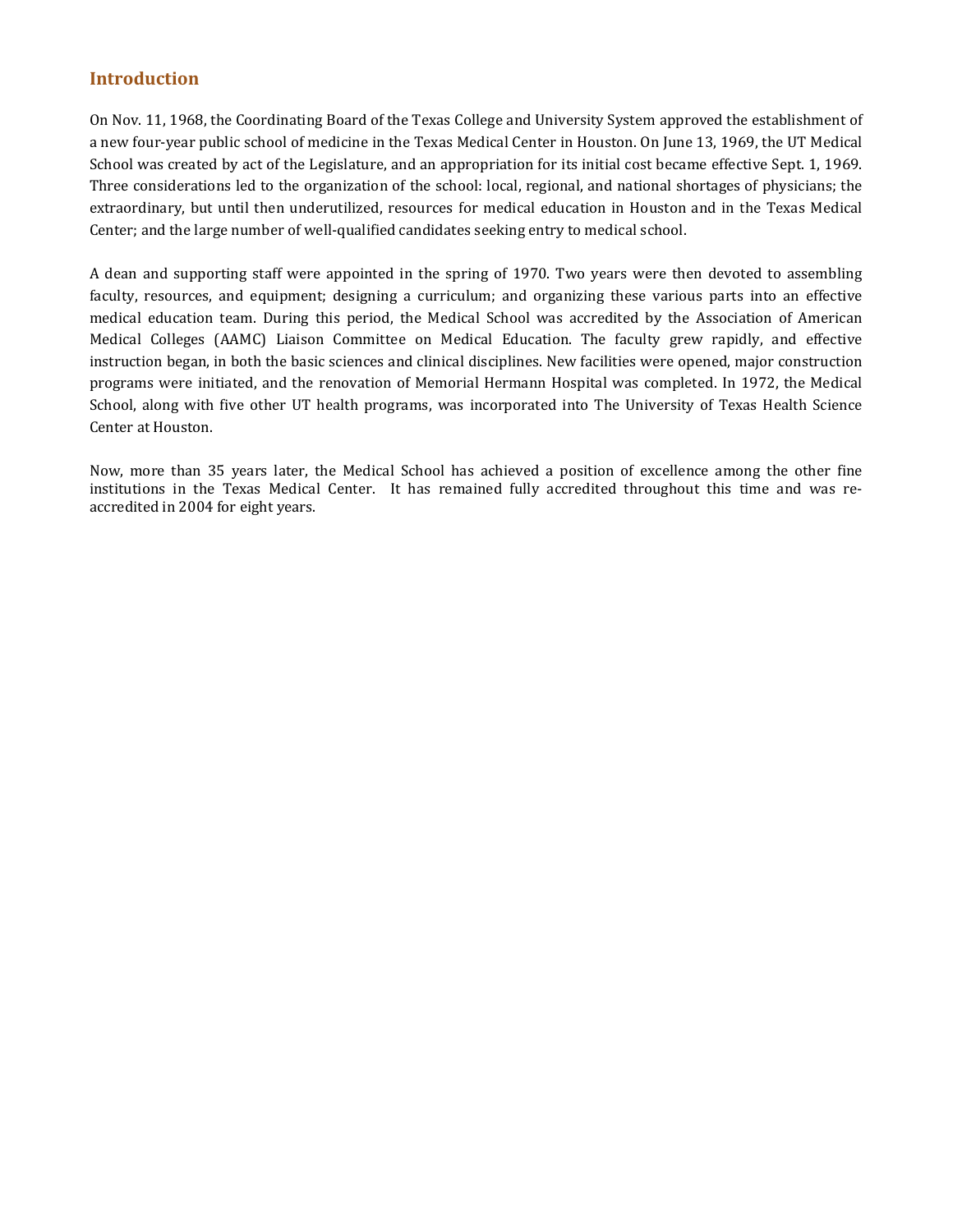## **Mission**

The mission of The University of Texas Medical School at Houston is to provide the highest quality of education and training of future physicians for the state of Texas, in harmony with the state's diverse population; to conduct the highest caliber of research in the biomedical and health sciences; and, to provide exemplary clinical services in relationship to our educational and discovery activities.

In pursuit of this mission, the Medical School:

- endeavors to select a group of caring, well-prepared, highly motivated, intellectually able and socially aware students from diverse cultural, ethnic, social, and economic backgrounds.
- offers them educational experiences: in the basic human biological and behavioral sciences that underlie modern medicine, in the cultural and social forces that shape its practice, and in the ethical responsibilities of physicians.
- provides training in cognitive, technical, and interpersonal skills necessary for practicing patient–centered medicine
- emphasizes problem-solving and creates educational opportunities that involve the use of modern information resources and technology.
- encourages students, faculty, and staff to participate in outreach activities that benefit the wider community.

#### **Principles of Education**

- The curriculum will provide students a general medical education with a breadth and depth of core knowledge, skills, and attributes necessary for residency training in any discipline or specialty, and for the life-long practice of medicine.
- The curriculum will be coordinated so that, when appropriate, courses and clerkships are seamlessly integrated.
- The curriculum and the faculty will establish an environment that fosters professionalism, humanism, altruism, ethical behavior, empathy, and compassion.
- The curriculum will explicitly define the core knowledge, skills, and attributes expected of medical students upon graduation.
- The curriculum will be informed by recognized educational research and theory, and by measured outcomes.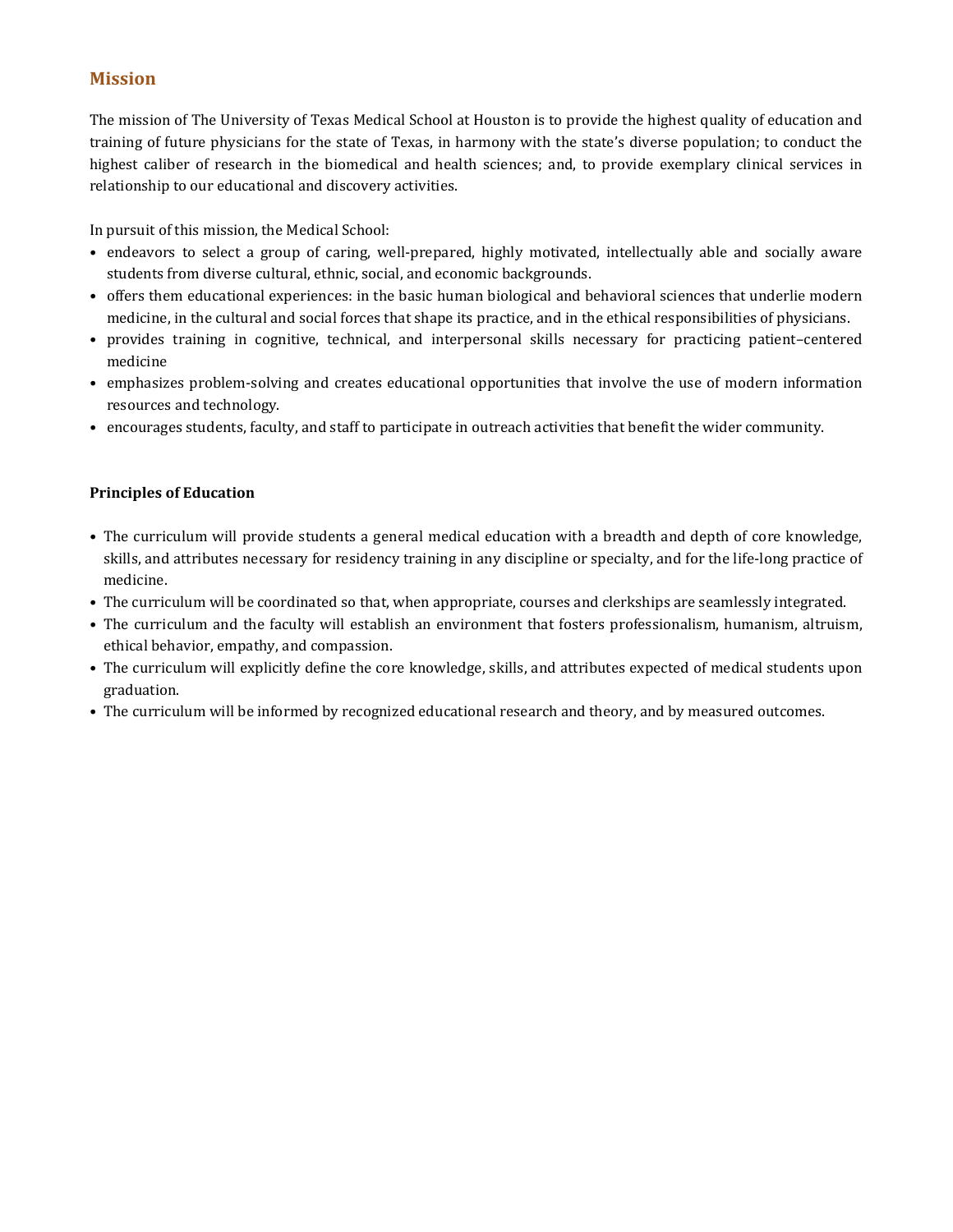## **Facilities**

The nine-story Medical School building is connected to Memorial Hermann – Texas Medical School. The building bridges Ross Sterling Avenue to form one continuous structure with Memorial Hermann – Texas Medical Center's Cullen, Jones, Robertson, and Hermann pavilions. A sky bridge across Fannin Street provides a link with The University of Texas Health Science Center Professional Building, where faculty conduct their clinical practices, and adjacent garages.

The Medical School building contains offices, teaching and research laboratories, classrooms, lecture halls, study areas, animal facilities, educational and communications support areas, student lounges, and administrative suites. In early 2005, the John Freeman Building (the original Medical School building), was demolished to make room for a new six-story 208,500 gross square-foot research building. This new Medical School Expansion building is connected to the Medical School building at several levels and opened in the winter of 2007.

In 2010, a new Behavioral and Basic Science Research Building opened on the south campus of UTHealth, which houses the Department of Psychiatry and Behavioral Sciences and their clinic facility, along with other UTHealth research groups.

## **Affiliated Hospitals**

Memorial Hermann – Texas Medical Center, a partner in the Memorial Hermann Healthcare System, is the primary teaching hospital of the UT Medical School in the Texas Medical Center (TMC). Founded in 1925, this large metropolitan hospital, licensed for 984 beds, has a long-standing record of distinction in postgraduate teaching. It offers a broad range of inpatient services with special units for coronary and intensive care, newborn intensive care, neurological intensive care, treatment of burns, kidney disease and transplantation, advanced diagnostic facilities, a clinical research center, and emergency services. The hospital serves as the center of inpatient clinical activity for the Medical School's full-time faculty who work closely with part-time faculty and volunteer physicians. The hospital, which has been completely renovated, includes Children's Memorial Hermann Hospital, the Texas Kidney Institute, the Texas Liver Center, the Ironman Sports Medicine Institute, the Mischer Neuroscience Institute, the Memorial Hermann Heart & Vascular Institute – TMC, and TIRR Memorial Hermann. Medical students develop much of their inpatient clinical experience in this outstanding facility.

In 1997, Hermann Hospital merged with the Memorial Healthcare System to become the Memorial Hermann Healthcare System, the largest not-for-profit hospital system in Texas. The Memorial Hermann Healthcare System has 3,772 licensed beds in nine acute care hospitals, three long-term acute hospitals, and a retirement/nursing center.

The Lyndon B. Johnson (LBJ) General Hospital, owned and operated by the Harris County Hospital District, is the second primary teaching facility for the Medical School. This 330-bed hospital opened in 1989 and is a full-service general hospital with easy access for the indigent patients it serves. Health-care services for the hospital district are provided by Affiliated Medical Services (a nonprofit organization composed of UT faculty), which staffs LBJ, and Baylor College of Medicine, which staffs Ben Taub General Hospital. February, 2011 marked the Ribbon Cutting Ceremony for the grand opening of the 36,000 square foot extension to the LBJ Emergency Center, a level III trauma center. EC volumes increased 25% within the first month of operation. The Westlands, a new ambulatory care facility is planned for completion in late 2013 or early 2014. This facility will be approximately 122,000 square feet and will increase LBJ's bed capacity as clinics within LBJ relocate from inpatient space. Future expansion includes a much needed 1,200 space parking garage, new LBJ entrance and a new GI suite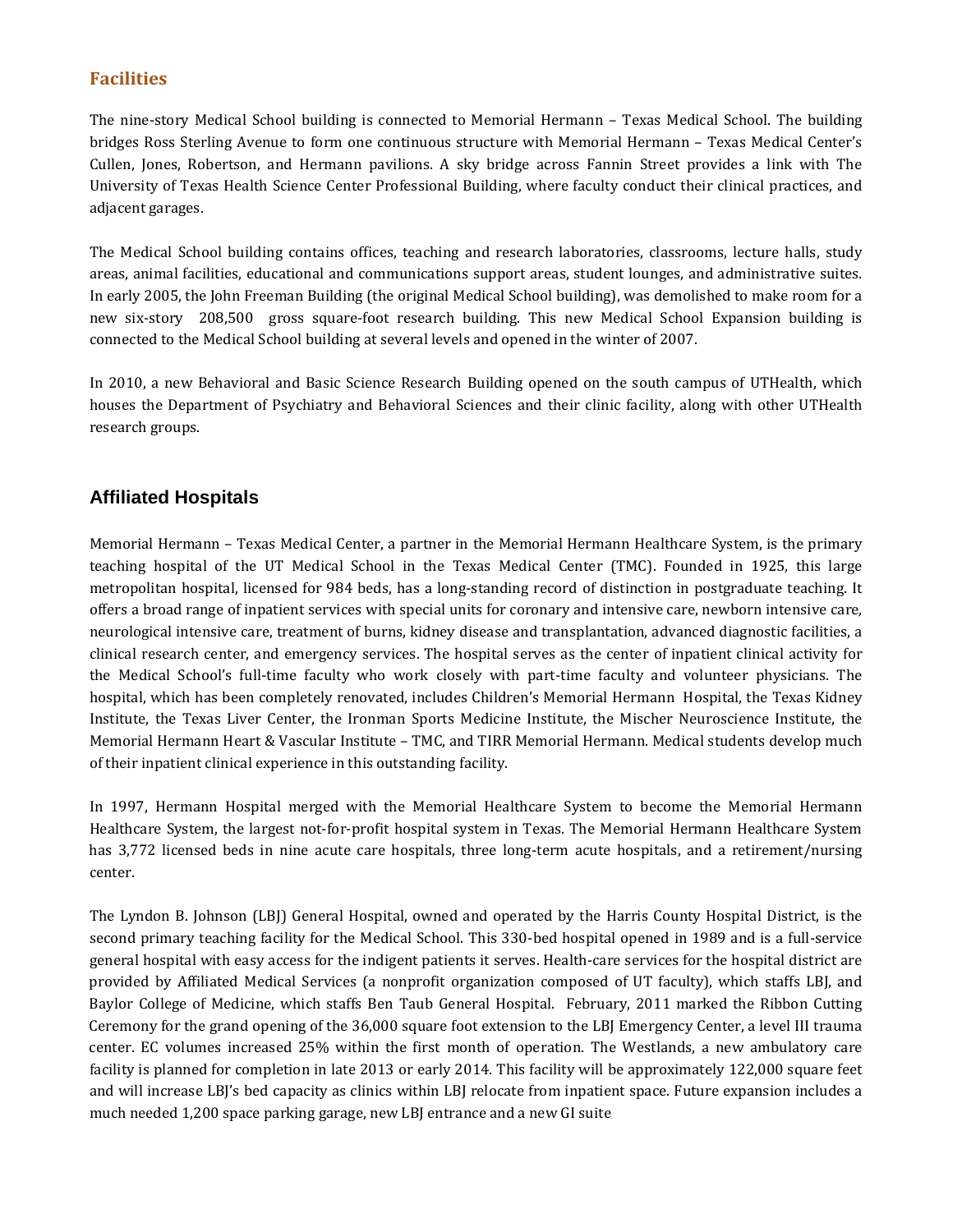The University of Texas M. D. Anderson Cancer Center, located in the Texas Medical Center, is widely regarded as one of the world's foremost centers for cancer care, research, education, and prevention. Since its opening in 1944, M. D. Anderson has treated more than 600,000 patients with cancer and allied diseases in its inpatient and outpatient services. The institution also houses a large clinical and basic science research program devoted to the investigation of the biology of cancer and includes active units in biochemistry, biological response modifiers, biophysics, molecular biology, pathology, pharmacology, cell biology, and cancer prevention. M. D. Anderson Cancer Center participates in a wide range of training programs involving more than 2,900 students annually in the sciences and health professions. In addition, inpatient facilities were completed in 1976 and an expanded ambulatory care center was dedicated in 1987. Three new buildings have recently opened: the Cancer Prevention Building, the Ambulatory Clinic Building, and the Basic Sciences Research Building. The M. D. Anderson Cancer Center cared for more than 105,000 patients in 2010.

The UT Harris County Psychiatric Center (HCPC), which opened in 1986, is a 222-bed public acute care psychiatric hospital that delivers a comprehensive program of psychiatric and clinical social services to more than 7,000 patients annually. The center plays an important role as a teaching facility for medical and nursing schools across Texas and Louisiana. Operated by The University of Texas Health Science Center at Houston, the facility is jointly supported by the State of Texas and Harris County under the auspices of the Texas Department of State Health Services and the Mental Health and Mental Retardation Authority of Harris County, respectively. The Medical School's Department of Psychiatry and Behavioral Sciences provides administrative leadership and medical services for the center.

St. Joseph Medical Center is a 792-bed general hospital four miles north of the Medical School in downtown Houston. This hospital is the site of several programs for student rotations overseen by UT faculty, including neurology, and obstetrics and gynecology.

St. Luke's Episcopal Hospital is a 946-bed community teaching hospital and tertiary referral center located nearby in the Texas Medical Center. Student rotations from the Medical School take place in neurology and internal medicine. St. Luke's is also home to the Texas Heart Institute, where The University of Texas Health Science Center at Houston has several ongoing research and educational collaborations.

## **Outpatient Clinical Facilities**

Ambulatory care is provided at the UT Physicians clinics, located primarily in The University of Texas Health Science Center Professional Building across the street from the Medical School as well as at satellite locations outside of the Texas Medical Center including facilities in Bellaire, in Missouri City, on the campuses of several Memorial Hermann Healthcare System hospitals, and on the campus of St. Joseph Medical Center; ; six community health centers operated by the Harris County Hospital District; seven WIC (Women, Infants and Children) clinics; and several other clinical outreach programs located throughout the greater Houston community.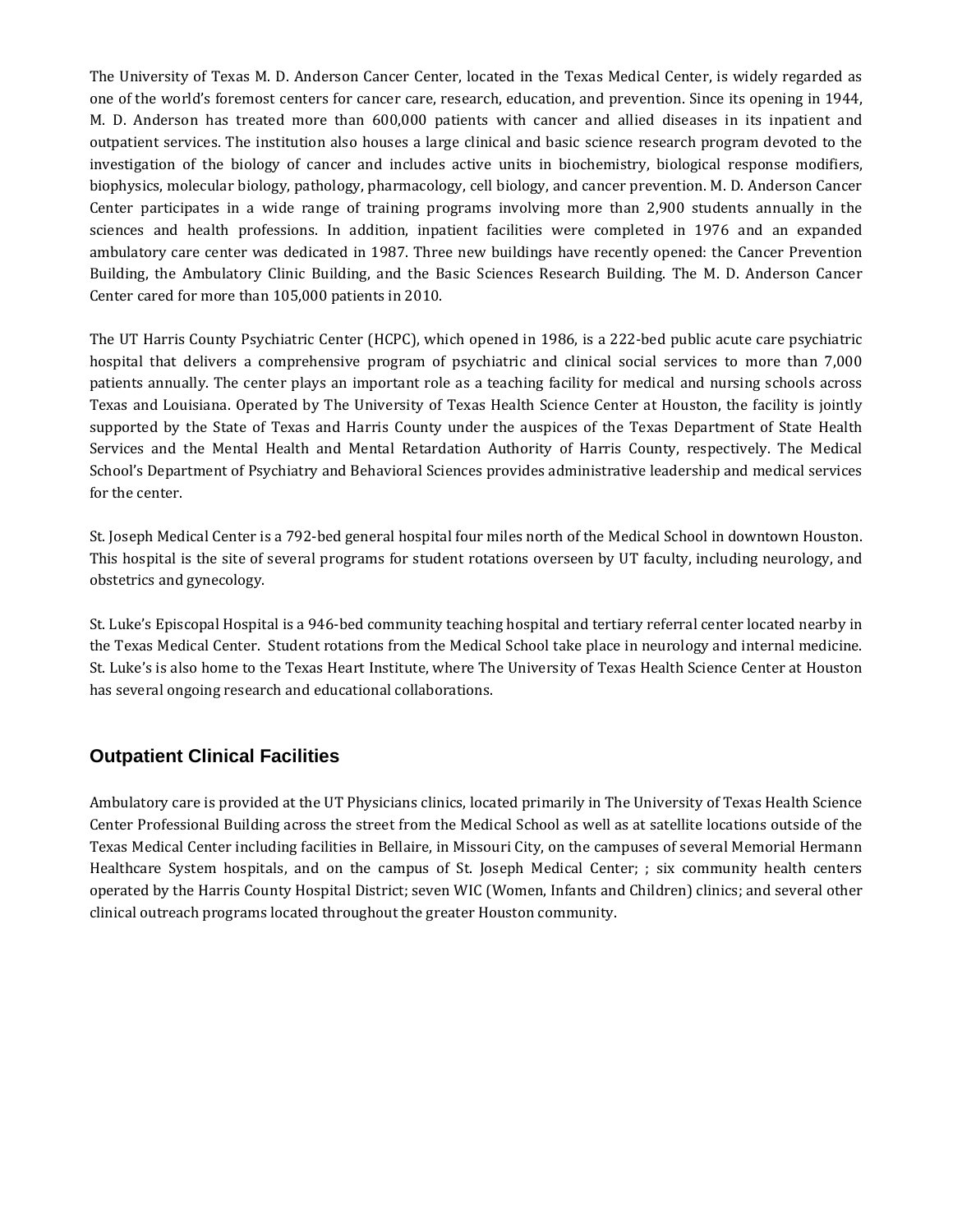#### **M.D. Admissions**

The Admissions Committee has the responsibility of recommending individuals from an increasingly large number of applicants who have the intellectual ability and motivation for service, making them most suitable for the study and practice of medicine. Particular interest is taken in candidates with a broad educational background. The committee emphasizes attempting to fill the needs of Texas for primary and rural care practitioners as well as those who will practice in other shortage areas or among needy populations. To the extent provided by applicable law, no person shall be excluded from participation in, denied the benefits of, or be subject to discrimination under, any program or activity sponsored or conducted by The University of Texas System or any of its institutions, on the basis of race, color, national origin, religion, sex, age, veteran status, sexual orientation, or disability.

UTHealth endeavors to foster an educational environment and working environment that provides equal opportunity to all members of the university community. To the extent provided by applicable law, no person shall be excluded from participation in, denied the benefits of, or be subject to discrimination under, any program, or activity sponsored or conducted by The University of Texas System or any of its institutions on the basis of race,color, national origin, religion, sex, sexual orientation, age, veteran status, or disability.

Any student or potential student who has a complaint regarding equal opportunity under this policy should contact the respective school's associate dean for student affairs, or contact the office of the executive vice president for Academic and Research Affairs.

The full policy can be found online in HOOP Policy 183, Equal Opportunity, Discrimination and Harassment

[\(http://www.uthouston.edu/hoop/policy.htm?id=1448214\)](http://www.uthouston.edu/hoop/policy.htm?id=1448214)

## **Admission Requirements**

Students should plan college course work with an emphasis on obtaining a broad education. It is important that evidence of scholarly interest and achievement in some branch of academic endeavor be demonstrated. The study of medicine is based upon science, so the medical student must be a capable student of science. While science majors are very appropriate, a liberal arts education is also an excellent basis for a medical career.

Accordingly, applicants may have majored in such areas as classics, languages, history, English literature, music, or philosophy, provided specific scientific requirements are fulfilled. All applicants are expected to be well educated and able to demonstrate the intellectual interests associated with entry into a learned profession.

Students must complete at least 90 undergraduate credit hours at a United States or Canadian university. The specific pre-medical credits listed below must be taken at a United States or Canadian university. Although the minimum requirement for admission is 90 undergraduate semester hours at a United States or Canadian university, preference is given to students who obtain a baccalaureate degree prior to admission to medical school. While the academic requirement is for 90 hours of college coursework, a completed degree is strongly recommended. Graduate courses do not satisfy these premedical requirements.

Requirements for Medical School Applicants for TMDSAS Schools: English 6 semester hours. These courses should be taken in the English department.

Biology 14 (12 plus 2 laboratory) semester hours. One year may be completed by advanced placement. The other year must be completed in residence at a college and must include formal laboratory work. Biology courses must be as required for science majors.

Physics 8 (6 plus 2 laboratory) semester hours. Physics courses must be as required for science majors and must include laboratory experience.

Inorganic chemistry 8 semester hours (6 plus 2 laboratory). The courses should be for science majors, including the corresponding laboratory experience.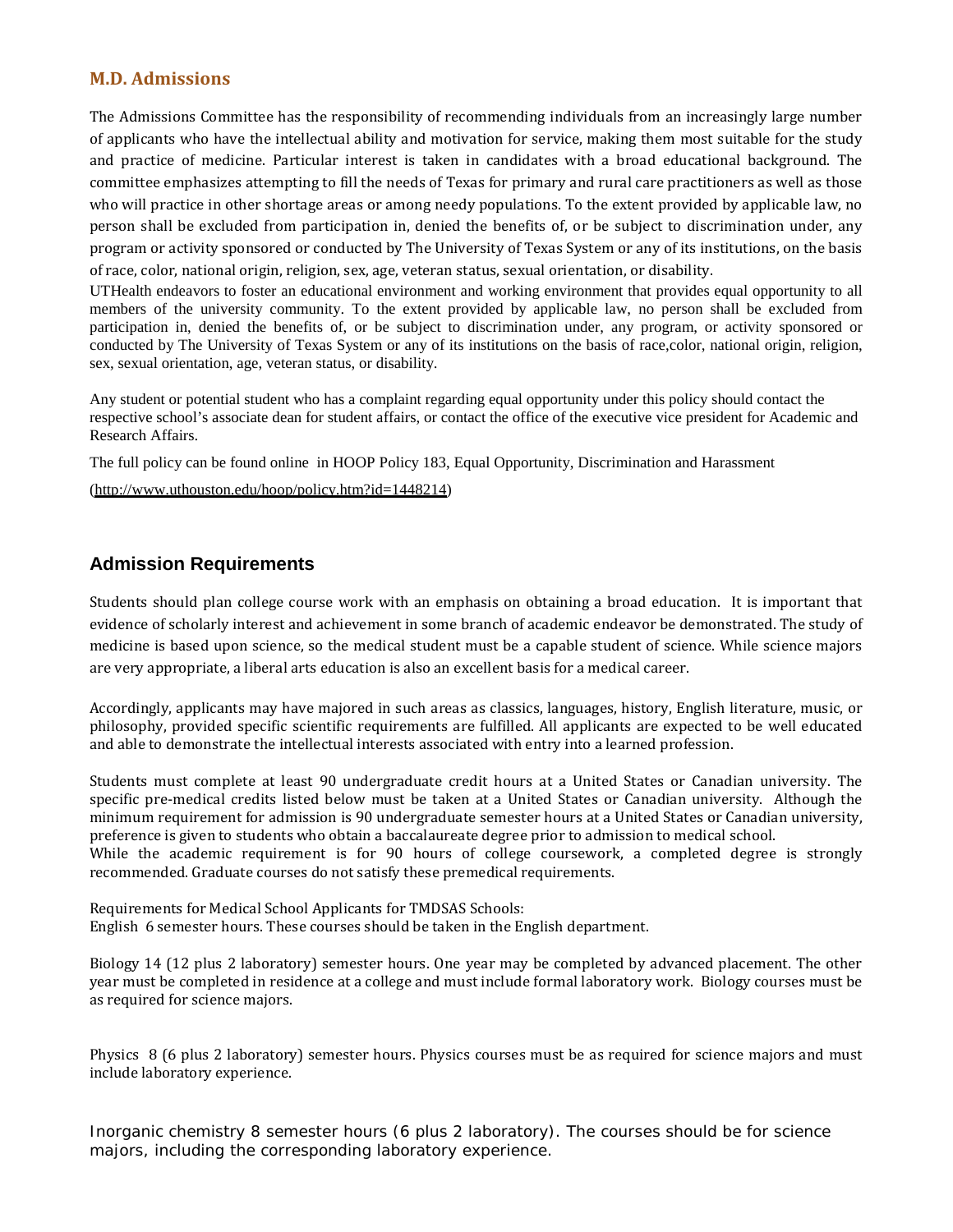Organic chemistry 8 (6 plus 2 laboratory)

Recommended: Mathematics 3 semester hours of college calculus or statistics. These courses should be given by the mathematics department.

The Medical and Dental Schools of The University of Texas System are authorized by the Texas Legislature to accept up to 10 percent non-residents for enrollment in an entering class. Non-resident students should have outstanding qualifications.

The Medical College Admissions Test is required and is an important part of the application. The MCAT is administered many times each year, and details of the dates and places of administration can be found on the AAMC Web site.

## **Admissions Criteria**

The UT Medical School, in conformity with the purpose assigned it by the Texas Legislature and its mission statement, selects the best qualified students for its entering class who demonstrate a potential to become competent and caring physicians and who will serve the identified needs of the State of Texas. The Admissions Committee considers the totality of each application and gives importance to the factors enumerated below.

1.Intellectual capacity: Each student who is accepted must have the intellectual ability to successfully complete medical school and master the essentials of the practice of medicine.

- undergraduate and graduate record
- standardized test scores
- academic awards and honors (e.g. Phi Beta Kappa, National Merit, etc.)
- research accomplishments
- degree of difficulty of undergraduate program
- pre-professional evaluations, personal interview

2. Interpersonal and Communication Skills

The practice of medicine demands a high level of interpersonal skills and a compassionate attitude. The ability to communicate well is essential for these qualities.

- community or charitable service
- recognition for humanitarian service
- extracurricular activities and organizations
- leadership positions
- employment history
- cultural competency
- articulate and organized communication, both oral and written
- standardized test scores in verbal abilities
- written MCAT score
- statements made on the application or in the personal interview

#### 3. Breadth and Depth of Pre-medical Educational Experience

The modern practice of medicine requires a strong scientific background and also an ability to understand the complex nonscientific problems facing physicians and patients, e.g. ethical or socioeconomic problems. The bare completion of the premedical requirements is a base on which to build further knowledge and prepare physicians for a lifetime of study so that they will remain the best possible practitioners of medicine.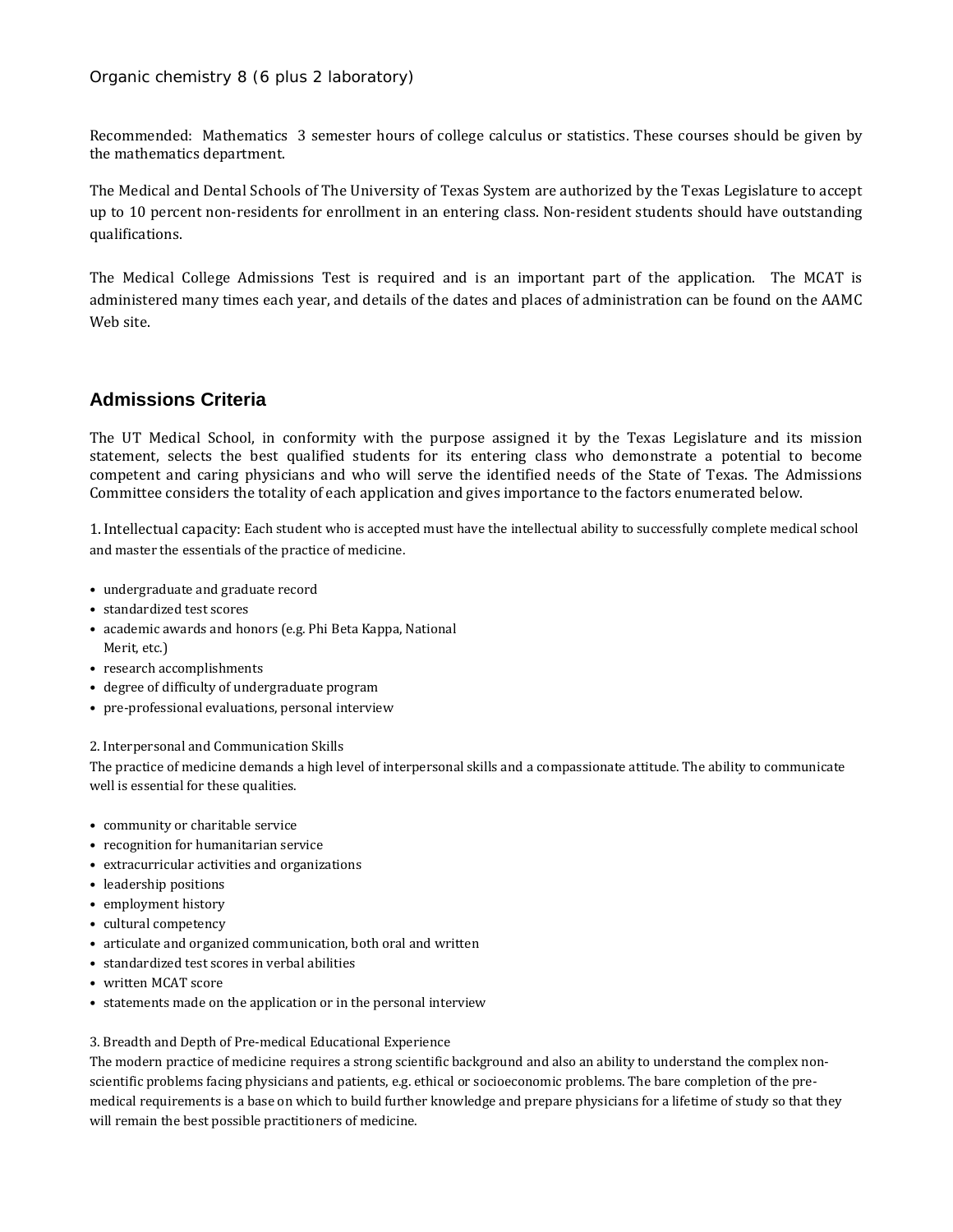- undergraduate core curriculum or course selection
- participation in the intellectual life of the university
- involvement in discipline organizations and clubs
- extent and variety of reading
- papers written or published
- knowledge displayed at the interview
- enrollment in an honors program in college
- pre-professional evaluations

4. Potential for Service to the State of Texas

A state medical school must, as a primary concern, produce practitioners who will serve the people of that state.

- the applicant's goals for the future
- size and location of hometown
- residency in a Health Professions Shortage Area in Texas
- potential for future provision of health services to underserved areas
- potential for future provision of medical specialties in short supply
- language skills appropriate to the Health Profession Shortage Areas in Texas

#### 5. Motivation

A physician must be prepared for a lifetime of intense service to her or his patients. This requires a high level of selfless motivation and commitment.

- success in overcoming adverse economic or educational conditions
- employment history occurring simultaneously with undergraduate academic preparation
- participation in activities requiring time management skills
- varsity athletics, campus symphony, and other time-intensive accomplishments
- improvement in the undergraduate record
- veteran status and military experience
- experience in health-related activities

#### 6. Integrity

Because of the public trust given to members of the medical profession, a physician must have qualities of integrity beyond reproach.

- pre-professional evaluations
- any academic integrity violation
- commission of any crime
- any other relevant background relating either positively or negatively to applicant's standard of integrity
- honorable discharge or discharge under honorable conditions

#### 7. Ethical Standards

A candidate must demonstrate professional demeanor and behavior and must perform in an ethical manner in all dealings with peers, faculty, staff, and patients.

8. Technical Standards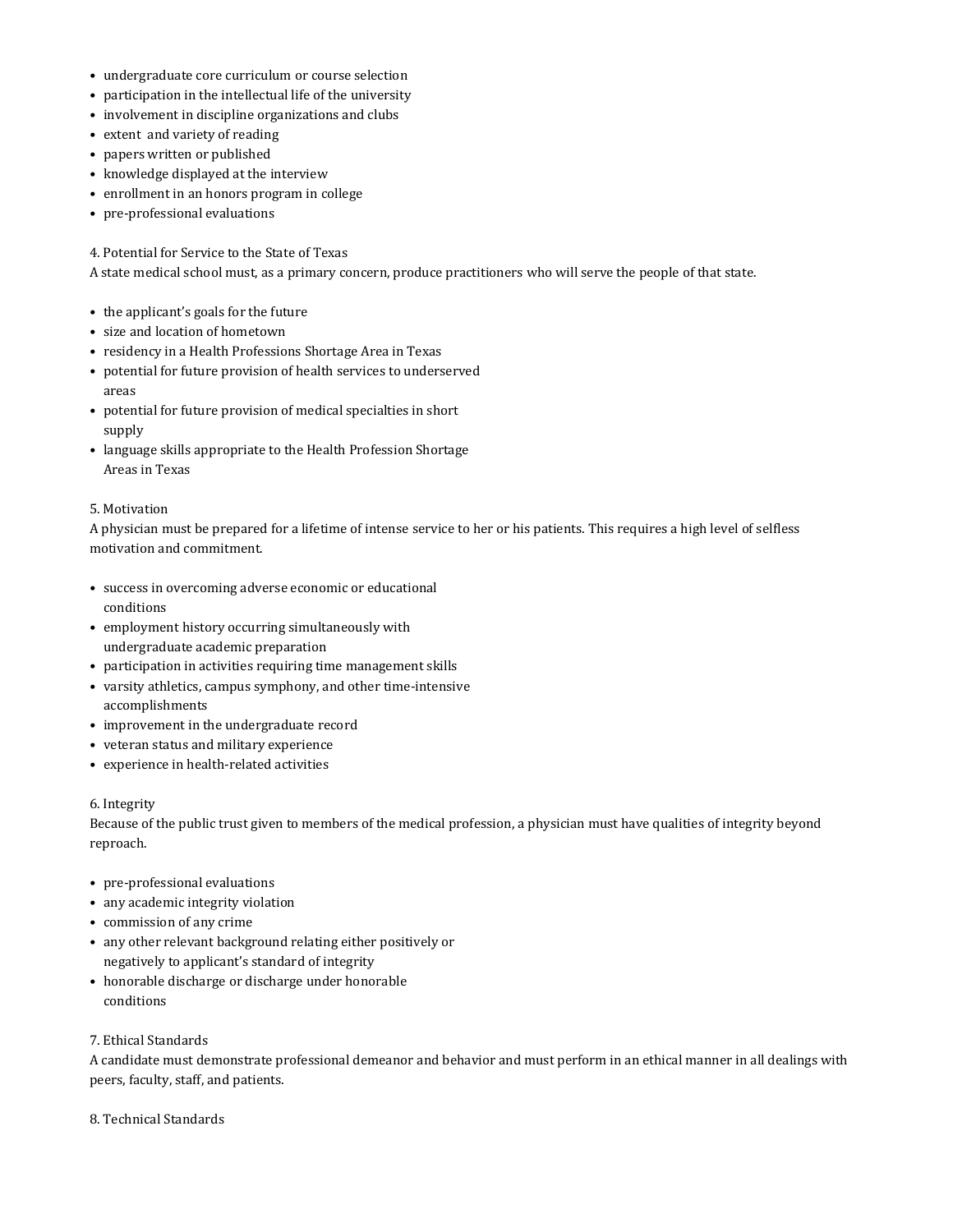All individuals, without exception, who apply for admission to the UT Medical School at Houston must be able to perform specific essential functions. Essential functions are the basic activities that a student must be able to perform to complete the general medical school curriculum. An applicant who cannot perform the medical school's essential functions will not be considered for admission. A candidate for the MD degree at the UT Medical School must be able to perform these essential functions:

#### OBSERVATION

- accurately observe demonstrations
- accurately observe patients close up and at a distance
- observe to gather patient data (affect, gait, appearance, posture, etc.)
- use visual, auditory, olfactory and somatic senses to gather information

#### COMMUNICATION

- communicate orally and in writing with patients and members of the health-care team
- read and comprehend written material

#### PSYCHOMOTOR SKILLS

- sufficient motor function to obtain data from patients
- use tactile, auditory, and visual maneuvers
- execute motor movements to provide general care and emergency treatment

#### INTELLECTUAL AND COGNITIVE ABILITIES

- measure, calculate, reason, analyze, synthesize, integrate and apply information
- comprehend three-dimensional relationships
- understand the spatial relationships of structures

#### BEHAVIORAL AND SOCIAL ATTRIBUTES

- emotional health to fully use intellectual abilities
- exercise good judgment
- promptly complete all responsibilities attendant to the diagnosis and care of patients
- developing mature, sensitive, and effective relationships with patients
- tolerate physically taxing workloads
- function effectively under stress
- adapt to changing environments
- display flexibility
- learn to function in the face of many patients
- show compassion, integrity, concern for others, interpersonal skills, interest, and motivation

#### CHRONIC CONDITIONS

A candidate must not possess any chronic or recurrent illnesses, including but not limited to, infectious, psychiatric or substance abuse problems that can interfere with patient care or safety and are not compatible with medical practice or training.

#### **Application Procedure**

Application for admission to the UT Medical School is made through the Texas Medical and Dental Schools Application Service (TMDSAS). Applications for entry are typically accepted between May 1 and Oct. 1 of the preceding year. Early application is encouraged due to the large number of applicants. Applicants should contact the Texas Medical and Dental Schools Application Service for the most current information. Application information is available from The Texas Medical and Dental Schools Application Service's Web site: www.utsystem.edu/tmdsas

Mailing address: Texas Medical and Dental Schools Application Service 702 Colorado, #6.400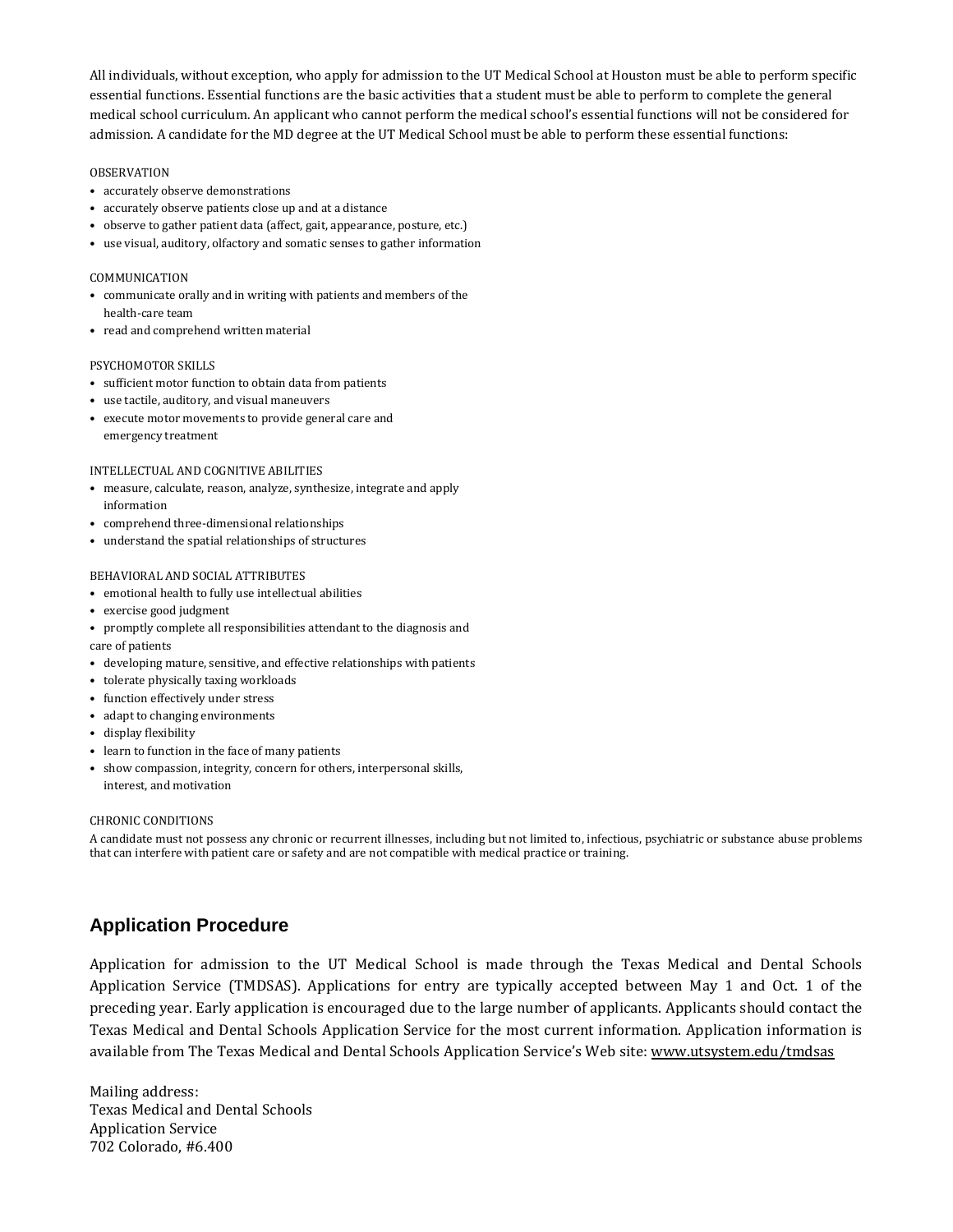Austin, Texas 78701 Telephone 512-499-4785

Fees and other application requirements, guidelines and details can be found on the TMDSAS Web site.

After applications have been processed by the application service, they are forwarded to the UT Medical School, where they are reviewed and evaluated.

Applicants who give evidence of being well-qualified candidates for admission may be invited for interviews on a specified date. Applicants are welcome to visit the UT Medical School at anytime, but formal interviews must, of necessity, be arranged by, and are at the initiative of, the Office of Admissions.

Applicants rank their medical school preferences via the Texas Medical and Dental Schools Application Service's Web site. Final preference decisions must be made prior to Jan. 15, and updates are always found on the TMDSAS Web site). The Admissions Committee evaluates each applicant and sends applicants to the application service for matching with the applicant's medical school preferences. The schools may make early offers of acceptance beginning October 15 for out of state residents, and MD/PhD candidates, and November 15 for Texas residents.

After any acceptance, applicants are required to indicate their acceptance decision in writing within two weeks of notification. An applicant who later decides to accept a position in another institution should give prompt notice in writing of withdrawal from the UT Medical School.

The Medical School recognizes the procedures and deadlines recommended by the Association of American Medical Colleges and the American Medical Colleges Application Services.

Entering medical students are required to consent to and pay for a criminal background check by an entity designated by the Medical School. Admission is expressly contingent upon successful completion, review, and approval of the content of the criminal background check. The criminal background process will be repeated before the student enters the clinical rotations.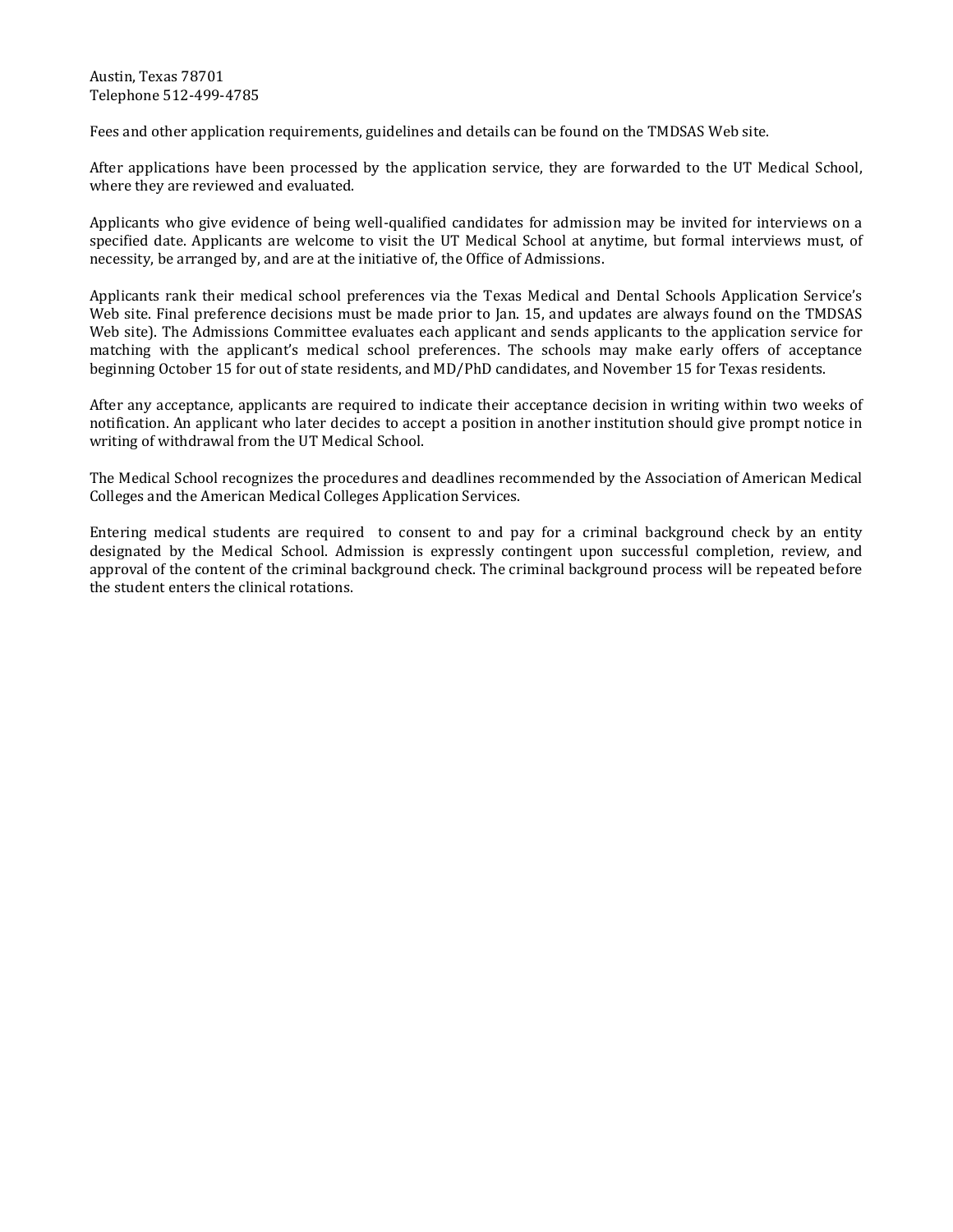#### **M.D. Student Development**

#### *Evaluation and Promotion*

The evaluation of student performance helps students achieve their maximum potential and provides information on how well institutional educational goals are being met.

The official policies for evaluation of academic performance, promotion, grade grievance, and academic dismissal are contained in The UT Medical School Policy and Guidelines for Evaluation and Promotion of Medical Students on the Medical School student handbook Web site at http://med.uth.tmc.edu/students-current/policies.htm. Paper copies are available in the Office of Student Affairs.

Examinations serve to inform faculty of a student's grasp of course material and provide an indication of when academic help or remedial work is appropriate. Medical students are awarded the following grades on the basis of their academic performance: Honors, High Pass, Pass, Marginal Performance, or Fail. Grades and other information relative to a student's academic performance are transmitted to the Student Evaluation and Promotion Committee which, based upon an overall consideration of the student's grades, demonstrated knowledge, clinical performance, and suitability to practice medicine, decides whether a student should be promoted, continued with remedial work assigned, or dismissed. Any student whose active record indicates that he/she is not suitable to continue the study of medicine will be dismissed.

Students can be referred for evaluation and counseling for academic or personal concerns through the Office of Student Affairs.

#### *Conduct and Discipline*

Students are responsible for knowing and observing University regulations concerning student conduct and discipline as set forth in the UTHealth Handbook of Operating Procedures (HOOP) Policy 186 and the Medical School's Policy and Guidelines for the Evaluation and Promotion of Medical Students. A reference copy of the HOOP Policy is available in the Dean's Office and the HAM-TMC Library.

For information regarding student academic and behavioral issues, contact: Margaret C. McNeese, M.D. Associate Dean for Admissions and Student Affairs The University of Texas Medical School at Houston 6431 Fannin, Suite G400 Houston, Texas 77030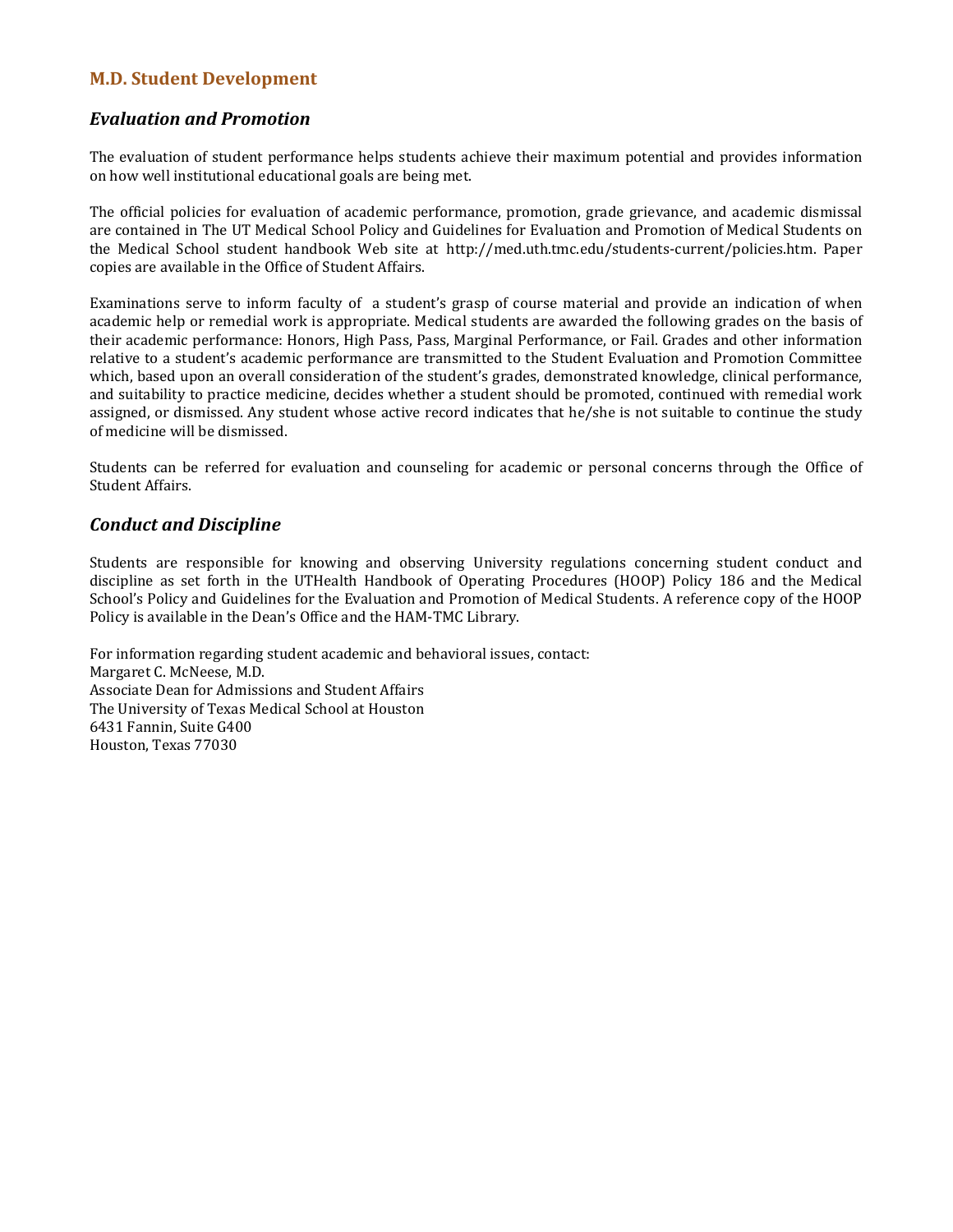#### Basic and Clinical Science Research Program for Medical Students

Basic science and clinical research are essential components of the overall mission of the Medical School. The Medical School offers a Summer Research Program, which provides an intensive, hands-on, 10-week research experience for medical students during the summer after their first year. The program fosters development of scientific reasoning and other research skills.

Students work closely with faculty mentors of their choice in ongoing research projects organized individually for each student. At the end of the research project, students write an abstract on which they are first-author. These abstracts are published and posted on the program's Web site. In addition, the students develop a research poster which is presented at the annual Medical School Research Forum and Webber Prize Competition held in late October.

Students also may continue their research until graduation either independently with their mentor or as a participant in one of ten newly established "Scholarly Concentrations". All concentrations are thematic, interdisciplinary, longitudinal, and experiential, with guided faculty mentoring and structured group seminars/courses/journal clubs, etc., Additionally, all students in concentrations are expected to engage in or continue with an independent scholarly project.

Short-term NIH training stipend support and other sources of financial support for medical students are available.

Contact: Gary Rosenfeld, Ph.D. Program Director, 713-500-7435 e-mail: Gary.C.Rosenfeld@uth.tmc.edu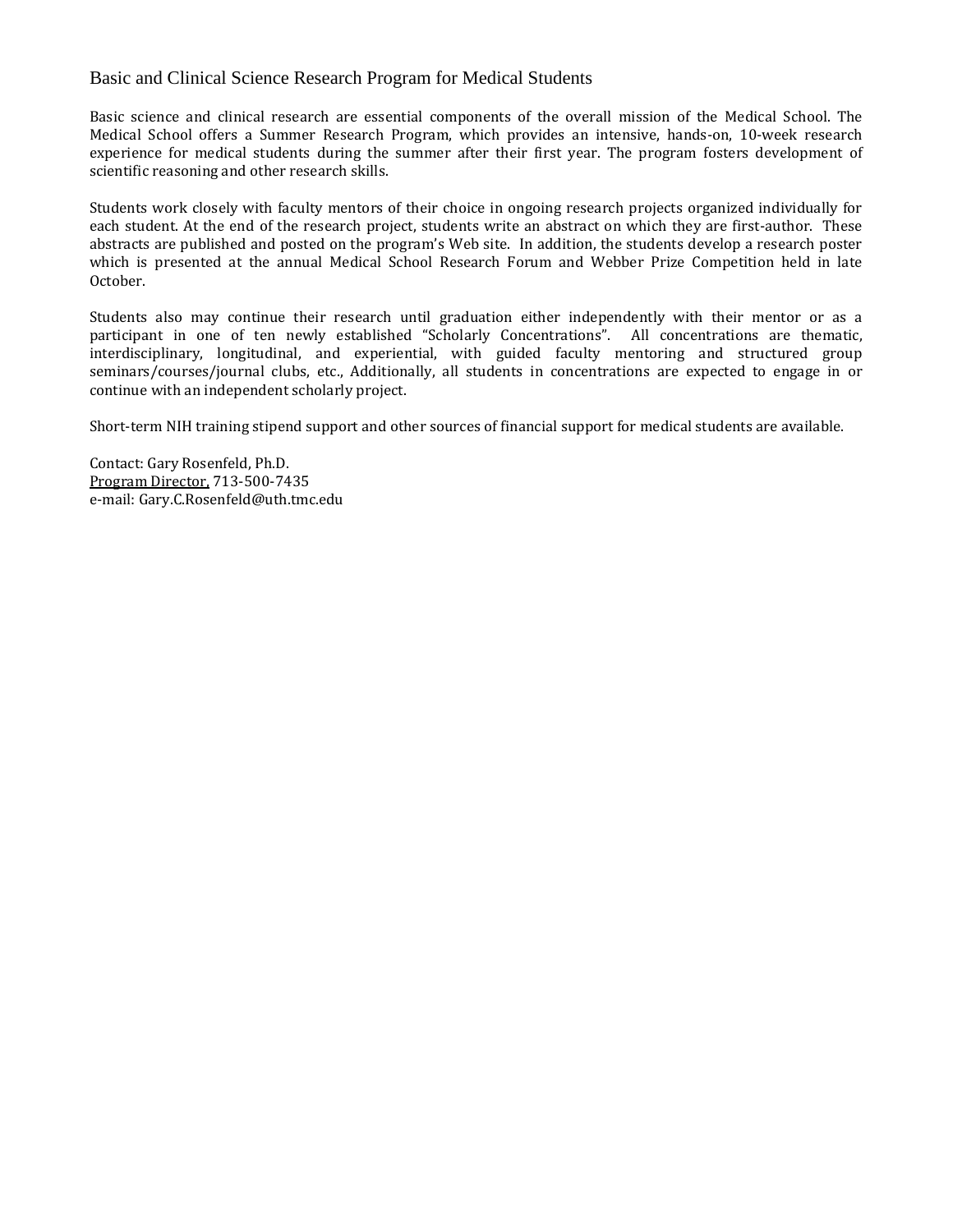#### **M.D. Expenses**

## **Tuition**

Effective with the 2012-2013 academic year, in-state resident tuition is \$16,300 annually; out-of-state (nonresident) tuition is \$29,400 annually. The tuition amount includes designated tuition that is used for annual capital renewal, deferred maintenance, and bond retirement for the construction of new buildings.

For additional specific information, refer to the General Information Section of the Catalog, and/or contact: Office of the Registrar The University of Texas Health Science Center at Houston 7000 Fannin, Suite 2250 P.O. Box 20036 Houston, Texas 77225

Or call 713-500-3361 Or email registrar@uth.tmc.edu

# **Scholarships**

The Medical School awards a number of scholarships every year for which all students are invited to apply. A generic scholarship application form may be downloaded from the Student Financial Services website during the Spring semester. The Alumni Association Competitive Scholarship recognizes several outstanding entering students annually and enables non-resident recipients to be eligible for in-state tuition. This competitive \$1,000 scholarship is renewable for the following three years of enrollment providing the recipient meets the guidelines for satisfactory academic progress.

Scholarship awards are made by the Scholarship Committee, which consists of two representatives each from the Admissions Committee and the Student Evaluation and Promotions Committee, the Associate Dean for Admissions and Student Affairs, the Assistant Dean for Admissions, the Assistant Dean for Admissions and Student Affairs, and the Assistant Dean for Student Affairs.

#### **Fees and Charges**

| Computer Fee                       | \$200         |                 |    |
|------------------------------------|---------------|-----------------|----|
| Pager Fee – Year 3 & 4 (Annual)    | 120           | Graduation Fee* | 75 |
| <b>Information Technology Fee</b>  | 99            |                 |    |
| Health Insurance***                | 1204          |                 |    |
| Installment Use Fee                | 15            |                 |    |
| Laboratory Fee Year 1 & 2 (Annual) | 35            |                 |    |
| Library Resource Fee               | 100           |                 |    |
| Malpractice Insurance (Annual)     | 25            |                 |    |
| <b>Technology Fee</b>              | 275           |                 |    |
| Anatomy Lab (year 1)               | 350           |                 |    |
| <b>Student Services</b>            |               |                 |    |
| Fee (Annual) <sup>**</sup>         | 386.60-499.65 |                 |    |
| <b>Standardized Patient Fee</b>    | 600           |                 |    |
|                                    |               |                 |    |

\*A graduation fee of \$75 payable at registration for the final academic term is required of all students. This fee does not include regalia rental.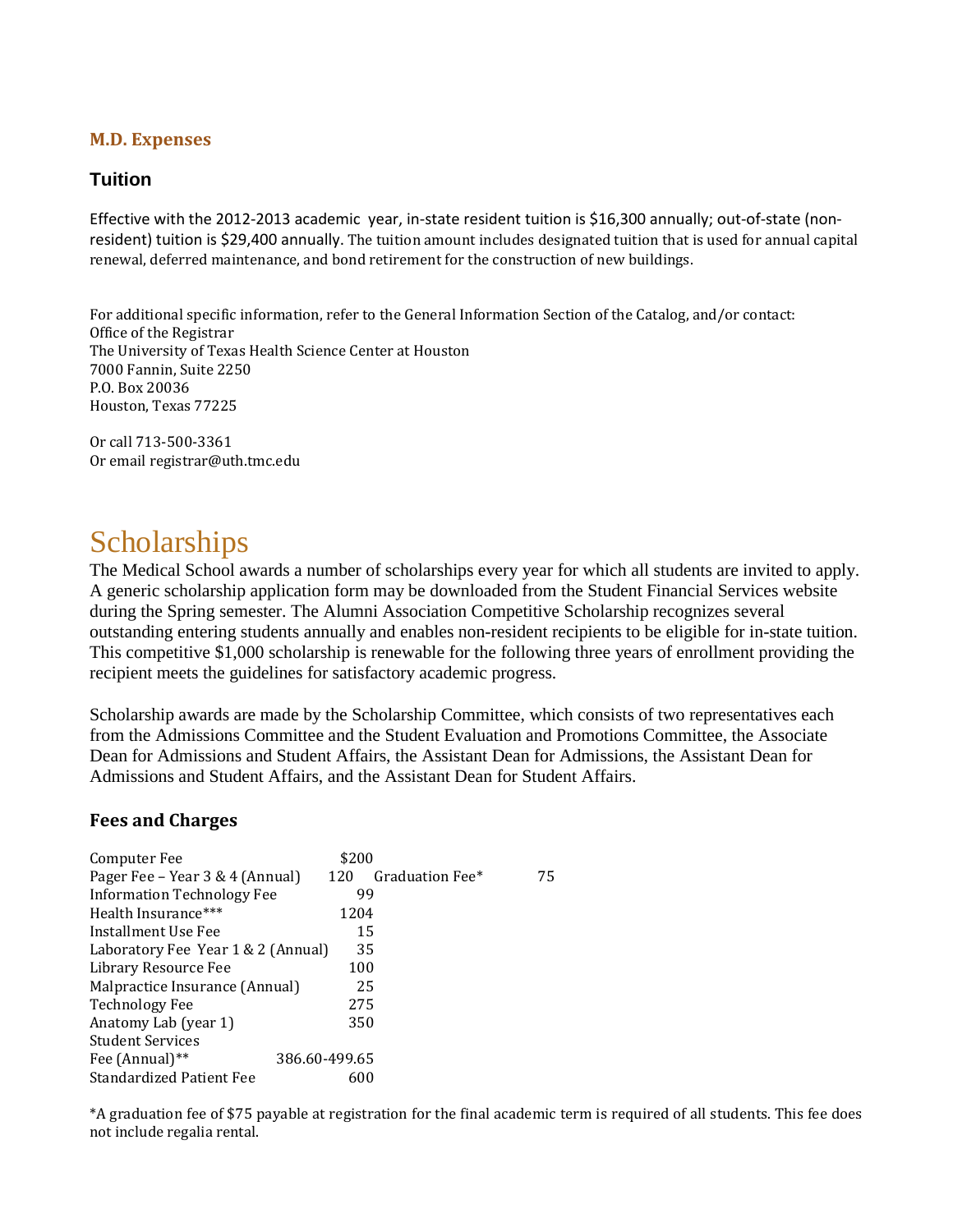\*\*The Student Services Fee, required of all students, provides for student activities, outpatient care by UTHealth Health Services, student counseling, student government, a shuttle service, and recreational facilities. Optional family coverage is available. The fee varies depending on which academic year of medical school the student is enrolled.

\*\*\*Health insurance is required of all health science center students. If students have a health insurance policy, they may provide proof of comparable insurance to Auxiliary Enterprises no later than the  $12<sup>th</sup>$  class to have this charge waived. Details on the insurance plan are with the Auxiliary Enterprise Office.

Through reciprocal agreements, students at other components of The University of Texas System, as well as graduate students from Rice University, Baylor College of Medicine, Texas Woman's University, and the University of Houston, may take graduate courses for credit at UTHealth, subject to the approval of the instructor. In addition, UTHealthgraduate students may take courses for credit at any of the above institutions. Mechanism for payment of tuition or registration fees vary according to the individual institution. Consult with that Registrar's Office for specific details.

#### *Student Health Services*

The UT Medical School Health Services is located in The University of Texas Health Science Center Professional Building, Suite 1010. Students are seen on a walk-in basis Monday  $\mathbb{F}$  Friday, 8:30 a.m.  $\mathbb{Z}$  4:30 p.m. The clinic provides wellness and full-service health care for medical school students. For more details, see the General Information section.

#### *Books and Supplies*

During the first year, the cost of textbooks and supplies averages \$1516 (excluding cost of computer). In the second, third and fourth years of the curriculum, the cost of books and supplies ranges from \$971 to \$2933 each year.<br>Information regarding specific textbook requirements and costs may be found here: Information regarding specific textbook requirements and costs may be found here: [http://www.med.uth.tmc.edu/administration/edu\\_programs/medical-education/student-schedules.html](http://www.med.uth.tmc.edu/administration/edu_programs/medical-education/student-schedules.html)

# **Laptop Requirement**

Information technology and informatics today are integral parts of medical education and practice. In order to fully utilize information resources required by the faculty during your education, the school requires that all incoming medical students have laptop computers that meet specific minimal requirements.

The requirements for the current entering class are provided at the following URL:

#### **<http://med.uth.tmc.edu/msit/policy/students.html>**

#### *Disability Insurance*

The Medical School encourages students to consider whether or not they wish to purchase disability insurance. The Office of Student Affairs has information regarding available plans.

#### *Malpractice Insurance*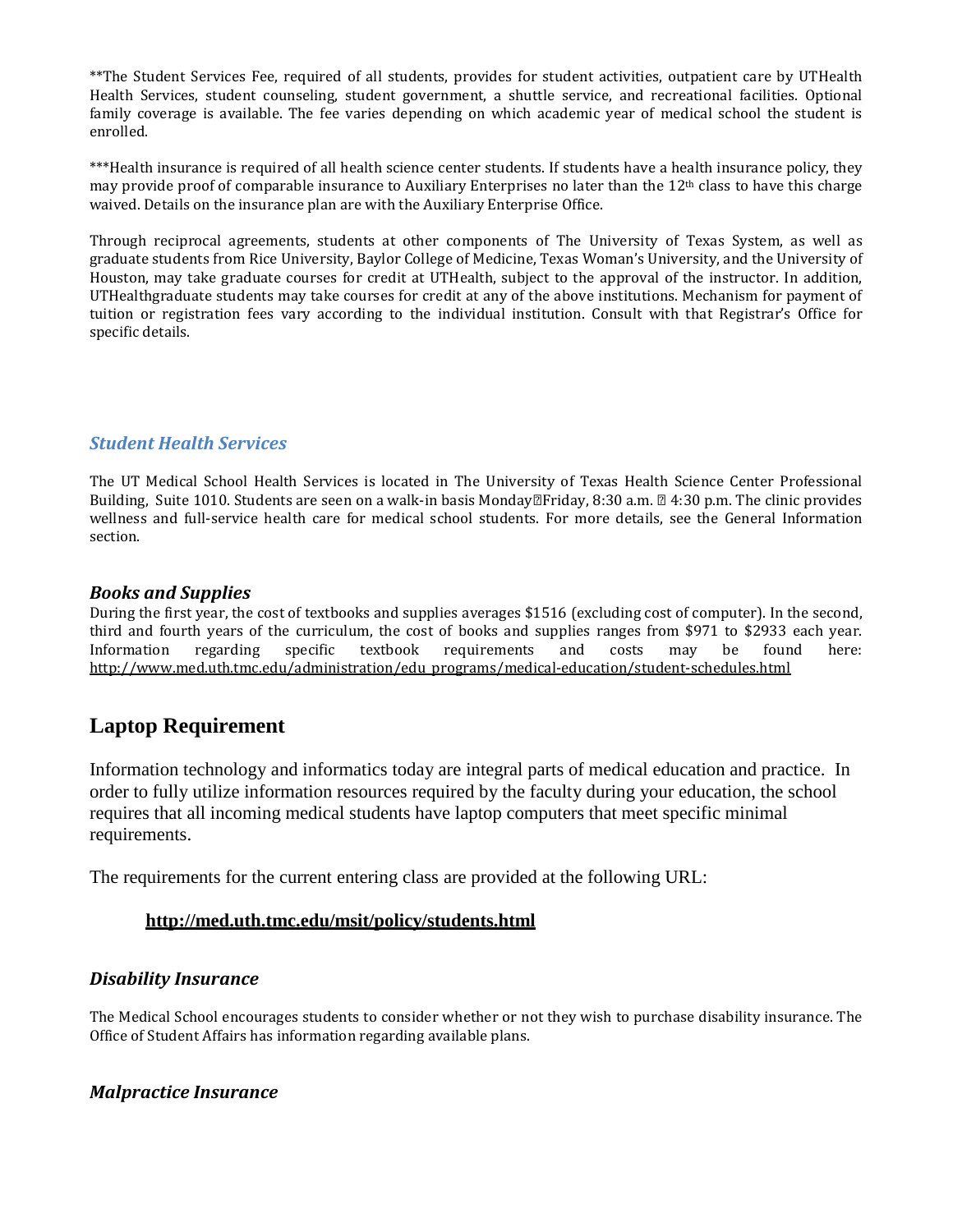Students are required to show evidence of student liability insurance when enrolled in field experience courses that utilize off-campus facilities, if such facilities require the insurance. Basic coverage is included for \$25 a year and is part of required fees.

## **Ethics**

The UT Medical School at Houston recognizes that in addition to intellectual capability and expert technical skills and knowledge, a good physician must have a solid and unassailable foundation and commitment to ethical behavior and principles. Patients and society at large expect and deserve no less. These principles are embedded in the life of the Medical School and its faculty.

Because these principles are so important to the Medical School, students are asked to make the same explicit commitment to them.

## **Ethical Pledge**

Incoming students are asked to agree to and sign the following ethical pledge following their acceptance to the UT Medical School.

- I acknowledge and accept the privileges and responsibilities given to me as a physician-in-training and dedicate myself to provide care to those in need.
- I will approach all aspects of my education with honesty and integrity, embracing opportunities to learn from patients, teachers, and colleagues.
- I will always maintain the highest standards of professional conduct.
- I will certify only that which I have personally verified, and I will neither receive nor give unauthorized assistance on examinations.
- I will value the knowledge of wisdom of the physicians who have preceded me.
- I will recognize my weaknesses and strengths and strive to develop those qualities that will earn the respect of my patients, my colleagues, my family, and myself.
- I will respect the humanity, rights, and decisions of all patients and will attend to them with compassion and without bias.
- I will maintain patient confidentiality and be tactful in my words and actions.
- I will value the diversity of patients' experiences, cultures, and beliefs because it enhances my ability to care for them and enriches my education.
- I will not forget that there is an art to medicine as well as a science and that warmth, sympathy, and understanding are integral to patient care.
- I will strive to earn the trust my patients place in me and the respect that society places upon my profession.
- I recognize the privileges afforded to me as a physician-in-training and promise not to abuse them.
- Even as a student I have a responsibility to improve the standard of health in my community, to increase access to care for the underserved, and to advance medical knowledge.
- As I accept these new responsibilities, I will not forget the importance of my own health and well-being. I will continue to value my relations with those who have supported me in the past and those who will share in my future.
- Knowing my own limitations and those of medicine, I commit myself to a lifelong journey of learning how to cure, relieve pain, and comfort with humility and compassion.
- I make these promises solemnly, freely, and upon my honor.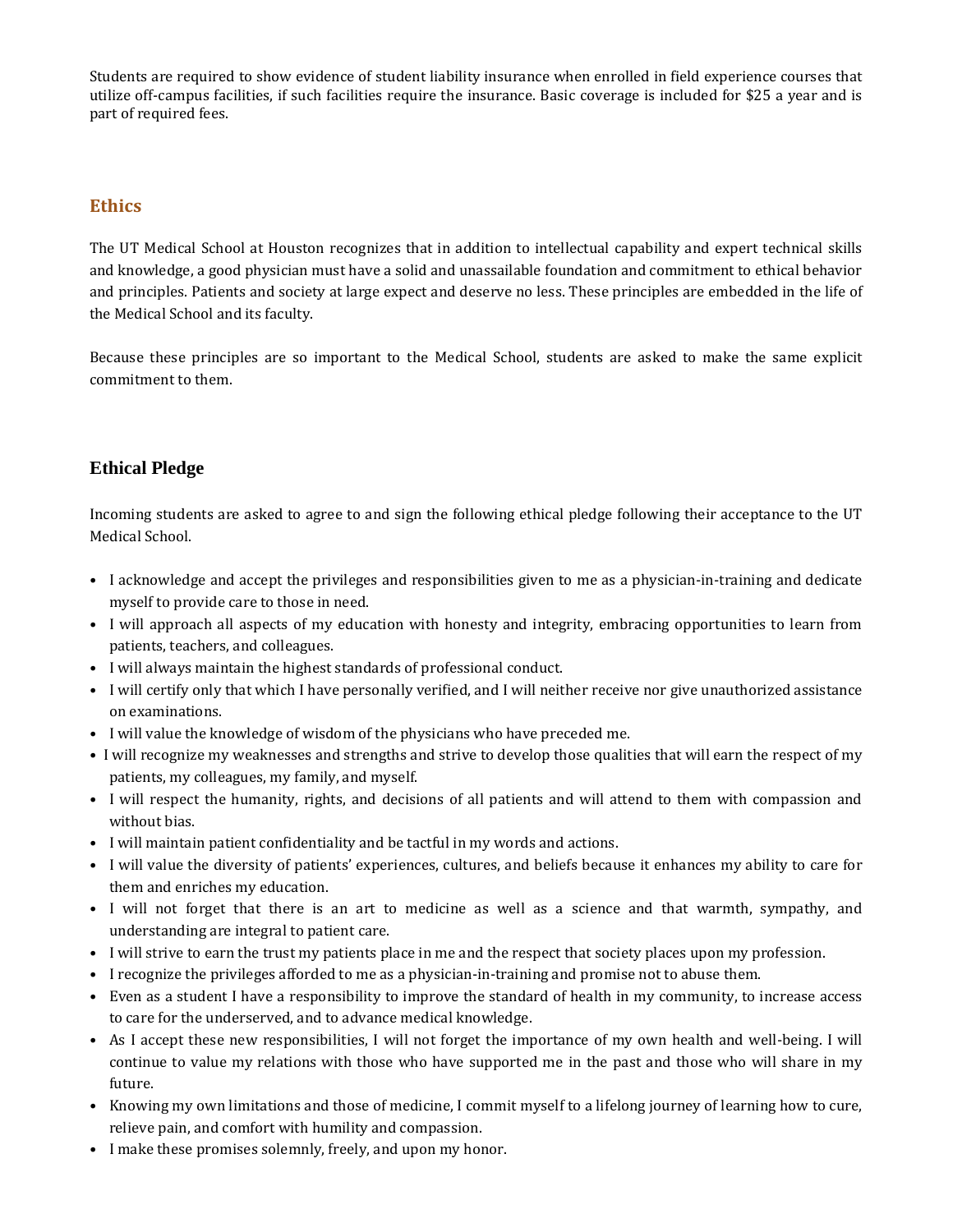## **White Coat Ceremony**

Shortly after matriculation, first-year students participate in a White Coat Ceremony, where they don white coats for the first time, recite the Hippocratic Oath and re-affirm the Ethical Pledge by signing their names in a book which is kept in the Office of Student Affairs.

The Hippocratic Oath is sworn once more at Commencement.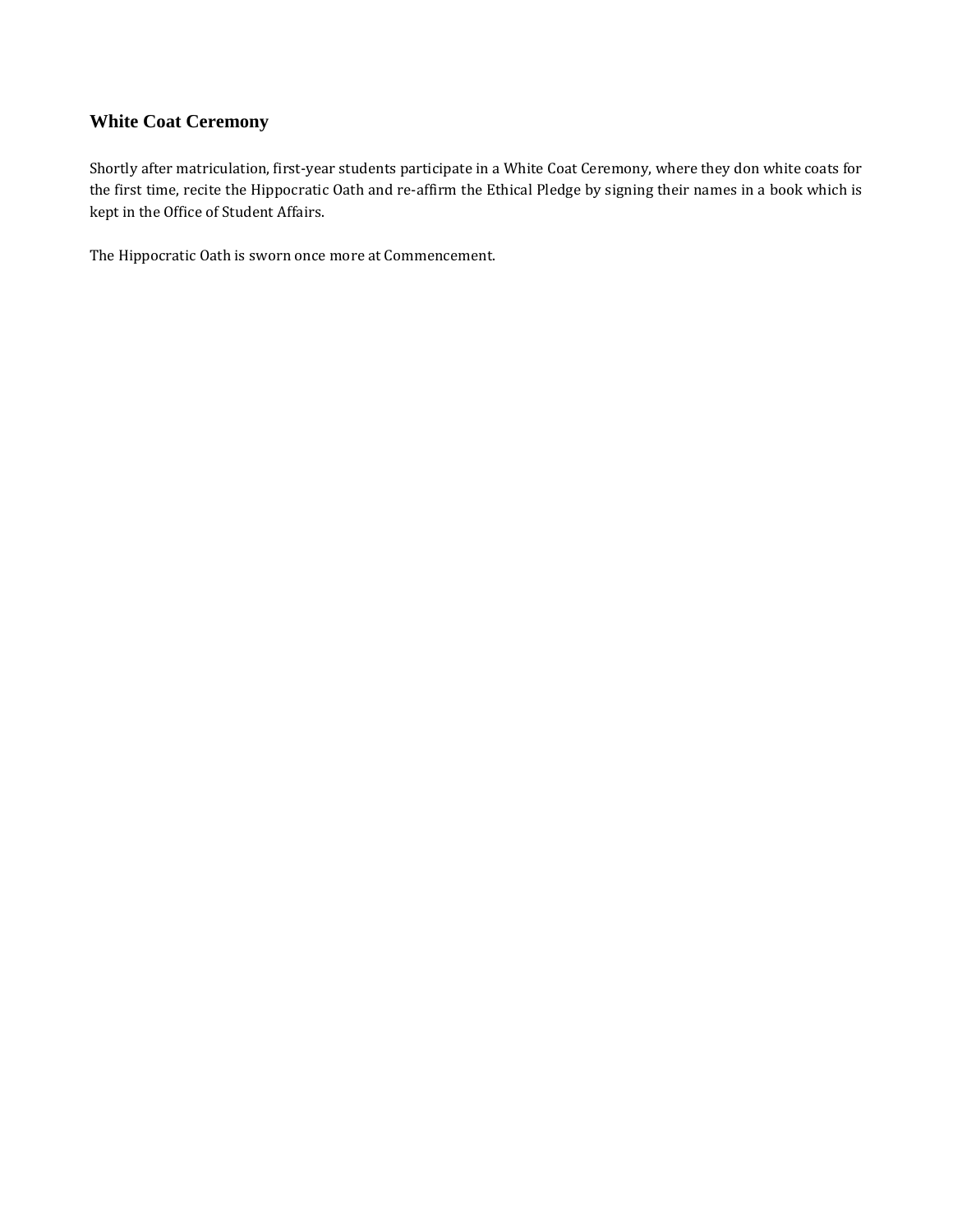### **M.D. Academic Organization**

The Medical School educational program is of four years' duration. The first two years are primarily focused on basic sciences, and the second two years are focused on the clinical sciences. The first two academic years are each divided into two semesters, with three months of vacation provided between the first and second years. During this time students have the opportunity to participate in research or in a clinical preceptorship. In the first two academic years, the student becomes familiar with the basic and applied biomedical sciences. During the second year, Problem-Based Learning is introduced to help the student understand basic science mechanisms in the context of clinical presentations.

The student progresses from a study of the fundamentals of molecular and cellular biology and normal morphology of the human body to the abnormal structure and function of the various organ systems. Concurrently, the techniques of interviewing, history-taking, and performance of physical and mental-status examinations are introduced along with appropriate behavioral, societal, and ethical issues.

Clinical clerkships in the major clinical disciplines begin in the third year for a 12-month sequence. A three-week elective is also offered during the third year. During the fourth year, there are additional required clerkships and five elective periods. After consultation with faculty advisers, each student develops an educational sequence for the fourth year that relates to his or her career goals and postgraduate educational plans. Seniors may take electives at any approved medical school elective program in the United States or abroad.

During medical school, the student is required to take two of the three examinations necessary for medical licensure: USMLE Step 1 is taken after completion of the basic science courses and prior to the start of the third year clerkships. The student is required to take USMLE Step 2 CK and CS prior to graduation

The Curriculum Committee is the committee charged with approval, management, and evaluation of all aspects of the Medical School curriculum.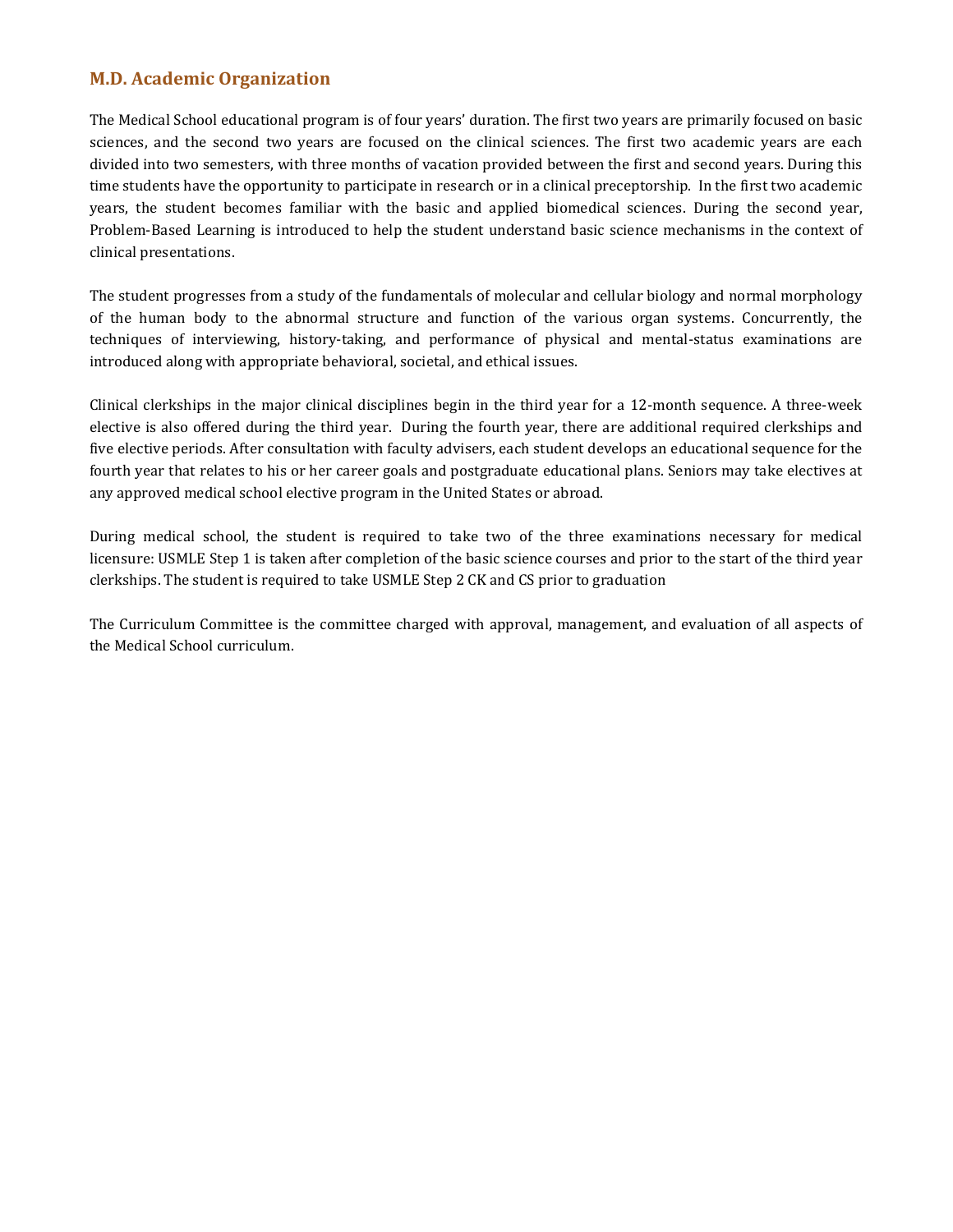### **Curriculum**

## **Curriculum**

The basic four-year program outlined below is required for the M.D. degree. Variations and adjustments may be made as the Curriculum Committee deems necessary.

## **Basic Sciences**

#### **First Academic Year**

Required Courses:

*Fall Semester/18 weeks* Biochemistry Clinical Applications (Pass/Fail; continued in spring) Developmental Anatomy Gross Anatomy Histology and Cell Biology Introduction to Clinical Medicine (continued in spring)

*Spring Semester/19 weeks* Clinical Applications Immunology Microbiology Neuroscience Physiology Introduction to Clinical Medicine

#### **Second Academic Year**

Required Courses:

*Fall Semester/18 weeks* Behavioral Sciences Genetics Fundamentals of Clinical Medicine Epidemiology and Evidence-Based Medicine Integrative Clinical Experience/ Problem-Based Learning Pathology Pharmacology Physical Diagnosis

*Spring Semester/19 weeks* Behavioral Sciences Ethics and Professionalism Fundamentals of Clinical Medicine Integrative Clinical Experience/ Problem-Based Learning Pathology Pharmacology Physical Diagnosis Reproductive Biology Technical Skills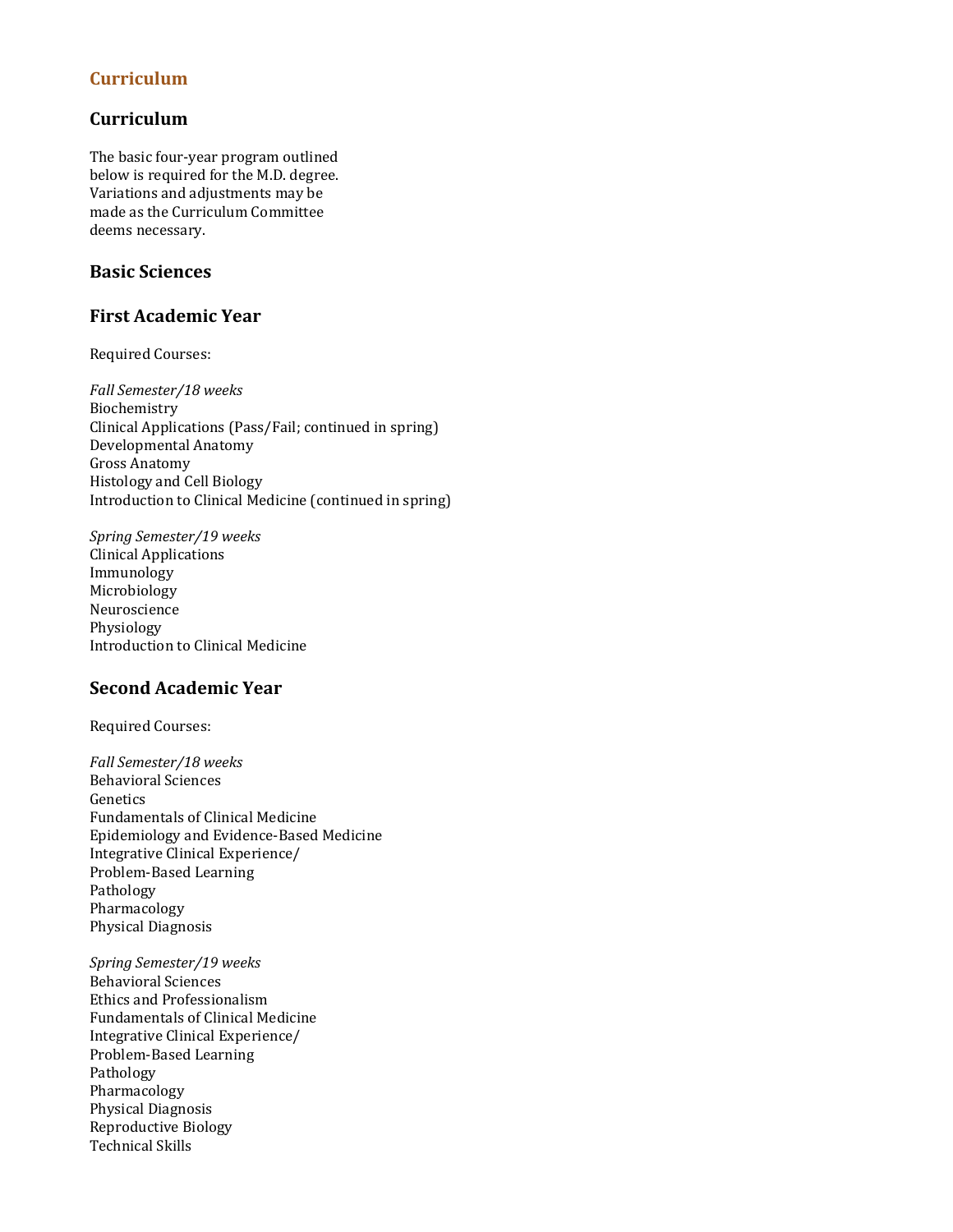Basic Life Support Radiology (Pass/Fail)

## **Clinical Sciences**

# **Third Academic Year**

Begins in the first week of July/48 weeks. During this time there are four weeks of vacation and two 24-week rotation periods consisting of the following:

| Internal Medicine<br>8<br>Obstetrics & Gynecology<br>6 | Number of Weeks |
|--------------------------------------------------------|-----------------|
|                                                        |                 |
|                                                        |                 |
| Neurology<br>4                                         |                 |
| Pediatrics<br>8                                        |                 |
| Psychiatry<br>6                                        |                 |
| Surgery<br>8                                           |                 |
| <b>Family Practice</b><br>4                            |                 |
| Geriatrics (Pass/Fail)                                 | 1               |
| Third-Year Elective (Pass/Fail)                        | 3               |
| Comprehensive Clinical Competency                      |                 |
| Examination (CCCE)                                     |                 |

#### **Fourth Academic Year**

Begins in July/11 months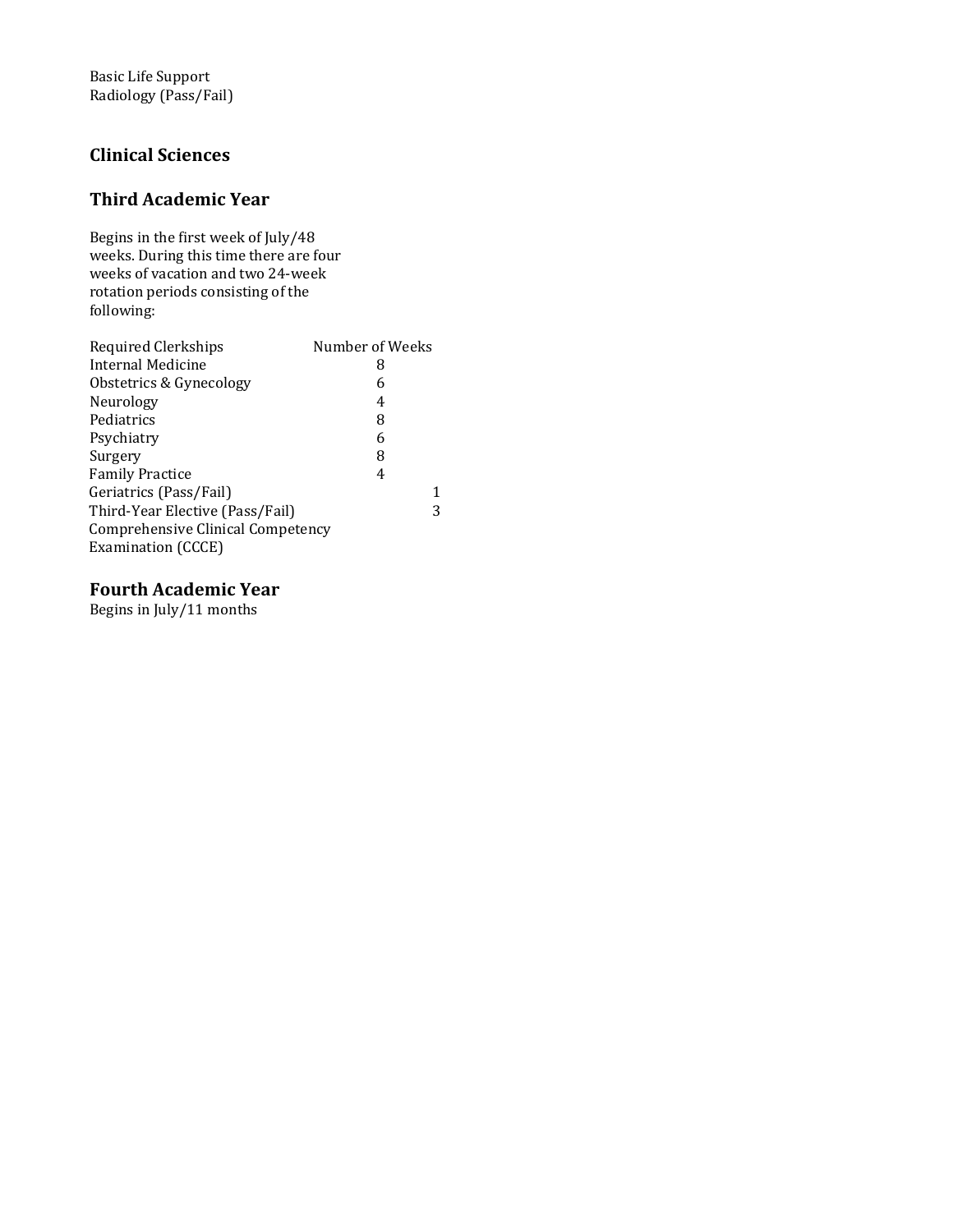#### **Required Clerkships Number of Months**

| Critical Care Selective              | 1 |
|--------------------------------------|---|
| Advanced Patient Care Selective      | 1 |
| Ambulatory Medicine Selective        | 1 |
| <b>Transition to Residency Month</b> | 1 |
| Medical Jurisprudence                |   |
| Advanced Cardiovascular Life Skills  |   |

Required Elective Program: Students take a minimum of five one-month electives 5

Two months are available for vacation or additional electives 2 (Fourth year vacation months may be used in the third year in special circumstances and with prior approval of the Office of Student Affairs)

The Medical School's fourth-year elective programs permit students to seek clinical opportunities away from Houston, at their own expense, ranging from family practice in rural communities to experiences in the most sophisticated settings requiring advanced technology. International clinical and research electives also are available. The School is fortunate regarding the wealth of clinical opportunities available to its students.

The fourth-year elective catalog is available online at http://med.uth.tmc.edu/current\_students.htm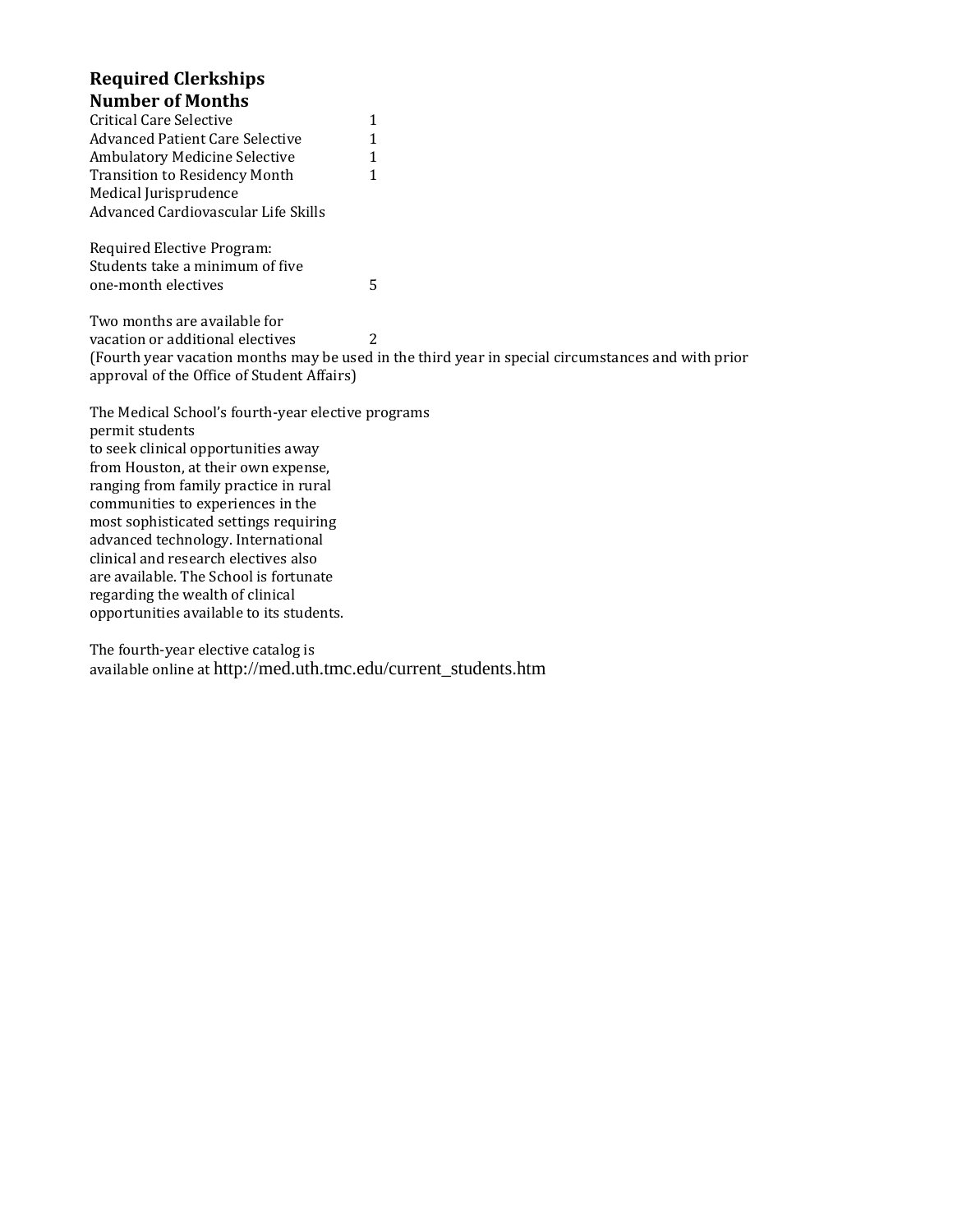## **M.D. Curriculum Goals and Objectives**

# **Educational Goals and Objectives for The University of Texas Medical School at Houston Goals**

- (a) Students should acquire a KNOWLEDGE AND UNDERSTANDING of health and its promotion; of disease and its prevention and management; and, of psychosocial factors that influence a patient's well-being, in order to provide competent and humane medical care to individuals, families, and the larger society. Furthermore, students should be able to use their knowledge and understanding appropriately in the care of patients. Students should have an opportunity to participate in scholarly activities including research.
- (b)Students should acquire and become proficient in basic clinical SKILLS, such as the ability to obtain a patient's history, to perform a comprehensive physical and mental status examination, to interpret the findings, and to demonstrate competence in the performance of basic technical procedures. Students should appreciate the appropriate use of technologies in assisting in diagnosis and management.
- (c) Students should acquire and demonstrate ATTITUDES that foster patient-centered care and support the highest standards of the medical profession.

## **Educational Objectives**

#### **Patient Care and Clinical Skills**

The graduating student is expected to provide care for patients that is compassionate, appropriate and effective and encompasses the promotion and maintenance of health and treatment of disease.

#### Specific Objectives:

The graduating student will be able to:

- Form an effective therapeutic relationship with patients
- Obtain and record an accurate, comprehensive history from the patient and/or caregiver
- Accurately perform and record a comprehensive physical examination and mental status examination
- Accurately document and interpret the findings from the history and physical examination
- Develop an initial differential diagnosis based on the patient history and physical examination, and formulate an initial plan for investigation and management
- Order appropriate studies (with awareness of sensitivity, specificity and cost) and interpret diagnostic tests in order to confirm or exclude a clinical diagnosis.
- Competently perform routine clinical procedures, including at a minimum, venipuncture, inserting an intravenous catheter, arterial puncture, inserting a nasogasture tube, inserting a Foley catheter, and suturing lacerations.
- Identify and initiate treatment plans for common conditions and assess the effects of these interventions.
- Recommend age-specific, preventive and health maintenance practices appropriate for the patient based on the best available evidence.
- Plan and execute appropriate management plans for patient care, referral and follow-up.
- Apply the scientific method (including evidence-based medicine principles) to patient care whenever applicable and feasible.
- Manage patients mindful of salient legal, ethical, spiritual, and psychosocial constructs.
- Apply the principles of pain management to reduce patient suffering.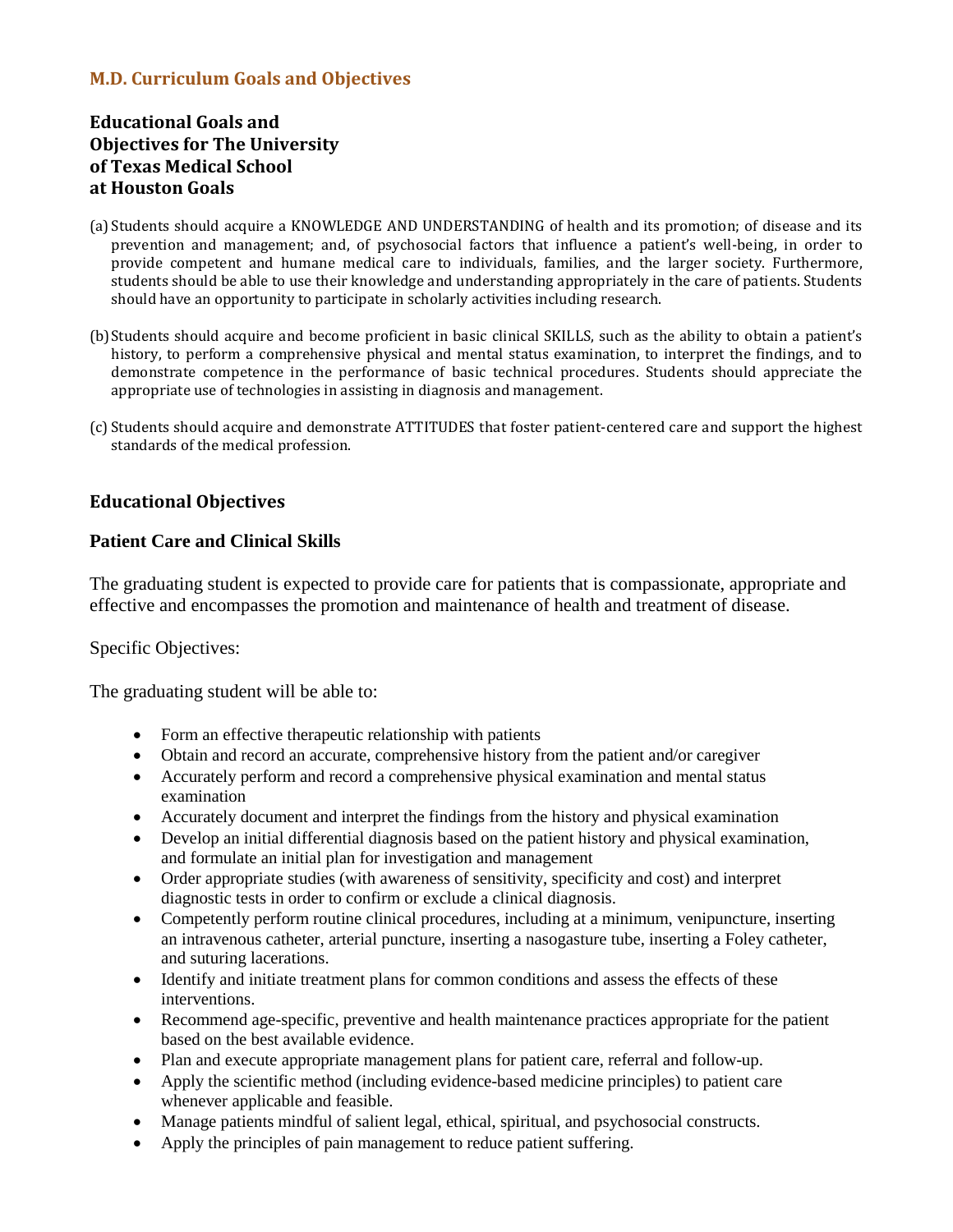## **Medical Knowledge**

The graduating student is expected to understand the importance of scientific discovery and to apply the scientific foundations of medicine to evidence-based practice.

Specific Objectives:

The graduating student will be able to:

- Describe the normal structure and function of the human body at molecular, cellular, tissue, and anatomic levels.
- Describe the pathogenesis of disease.
- Describe the scientific principles (including genetic, molecular, and physiologic mechanisms) basic to the practice of clinical medicine, and be able to apply these principles to patient care.
- Describe pharmacological and other therapeutic interventions and apply to patient care.
- Describe the environmental, social, cultural and psychological determinants of patients' responses to health and disease states.
- Interpret common laboratory and diagnostic tests and describe the indications, complications, limitations and cost-effectiveness of each study.
- Describe the principles of disease prevention and health maintenance in individuals and populations, and apply to individual patient care.
- Be aware of the organization, financing, and delivery of health care in the U.S., both in the hospital and in the community, and the role of the physician as an advocate for patients.
- Address the medical consequences of common societal problems (including domestic violence and abuse).
- Demonstrate knowledge of common clinical emergencies, acute and chronic problems/diseases, and their basic management.
- Use critical appraisal of the medical literature as the foundation for an evidence-based practice of medicine.
- Describe principles of quality improvement, its use in patient care, and use of common patient safety/quality tools.
- Describe the basic principles and ethics of clinical and translational research, and how such research is conducted, evaluated and applied to the care of patients.

## **Interpretation of Medical Data/Practice-Based Learning and Improvement**

The graduating student is expected to commit to lifelong learning and improvement.

Specific Objectives:

The graduating student will be able to:

- Use technology to access medical information resources to expand personal knowledge and make effective decisions in patient care.
- Critically assess the validity of published medical studies by describing strengths, weaknesses, limitations and applications to clinical practice.
- Apply the principles of information literacy to continuous quality improvement.
- Use evidence-based approaches as tools to decide whether to accept new findings, therapies and technologies for incorporation into clinical practice.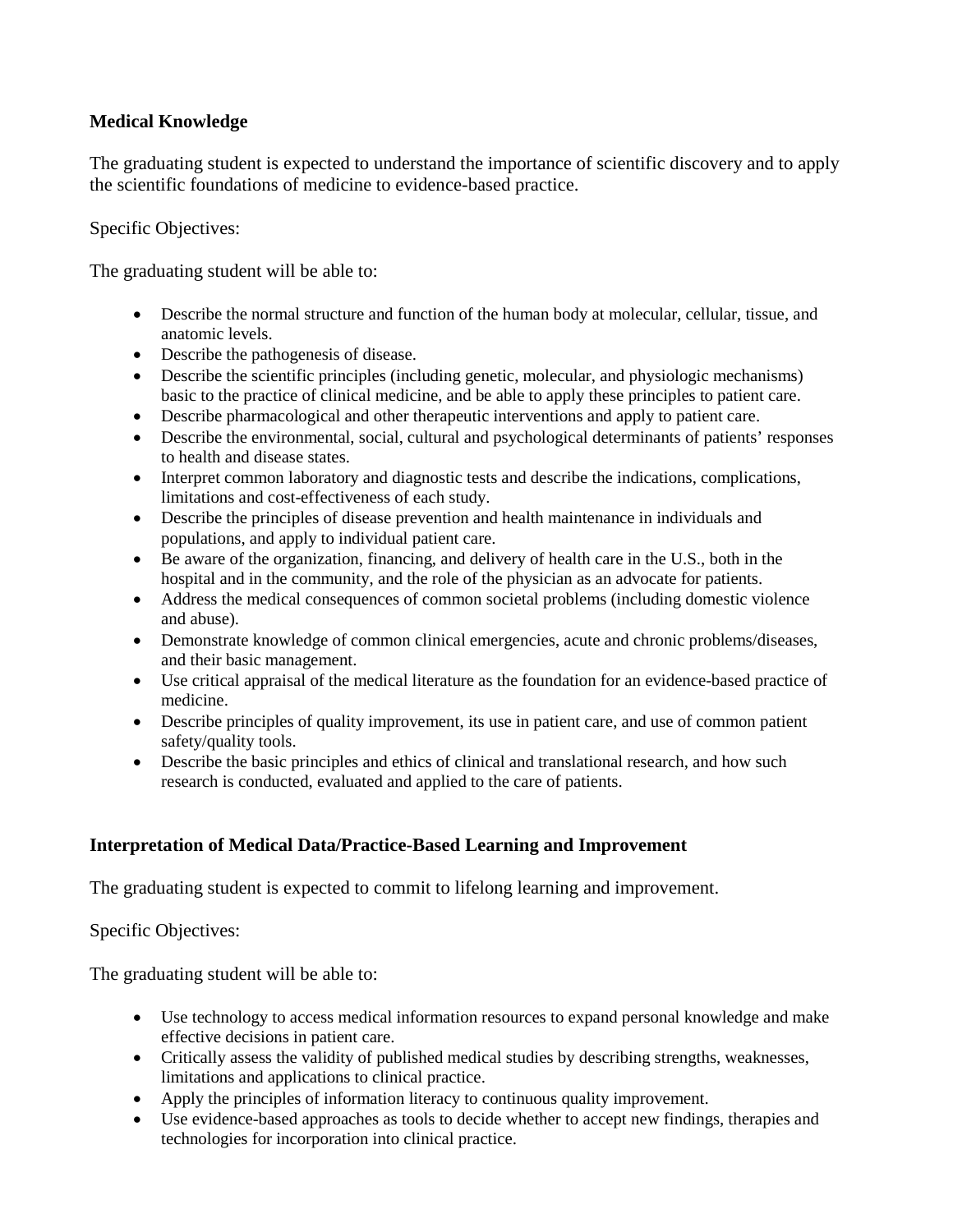- Elicit feedback about performance and develop and implement a plan for self-directed learning and improvement.
- Define the elements of scholarship and develop a scholarly product.

# **Interpersonal and Communication Skills**

The graduating student is expected to demonstrate interpersonal skills that facilitate effective communication with patients, families, and other members of the health care team.

Specific Objectives:

The graduating student will be able to:

- Write or present case histories that are accurate and well organized; accurately record information in the patient's chart to appropriately address the patient's problem/condition.
- Convey diagnostic and management plans effectively both orally and in writing.
- Demonstrate interpersonal skills that establish rapport and empathic communication with patients and their families, and other health care professionals.
- Demonstrate ability to communicate effectively and completely (evidence based) both benefits and risks to assist patients in their decision making.
- Demonstrate respect for patients and colleagues that encompasses diversity of background, belief systems, language and culture.
- Demonstrate professionalism and compassion in addressing issues of a sensitive nature with patients and families.
- Help patients make and anticipate end-of-life decisions; participate in communicating bad news and obtaining consent for treatments.
- Educate patients and their families, peers, and other healthcare professionals.

# **Professionalism**

The graduating student is expected to approach medicine with integrity and respect for human dignity and diversity and demonstrate awareness of and commitment to ethical principles.

Specific Objectives:

The graduating student will be able to:

- Demonstrate honesty, trustworthiness and integrity in interactions with patients, families, colleagues and other health care professionals.
- Demonstrate personal qualities of self-discipline, open-mindedness, and intellectual curiosity.
- Develop a collaborative relationship with patients by valuing the patient and his/her input, and by maintaining continuing personal responsibility for the patient's health care.
- Display commitment to excellence in patient care; place the patient's welfare above self-interest.
- Demonstrate respect and compassion towards patients and their families, including sensitivity to patients' culture, age, sexual orientation and gender.
- Apply ethical principles to the study and practice of medicine.
- Respect patients' rights, including confidentiality of patient information and informed consent.
- Maintain balance between personal and professional life.
- Recognize and accept limitations in knowledge and skills with a commitment to continuously improve knowledge and ability.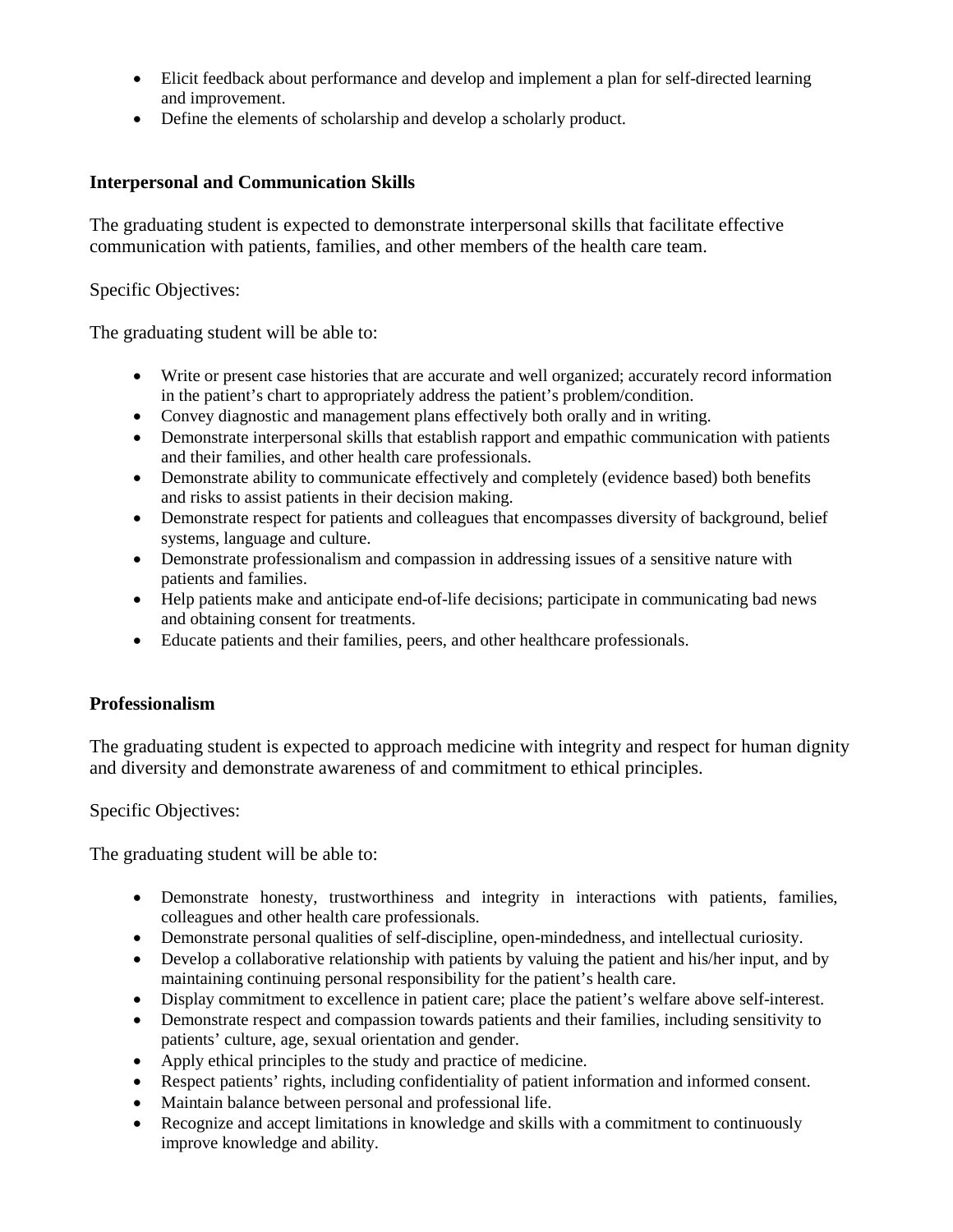- Demonstrate commitment to life-long learning in order to maintain familiarity with scientific advances to ensure integration with patient care.
- Project a professional image in interactions with patients, peers, family, residents and co-workers.

#### Core Competencies

The Medical School has developed a list of core competencies which all students should demonstrate prior to graduating with the M.D. degree. The competencies are grouped under the following (see attached):

(a) patient care;

(b) basic clinical procedures;

- (c) medical knowledge;
- (d) interpretation of medical data;
- (e) interpersonal and communication skills; and
- (f) professionalism.

## **Pre-Entry Program**

The Pre-Entry Program is an intensive five-week program offered to a subset of students prior to the fall matriculation of the first year. The program includes a one-week course in the fundamental concepts of biomedical sciences followed by courses in anatomy, biochemistry, and physiology/neuroscience taught by faculty members in the Medical School. The noncredit program is designed to assist students prepare for the academic rigors of the medical school curriculum. Invitations to the program are sent to students who might benefit. Students may also request consideration for participation in this program.

A Peer Tutoring Service is available to all students at no charge.

For information about the Medical School's academic program, call 713-500-5140, e-mail: r.andrew.harper@uth.tmc.edu, or write:

R. Andrew Harper, M.D. Assistant Dean for Educational Programs The University of Texas Medical School at Houston 6431 Fannin, JJL 304 Houston, Texas 77030

Visit our Web site: [http://med.uth.tmc.edu/administration/edu\\_programs/medical-education/pre-entry.html](http://med.uth.tmc.edu/administration/edu_programs/medical-education/pre-entry.html)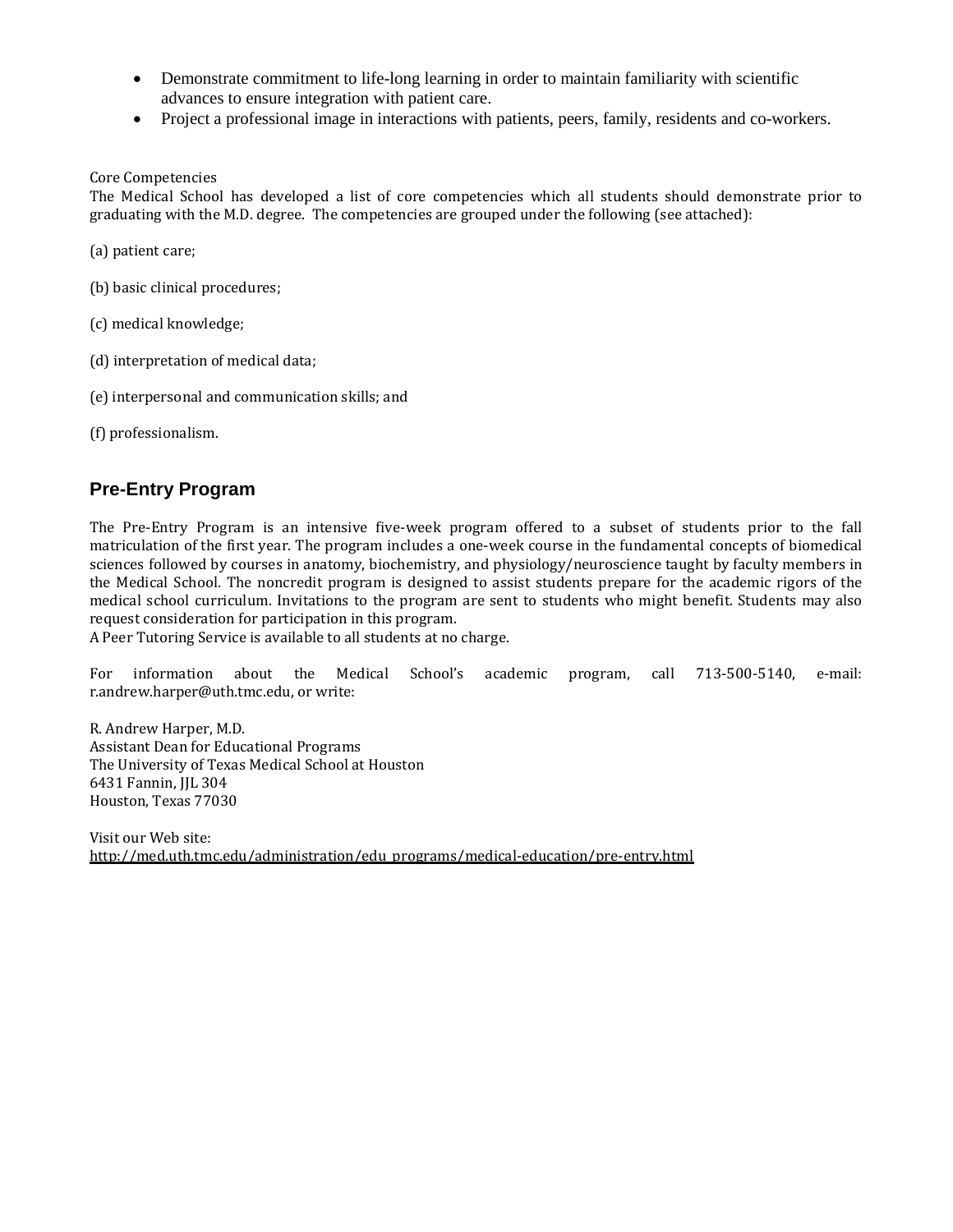## **Learning Resource Center (LRC)**

The LRC supports the teaching and learning functions of the Medical School. It works closely with the faculty and students to identify and promote the utilization of innovative teaching and learning strategies in support of the Medical School's curricular offerings. Housed in a state-of-the-art facility, the LRC has over 10,000 square feet of dedicated space and seating for more than 250 in 170 individualized study carrels, each of which is equipped with a networked computer station, and 11 group study rooms, which are also used for small group instruction as part of the Medical School's Problem Based Learning curriculum. Also included are 2 fully equipped physical diagnosis practice rooms. With wireless networking connectivity throughout the facility, the LRC houses various audiovisual devices, a collection of over 3,500 instructional media, required and recommended texts, reserve and reference materials, multimedia devices, simulators, and web-based instructional resources. The LRC's circulation desk is open 7 a.m. to 6 p.m., while the study areas are accessible 24 hours, seven days a week.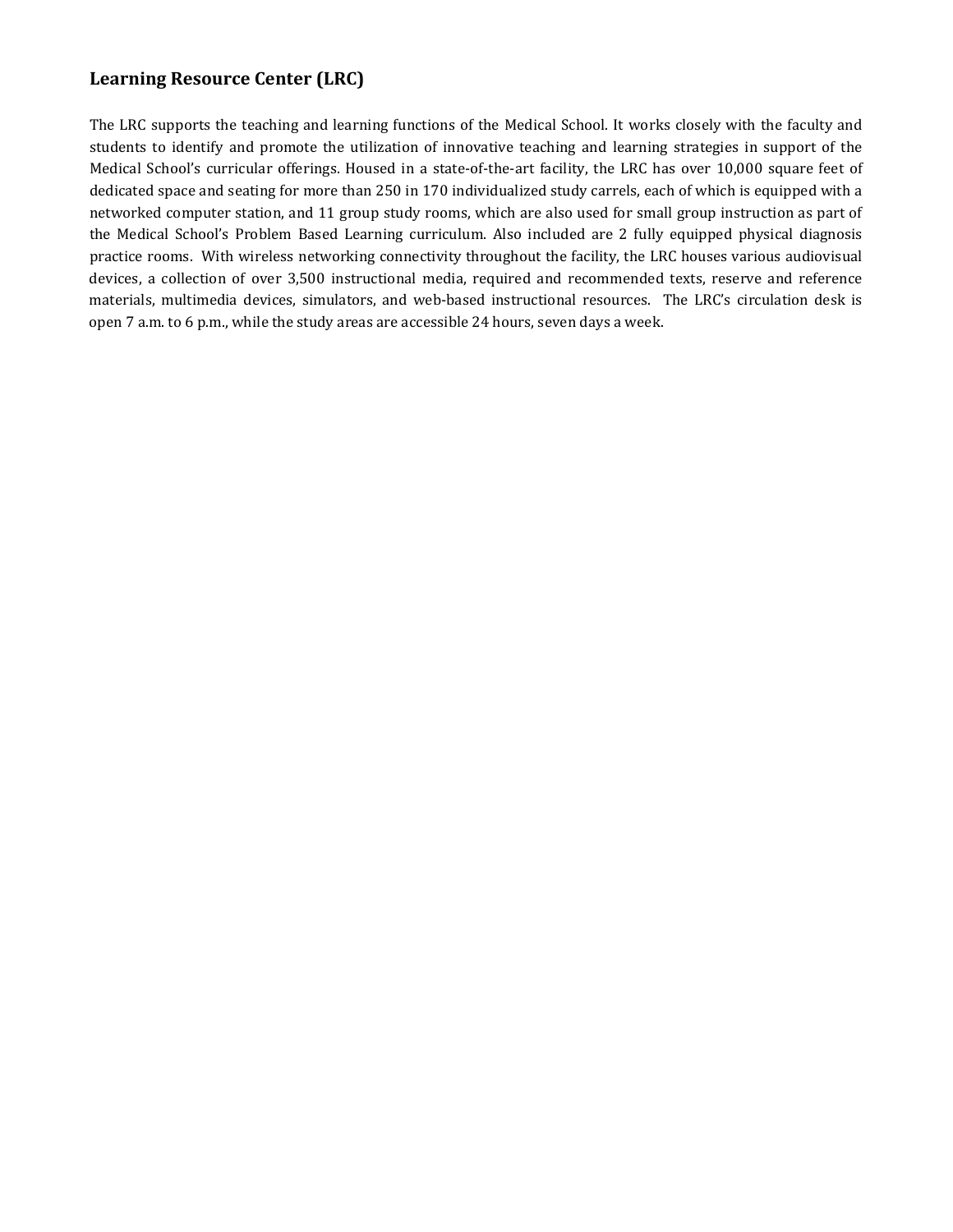#### **Library Resources**

The Houston Academy of Medicine-Texas Medical Center (HAM-TMC) Library serves as the accredited library for most Texas Medical Center institutions and is the primary library resource for The University of Texas Medical School at Houston.

Currently, the library subscribes to 235 eletronic databases and over 7,000 electronic journals which are available on site or from anywhere through a proxy server and with registration through the library. The library contains 76,500 square feet of space and holds over 351, 000 volumes, including books and journal volumes. Over 50 public access computers are available to library users. These computers have full Internet access, as well as Microsoft software Word, Excel, Access and PowerPoint. The Library also offers classes in PubMed, RefWorks, *Tracking Your Publications, Collaboration Celebrations: Using Web-Based Collaboration Tools, Mobile Medical Resources*, and CINAHL.

Since 1991, the library has served as the Regional Medical Library for the National Network of Libraries of Medicine South Central Region, with responsibility for the library needs of health professionals and consumers in the fivestate region of Arkansas, Louisiana, New Mexico, Oklahoma, and Texas. So designated by the National Library of Medicine, there are only eight Regional Medical Libraries in the nation.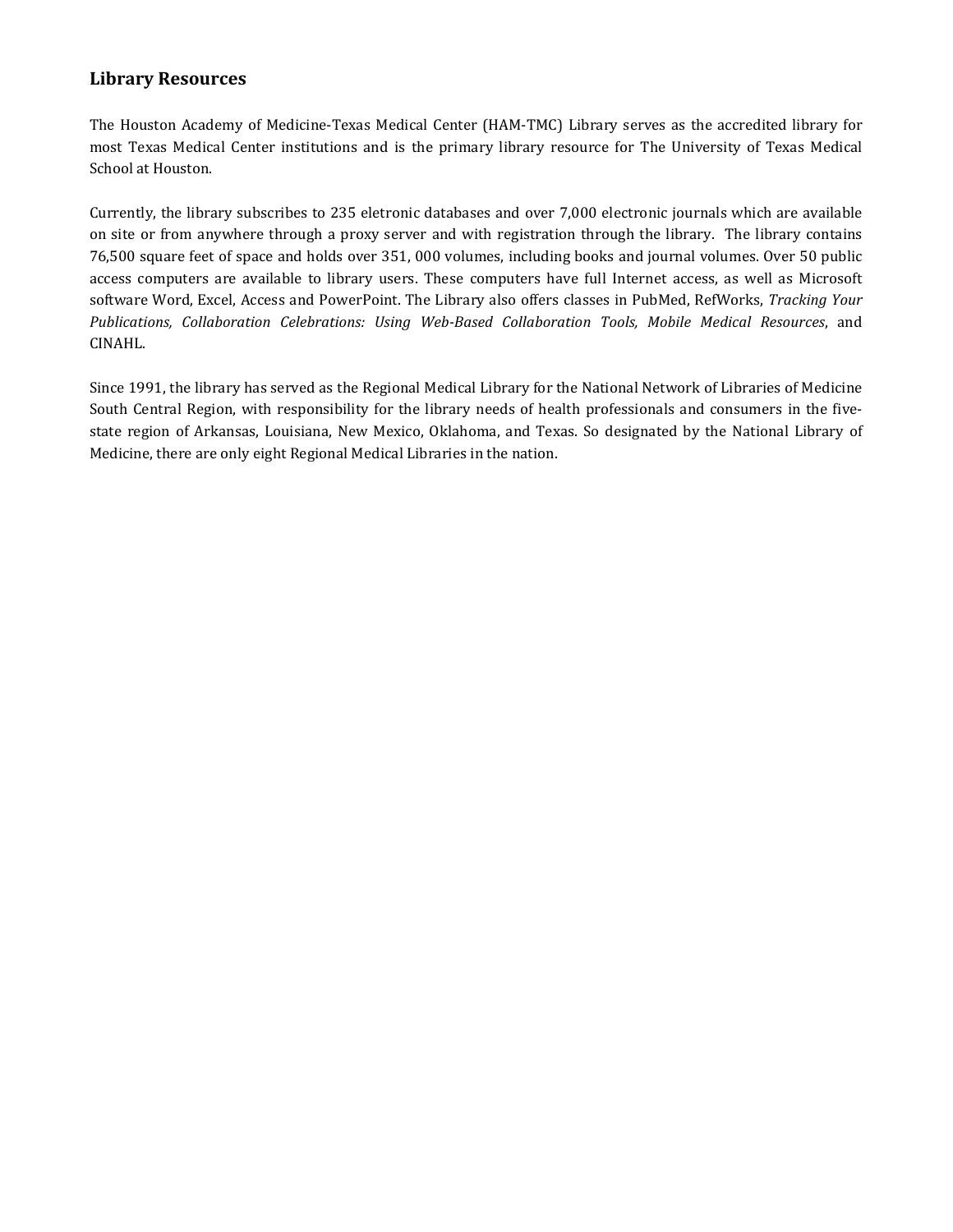#### **Dual Programs**

#### *M.D./Ph.D. Program*

The Univeristy of Texas Medical School, Graduate School of Biomedical Sciences, and M. D. Anderson Cancer Center participate in a combined program leading to both M.D. and Ph.D. degrees. This program is sponsored and supported by UT Health Science Center at Houston and the UT M. D. Anderson Cancer Center for the most qualified student candidates. The program is administered by an M.D./Ph.D. Committee and involves the participation of faculty members from both institutions. The requirements established for the program meet the general requirements of both degrees in a flexible program of approximately seven years duration.

Students must meet the admissions requirements of both the Medical School and the Graduate School of Biomedical Sciences to qualify for admission to the M.D./Ph.D. program. The program is restricted in size and provides stipend<br>support for exceptional M.D./Ph.D. candidates. For information, visit our Web site at for exceptional M.D./Ph.D. candidates. For http://mdphd.uth.tmc.edu/index.html

Those interested in the M.D./Ph.D. Program should inquire through the Admissions Office of the Medical School. Application for admission to the MD/PhD Program may be made by submitting an application online through the American Medical College Application Service (AMCAS) and a mandatory secondary application online at http://mdphd.uth.tmc.edu/applications.html. Three (3) letters of recommendation (two (2) general letters and an additional letter from a research mentor) are also required and should be submitted through AMCAS. The deadline is November 1st. You may also contact the M.D./Ph.D. Program Manager, Jo Cheatwood at 713-500-6607 or by email at: jo.cheatwood@uth.tmc.edu.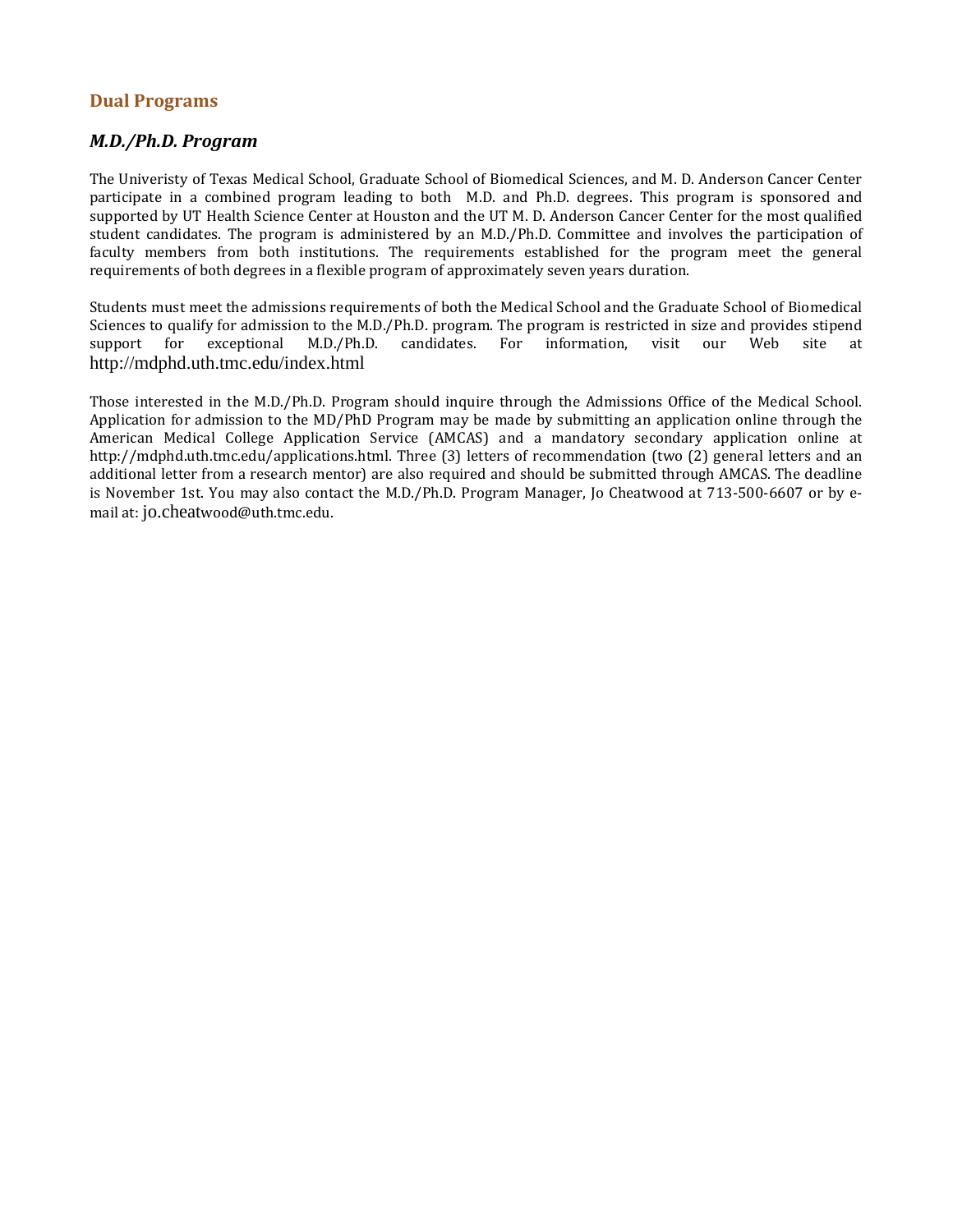## *M.D./M.P.H. Program*

The UT Medical School and the UT School of Public Health offer a dual degree program leading to an M.D. degree and a Master of Public Health . The requirements established for the program meet the general requirements of both degrees. The curricula are integrated along a four- or five-year path to support student career objectives. Examples of suggested degree plans for either the four or five-year option can be found online at:

#### <http://med.uth.tmc.edu/administration/admissions/MDMPH.html>

Students must meet the admission requirements of both schools to qualify for for the dual MD/MPH program. Acceptance to the SPH is accomplished by applying during the regular application cycles – deadlines are March 1 (for Summer/Fall admission) and August 1 (for Spring admission). Those interested in the program can find information online at:

https://sph.uth.tmc.edu/academics/dual-degree/mdmph-ut-houston/

https://sph.uth.tmc.edu/admissions/how-to-apply/dual-degree-programs/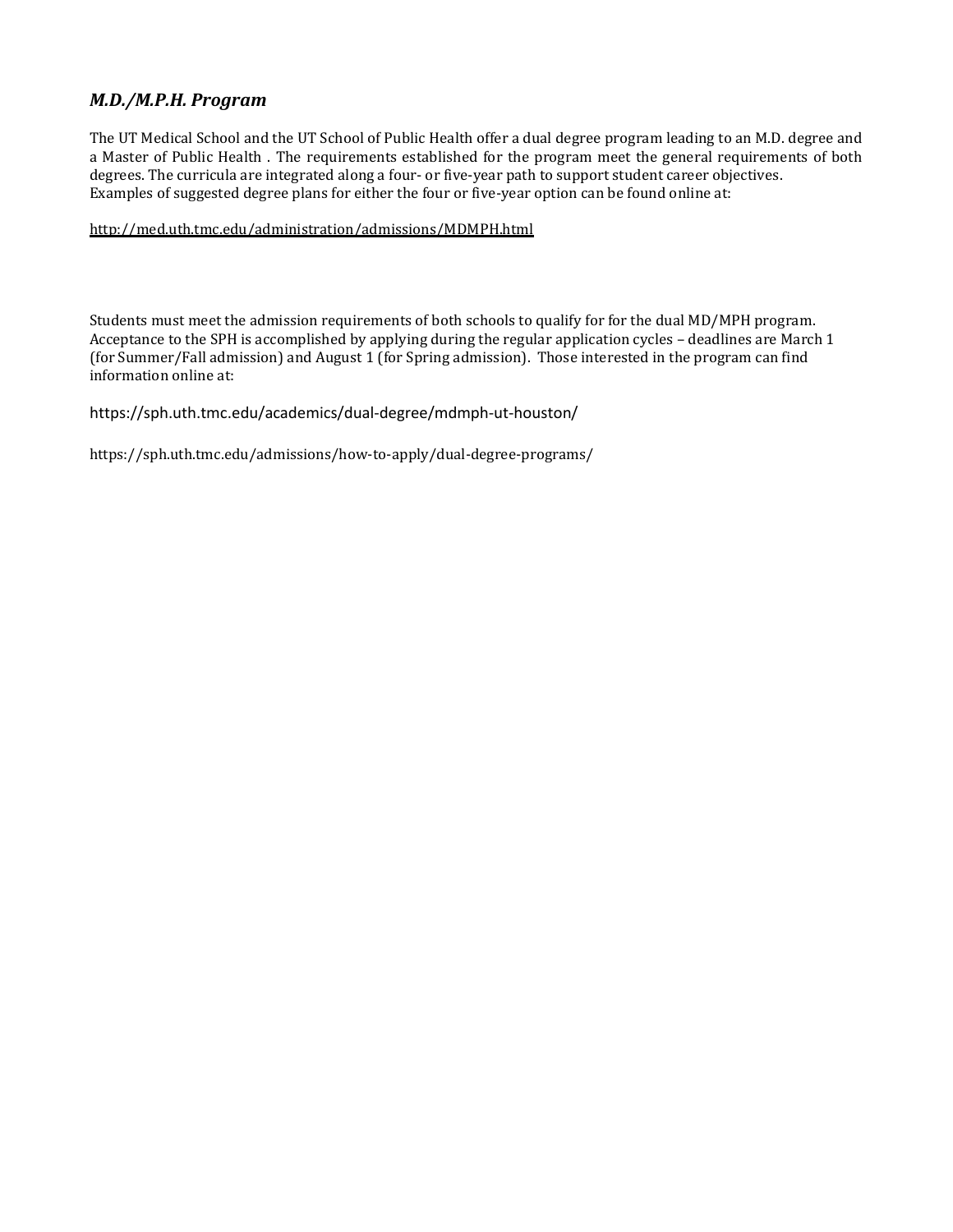#### **Doctorate of Medicine/ Oral and Maxillofacial Surgery Residency** (MD/OMS)

Both a 4-year and 6-year Advanced Education Program in Oral and Maxillofacial Surgery are offered jointly through the Dental and Medical School. Each program prepares practitioners to treat diseases, injuries, and defects involving both the functional and aesthetic aspects of the hard and soft tissues of the oral and maxillofacial region. The basic prerequisites for both 4 and 6-year programs are a DDS or DMD degree from an ADA accredited dental school.

The 6-year program adopts a similar schedule to the 4-year program, with the primary difference consisting of requirements for obtaining the MD degree. The first year is spent with the oral and maxillofacial surgery department. In the second, third, and fourth years, residents are enrolled in medical school, completing years two, three, and four of the medical school curriculum. During the fourth year of medical school, 8 months are provided for the fulfillment of requirements related to the oral and maxillofacial surgery residency, such as rotations on neurosurgery, anesthesia, and general surgery services. The remaining fifth and sixth years of the program are focused on completing the requirements for medical licensure in the State of Texas and oral and maxillofacial training. The OMS training includes rotations to six different hospitals as a senior surgical resident. Upon satisfactory completion of the 6-year program, residents receive a certificate in oral and maxillofacial surgery and a M.D. degree.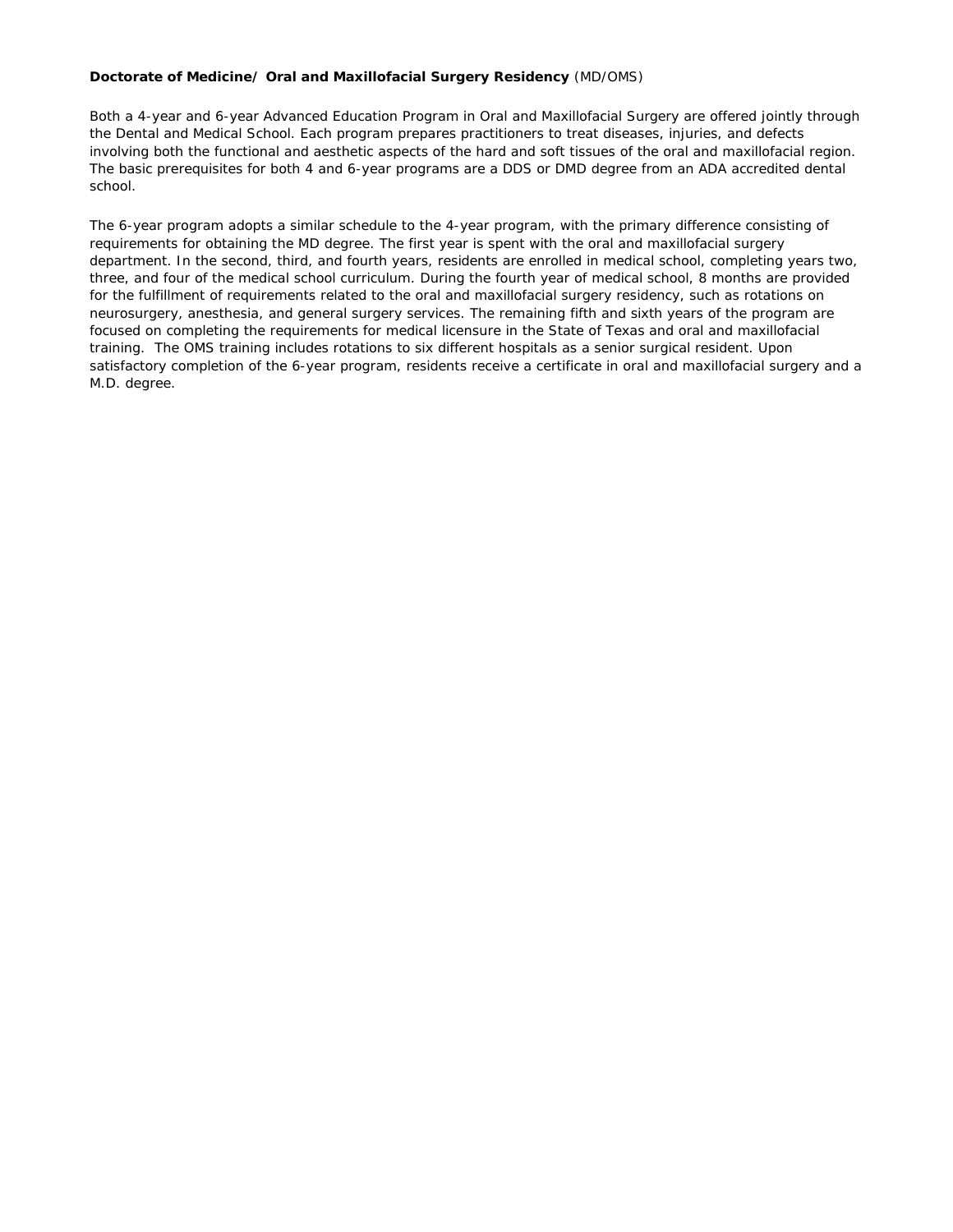# **Graduate Medical Education**

The learning process encompasses more than a student's four years in medical school. All graduates will continue to expand their knowledge and refine their skills by seeking further supervised medical training.

Graduate Medical Education programs provide physicians the opportunity to prepare for practice in a medical specialty. Residency and fellowship programs focus on the development of clinical skills and professional competencies.

The Medical School conducts its residency and fellowship training programs at hospitals and clinics affiliated with The University of Texas Medical School at Houston. The GME program offers carefully organized and evaluated instruction in the various disciplines of medicine. These accredited programs are recognized toward fulfillment of the requirements of the respective specialty boards. The Medical School programs participate in the National Residency Matching Program. Information and applications for residency or fellowship programs are available from the program directors listed in the American Medical Association (AMA) Directory of Residency Training Programs and the Fellowship and Residency Electronic Interactive Database (FREIDA).

Sub-specialty residency programs are open to application by physicians who have completed their general residency training and meet the requirements of the sub-specialty program.

The UT Health Science Center sponsors accredited residency programs in the following disciplines: Anesthesiology, Dermatology, Emergency Medicine, Family Medicine, Internal Medicine, Medical Genetics, Neurological Surgery, Neurology, Obstetrics and Gynecology, Occupational Medicine, Ophthalmology, Otolaryngology, Orthopaedic Surgery, Pathology, Pediatrics, Plastic Surgery, Psychiatry, Child Psychiatry, Diagnostic Radiology, General Surgery, Colon and Rectal Surgery, Urology, Internal Medicine/Pediatrics, and Physical Medicine and Rehabilitation. The Medical School also offers a variety of unaccredited sub-specialty programs approved through the Texas Medical Board.

For information on residency and fellowship programs at The University of Texas Medical School at Houston, contact:

The Office of Graduate Medical Education The University of Texas Medical School at Houston 6431 Fannin, Suite JJL 310 Houston, Texas 77030 Web site:<http://bit.ly/uthoustongme>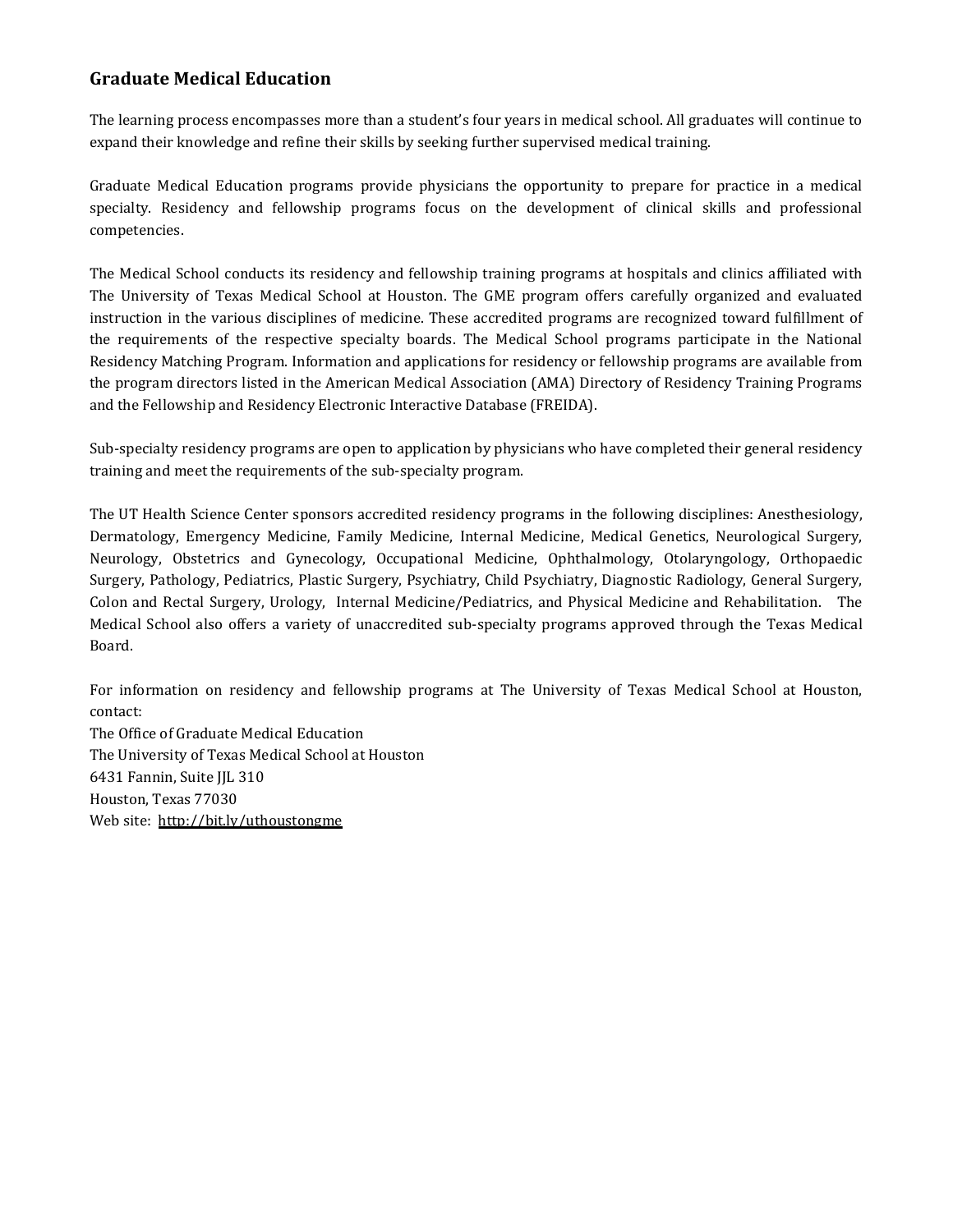# *Continuing Medical Education*

Through a collaborative partnership with The University of Texas Medical Branch at Galveston, the Office of Continuing Medical Education (CME) offers CME conferences, Seminars, Regularly Schedule Sereis, Enduring Materials such as Webinars and Internet-based formats, and other learning opportunities for physicians in Texas, and throughout the United States.

CME programs are available on various subjects, range in length from one hour to several days, and are offered throughout the year. The programs are sponsored by various Medical School departments and divisions as well as by community hospitals and managed-care organizations.

The joint UTMB-UT-H CME program is fully accredited by the Accreditation Council for Continuing Medical Education. For further information, call 713-500-5249, or visi[t www.UTcme.net.](http://www.utcme.net/) 

Office of Continuing Medical Education The University of Texas Medical School at Houston 6431 Fannin, Suite JJL300 A & B Houston, Texas 77030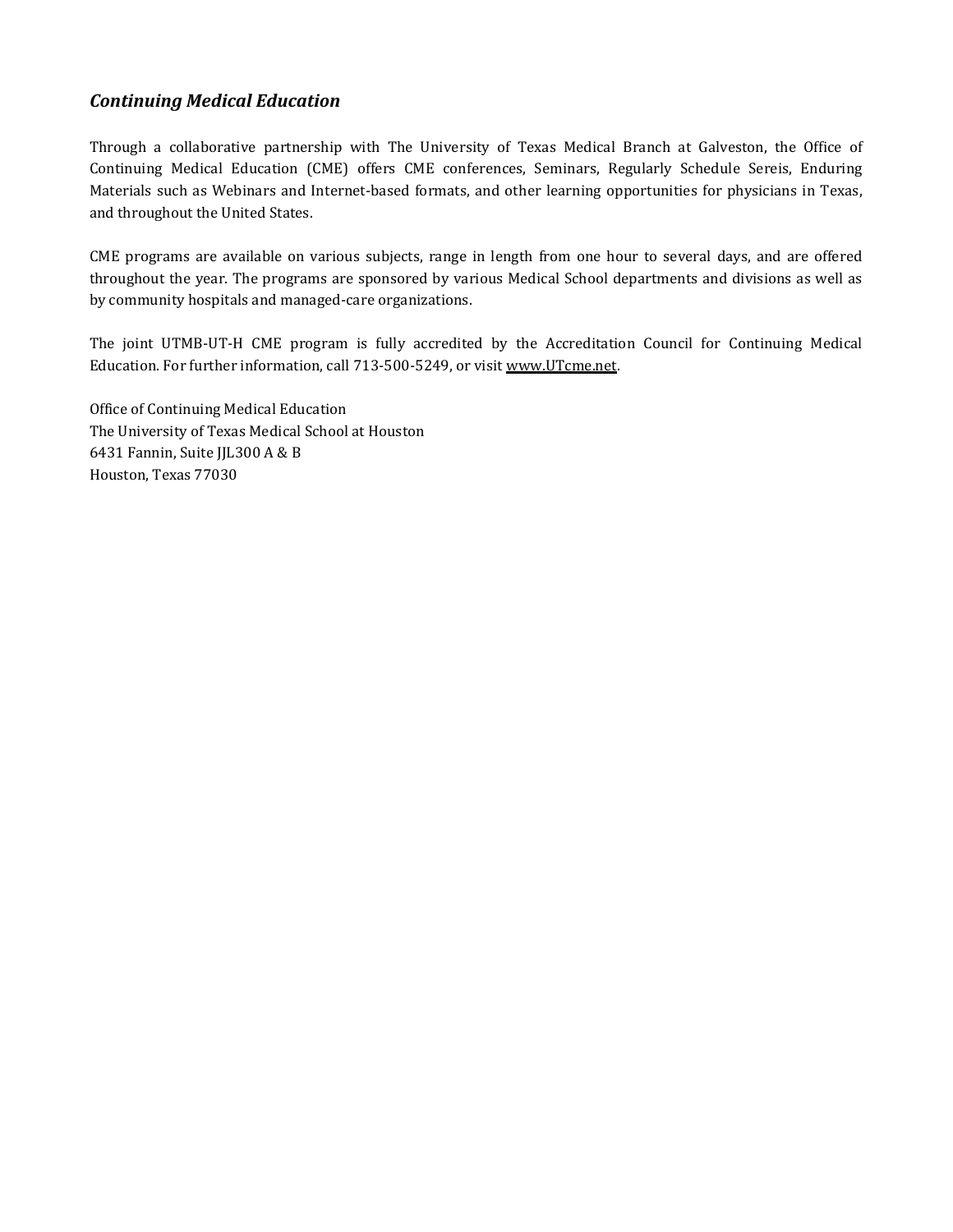# **Master of Science in Clinical Research Degree Program**

The Master of Science in Clinical Research Degree Program has been offered at the UT Medical School since the fall of 2002. This MS degree program is designed as a focused, flexible, and affordable program to train clinical investigators in designing and conducting patient-oriented research of exemplary quality. The curriculum accommodates clinicians' busy schedules; the courses are concentrated on Wednesdays after noon. The degree can be completed in 2-4 years depending on the amount of time a student devotes to the program. For updated information about this program, see http://ped1.med.uth.tmc.edu/ centers/CR-EBM /index.html..

# **M.S. Admission Requirements**

This program is expected to appeal primarily to MDs at the fellow and faculty levels as well as other clinicians who have not had previous formal training in clinical research. The rapid pace of the curriculum assumes a working knowledge of clinical medicine and excellent scholastic aptitude.

All applicants are required to be engaged in or preparing to conduct clinical research and meet one of the following two types (a or b) of academic criteria:

- a) Advanced degree in health-related field:
	- (1) M.D. or D.O.
	- (2) Ph.D. in a related field
	- (3) D.D.S. or D.M.D.
	- (4) R.Ph. or Pharm.D.
- b) Bachelor's or master's degree with a G.P.A. of > 3.0 and previous work experience in a health-related field, such as nursing, psychology, dietetics, etc.

# **Application and Admission Procedures**

Completed applications, including letters of reference and transcripts, must be received by: June 15 for fall semester Oct. 15 for spring semester (non-degree status only)

Applications should be submitted online to the Office of the Registrar (http://registrar.uth.tmc.edu/Admissions/appformslist.htm). The following are required:

- a) A completed application form with a curriculum vitae. Each applicant will be required to summarize his/her career goals, describe how the Master's Program will support these goals, and propose a timeline for completion of the program.
- b) Letters of reference from at least two individuals who are qualified to evaluate the applicant's academic or professional performance, as well as ability and motivation to complete the program. If an applicant will be employed or in a training program while enrolled in the program, a letter of support/recommendation will be required from the applicant's supervisor to verify the supervisor's commitment to provide the applicant with adequate "protected" time to complete the program. Letters should be on official letterhead.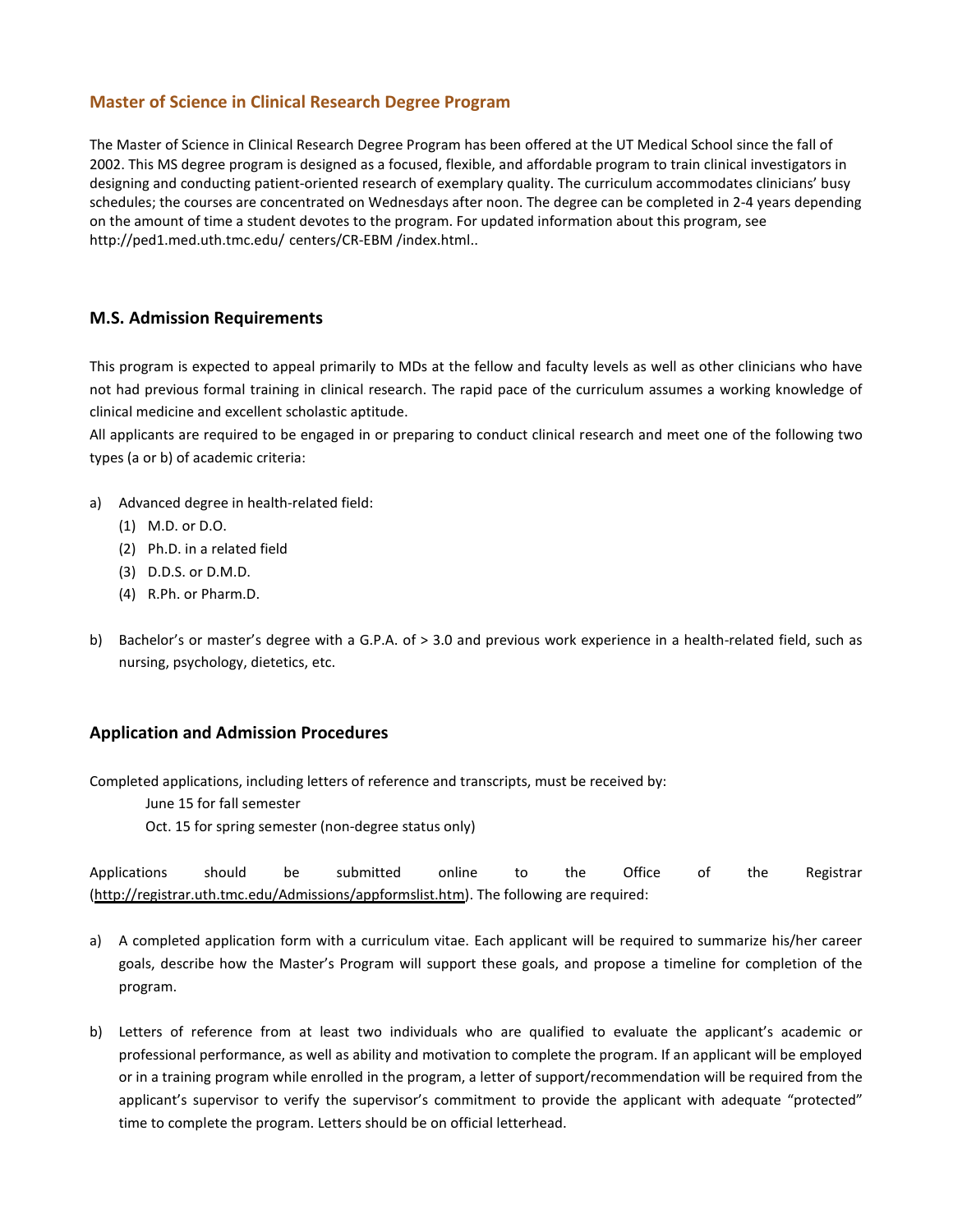- c) Official transcripts covering all periods of post-secondary enrollment in accredited institutions of higher education. Applicants should request the institution to send official (original) transcripts directly to the Office of the Registrar. Graduates of Texas colleges and universities should request that transcripts be sent in electronic format. Copies of official transcripts sent by the applicant are not considered. Transcripts must include both grades and credit hours.
- d) Applicants who are nationals of countries where English is not the parent language are required to submit scores from the Test of English as Foreign Language (TOEFL). See application form for current requirements and exceptions.
- e) A \$60 non-refundable application fee.

Direct telephone inquiries about the program to: Center for Clinical Research and Evidence-Based Medicine The University of Texas Houston Medical School 713-500-6708

Address application inquiries to: Office of the Registrar The University of Texas Health Science Center at Houston P.O. Box 20036 Houston, Texas 77225-0036 713-500-3361

Once an application has been submitted, the applicant will receive a PIN number from the Office of the Registrar. Once the PIN number is received, the status of the application, transcripts, and letters of reference can be checked online at [https://my.uth.tmc.edu/psp/myuth/MYUTH/ENTP/h/?tab=UT\\_EP\\_NVT\\_SIGNON](https://my.uth.tmc.edu/psp/myuth/MYUTH/ENTP/h/?tab=UT_EP_NVT_SIGNON)

# **Factors Considered in**

# **Admissions Decisions**

The Admissions Committee of the MS in Clinical Research Degree Program will review all completed applications. The committee considers the following factors in evaluating applicants for admission:

- Previous research experience, accomplishments and publications, enrollment in research-related courses, and current involvement in research projects;
- Expressed commitment to a career involving biomedical research;
- Grade point average;
- Career goals;
- Previous graduate-level study;
- Work experience in a health-related field;
- Honors and awards for academic achievement;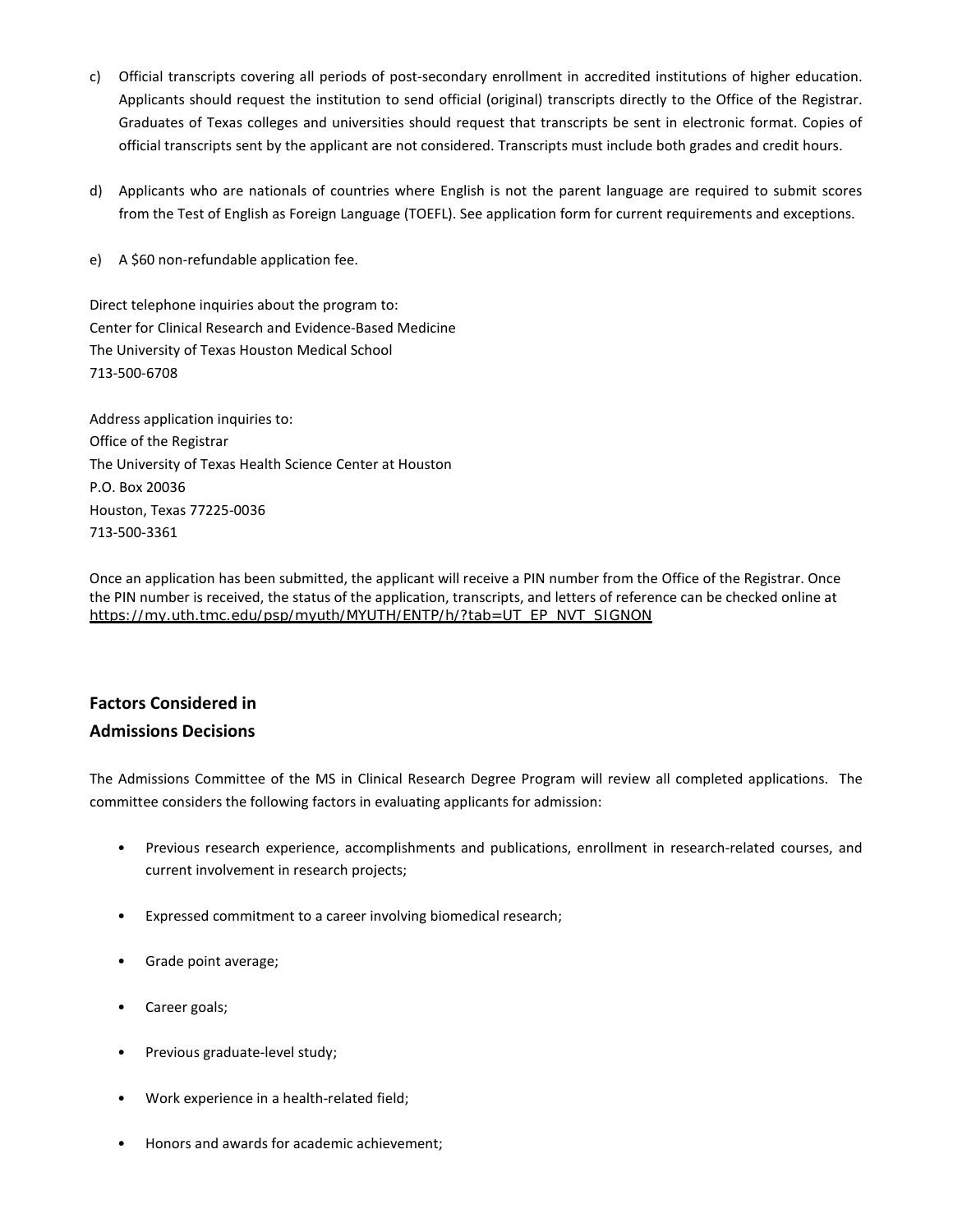Other factors that may be considered by the Admissions Committee include:

- Success in overcoming socio-economic and educational disadvantages;
- Multilingual proficiency;
- Non-academic responsibilities, such as employment and child-rearing;
- Involvement in community activities; and
- Race and ethnicity

Except in rare circumstances, applicants will only be considered for acceptance into the degree program after one year of participation in the Clinical Research Curriculum. Preference will be given to candidates who have an established committed departmental mentor. Plans for departmental mentoring must be established prior to enrollment to the program. Candidates from institutions outside of UT will be considered for admission if arrangements can be made for appropriate departmental and methodologic mentorship from the applicant's own clinical/academic institution.

# **Enrollment Status**

A student is considered officially enrolled if tuition and fees are paid by the due date listed on the schedule of classes.

- Degree Student: a student admitted to an academic program who is following a set curriculum and pursuing a degree without an interruption of more than one year in enrollment.
- Non-degree Student: a student who is admitted to the school for one or more courses but not admitted to a degree program.

Enrollment as a non-degree student does not in any way entitle a student to admission to a degree program. A nondegree student is allowed to register only with the permission of the course instructor.

# **Degree Requirements**

- a) Satisfactory completion of the Clinical Research Curriculum courses (a two-year curriculum composed of a weekly lecture series and homework exercises). In addition to the 9-12 credit hours for the Clinical Research Curriculum (see below), each student will be required to complete an additional 24-27 credit hours (including practica and a thesis) for a total of 36 credit hours.
- b) Satisfactory completion of at least three of these practica:

Institutional Review Board Scientific Presentation Scientific Writing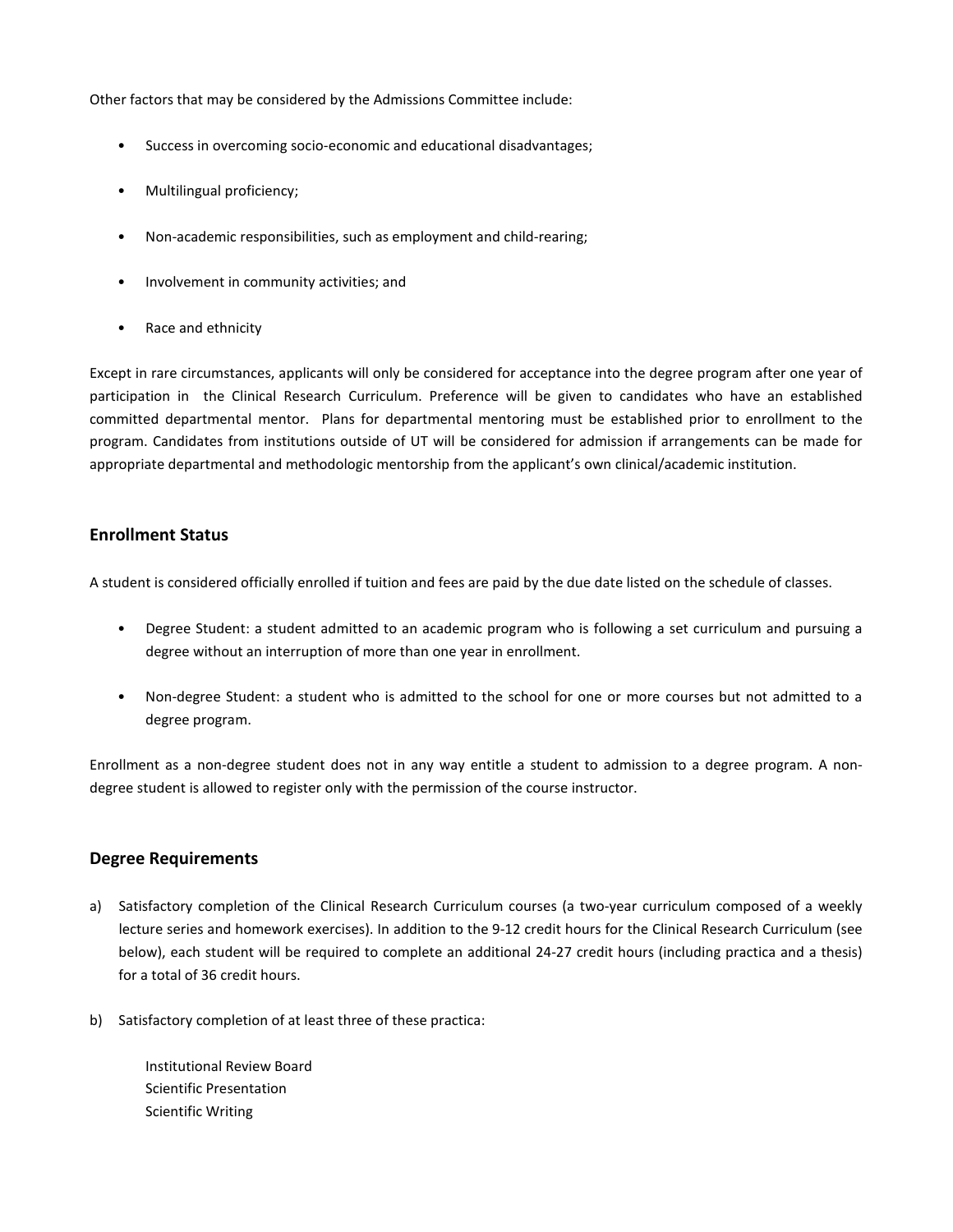c) Satisfactory completion of a research thesis project or projects that collectively demonstrate competence in each of these areas:

To critically review clinical research literature

- To design a clinical research study to address a focused research question using the most unbiased feasible design
- To properly analyze and interpret clinical research findings
- d) Effective fall 2004, a GPA of 3.0 (B) must be achieved in the graded courses offered at the Medical School for the MS in Clinical Research Degree Program (or courses deemed to be equivalent by the student's advisers). (For students enrolled in the program before fall 2004, the B average requirement will apply only to courses completed after the change has taken effect.)
- e) Effective spring 2005, students must be enrolled for at least 1 credit hour during the semester in which they complete the degree requirements.
- f) Beginning with students admitted to the program in spring 2005, at least 3 thesis credit hours will be required. (A maximum of 6 thesis credit hours can be applied to the 36 credit hour requirement for the degree.)

# **Clinical Research Curriculum Topics**

Introduction to Epidemiology Research Clinical Trial Design Health Services Research Use of Computers in Clinical Research Scientific Writing Bioinformatics Biostatistics for Clinical Investigators Literature Appraisal Ethical Aspects of Clinical Research Introduction to Translational Research Clinical Research Design Workshop

# **Additional Coursework for Master's Degree**

The curriculum for the Master's Program consists of two tracks — a Patient-Based Clinical Research Track and a Translational Research Track. In either track, the specific courses (usually 4-5) chosen by an individual student will depend on his/her previous training and course work and current career goals. Most students in the Translational Research Track will take advanced courses in molecular biology and/or genetics; most students in the Patient-Based Clinical Research Track will take advanced courses in health care policy and practice.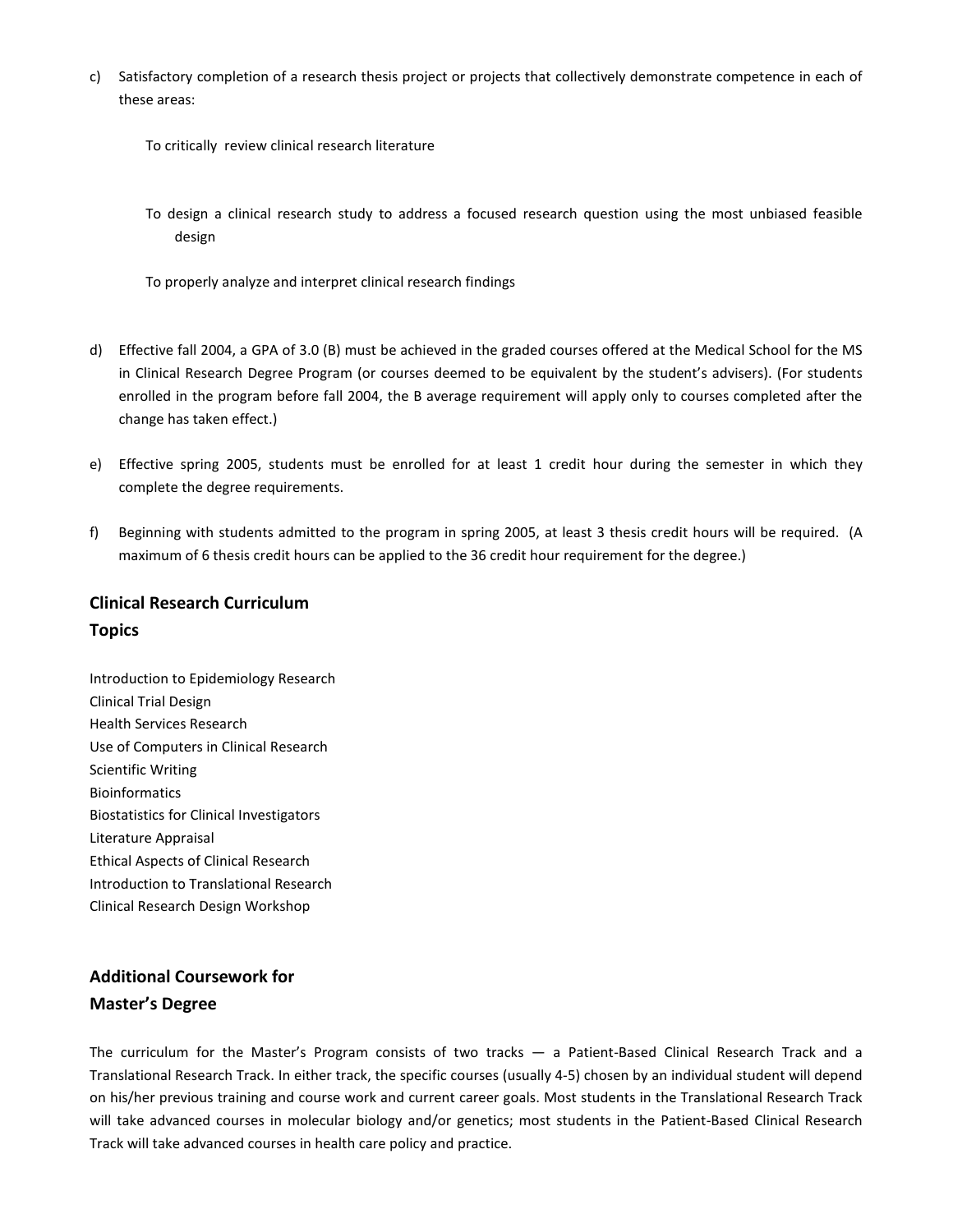# **Advanced Courses for Master's Program**

Advanced Biostatistics for Clinical Investigators Using Research to Inform Health Care Policy and Practice Advanced Clinical Research Design Genomic and Proteomic Translational Research Social and Economic Influences on Population Health and Health Policy Developmental Biology Molecular and Cellular Approaches to Human Genetics Genetics and Human Disease Eukaryotic Gene Expression Cancer Biology

# **Transfer Students**

A student may be given up to 18 hours of credit for formal coursework completed previously in a comparable program. Students who transfer into the program must meet the same overall degree requirements as students who undergo all of their training at UT.

# **Petitioning for Course Equivalency**

A student who wishes to receive credit for courses taken outside the MS in Clinical Research Degree Program at UT may submit a Petition for Equivalency form (available in MSB 2.106). This includes the Clinical Research Curriculum courses as well as courses taken at other institutions that are similar in content to courses offered for the MS in Clinical Research Program. The student must complete the form and obtain the approval of his/her program adviser. For courses taken outside the UT Medical School, the student must supply the required documentation about course goals and requirements for approval of credit hours by the Curriculum Committee.

# **Advisory Committee**

Each student in the program will work jointly with two different advisors—a program advisor/mentor who provides methodological expertise and a departmental advisor/mentor from his/her own basic or clinical science department or institution who provides expertise in the participant's specific area of clinical research. For fellows and other trainees, the training program director will also serve as a member of the advisory committee. At the end of each semester, the student will be scheduled to meet with his/her advisory committee to review academic progress, course selection, and thesis development.

# **M.S. Tuition and Fees**

**Tuition**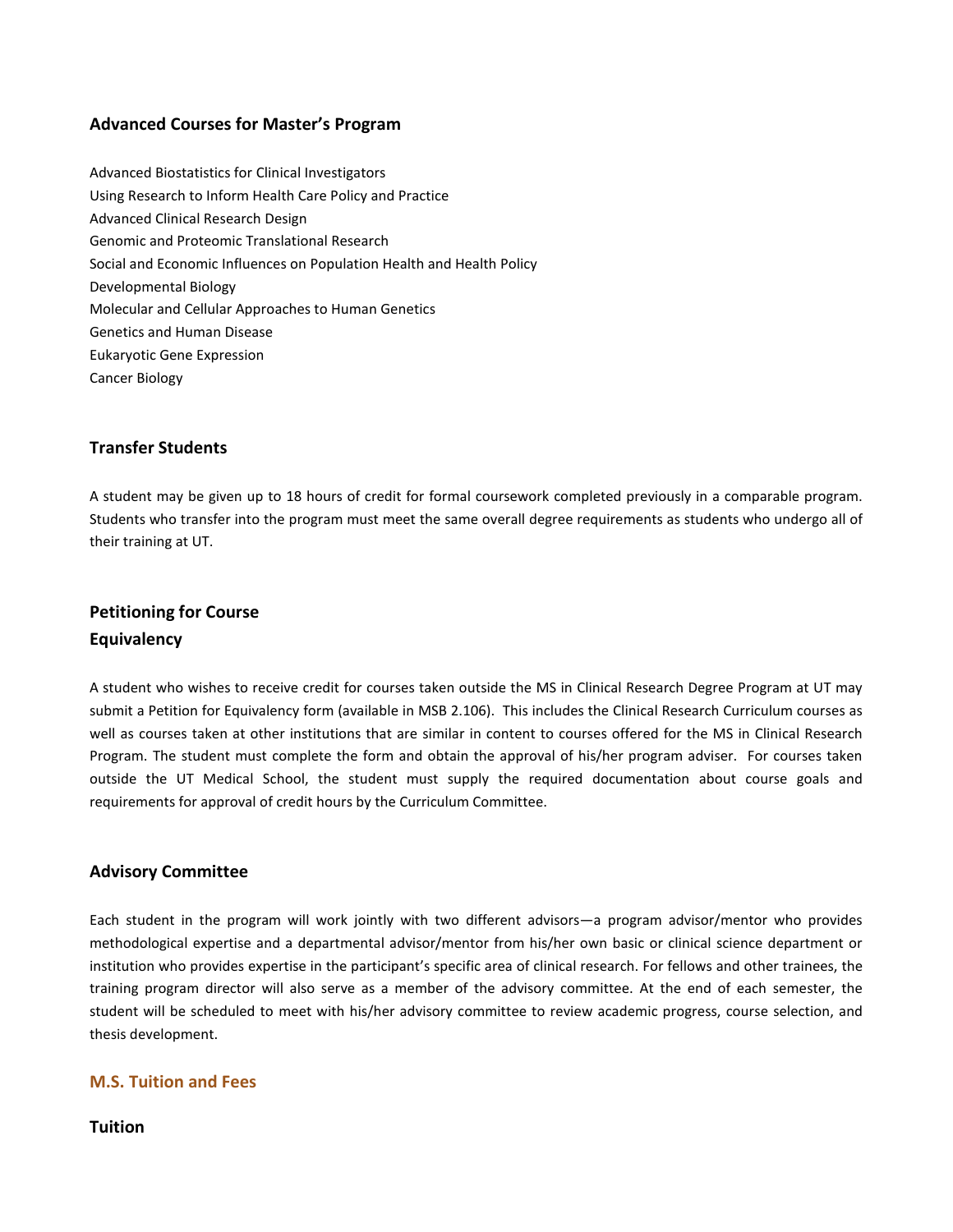Beginning 2012, resident tuition will be \$96 per semester credit hour. The non-resident tuition will be \$447 per semester credit hour, with the non-resident statutory fee of \$401. Tuition and fees are subject to change according to the actions of the Texas Legislature or the Board of Regents and are effective when enacted.

#### **Texas Residence Requirements**

Please see the Office of the Registrar's Web site:<http://registrar.uth.tmc.edu/>

# **Enrollment in Affiliated Institutions**

Through reciprocal agreements, graduate students at other components of The University of Texas Health Science Center at Houston, as well as graduate students from Rice University, Baylor College of Medicine, Texas Woman's University, and the University of Houston may take graduate courses for credit in the MS in Clinical Research Program at the Medical School, subject to approval of the instructor. In addition, full-time students (taking at least 9 credit hours) at the Medical School may take courses for credit at any of the above institutions. The mechanism for payment of the tuition or registration fees varies according to the individual institution. Consult with the Registrar's Office for specific details.

#### **Student Services Fees**

The student services fees, required of all students, are assessed per semester credit hour with a maximum charge of \$183.84 per semester. The fee provides for student activities, outpatient care by Medical School Health Services, recreational facilities, counseling services, and shuttle bus services. A graduation fee of \$75, payable at registration for the final academic semester, is required of all students. The information technology access fee is \$20 per semester.

# **M.S. Grading, Conduct, and Satisfactory Progress Policies**

#### **Grades**

Core courses in the MS in Clinical Research Degree Program will be graded A, B, C, or F. An 'F' in a required course requires repetition of that course (or a course deemed equivalent by the student's advisers). Practica and thesis credit hours are graded pass (P) or fail (F). An incomplete (I) grade may be assigned at the discretion of the instructor when the course requirements have not been satisfied by the end of the semester. An incomplete grade will remain on the transcript until a final grade is assigned by the instructor. If an incomplete is not changed by the end of the following semester, it will be converted to an 'F.'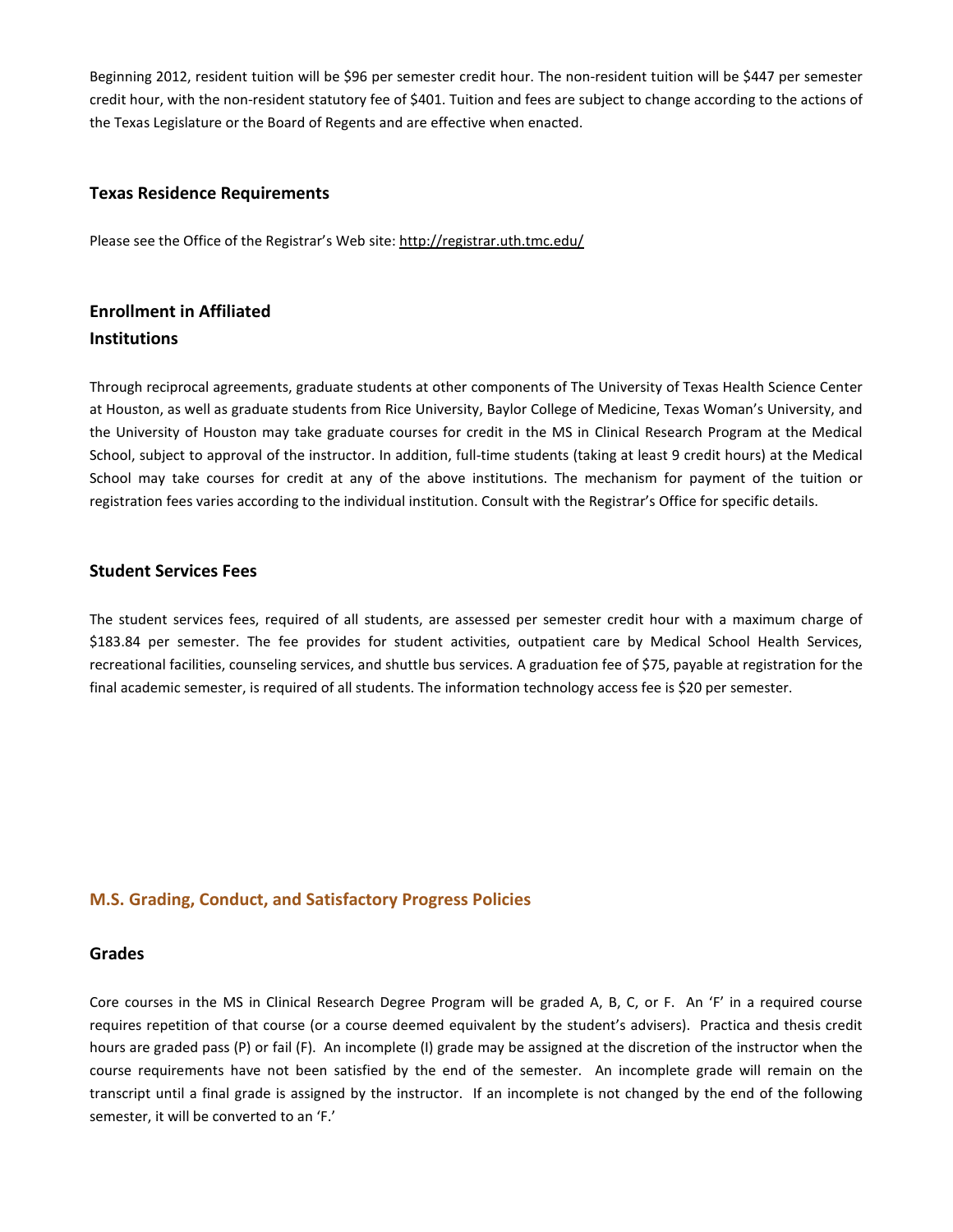Criteria upon which grades are based are provided at the beginning of each course. Students may withdraw from a course through the last class day of the term. When a student withdraws from a course, a Withdrawn Passing (WP) or Withdrawn Failing (WF) grade will be recorded depending on the student's standing at the time of withdrawal. This WP or WF grade will remain on the transcript even if the course is repeated and passed.

# **Academic Conflict Resolution**

Individual faculty members retain primary responsibility for grading and evaluations. The faculty member's judgment is final unless compelling evidence suggests discrimination, differential treatment, or a mistake. In attempting to resolve any student grievance regarding academic matters, it is the obligation of the student first to make a serious effort to resolve the matter with the faculty member with whom the grievance originated. If the student and faculty member cannot resolve the matter, the student should consult the academic grievance procedure described on the Current Student Web site under Academic Guidelines (Grade Grievance Policy).

# **Satisfactory Academic**

# **Progress**

The faculty of the Medical School is responsible for identifying students who are having academic difficulty and determining whether the deficiency can be remediated or if the student should be dismissed. Satisfactory academic progress is defined for each student by following the degree plan for that student. Each student's Advisory Committee will review the student's course work to assist him or her in achieving the maximum potential and in assessing progress toward academic goals. Satisfactory progress will be evaluated on an individual basis but will generally require successfully completing at least 5-8 credit hours per year or 1 thesis component. Students are expected to complete the program within 6 years, unless extraordinary circumstances warrant an extension. Overall consideration of performance will be used by the Advisory Committee to determine which students have progressed satisfactorily and which students should be placed on academic probation.

# **Academic Probation and Dismissal**

A student will be placed on academic probation by the program director following the completion of the semester in which any of the following occur:

1) a second grade of F or WF is earned,

2) the student fails to meet with his or her Advisory Committee within a 12-month period, or

3) the student fails to make satisfactory progress toward the degree (see above).

Once on probation, the student will be re-evaluated at least each semester by his or her Advisory Committee. A student placed on probation for failing grades will be taken off probation when he or she has passed at least two courses and has passed the same or an equivalent course for any required courses that were failed. The student will be given one year to satisfy these requirements or up to two years if the failed required course is offered only biennially. A student placed on probation for failing to make satisfactory progress and/or meet with his or her Advisory Committee will be taken off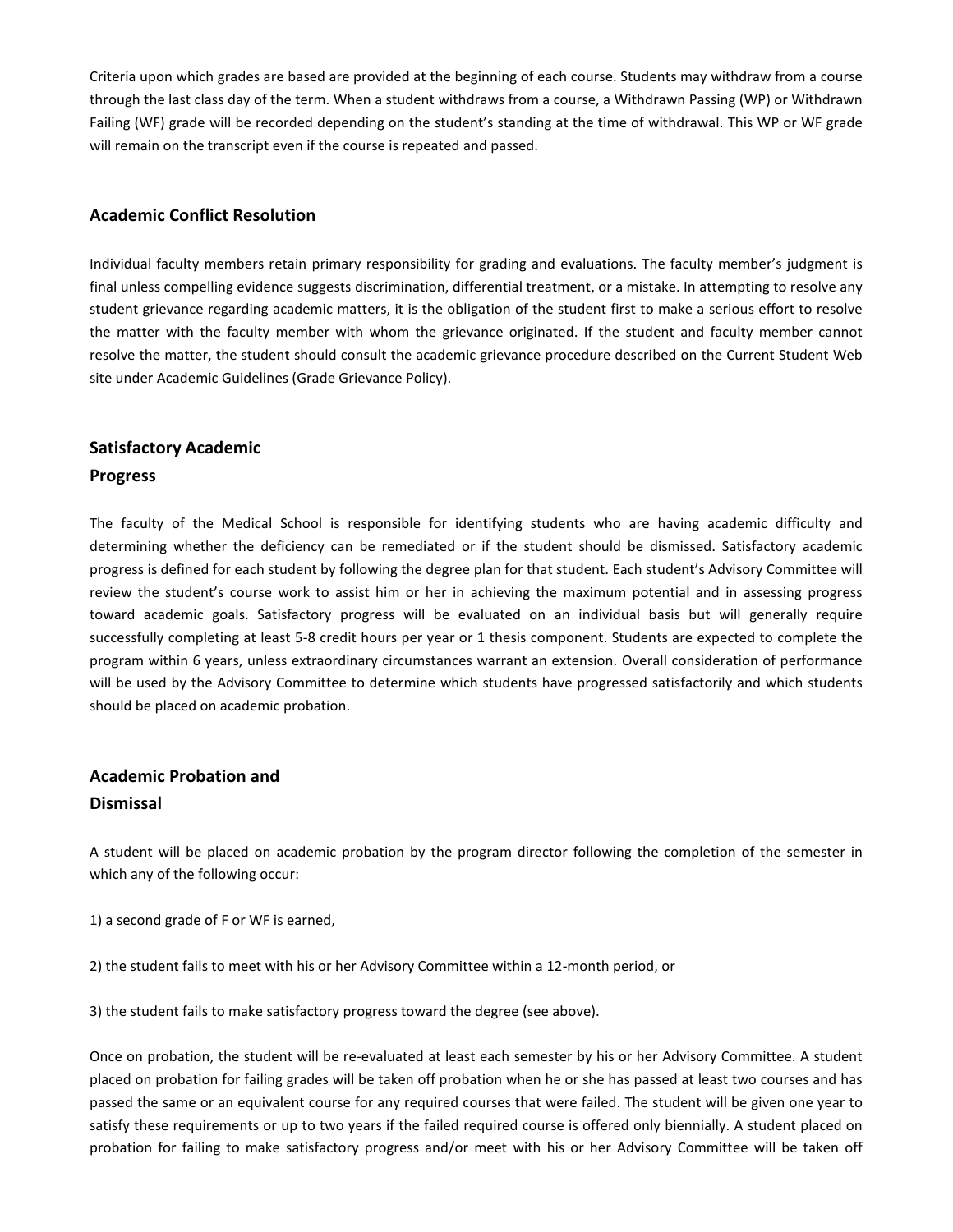probation when he or she successfully completes at least 4 credit hours over the next year. If the academic probation is not removed within the stated remediation time period, the student will be dismissed by the program director.

If the student wishes to request a reconsideration of the dismissal, a written request to the Advisory Committee, with a copy sent to the dean, must be submitted within seven calendar days of receipt of the dismissal letter. The Student Evaluations and Promotions Committee will review the request and render its recommendation in writing to the dean. The student will be notified in writing of the dean's decision within five working days of the committee's recommendation. The determination of the dean is final and is not subject to further appeal. Students can be referred for evaluation and counseling for academic or personal concerns through the Office of Student Affairs.

# **Long-Term Absences**

Students who are unable to maintain active status (at least 5-8 credit hours per year) may request a long-term absence of up to one year. If the absence lasts for more than one year, reinstatement will be considered at the discretion of the Admissions Committee. Degree students may request a change in enrollment status to non-degree student. Reinstatement in the degree program will be considered at the discretion of the Admissions Committee. Non-degree status will expire after a two-year period of no activity in the program.

# **Courses for Clinical Research Curriculum**

The following courses are offered as part of a two-year curriculum that is open to all clinical researchers in the Texas Medical Center. Students in the MS in Clinical Research Degree program receive 9-12 hours of formal credit for these courses using the Petition for Course Equivalency described above. Call 713-500-6708 to register for these courses.

# **Course Name: Intro to Epidemiology Research**

#### **Instructor:** Samuels

**Course Description:** This course provides a basis for an understanding of the concepts and methodological skills necessary for designing and interpreting observational studies. These include validity (random error, bias and confounding), measures of disease occurrence and impact, measures of association, reliability and generalizability, causal inference, and critically reviewing evidence.

**Prerequisite:** None (above admission requirements for MS in Clinical Research Program)

(1.0 credit hours).

# **Course Name: Clinical Trial Design**

# **Instructor:** Tyson

**Course Description:** This course prepares the student to design and analyze randomized trials of medical interventions. Covered topics include basic study design, recruitment, randomization, masking, data collection and quality control, participant adherence, sample size considerations, data monitoring and analysis, and meta-analysis.

**Prerequisite:** None (above admission requirements for MS in Clinical Research Program)

(1.0 credit hours).

**Course Name: Health Services Research**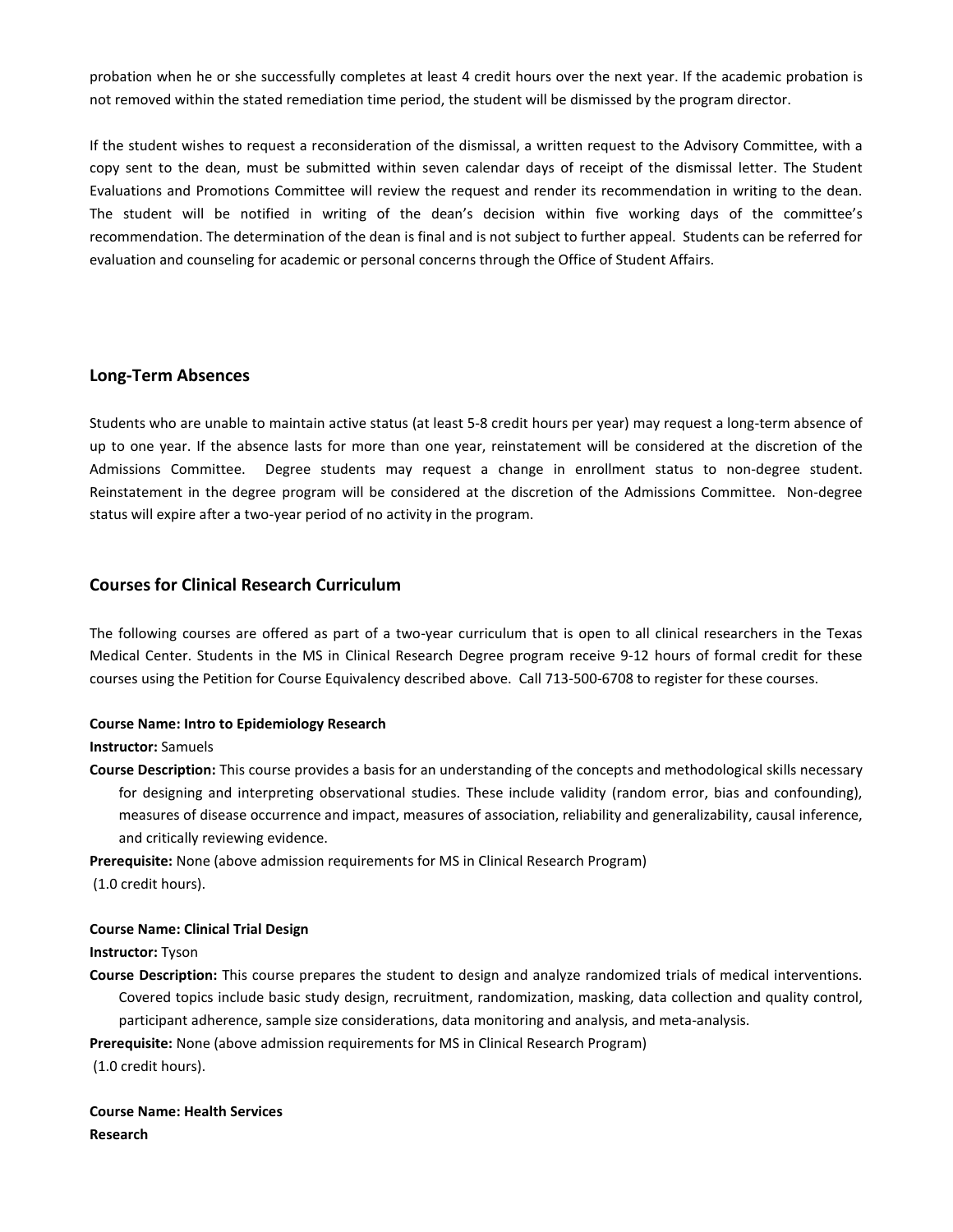# **Instructor:** Thomas

**Course Description:** This course begins with an overview of healthcare financing, access to care, quality of care, and health policy. Subsequent classes will focus on: conceptualization of healthcare quality (including the classic "structure, process, and outcome" framework) and safety; quality of care measurements; risk adjustment; and introductions to survey research and qualitative research.

**Prerequisite:** None (above admission requirements for MS in Clinical Research Program)

(1.0 credit hours).

# **Course Number: CLRS 5006**

#### **Course Name: Clinical Research**

#### **Design Workshop**

**Instructor:** Kennedy, Tyson

**Course Description:** In this problem-based course, each student is expected to build a clinical research proposal in his/her field of interest. Each week, students are asked to present the appropriate parts of their protocols to facilitate the discussion of successive stages in study design. This course is run in small group sessions (6-14 students per group) to facilitate active participation and interaction.

**Prerequisite:** Consent of instructor

(1 credit hour).

#### **Course Number: CLRS 5007**

#### **Course Name: Use of Computers in**

**Clinical Research**

**Instructor:** Lasky

**Course Description:** This is a hands-on laboratory course. Each student is expected to complete computer-based projects that demonstrate skills, managing data, and analyzing data sets. Software packages used in the course include PCbased spreadsheet, database, and statistics software packages.

**Prerequisite:** None (above admission requirements for MS in Clinical Research Program)

(1-3 credit hours).

#### **Course Number: CLRS 5008**

#### **Course Name: Scientific Writing**

**Instructor:** Faculty

**Course Description:** This course covers the essential goals of scientific writing and presentation: clarity, succinctness, and consistency as they apply to specific areas of scientific writing. Detailed specific recommendations will be given for abstract, manuscript, and grant preparation.

**Prerequisite:** None (above admission requirements for MS in Clinical Research Program)

(0.5 credit hour).

#### **Course Name: Bioinformatics**

#### **Instructor: Sittig**

**Course Description:** The goal of this course is to train the next generation of clinical researchers in the basic principles of clinical information systems so that they can use the data and understand the issues regarding design, development, implementation, and evaluation of interventions based on these information systems.

**Prerequisite:** None (above admission requirements for MS in Clinical Research Program)

(1.0 credit hour).

**Course Number: CLRS 5009 Course Name: Biostatistics for**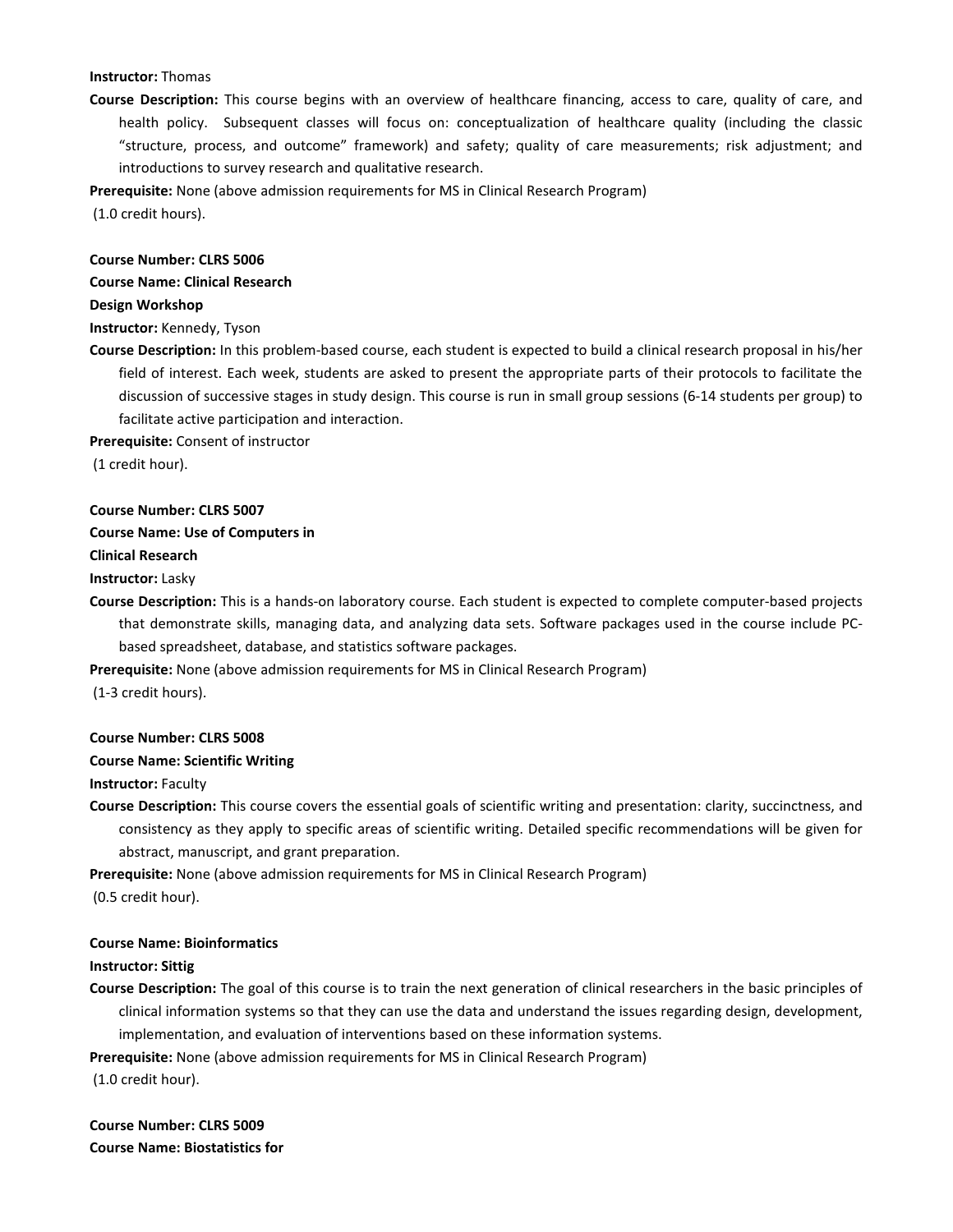#### **Clinical Investigators**

#### **Instructor:** Kennedy, Lasky

**Course Description:** This course begins with an overview of descriptive statistics and provides students with the tools to perform univariate analyses using parametric and non-parametric methods for paired and unpaired designs. Emphasis is placed on choosing appropriate tests, evaluating assumptions for the tests, understanding the limitations of statistical tests, and appropriate interpretation of test results. Survival analysis and multiple regression techniques are introduced to familiarize the student with the availability and limitations of these tests.

**Prerequisite:** None (above admission requirements for MS in Clinical Research Program)

(1.5 credit hours).

#### **Course Number: CLRS 5011**

#### **Course Name: Literature Appraisal**

#### **Instructor: Kennedy**

**Course Description:** In this course, the students will be expected to learn rules of evidence and demonstrate critical evaluation of the medical literature. Students will have an opportunity to demonstrate these concepts and skills by appraising the evidence in various areas of clinical research. This critical appraisal of existing evidence will be used to determine fruitful areas for new investigation. This course is run in small group sessions (6-12 students per group) to facilitate active participation and interaction.

**Prerequisite:** None (above admission requirements for MS in Clinical Research Program) (1 credit hour).

#### **Course Number: CLRS 5012**

#### **Course Name: Ethical Aspects of**

**Clinical Research**

**Instructor:** Tyson

**Course Description:** This course introduces the fundamental ethical principles of autonomy, beneficence, nonmaleficence, and justice and applies these principles to clinical research involving human subjects. The use of unproven therapies, the use of placebos, the consent process, institutional review board submission and review processes, conflict of interests, and the costs of clinical research are covered.

**Prerequisite:** None (above admission requirements for MS in Clinical Research Program) (0.5 credit hour).

#### **Course Number: CLRS 5013**

**Course Name: Introduction to**

**Translational Research**

**Instructor:** Gorenstein

**Course Description:** This course is an overview of the clinical research that bridges basic science and patient-based research. Topics include pharmaceutical research, genetic research, gene therapy, and genomics.

**Prerequisite:** None (above admission requirements for MS in Clinical Research Program) (0.5 credit hour).

# **Courses for MS in Clinical Research Degree Program**

The following advanced courses are offered as part of the MS in Clinical Research Degree Program.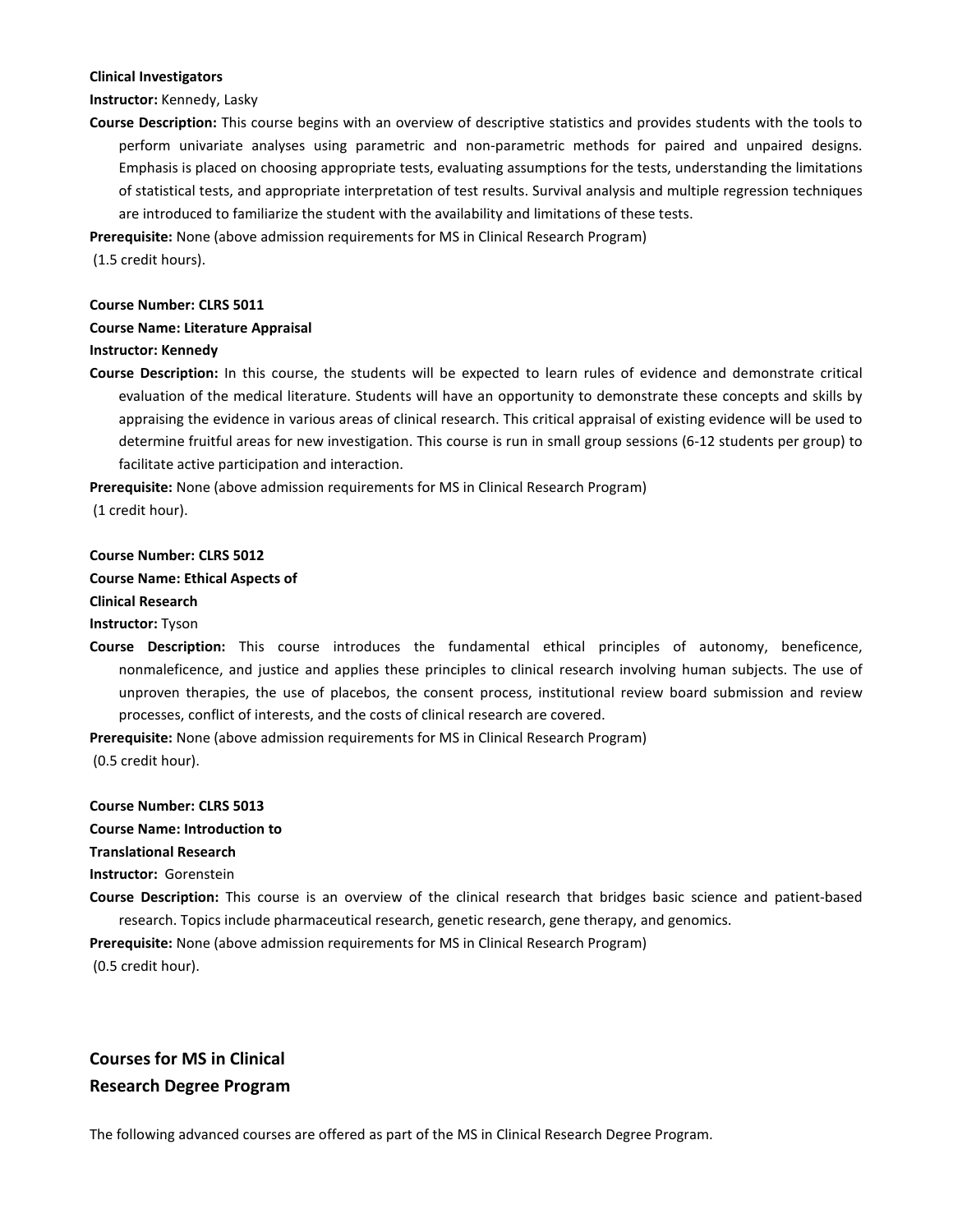#### **Course Number: CLRS 5019 Course Name: Clinical Safety and Effectiveness Instructor:** Thomas

**Course Description:** The goals are to: develop physician leaders in quality and safety who are recognized nationally; advance expertise in the science of improvement to enhance patient care and safety; and assure medical staff involvement in defining and attaining quality and safety goals. The course includes didactic training and completion of a clinical quality improvement project. The curriculum focuses on teaching the principles and techniques of quality improvement, with a focus on the Six Sigma approach. Students also learn about healthcare policy and financing, leading and working in teams, data analysis, and presentation skills.

**Prerequisite:** Consent of instructor

# **Course Number: CLRS 5015**

# **Course Name: Using Research to**

**Inform Health Care Policy and**

# **Practice**

#### **Instructor:** Kennedy, Benjamins

**Course Description:** In this course, the students apply rules of evidence and health services research to clinical practice, practice guidelines, and health care policy. Decision analysis and methods for quantifying benefit, risk, and cost will be used to evaluate health care interventions at the individual patient and population levels. This critical appraisal will be used to launch discussions of mechanisms to bridge the gap between clinical research evidence and health services delivery and health policy.

**Prerequisite:** Literature Appraisal or consent of instructor

(4 credit hours).

# **Course Number: CLRS 5018**

#### **Course Name: Genomic and Proteomic Translational Research**

#### **Instructors:** Lasky, Tan

**Course Description:** This course covers the analysis and interpretation of high throughput molecular biology data, primarily genomic and proteomic databases and datasets. The focus is clinical translational research dealing with human patients and diseases. Methodological issues are addressed. Students perform computer based exercises searching and analyzing publicly available databases.

**Prerequisite:** Intro to Epidemiology Research or consent of instructor (4 credit hours)

#### **Course Number: CLRS Course Name: Social and Economic Influences on Population Health and Health Care**

**Instructors:** Greeley, Avritscher, Stotts Course Description: The health and well-being of individual patients and of society as a whole may be more related to social, behavioral, and economic factors than to purely medical factors. This course will promote understanding of the design, implementation, analysis and interpretation of studies of social, behavioral, and economic determinants of disease, interactions between these determinants and medical treatment, or interventions to improve health problems. A working knowledge of the principles of epidemiology, literature appraisal, and study design and an interest in social sciences is required.

**Prerequisite:** Intro to Epidemiology Research or consent of instructor (4 credit hours)

# **Course Number: CLRS 5017**

# **Course Name: Advanced Clinical Research Study Design**

# **Instructor:** Tyson, Kao

**Course Description:** This course will build on design concepts for observational and interventional studies that were introduced in the prerequisite courses. Topics will include the use of matching and restriction to minimize bias in observational studies, consideration of analytic strategies (eg. correlated samples, use of propensity scores) in study design, survey research methods, the relationship between quality improvement and clinical research, adaptive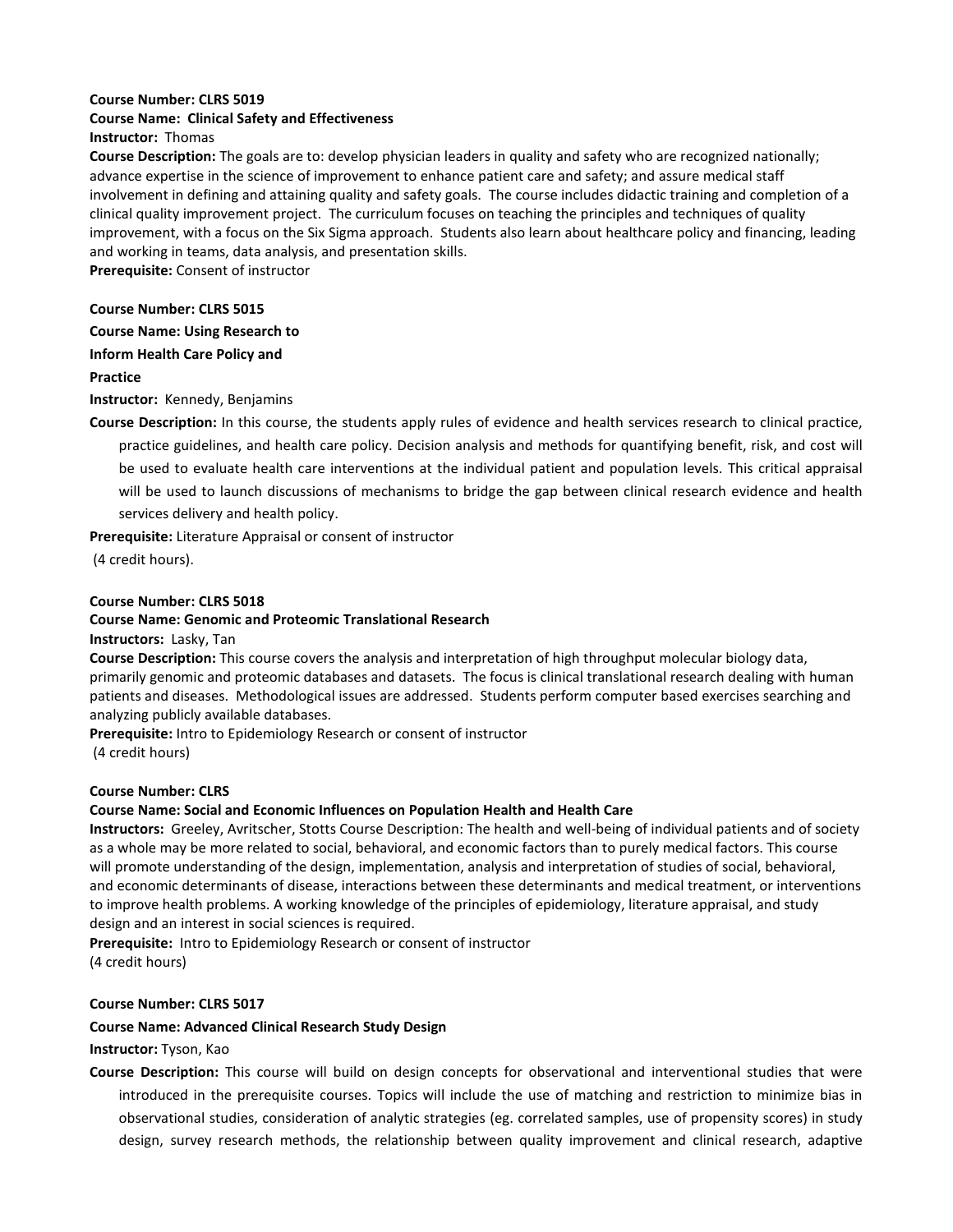randomization, alternatives for consent for research, factorial designs, cluster randomization, using patient values to select important study outcomes, weighing benefits and harms, approaches to stopping rules, and enhancing feasibility of clinical trials.

**Prerequisite:** Introduction to Epidemiology Research, Clinical Trial Design, Advanced Biostatistics (or permission of instructor)

(4 credit hours)

#### **Course Number: CLRS 5010**

#### **Course Name: Advanced Biostatistics for Clinical Investigators**

#### **Instructor:** Lasky

**Course Description:** This course will focus on the mechanics of applying biostatistical techniques in a research setting. Emphasis will be placed on assumption testing and techniques of model fitting. Students will be expected to critically evaluate, develop, and execute analysis plans using descriptive analysis and regression techniques.

**Prerequisite:** Biostatistics for Clinical Investigators or consent of instructor

(4 credit hours)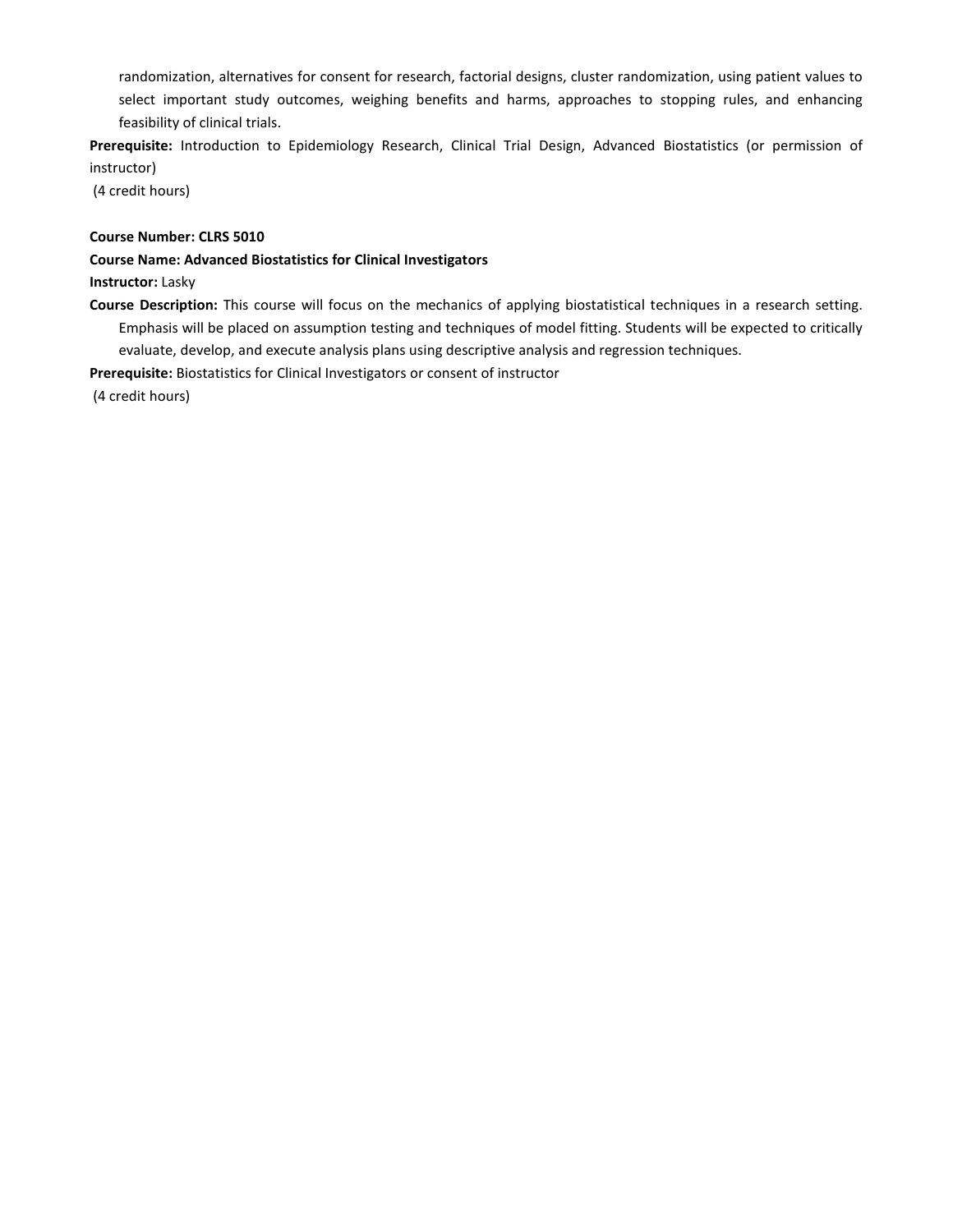# **Departments Department of Anesthesiology**

The department offers a broad-based educational experience in the practice of anesthesiology and related disciplines. In addition to the traditional area of intraoperative care, emphasis is placed on preoperative patient evaluation and preparation and on postoperative management. Intensive experience is offered in both the outpatient and inpatient areas. The department accentuates management of the critically ill patient, acute and chronic pain management, and the role of hyperbaric medicine. Through clinical, classroom, and laboratory teaching, the program is designed to provide the student with the opportunity to combine a broad background in the basic sciences with the skills and judgment of clinical anesthesia. The student is exposed to research conferences, visiting professor lectures, and a broad-based didactic program that provides a varied and rich learning environment.

# **Professor and Chair**

Hagberg, Carin A., M.D.

# **Roy M. and Phyllis Gough Huffington Distinguished Professor in Anesthesiology**

To Be Named

# **Professors**

Butler, Bruce D., Ph.D. Doursout, Marie F., Ph.D. Hagberg, Carin A., M.D. Katz, Jeffrey, M.D. Khalil, Samia N., M.D. Larson, Stephen M., D.M.D. Matuszczak, Maria E., M.D. Pivalizza, Evan G., MBChB, FFA Rabb, Mary, F., M.D. Sheinbaum, Roy, M.D..

# **Associate Professors**

Boddu, Krishna, M.D. Doyle, Peter, M.D. Uzoni-Boecker, Catherine E., M.D.

# **Assistant Professors**

Artime, Charlie, M.D. Ashary, Nishan, M.D. Balan, Sudha, M.D. Barrow, Bridgett, M.D. Bogomolny, Yefim, M.D. Carbajal, Jael G., M.D. Cattano, Davide, M.D. Chitty, Dudley A., M.D. Daily, William H., M.D. Doerr, Hal, M.D. Drennan, Emily, M.D. Ferrario, Lara, M.D. Foss Prisila, M.D. Gautam, Nischal, M.D. Giezentanner, Anita, M.D. Gilmore IV, Clarence E., M.D. Gumbert, Sam, M.D. Guzman-Reyes, Sara, M.D. Hiller, Kenneth, M.D. Ho, Michael, M.D.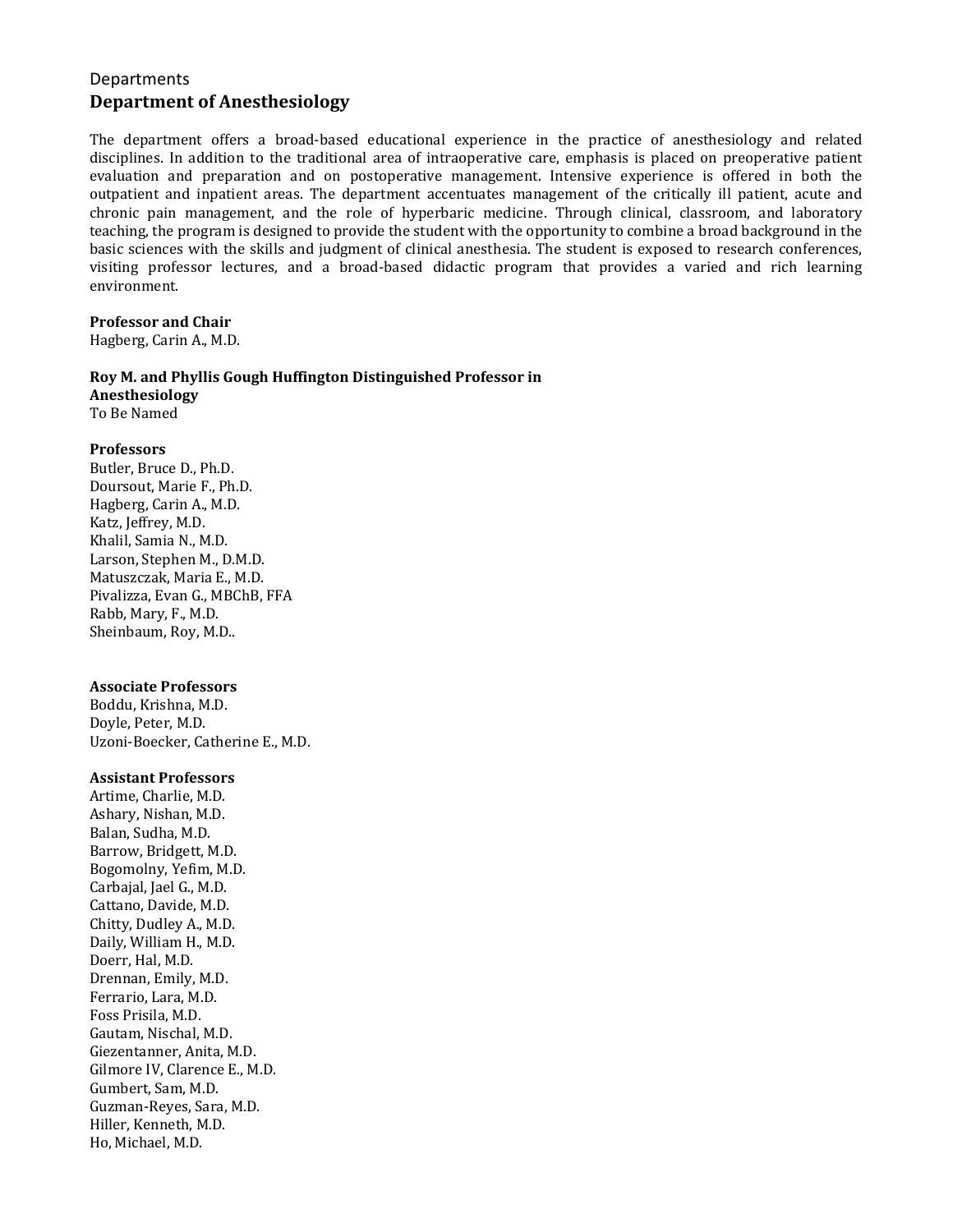Hollenbeck, Tim, M.D. Hussain, Mahammad N., M.D. Ignacio, Craig S., M.D. Jain, Ranu, MBBS Johnson, Sonya A., M.D. Killoran, Peter, M.D. Loubser, Paul, M.D. Maposa, Douglas, MBChB Marasigan, Brian, M.D. McNeely, John W., M.D. Medina-Rivera, Glorimar, M.D. Mehta, Jai, M.D. Melnikov, Vladimir, M.D. Nasir, Syed M., M.D. Normand, Katherine C., M.D. Norwood, Tamara, M.D. Nwokolo, Omonele, M.D. Panthayi, Sreelatha, M.D. Patil, Minakshi J., M.D. Pawelek, Timothy, M.D. Powell, Karlyn, M.D. Quintana, Oscar, M.D. Rafique, Muhammad, M.D. Rhett, Esi, M.D. Riha, Karel, M.D. Rupasinghe, Madhu, M.D. Shutko, Candice, M.D. Su, Young, M.D. Suz, Pilar, M.D. Thomas, Lida, M.D. Wadhwa, Nitin, M.D. Washington, Erikka S., M.D. Williams, George, M.D. Wu, Jennifer, M.D. Zhou, Shao Feng, M.D.

# **Department of Biochemistry and Molecular Biology**

The Department of Biochemistry and Molecular Biology (BMB) makes two major contributions to The University of Texas Medical School at Houston, namely, research and education. The Program in Biochemistry and Molecular Biology at the Graduate School of Biomedical Sciences is rooted in the BMB department.

Medical and graduate students benefit from our educational activities. First-year medical students enjoy a comprehensive and contemporary course on biochemistry and molecular biology, which strongly emphasizes the relevance of the various topics to human health and diseases. Program faculty members provide extra help to the students during small group conferences throughout the duration of the course. Entering medical students may enroll in the summer pre-entry course designed to prepare them for the comprehensive biochemistry course. The department offers a remedial course to medical students who receive a marginal pass in the biochemistry course. BMB faculty members also facilitate a problem-based learning course that is taken by second-year medical students.

BMB faculty members invest heavily in the education and research aspects of graduate students. Members of the BMB faculty teach several courses designed specifically for graduate students, which attract numerous students from various programs of the Graduate School of Biomedical Sciences. A metabolic biochemistry course provides graduate students a solid foundation for their future careers in biomedical research. Other courses include "Topics in Biochemistry and Molecular Biology", "Current Methods in Molecular Research," and "Seminars and Literature Study." The weekly seminar series provides students the opportunity to listen to, learn from, and meet with prominent scientists from around the world. Weekly research workshops provide important training to program students and postdoctoral fellows. During the workshops, trainees communicate their research findings and receive critical feedback, which helps guide their research activities.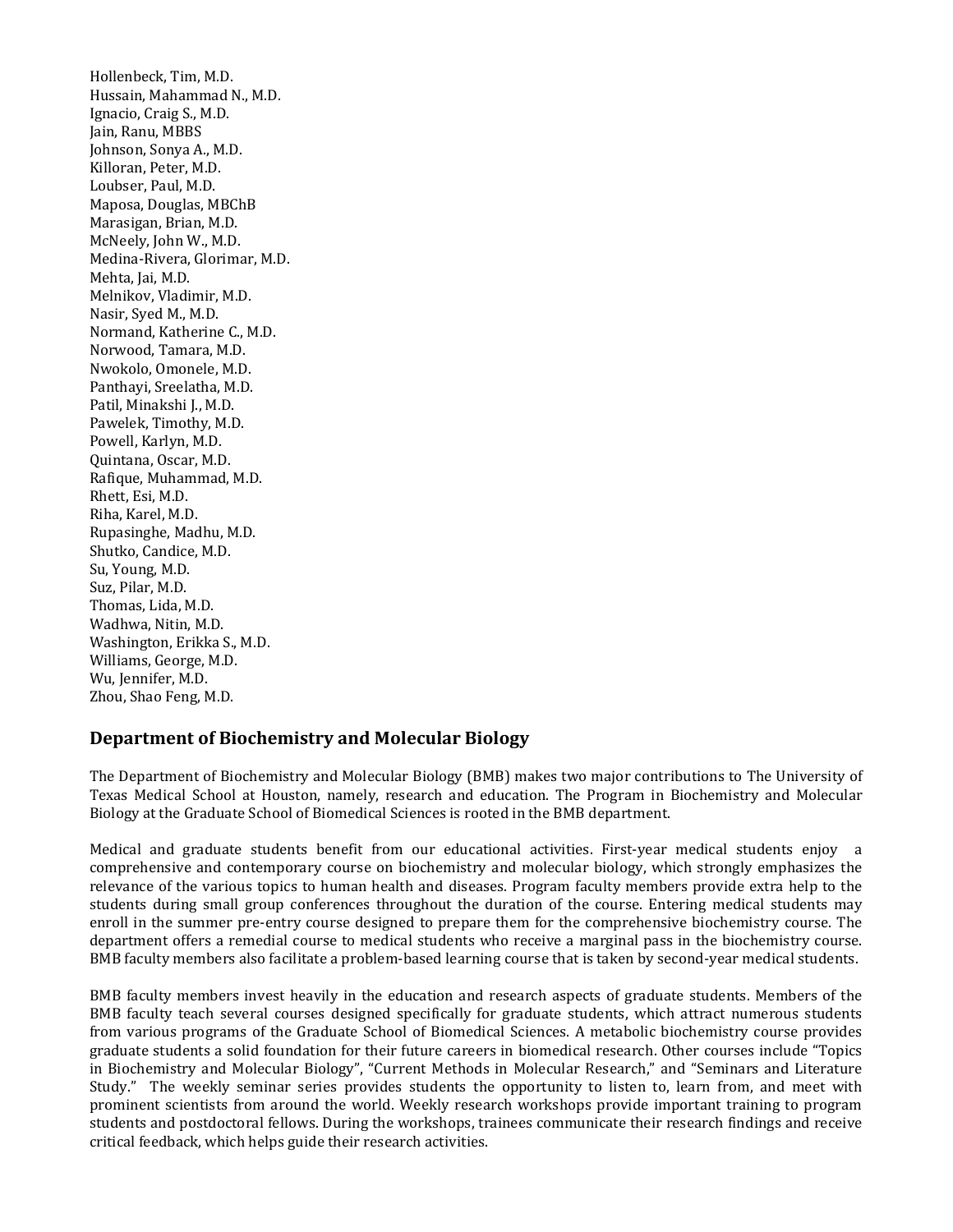BMB faculty members are engaged in well-funded biomedical research activities of high significance. These research activities provide an atmosphere of discovery and learning that energizes graduate, medical, and summer students alike. Research findings of the faculty and their trainees are published in peer-reviewed high-impact journals.

The department is home to two centers. Faculty members associated with the Structural Biology Research Center investigate the structural basis for function in biological molecules using sophisticated methods such as X-ray crystallography, nuclear magnetic resonance spectroscopy, and cryo-electron microscopy. These methods allow the determination of three-dimensional structures of macromolecules, such as proteins or macromolecular assemblies. Faculty members associated with the Center for Membrane Biology utilize multidisciplinary approaches to elucidate the molecular structure, function, and roles of biological membranes in normal and diseased cells.

# **Chair**

Kellems, Rodney, Ph.D.

**Vice-Chair** Blackburn, Michael R. Ph.D.

#### **Director of BMB Graduate Program**

Jayaraman, Vasanthi , Ph.D.

# **Director, Structural Biology Research Center**

Penczek, Pawel, Ph.D.

# **Director, Center for Membrane Biology**

Spudich, John L, Ph.D.

**Professor and John S. Dunn Chair in Biochemistry and Molecular Biology**  Dowhan, William, Ph.D.

#### **Professor and Jesse H. Jones Chair in Molecular Biology** Shyu, Ann-Bin, Ph.D.

# **Professor and Robert A. Welch Distinguished Chair in Chemistry**

Spudich, John L., Ph.D.

# **Professors**

Blackburn, Michael, Ph.D. Kellems, Rodney E., Ph.D. Lee, Cheng-Chi, Ph.D. Lever, Julia E., Ph.D. Penczek, Pawel, Ph.D. Putkey, John, Ph.D. Strobel, Henry W., Ph.D.

# **Professor Emeriti**

DeMoss, John A., Ph.D. Sanborn, Barbara, Ph.D.

# **Associate Professors**

Carpenter, Phillip, Ph.D. Jayaraman, Vasanthi, Ph.D. Serysheva, Irina, Ph.D Xia, Yang, Ph.D.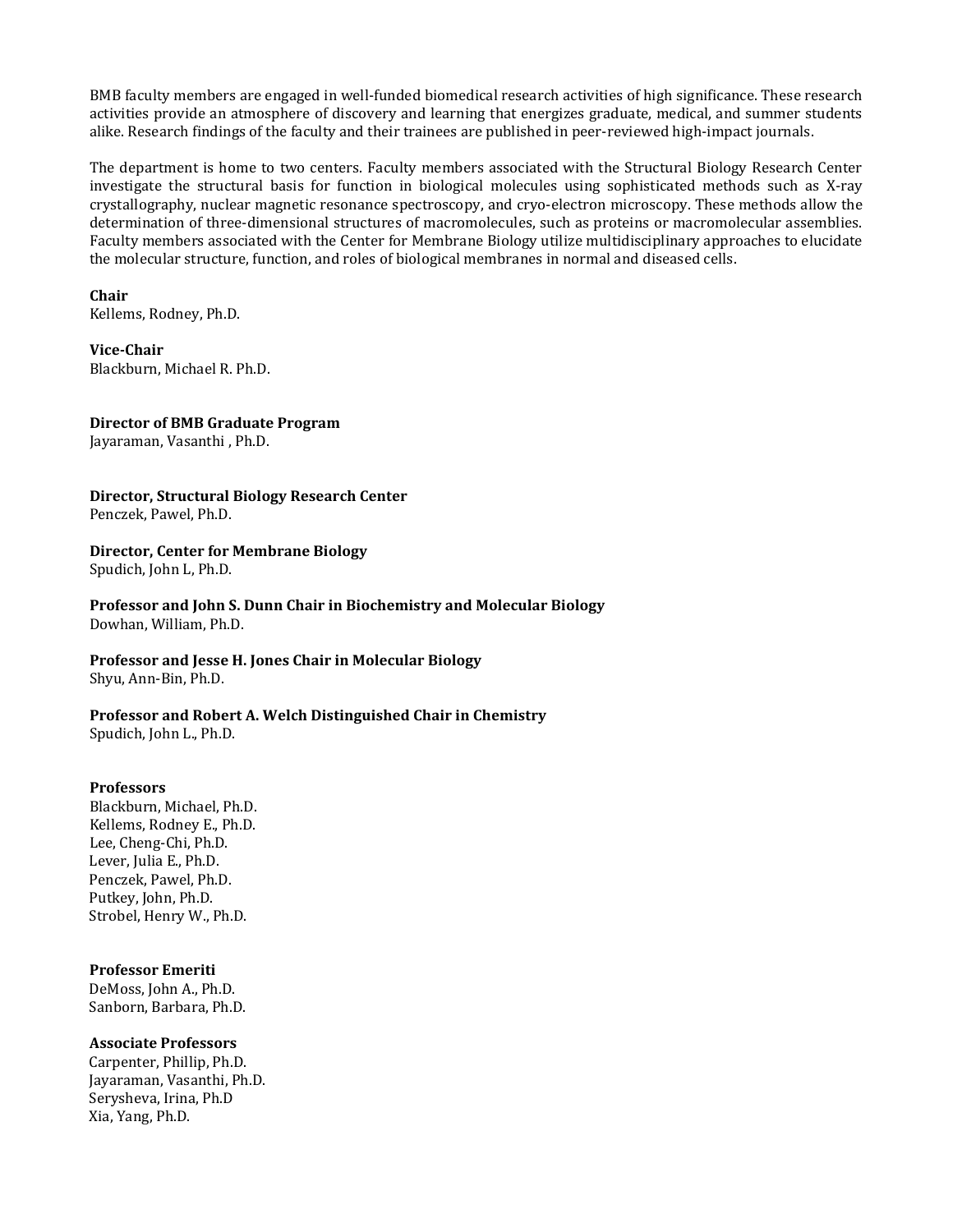#### **Assistant Professors**

Chen, Zheng (Jake), Ph.D. Jin, Jianping, Ph.D. Raman, C.S., Ph.D. Wagner, Eric, Ph.D. Zheng, Lei, Ph.D.

**Research Professor** Sineshchekov, Oleg A., Ph.D

#### **Research Associate Professors**

Bogdanov, Mikhail, Ph.D. Chen, Chyi-Ying, Ph.D. Mileykovskaya, Eugenia, Ph.D.

# **Research Assistant Professors**

Sasaki, Jun, Ph.D. Seifert, William E., Ph.D. Veeraraghavan, Sudha, Ph.D. Zhang, Yujin, Ph.D. Zhao, Zhaoyang, Ph.D. Zhou, Cissy Chenyi, Ph.D.

# **Department of Cardiothoracic and Vascular Surgery**

The Department of Cardiothoracic and Vascular Surgery consists of full-time, clinical and volunteer faculty. The activities of the department center on the care of patients with diseases of the cardiovascular system, including heart, aorta, and major vessels as well as lungs and other thoracic structures. These activities are focused at Memorial Hermann – Texas Medical Center, Memorial Hermann Southeast, and the Lyndon B. Johnson Hospital. Relationships also exist with the MD Anderson Cancer Center.

The faculty of the department participates in the third-year surgery clerkship. Fourth-year medical students may choose electives in clinical or research areas. Research in the Medical School laboratories comprises both basic and applied science investigations on the pathophysiology of major vascular and cardiac disorders. The department maintains a significant clinical research program, and collaborates with the Molecular Genetics section of the Department of Medicine on a large NIH-funded SCCOR program in aortic disease research.

**Professor and Chair** Safi, Hazim J., M.D., F.A.C.S.

**Professor and Vice Chair for Research** Miller, Charles C. III, Ph.D.,

# **Cardiac Division:**

Estrera, Anthony L ., M.D., Associate and Chief Letsou, George V., Professor Walkes, Jon-Cecil M., M.D., Clinical Associate Professor Irani, Adel , M.D., Assistant Professor

# **Thoracic Division:**

Khalil, Kamal, M.D., Clinical Professor and Chief. Banki, Farzaneh, M.D., Assistant Professor

# **Vascular Division:**

Azizzadeh, Ali, M.D., Associate Professor Coogan, Sheila M., M.D., Assistant Professor Charton-Ouw, Kristofer, M.D., Assistant Professor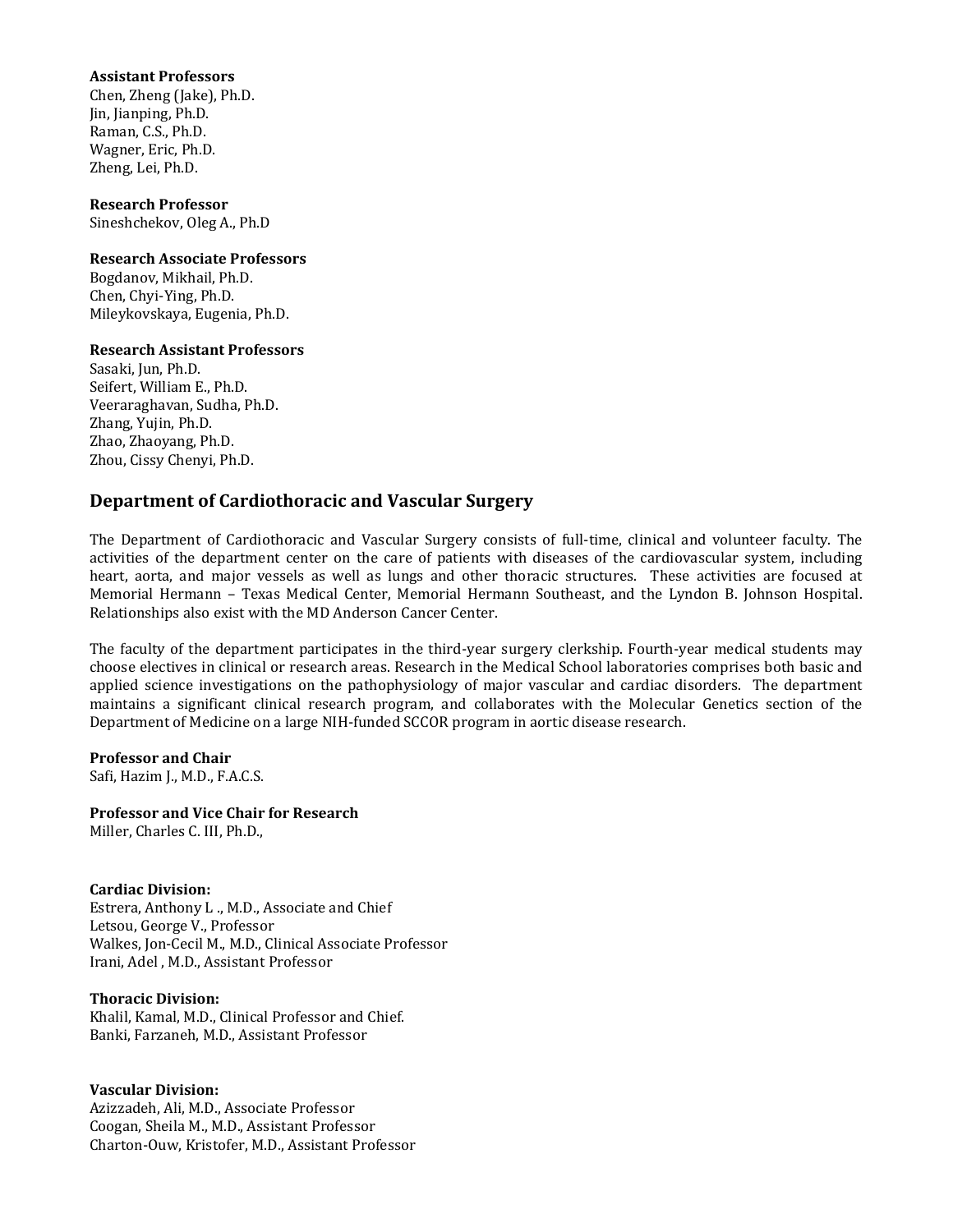# **Department of Dermatology**

The Department of Dermatology provides medical students and residents with a comprehensive approach, addressing disorders of the skin, hair, and nails. Special areas of expertise include immunodermatology, pediatric dermatology, dermatological oncology, cutaneous surgery (including Mohs surgery for difficult skin cancers), laser therapy, occupational dermatology, cosmetic dermatology, and cutaneous manifestations of internal disease. The department was ranked as one of the top eight clinical programs in the nation by Dermatology Times. The department also maintains its own dermatopathology and immunopathology (immunofluorescence) testing services, receiving specimens from all over the United States. The lab is one of the busiest of this type at any of the universities in Texas. The department has an active basic and clinical research program. Training facilities currently include Memorial Hermann – Texas Medical Center, UT MD Anderson Cancer Center, Lyndon B. Johnson General Hospital, selected private offices of the volunteer faculty, and other clinical facilities outside the Texas Medical Center.

Senior medical students are offered electives in clinical dermatology, dermatopathology, and basic research, as well as specialized rotations set up on an individual basis. A three-year residency program in dermatology is offered. Electives are available for rotating residents from other specialties. Fellowship training opportunities include dermatopathology, procedural dermatology and Mohs surgery, and clinical research.

# **Josey Professor and Chair (Joint Medical School and MD Anderson Cancer Center)**

Rapini, Ronald P., M.D.

# **Professor and Deputy Chair (MD Anderson Cancer Center)**

Duvic, Madeleine, M.D.

#### **Walter and Mary Mischer Professor in Molecular Medicine and Professor** Gigli, Irma, M.D.

# **Professors**

Hebert, Adelaide A., M.D. Rady, Peter L., M.D., Ph.D.

# **Associate Professor**

Mays, Steven R., M.D. Shepherd, Mary E., M.D.

# **Assistant Professor**

Bangert, Carolyn M.D. Silapunt, Sirunya M.D. Thomas, Valencia M.D.

# **Clinical Associate Professor**

Colome, Maria, M.D.

# **Clinical Professors**

Jordon, Robert E., M.D. Tucker, Stephen B., M.D. Tyring, Stephen K., M.D., Ph.D.

# **Instructor**

Elliott, Rhea, F.N.P.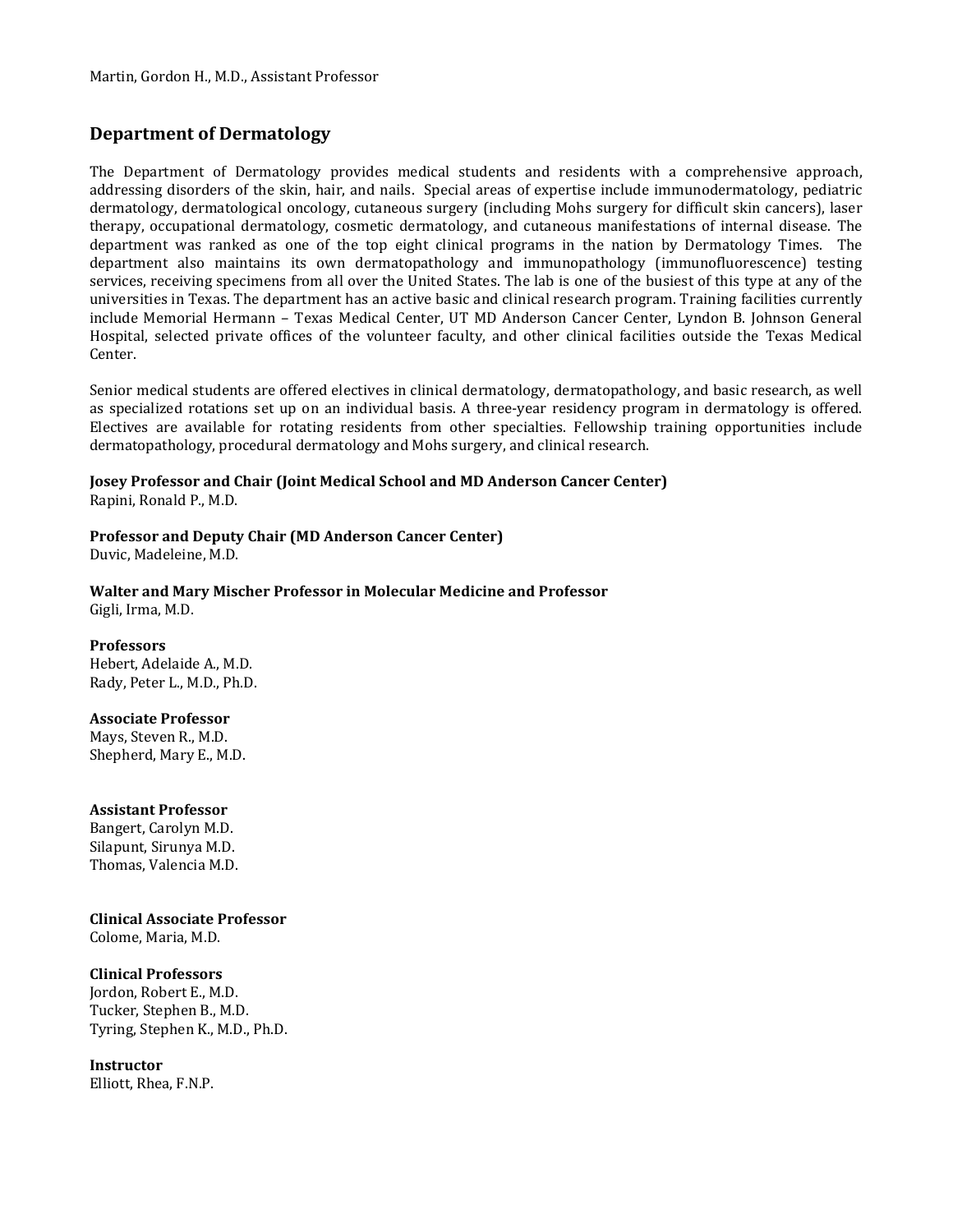# **Faculty primarily at MD Anderson Cancer Center**

# **Professors**

Duvic, Madeleine, M.D. Hymes, Sharon R., M.D. Nguyen, Tri H., M.D.

# **Associate Professors**

Drucker, Carol R., M.D. MacFarlane, Deborah F., M.D.

# **Assistant Professors**

Chon, Susan, M.D. Ciurea, Ana, M.D. Hazarika, Parul, Ph.D. Migden, Michael R., M.D. Ni, Xiao, M.D., Ph.D. Tsai, Kenneth, M.D., Ph.D. Zhang, Chun-Lei, M.D., Ph.D.

# **Department of Diagnostic and Interventional Imaging**

The Department of Diagnostic and Interventional Imaging offers sub-specialty expertise with particular emphasis on collaboration exercises with other clinical and basic science institutions for our Residency Education Program. During the first academic year, normal radiographic anatomy is an integral component of gross anatomy. At the end of the second year, prior to the beginning of clinical clerkships, a one-week concentrated course in diagnostic imaging is included in the core curriculum.

Clinical electives are available to fourth-year medical students. These emphasize radiologic techniques, indications, and contraindications for various procedures and the fundamentals of diagnostic imaging and intervention. Teaching methods include formal lectures, self-instruction by means of permanent teaching files, programmed lectures, staff and student seminars, and participation in the various subspecialty areas in radiology. Many of the faculty actively participate in teaching conferences of the core clerkships.

The faculty and facilities of the department provide instruction and training in all contemporary imaging modalities, including nuclear radiology, ultrasound, computed tomography, angiography, magnetic resonance imaging, spectroscopy, and diagnostic and therapeutic interventional procedures.

Clinical radiation therapy is provided through the faculty and facilities at UT M. D. Anderson Cancer Center and is a specialty separate from diagnostic radiology. This service affords experience in the evaluation, care, treatment, and follow-up of cancer patients treated with ionizing radiation either alone, or in conjunction with other modalities.

Special clinical and basic science electives are available for qualified students at any level of training. Arrangements can be made by contacting Lori Black in the department's Education Program Office at 713-500-7640.

# **Professor and Chair John S. Dunn, Sr. Distinguished Chair in Radiology**  John, Susan D., M.D.

# **Professors**

Cohen, Alan M., M.D. Goldman, Stanford M., M.D. Kramer, Larry A., M.D. Narayana, Ponnada, A., Ph.D. Oldham, Sandra A., M.D. Ophir, Jonathan, Ph.D. Robinson, Lawrence H., M.D.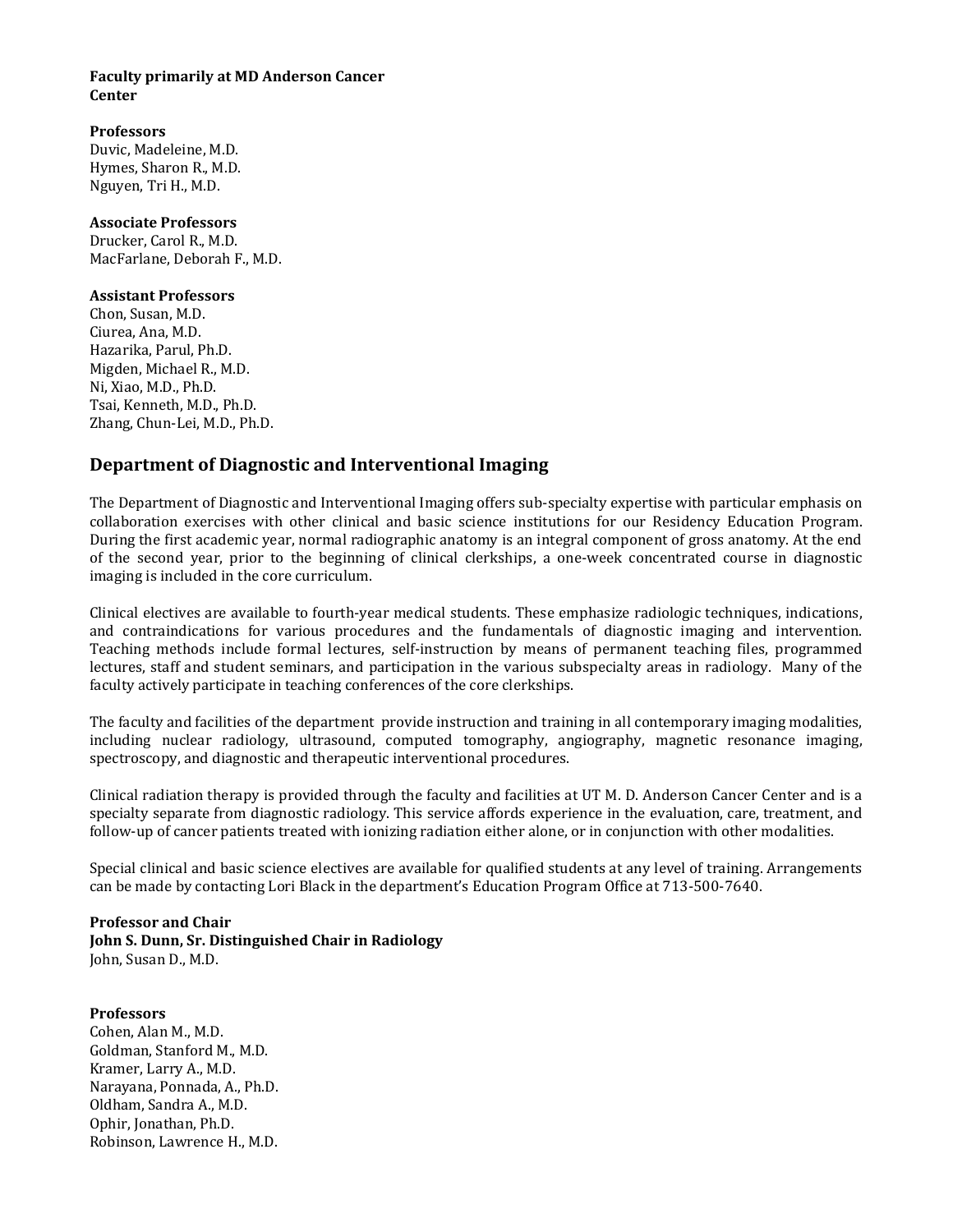Wagner, Louis K., Ph.D.

#### **Associate Professors**

Chandrasekhar, Chitra, M. D. Gayed, Isis, M.D. Guthrie, Agnes M., M.D. Hasan, Khader, Ph.D. Hochhauser, Leo, M.D. Redwine, M. Dwain, M.D. West, O. Clark, M.D.

#### **Assistant Professors**

Beasley, Charles, Ph.D. Beckman, Nicholas, M.D. Bonfante-Mejia, Eliana E., M.D. Ferguson, Emma C., M.D. Friedman, Elliott, M.D. George, Varghese, M.D. Green, Paige, M.D. Greenfield, Susan, M.D. He, Heather, M.D. Horwitz, Paul, M.D. Hou, Ping, Ph.D. Ingram, LaVerne D., M.D. Jarolimek, Amanda, M.D. Joseph, Usha, M.D. Khalil, Elaine, M.D Kumaravel, Manickam, M.D. Kyriakides, Polina N., M.D. Laiw, Jonathan, M.D. Matta, Eduardo, M.D. Patino, Maria, M.D. Serlin, Scott, M.D. Shroff, Guish, M.D. Simonetta, Alexander B., M.D. Sitton, Clark W., M.D. Spence, Susanna, M.D. Srinivasan, Abhay, M.D. Supsupin, Emillo, M.D. Surabhi, Venkateswar, M.D. Wan, David Q., M.D. Zelitt, David L., M.D. Zhou, Yuxiang, Ph.D.

# **MD Anderson Faculty**

**Professors** Bedi, Deepak, M.D. Charnsangavej, Chusilp (Chang Arthur), M.D. Chasen, Marvin H., M.D. Choi, Haesun, M.D. Dunnington, Joel, M.D. Edeiken-Monroe, Beth S., M.D. Eftekhari, Farzin, M.D. Erasmus, Jeremy, M.D. Fornage, Bruno D., M.D. Ginsberg, Lawrence E., M.D. Hazle, John, Ph.D., M.S., B.S. Hicks, Marshall, M.D. Iyer, Revathy B., M.D.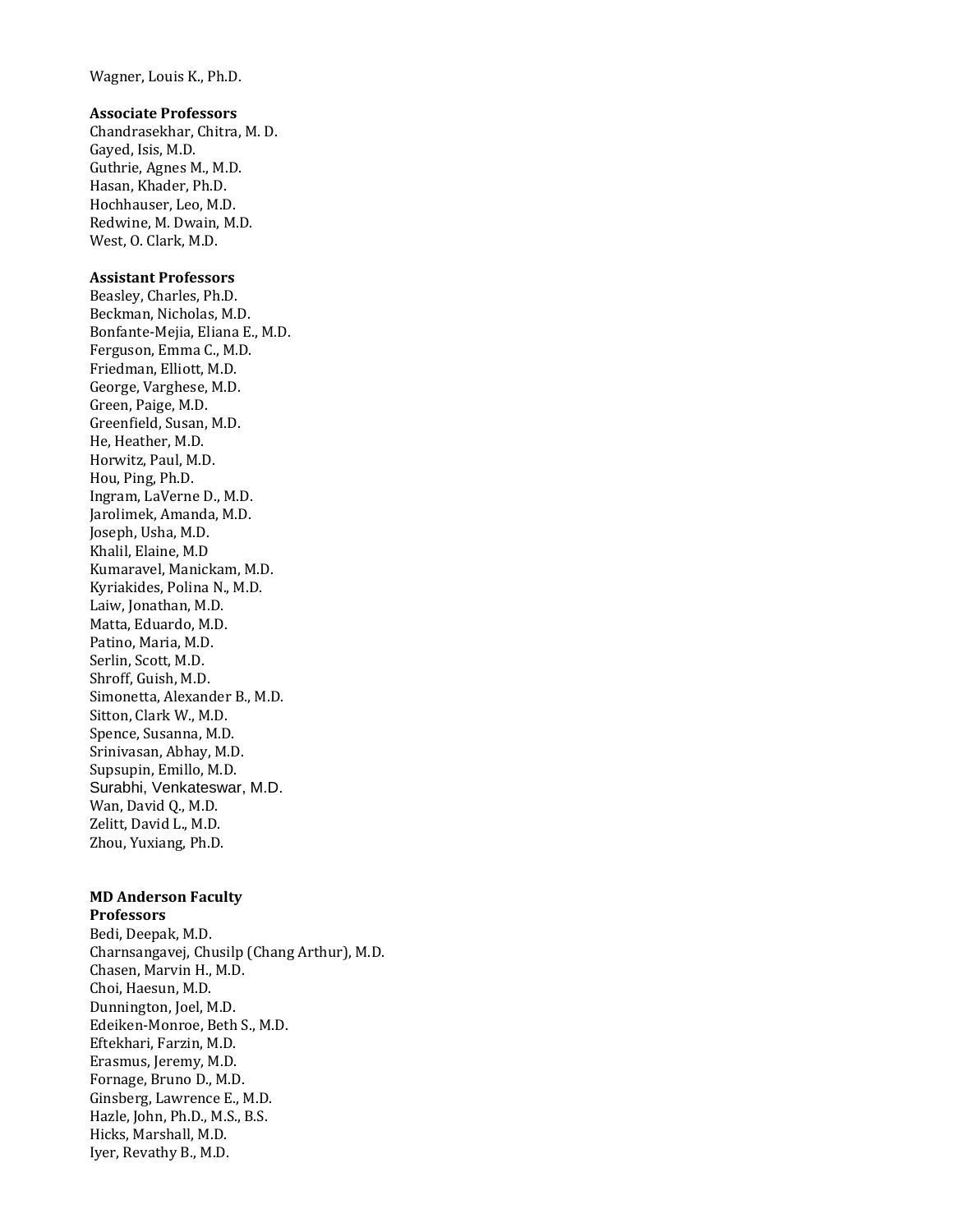Ketonen, Leena, M.D. Kim, E.E., M.D. Kumar, Ashok J., M.D. Kumar, Rajendra, M.D. Leeds, Norman, M.D. Loyer, Evelyne, M.D. Macapinlac, Homer A., M.D. Matamoros, Aurelio, Jr., M.D. Madewell, John E., M.D. Marom, Edith, M.D. McEnery, Kevin, M.D. Munden, Reginald, D.M.D., M.D. Murphy, William A., Jr., M.D. Podoloff, Donald A., M.D. Prasad, Srinivasa, M.D. Raval, Bharat, M.D. Samuels, Barry I., M.D. Sandler, Carl M., M.D. Silverman, Paul, M.D. Troung, Myelene, M.D. Varma, Datla G.K., M.D. Vining, David, M.D. Wallace, Michael, M.D. Whitman, Gary J., M.D. Wong, Franklin C., M.D., J.D., Ph.D., M.S. Wright, Kenneth, Ph.D. Yang, Wei Tse, M.B.B.S.

#### **Associate Professors**

Ahrar, Kamran, M.D. Arribas, Elsa, m.D. Balachandran, Aparna, M.D. Chi, Linda, M.D. Costelloe, Colleen, M.D. Dryden, Mark, M.D. Elsayes, Khaleed M., M.D. Ernst, Randy, M.D. Gladish, Gregory, M.D. Gupta, Sanjay, M.D. Haygood, Tamra, M.D. Kaur, Harmet, M.D. Kundra, Vikas, M.D., Ph.D. Lano, Elizabeth, M.D. Le-Petross, Huong, M.D. Murthy, Ravi, M.D. Ng, Chaan, M.D. Robren, Eric, M.D. Sabloff, Bradely, M.D. Steele, Joseph, M.D. Stephens, Tanya, M.D. Szlaruk, Janio, M.D. Tamm, Eric P., M.D.

#### **Assistant Professors**

Adrada, Beatriz E., M.D. Ahmed, Salmaan, M.D. Ahrar, Judy, M.D. Acarkaci, Selin, M.D. Arribas, Elsa, M.D.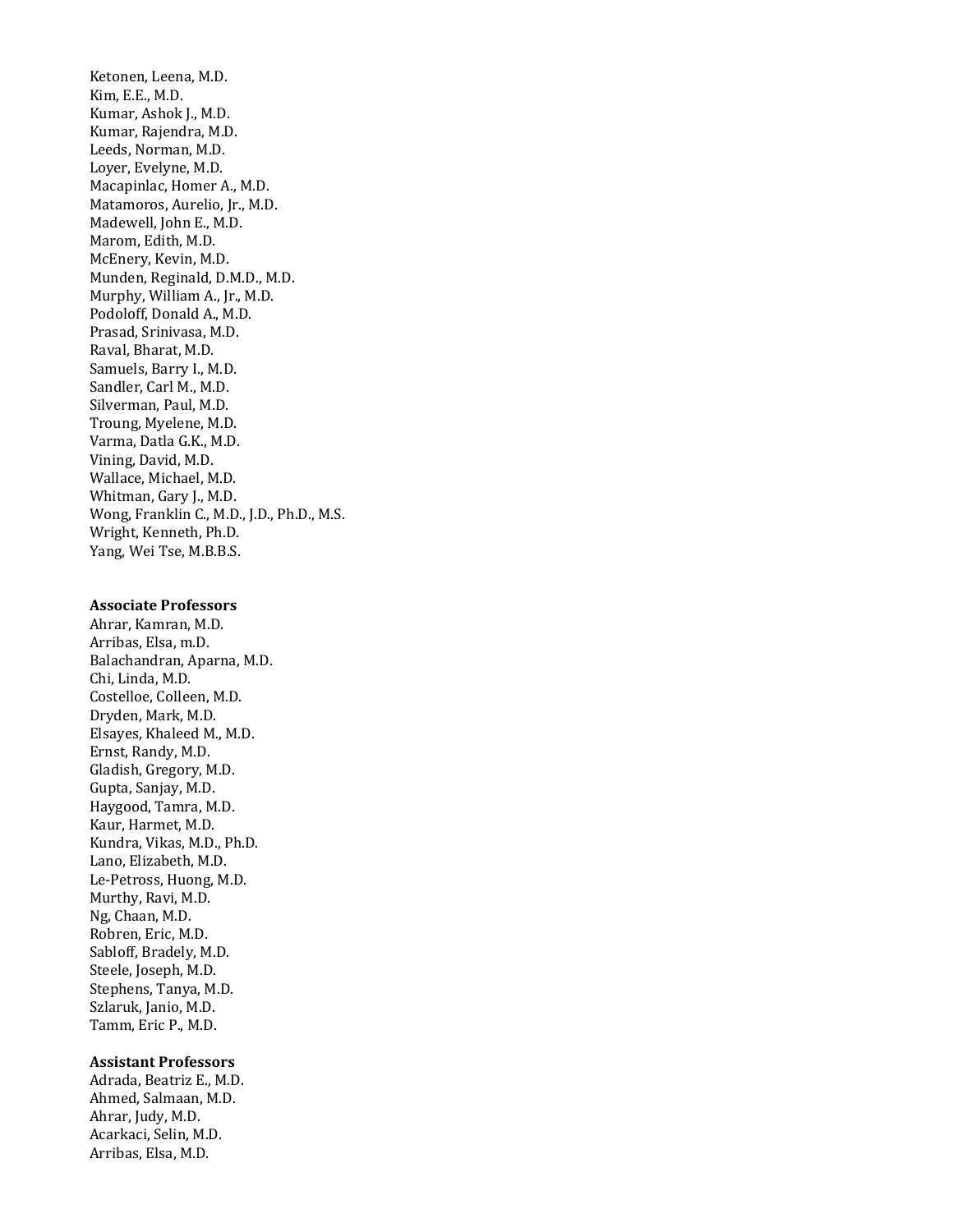Avritscher, Rony, M.D. Benveniste, Marcello, M.D. Bettencourt, Sonia, M.D. Bhosale, Priyadarshani, M.D. Bronstein, Yulia, M.D. Chasen, Beth, M.D. Chuang, Hubert, M.D. deGroot, patricia, M.D Devine, Catherine, M.D. Dogan, Basak, M.D. Faria, Silvana, M.D Fitzgerald, Nancy, M.D. Godoy, Myrna, M.D. Garq, Naveen, M.D. Guha-Thakurta, Nandita, M.D. Lane, Deanna, M.D. Le, Ott, M.D. Mahvash, Armeen, M.D. Marcal, Leonardo, M.D. McRae, Stephen, M.D. Nunez, Rodolfo, M.D. Onufer, Jane A., M.D. Palacio, Diana, M.D. Patnana, Madhavi, M.D. Rao, Brinda, M.D. Rauch, Gaiane, M.D. Sagebiel, Tara, M.D. Santiago, Lumarie, M.D. Schellingerhout, Dawid, M.B.Ch.B. Shah, Komal, M.D. Stephens, Tanya, M.D. Tam, Alda, M.D. Vikram, Raghu, M.D. Viswanathan, Chitra, M.D. Vu, Thinh, M.D. Wagner-Bartak, Nicolaus, M.D. Wang, Bing, M.D.

# **Instructors**

Jessop, Aaron, M.D.

# **Department of Emergency Medicine**

The Emergency Medicine Department provides fourth-year students with an elective rotation in the emergency centers of Memorial Hermann – Texas Medical Center and Lyndon B. Johnson General Hospital. There is a separate clinical clerkship for Memorial Hermann (EMER 4001) and for LBJ (EMER 4004).

The clinical activities of the rotation are monitored by the department's faculty and house staff. The Memorial Hermann Emergency Center (EC) offers clinical experience typical of a large private institution and has the advantage of being a Level I Trauma Center. Memorial Hermann Hospital also has Life Flight, one of the oldest and busiest emergency medical air transport helicopter services in the country. The current patient volume seen at the Memorial Hermann EC approximates 61,000 patients per year.

The emergency center at LBJ Hospital is representative of the busy public EC found in many metropolitan areas. The annual census is more than 80,000. This hospital's patient population is typical of the underserved indigent populations across the country.

During this rotation, students have the opportunity to work side by side with emergency medicine faculty and residents from this and other major disciplines. The students interact with all of the consulting surgical and medical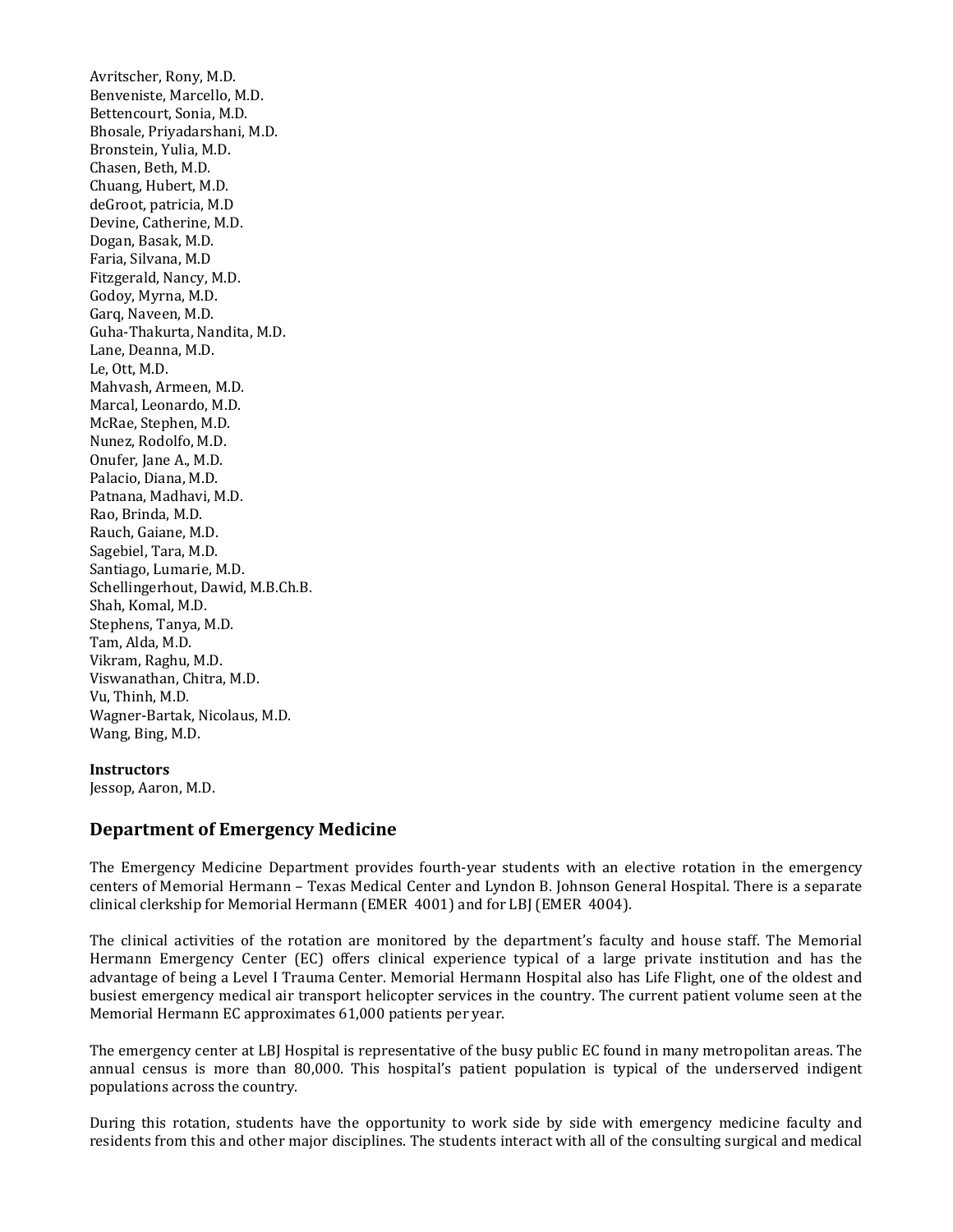services. The rotation is designed to familiarize the students with the practice of emergency medicine with emphasis on the diagnosis and treatment of the wide spectrum of diseases commonly seen in emergency centers.

**Clive, Nancy, and Pierce Runnells Distinguished Professor of Emergency Medicine Chairman, Department of Emergency Medicine Executive Vice Dean for Clinical Affairs – UTHMS Chief of Staff – MHH TMC Professor and Chair and Executive Vice Dean for Clinical Affairs** King, Brent, M.D., M.M.M.

**Associate Professor and Vice Chair** Robinson, David J., M.D., M.S.

**Associate Professor and Residency Program Director** Luber, Samuel D., M.D., M. P.H.

**Assistant Professor and Associate Residency Program Director** Oakes, Joanne L., M.D.

**Associate Professor, Associate Residency Program Director**  Takenaka, Kay Y., M.D., M.Ed.

**Assistant Professor and Medical Clerkship Director** Van Meter, Michael, M.D., M.P.H.

**Assistant Professor and Medical Director, MHH-EC** McCarthy, James M.D.

**Assistant Professor and Medical Director, LBJGH-EC** D'Addesio, Joseph, M.D.

**Associate Professor and Chief Division of EMS and Disaster Medicine** Bradley, Richard N., M.D.

**Associate Professor and Division Chief, Pediatric Emergency Medicine** Koerner, Christine, M.D.

**Assistant Professor and Vice Chair for Quality Care** Chathampally, Yashwant, M.D., M.S.

**Assistant Professor and Director of Emergency Critical Care** Doshi, Pratik, M.D.

**Assistant Professor and Medical Director of Informatics** Okafor, Nnaemeka, M.D., M.S.

**Assistant Professor and Director of Clinical Ultrasonography**  Press, Gregory, M.D. , R.D.M.S.

**Assistant Professor and Emergency Ultrasound Fellowship Director** Sara Miller, M.D.

**Clinical Professor** Weltge, Arlo, M.D.

**Associate Professors** Maddow, Charles, M.D. Wilhelm, Ginger, M.D.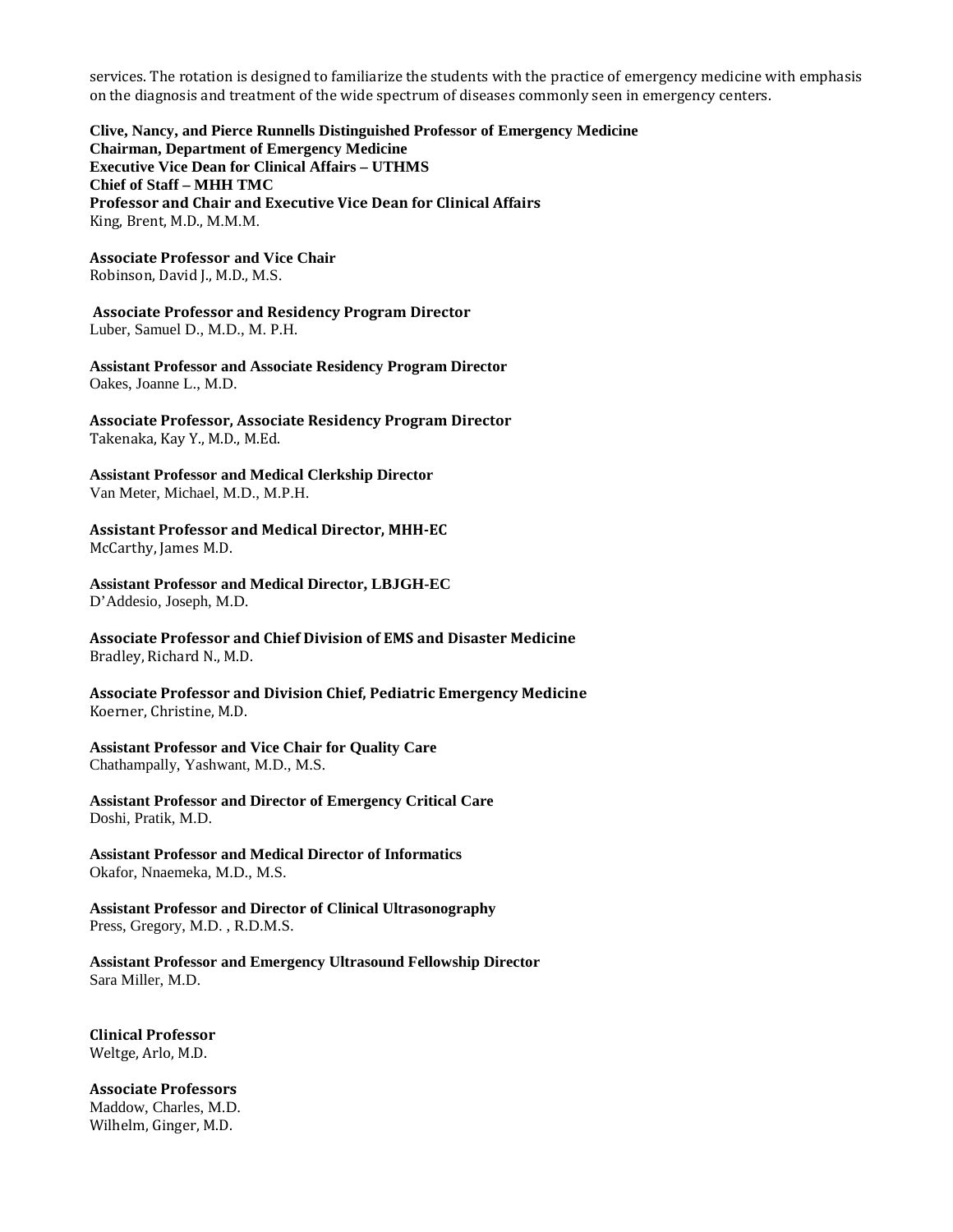#### **Assistant Professors**

Cochran, John, M.D. Crum, Todd, M.D. Fernon, Deborah, D.O. Fisher, William, M.D. Clinical Assistant Professor Freeman, Stephanie, M.D. Gates, Keith, M.D. Grossheim Freeman, Lisa M.D. Clinical Assistant Professor Hecht, Stephen, M.D. Johnson, Laura, M.D. Clinical Assistant Professor Jones, Elizabeth B., M.D. Lagissety, Jyothi, M.D. Clinical Assistant Professor Lapus, Robert, M.D. Malya, Rohith, M.D. Noland, Amy, M.D. Owens, Holly, M.D. Radecki, Ryan Patrick, M.D. Reichman, Eric, M.D., Ph. D. Clinical Assistant Professor Roldan, Carlos, M.D. Suarez, Guillermo, M.D. Tavee, Winston, M.D. Clinical Assistant Professor Thomas, Toby, M.D. Clinical Assistant Professor Uya, Atim, M.D. Villareal, Luis, M.D. Clinical Assistant Professor Williams, Robin, M.D.

#### **Staff Physicians**

Awad, Sally, M.D. Beaudoin, Ebony, M.D. Bublewicz, Michael, M.D. Chambers, Kimberly, M.D. Dire, Daniel, M.D. Dubey, Swapan, M.D. Fisher, William, M.D. Fite, Diana, M.D. George Crenshaw, Libby, M.D. Kelly, Daniel, M.D. Knowles, Heidi, M.D. Krucke, Gus, M.D. McClelland, Myles, M.D. Menon, Anil, M.D. Nagda, Rabia, M.D. Prater, Sam, M.D. Smith, Craig, M.D. Totz, Kenneth, M.D.

# **Department of Family and Community Medicine**

The Department of Family and Community Medicine provides opportunities for students and residents to acquire the knowledge, attitudes, and skills necessary for the practice of family medicine. Training is provided in the full range of primary care skills in both ambulatory and inpatient settings.

Training facilities currently include Memorial Hermann – Texas Medical Center, Lyndon B. Johnson (LBJ) General Hospital, the UTP Center for Family Medicine, the Acres Home Community Health Center, and the Aldine Community Health Center. The department, which has faculty at 10 sites in the Houston area, provides medical staffing for five community health centers owned and operated by the Harris County Hospital District. All of these sites are utilized for medical student education.

The department administers the required third-year clerkship in Family Medicine and a required fourth-year preceptorship in Family Medicine and offers multiple electives.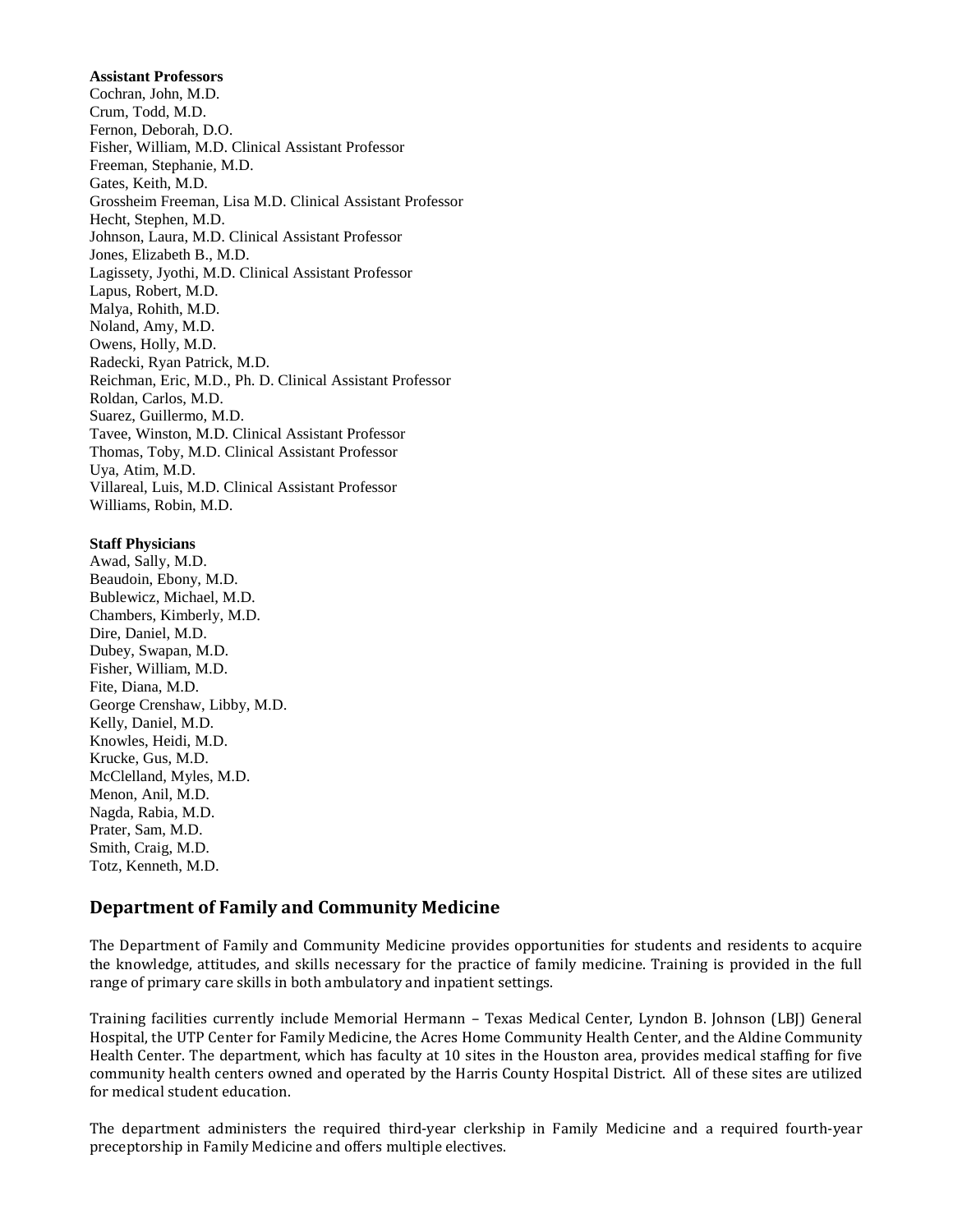The department also administers Te Family Medicine Residency Training Program. This residency program offers training in the full scope of clinical activities that prepare graduates for practice in both rural and urban settings.

The department is actively involved in research and scholarly activity at its multiple sites.

#### **The C. Frank Webber Chair in Family Medicine, Professor and Chair**

Moreno, Carlos A., M.D., M.S.P.H.

**Professor and Vice Chair** Fowler, Grant, M.D.

**Assistant Professor and Director of Research Program** Stotts, Angela, Ph.D.

**Assistant Professor and Director-Predoctoral Education Program** Reddy, Bal, M.D.

**Assistant Professor and Director, UT Family Medicine Residency Program**  Montalvo, Rolf, M.D.

**Assistant Professor and Medical Director, UTH Center for Family Medicine**  Adeyinka, Olasunkanmi, M.D.

**Assistant Professor and Interim Director, Urban Family Medicine Program** Ojeih, Chris, M.D., M.P.H.

**Assistant Professor and Chief of Service, Family Medicine Inpatient Service at Lyndon B. Johnson General Hospital**  Ojeih, Chris, M.D., M.P.H.

**Assistant Professor and Medical Director, Acres Home Community Health Center** Butcher, Larry, M.D.

**Assistant Professor and Medical Director, Aldine Community Health Center** Mallela, Vijaya, M.D.

**Assistant Professor and Medical Director, E.A. (Squatty) Lyons Community Health Center** Carroll, Kelley, M.D.

**Assistant Professor and Co-Medical Directors, Settegast Community Health Center Terrill, Louise Ann, M.D.**  Winter, Ronald, M.D.

**Assistant Professor and Medical Director, Baytown Community Health Center**  Olutimehin, Babajide, M.D.

**Associate Professor** Altman, Michael, M.D.

**Clinical Associate Professor**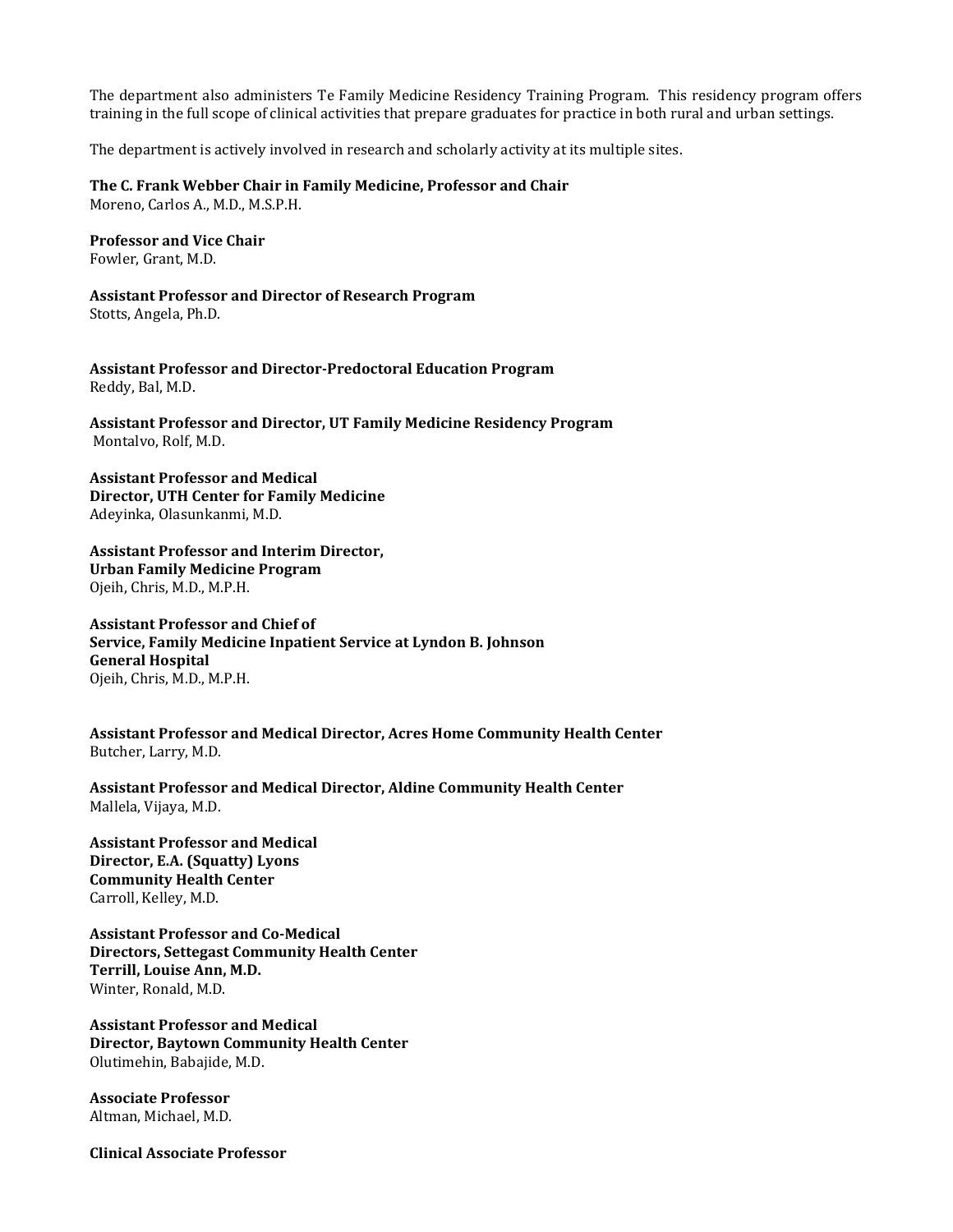Tan, Robert S., M.D., M.B.A., C.M.D.

#### **Assistant Professors**

Amina, Shazia, M.D. Aquino, Pedro, M.D. Balla, Justin, M.D. Bayona, Jose, M.D., M.P.H. Ghosh, Lisa, M.D. Hasan, Aziza, M.D Kosuri, Murali, M.D. Lee, Yates, M.D. Mitra, Shrabanee, M.D. Neal, Emily King, M.D. Nguyen, Giang, M.D. Nguyen, Phuc D., M.D. Nguyen, Phuc X., M.D. Olutimehin, Omobolaji, M.D Parikh, Mihir, M.D. Pham, Coung Van Phu, M.D. Richmond, Teriya, M.D. Russell, Matasha, M.D. Vasudevan, Deepa, M.D. Wang, Yun, M.D. Whiting, Carman Hall, M.D.

#### **Clinical Assistant Professors**

Kaseb, Enas, M.D. Lawrence, Sharlene, M.D. Sidju, Trepanjeet, M.D.

# **Department of Integrative Biology and Pharmacology**

The Department of Integrative Biology and Pharmacology (IBP) is interested in the cell biology, physiology and pharmacology of cell regulation and communication. Our major research themes include the molecular mechanisms and spatiotemporal dynamics of membrane signaling, intracellular and metabolic signaling, the biology and physiology of cellcell interactions, and the use of computational, structural and systems approaches to decipher signaling networks. These efforts are aimed at understanding how normal and abnormal cell function translates into whole animal physiology and pathophysiology, and exploring the molecular pharmacology of existing and novel therapeutics. In this context, IBP has research programs in cancer cell biology, cardiovascular biology, tissue regeneration and plasticity (especially in nerve and muscle), and neuronal signaling in injury, inflammation and pain. We also investigate GI and renal physiology. Our investigators make extensive use of a wide range of genetically tractable model organisms including: mice, Drosophila, Zebrafish, Aplysia and Arabidopsis; they use computational techniques, including classical and advanced molecular dynamics simulations, structural bioinformatics and novel bioinformatic approaches to interrogate gene expression data sets; as well as contemporary molecular cell biology, biochemistry and electrophysiology.

IBP has recently undergone a major expansion with the recruitment of fourteen new faculty since 2008. We have also completed a total renovation of all of our laboratories on the 4th floor of the Medical School and occupied new space on the 3rd floor of the Medical School Research Building. IBP has established a new, purpose-built, advanced cell-imaging [facility](http://ibp.med.uth.tmc.edu/cif-ibp/index.html) that provides for confocal, TIRF, wide-field and confocal FLIM microscopy, high content screening as well as an IVIS system for small animal imaging. In addition there is a new departmental core for electrophysiology. Research in IBP is further supported by outstanding [core facilities](http://www.uth.tmc.edu/research/corelabs/index.html) located within the Medical School for microarray analysis, proteomics, high throughput siRNA and drug screening, high throughput real-time qPCR, DNA sequencing, SNP analysis, and high throughput quantitative ELISA.

IBP faculty teac[h Physiology and Pharmacology](http://ibp.med.uth.tmc.edu/education.html) to medical and dental students. We run an active graduate studies program in [Cell and Regulatory Biology](http://ibp.med.uth.tmc.edu/crb/index.htm) and we participate in the University [Centers for Membrane Biology](http://www.uth.tmc.edu/cmb/) and [Clinical and](http://ccts.uth.tmc.edu/)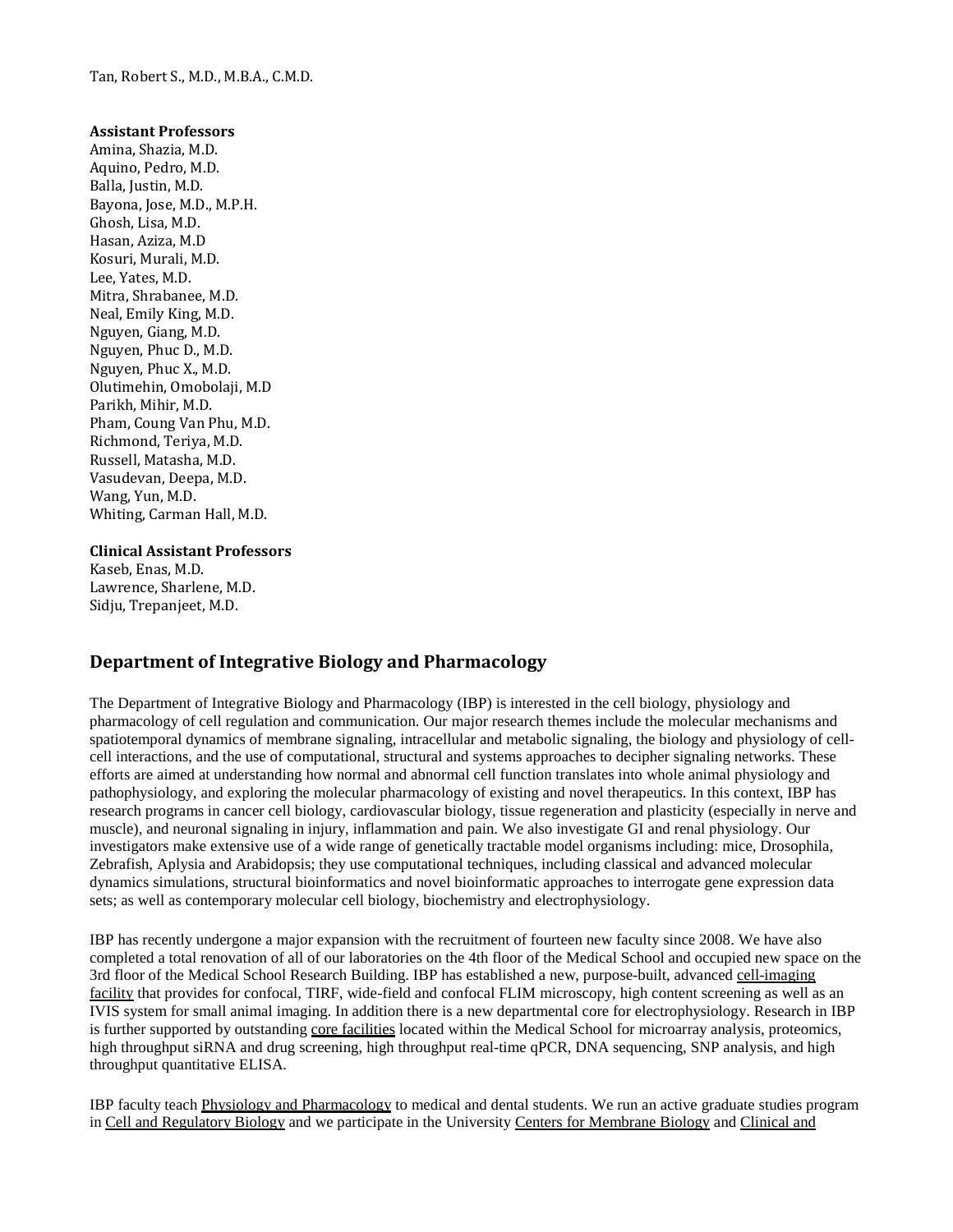[Translation Sciences](http://ccts.uth.tmc.edu/) within the Medical School and in several training grants including those in [Pharmacological Sciences](http://cohesion.rice.edu/centersandinst/gcc/trainingpharm.cfm) and [Computational Cancer Biology.](http://cohesion.rice.edu/centersandinst/gcc/compcancer.cfm)

**Vice-Dean of Research Interim Director, The Brown Foundation Institute of Molecular Medicine Professor and Chairman Fondren Chair in Cellular Signaling**  Hancock, John, F. MA MB BChir PhD MRCP(UK) FRACP

#### **Professor and Vice-Chairman**

O'Neil, Roger, Ph.D.

# **Professor Emeritus**

Schultz, Stanley, M.D.

#### **Professors**

Cabral, Fernando, Ph.D. Chan, Jarvis, D.D.S., Ph.D. Clark, Richard B., Ph.D. Davies, Peter J.A., M.D., Ph.D. Hutchins, Max, Ph.D. Lichtenberger, Lenard M., Ph.D. McMahon, John, Ph.D. Pate, Theodore, Ph.D. Rosenfeld, Gary C., Ph.D. Schonbrunn, Agnes, Ph.D. Stancel, George M., Ph.D. Walters, Edgar T., Ph.D. Weisbrodt, Norman, Ph.D. Zhu, Michael, Ph.D.

#### **Associate Professors**

Dessauer, Carmen, Ph.D. Dial, Elizabeth, J. ,Ph.D. Knutson, Victoria P., Ph.D. Li, Yi-Ping, Ph.D. Loose, David S., Ph.D. Morris, Andrew, Ph.D. Turner, Stewart, Ph.D. Weems, William A., Ph.D.

#### **Assistant Professors**

Abebe, Alemayehu Gorfe, Ph.D. Berdeaux, Rebecca, Ph.D. Breton, Ghislain, Ph.D. Chang, Jeffrey, Ph.D. Denicourt, Catherine, Ph.D. Du, Guangwei, Ph.D. Efendi, Riad, Ph.D. Frost, Jeffrey, Ph.D. Grill, Raymond, Ph.D. Hu, Hongzhen, Ph.D. Plowman, Sarah, Ph.D. Pochynyuk, Oleh, Ph.D. Shiqiang Tian, M.D., Ph.D. Shipley, Gregory, Ph.D. Venkatachalam, Kartik, Ph.D.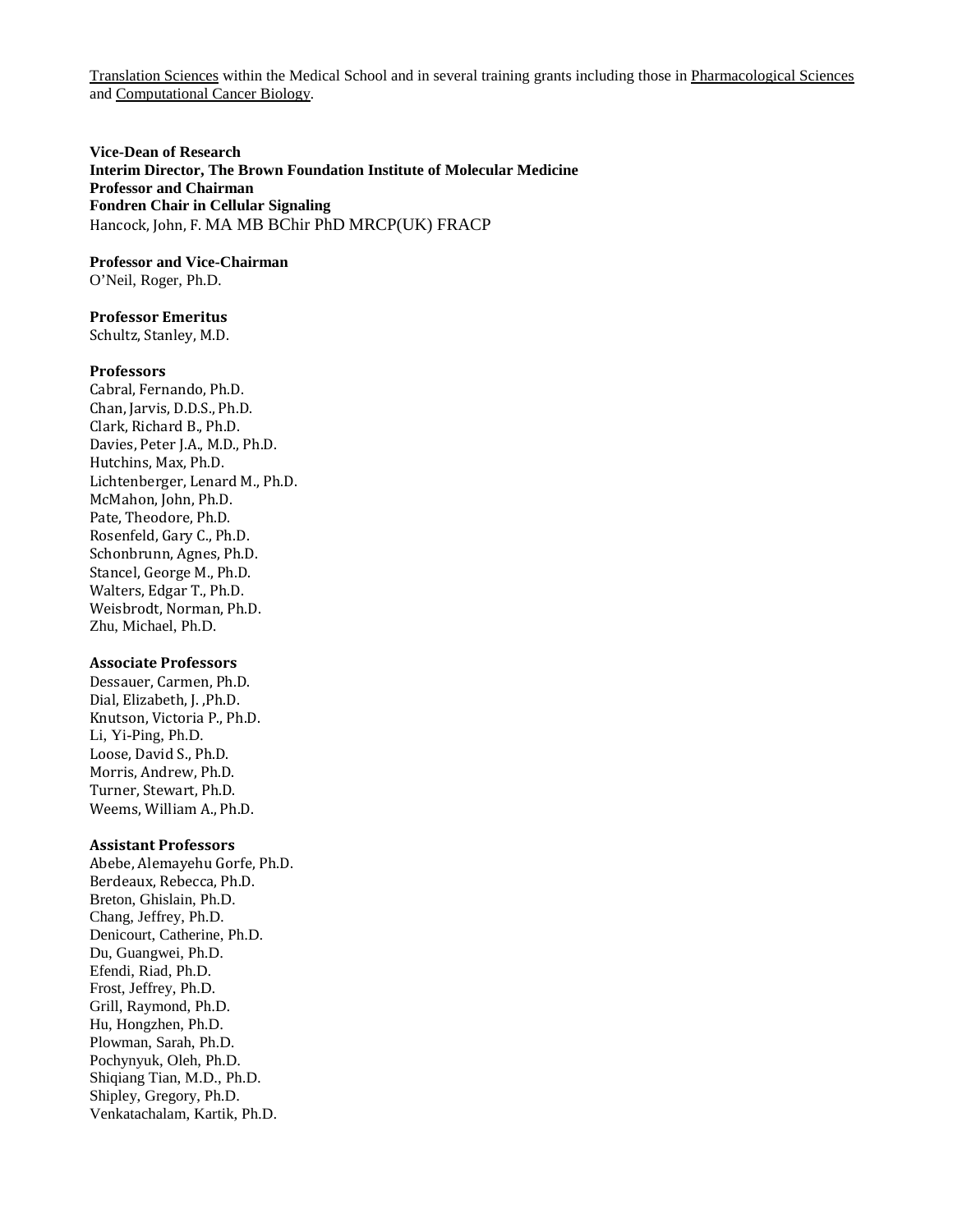**Instructors** Brown, Rachel, Ph.D. Kunjilwar, Kumud, Ph.D.

# **Department of Internal Medicine**

The Department of Internal Medicine provides opportunities for students, house officers, and fellows to acquire training in the broad field of internal medicine and its subdisciplines. The training program is designed to include clinically enriching experiences in bedside internal medicine, ambulatory care, and contemplative exercises in which students, housestaff, and faculty can explore the pathophysiology of disease processes and the physiologic and ethical basis for clinical decision-making.

A faculty of physicians and laboratory investigators has been carefully chosen and cultivated to ensure that interests in general internal medicine, the subspecialties, and investigative aspects of the discipline are represented.

The educational programs of the department are housed at Memorial Hermann - Texas Medical Center, Lyndon B. Johnson (LBJ) General Hospital, St. Luke's Episcopal Hospital/Texas Heart Institute, and The University of Texas M. D. Anderson Cancer Center. The junior student clerkship involves a three-month period during which medical students rotate through two 4-week rotations on the general medicine ward services at either MHH or LBJ Hospital. The eight week clerkship includes didactics as well as formative and graded experiences with standardized patients. The separate one week Geriatrics/Palliative Care clerkship is an excellent opportunity for students to be exposed to the corresponding patient population and is required of all students. In addition, several Internal Medicine subspecialties offer a three week junior elective to fulfill the Medical School's required component of the curriculum. The Department offers a one month selective in ambulatory care as part of the required senior ambulatory experience, a one month selective in advanced patient care as part of the required senior in-patient experience, and a one month selective in critical care as part of the required senior critical care experience. In addition, senior electives are offered in each of the subspecialties of Internal Medicine.

The Department offers a 3 year fully accredited Medicine Residency Program. The first of these three years, termed the PGY-I year, is devoted to experiences in general internal medicine and subspecialty services, ambulatory care experiences in the Emergency Center and Ambulatory Care Center, and critical care experiences in the intensive and coronary care units. The inpatient services are located in the Memorial Hermann Hospital-Texas Medical Center, LBJ, St. Luke's/Texas Heart Institute and M. D. Anderson Cancer Center. In the remaining two years of the internal medicine training program, the PGY-2 and PGY-3 residents spend time on consultative services in the subspecialties, in addition to further rotations on hospital inpatient services.

Combined internal medicine/pediatrics residency training is a four-year program, with six months of each year spent in internal medicine and the other six months in pediatrics. On completion of this training program, the student is board-eligible in both fields.

Fellowship programs are available in each of the subspecialties (see under subspecialties of Internal Medicine).

**Chair and Professor** McPherson, David M.D.

**Executive Vice Chair** Dyer, Carmel B., M.D.

**Vice Chair for Divisions** Johnson, Philip C., M.D.

**Vice Chair for Divisions** Finkel, Kevin W., M.D.

**Vice Chair for Education** Orlander, Philip, M.D.

**Vice Chair for Research** Milewicz, Dianna M., M.D., Ph.D.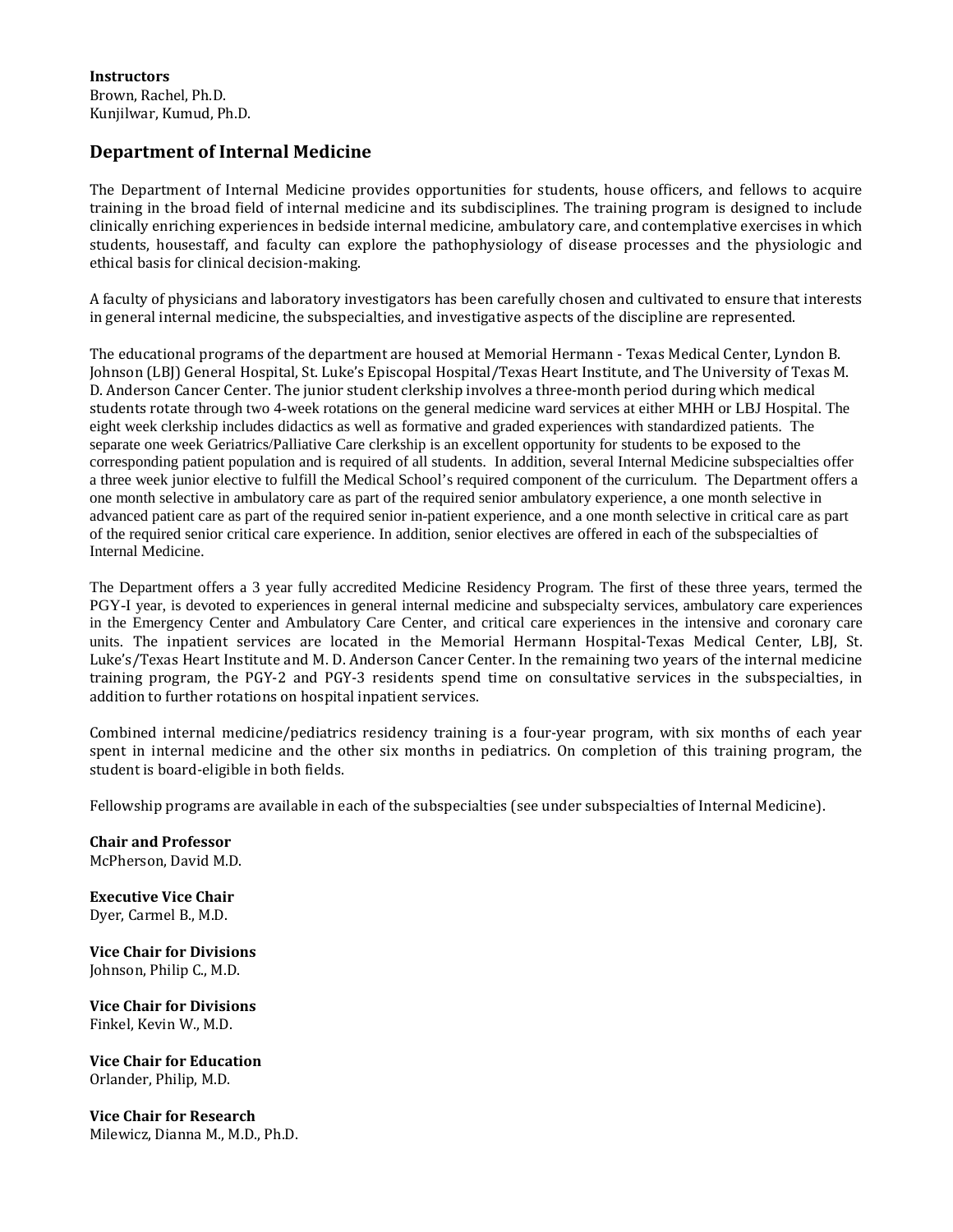#### **Vice Chair for Research** Reveille, John D., M.D.

**Vice Chair for Harris County Hospital District** Patel, Bela, M.D.

**3rd Year Clerkship Director** Farnie, Mark, M.D.

**4th year Clerkship Directors** Farnie, Mark, MD Faustinella, Fabrizia, M.D.

# **Residency Training Directors**

# **Orlander, Philip, M.D. - Director of Medicine Residency Program**

Barker, Emily M.D. Senior Associate Program Director of Medicine Residency Program Ho, Andy, M.D., Associate Program Director of Medicine Residency Program Stephens, Brett, M.D., Associate Program Director of Medicine Residency Program Wolf, David, M.D. Associate Program Director of Medicine Residency Program Wesley, Robby, D.O.., Associate Program Director of Medicine Residency Program

# **Farnie, Mark, M.D., Director of Medicine/Pediatrics Residency Program**

Meeks, Jacqueline, M.D., Associate Program Director of Medicine/Pediatric Residency Program

# **Division of Cardiovascular Medicine**

The Division of Cardiovascular Medicine provides medical students, residents, and fellows with a vision for worldclass excellence and an opportunity to acquire comprehensive clinical training, and the expertise to carry out both basic and clinical cardiovascular research. Emphasis is placed on new ideas and approaches to experimental and clinical problems, particularly those involving prevention, acute care, and advanced technology.

Division facilities include state-of-the-art cardiac catheterization and electrophysiology laboratories; a Heart and Vascular Institute which includes echocardiography, nuclear cardiology, P.E.T., cardiac CT and CTCA, peripheral vascular facilities, a center for statistical programs and core angiographic image processing; an angiographic animal laboratory; animal physiology laboratories; extensive metabolic, biochemistry, and molecular biology research laboratories. There is a 17-bed coronary-care unit at Memorial Hermann - Texas Medical Center and a 56-bed intermediate unit dedicated to cardiovascular patients. The P.E.T. facility features positron and CT imaging, and a cyclotron.

A cadre of outstanding faculty provides excellence across the spectrum of cardiovascular medical science. They practice and teach clinical diagnosis and management of problems such as heart failure, coronary artery disease, arrhythmias, valvular disease, cardiogenic shock, congenital heart disease in the adult, peripheral vascular disease, cardiovascular disease prevention, and cardiac rehabilitation. An important part of training is integrating cardiac technology with the art of medicine and the role of subspecialty consultation.

Novel aspects of cardiovascular interventions include percutaneous ASD and PFO closure, carotid stenting, and endovascular AAA repair, percutaneous intervention for hypertrophic cardiomyopathy, percutaneous left ventricular assist devices, cutting edge treatment for myocardial infarction including stem cell therapy and prehospital fibrinolysis. There is state-of-the-art imaging including P.E.T. for sophisticated myocardial metabolism, 3D echo for Cardiac resynchrinization therapy, CT angiography and cardiac MR; and robust research in myocardial metabolism, development of agents for targeted drug and gene delivery, stem cell therapy, genetics of aortic aneurysm formation, and myocardial salvage therapies.

Clinical Cardiac Electrophysiology is active and dynamic in providing a high standard of care to the patients with heart rhythm disorders. Highly skilled EP faculty members routinely perform complex and novel procedures, such as ablation for atrial fibrillation and ischemic ventricular tachycardia in addition to the standard procedures such as ablation for typical SVTs, accessory bypass tracts, implantations of pacemakers, ICDs and cardiac resynchronization (CRT) devices. These procedures are performed in the state-of-the-art electrophysiology laboratories equipped with bi-plane imaging and other cutting edge technologies including 3-dimensional Electroanatomical CARTO and NaVx mapping systems, phase array intracardiac echocardiography, laser and non-laser lead extraction system.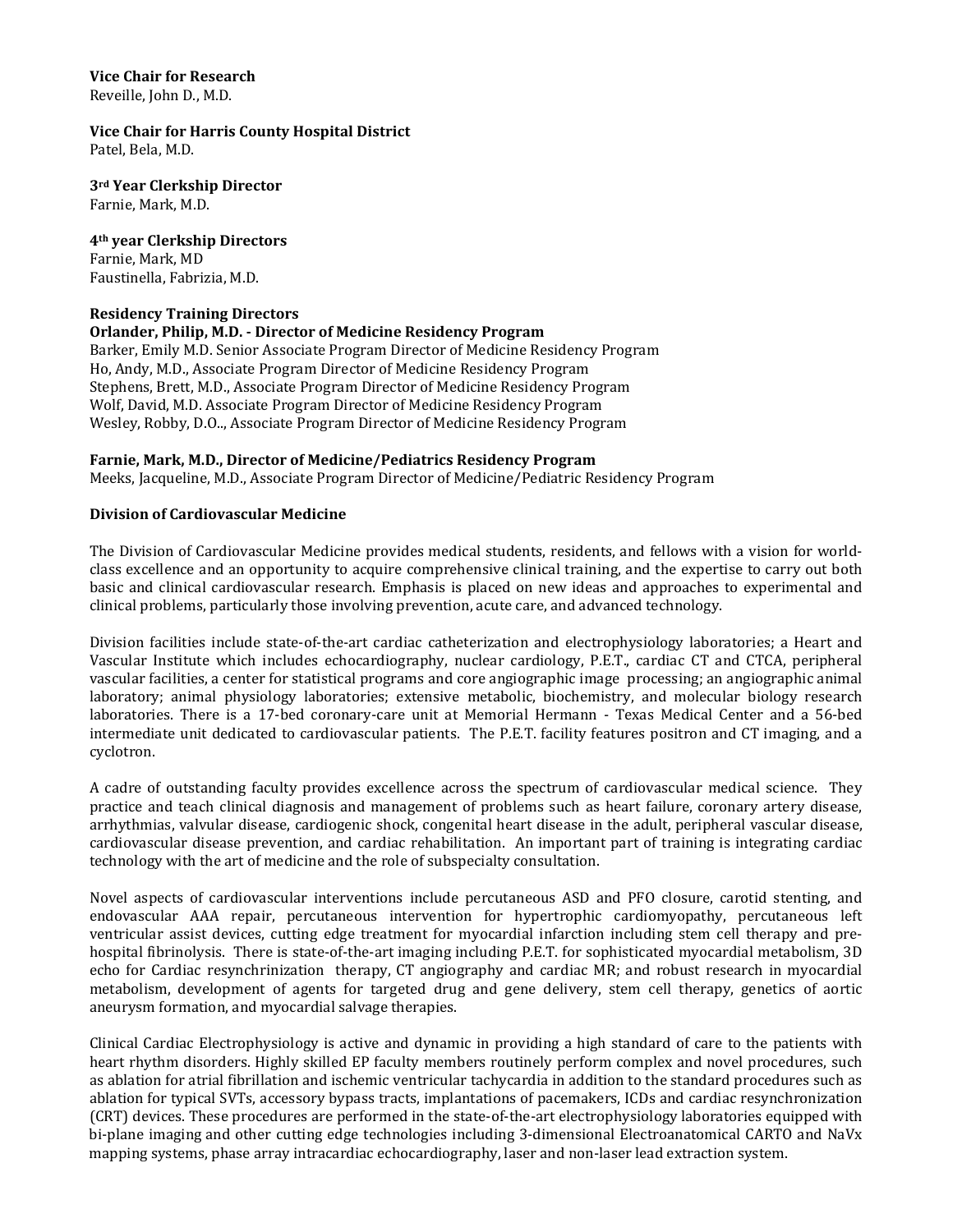On the education front, the division runs one of the nation's prestigious and sought after Fellowship Training Programs in Cardiovascular Medicine, Interventional Cardiovascular Medicine, and Clinical Cardiac Electrophysiology. There is a major affiliation with the Cardiovascular Department at M. D. Anderson Cancer Center and the division is responsible for the Cardiovascular Medicine Service at the Lyndon B. Johnson General Hospital. In addition, we provide consultative cardiology and imagining support for cardiovascular patients at the Texas Institute for Rehabilitation and Research Hospital.

**Professor and Director Division of Cardiovascular Medicine Chair in Internal Medicine Medical Director Heart & Vascular Institute Memorial Hermann - Texas Medical Center** McPherson, David D., M.D., FAHA

**Jay Brent Sterling Professor in Cardiovascular Medicine, and** Smalling, Richard W., M.D., Ph.D.

**John Edward Tyson Distinguished Professor of Medicine (Cardiology) and Public Health Vice President for Biotechnology** Casscells, S. Ward, M.D.

**Theodore R. and Maureen O'Driscoll Levy Professor in Cardiology** Fuentes, Francisco, M.D.

**Martin Bucksbaum Distinguished University Chair, Professor of Cardiovascular Medicine and Executive Director, Weatherhead P.E.T. Center for Preventing and Reversing Atherosclerosis** Gould, K. Lance, M.D.

**Edward Randall, III Chair in Internal Medicine** Willerson, James T., M.D.

**Professor and Co-Director Research** Taegtmeyer, Heinrich, M.D., Ph.D.

**The Weatherhead Distinguished Chair of Heart Diseases Associate Professor** Sdringola, Stefano, M.D.

# **Professors**

Anderson, H. Vernon, M.D. Bapat, Avinish, M.D. Casscells, S. Ward, M.D. Dougherty, Anne H., M.D. Fuentes, Francisco, M.D. Geng, Yong-Jian M.D., Ph.D. Gould, K. Lance, M.D. Kantharia, Bharat, M.D. Laing, Susan, M.D. McPherson, David D., M.D., FAHA Overturf, Merrill L., Ph.D. Smalling, Richard W., M.D., Ph.D. Willerson, James T., M.D.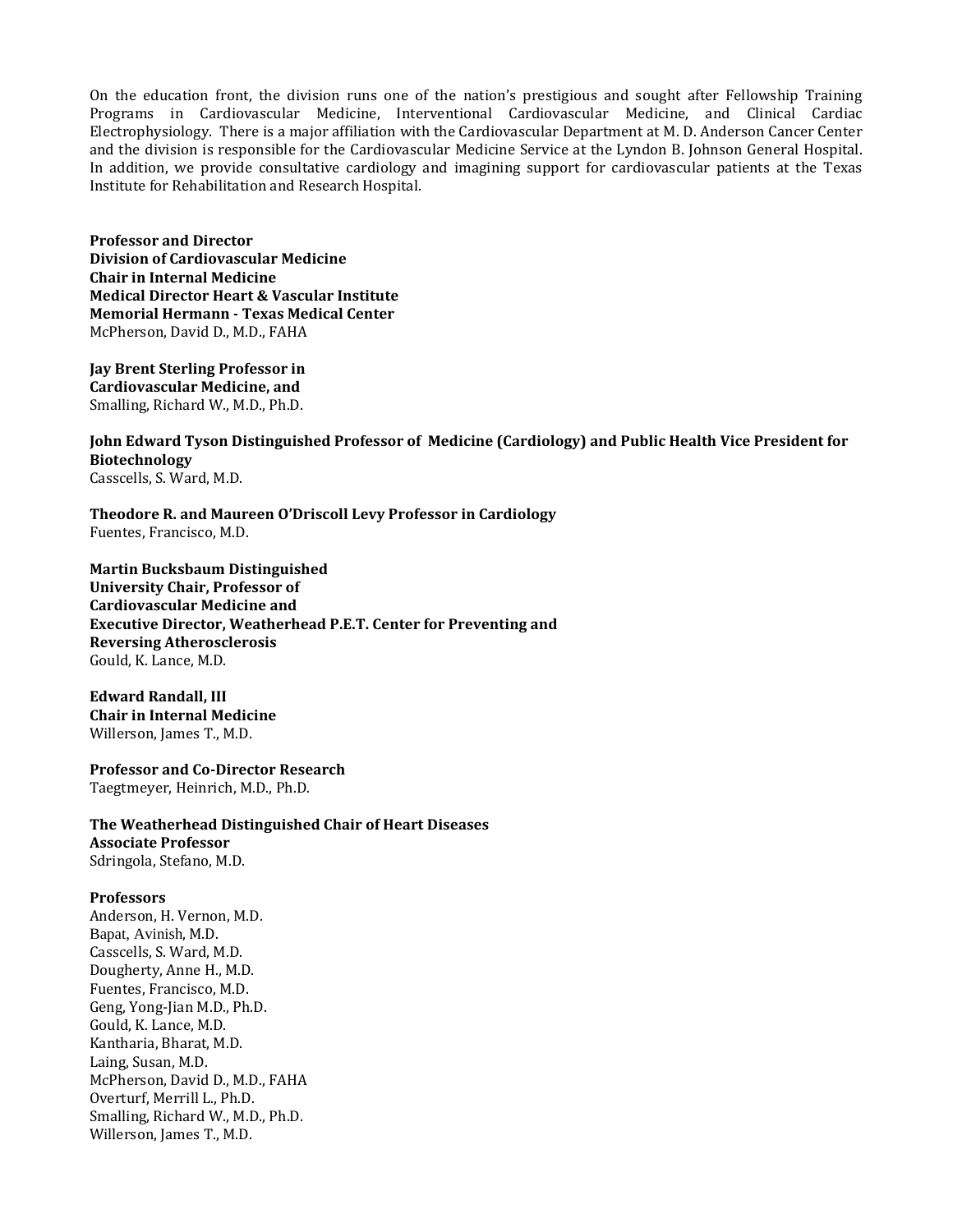#### **Associate Professors**

Bungo, Michael W., M.D. Denktas, Ali, M.D. Fife, Caroline E. M.D. Kirkeeide, Richard L. Ph.D. Klegerman, Mel, Ph.D Loghin, Catalin, M.D. Meyers, Deborah, M.D. Sdringola, Stefano, M.D.

#### **Assistant Professors**

Al-Azzeh, Haytham, M.D. Barker, Colin, M., M.D. Chiadika, Olasimbo, M.D. Cid, Emma, M.D. Danila, Delia, M.D. Haidari, Mehran, M.D. Higgins, John P., M.D. Huang, Shaoling, Ph.D Johnson, Nils, M.D. Kee, Patrick, M.D., Ph.D Kim, Hyunggun, Ph.D. Maus, Erik A., M.D. Memon, Nada, M.D. Patel, Monica, M.D. Siddharth, Prakash, M.D. Tung, Poyee, M.D.

#### **Instructors**

Chen, Zhiquiang, M.D.

#### **Division of Endocrinology, Diabetes and Metabolism**

The Division of Endocrinology, Diabetes, and Metabolism offers comprehensive training in the areas of diabetes mellitus, reproductive endocrinology, thyroid disorders, calcium and bone metabolism, pituitary abnormalities, as well as other endocrine disorders. An elective for third- and fourth-year medical students is available monthly.

Students and residents rotate through our consultative services at the Memorial Hermann – Texas Medical Center and the Lyndon B. Johnson General Hospital, in addition to the clinics. Ambulatory teaching at the endocrine clinics is an integral part of the clinical elective and is conducted at the UT Endocrinology and Diabetes Clinic in the UT Professional Building and in the Harris County Endocrinology and Diabetes Clinic at Quentin Mease Community Hospital. The Quentin Mease clinic is on a referral basis from the community clinics and includes a substantial number of patients with thyroid disorders and neoplasms. There is a weekly metabolic bone clinic, weekly endocrine disorders in pregnancy clinic, and biweekly thyroid nodule clinic with ultrasound and fine needle aspirations, and a twice weekly reproductive endocrinology clinic. A tutorial on diabetes management and insulin administration is available on our Web site and is part of the elective. There are several weekly conferences: Multidisciplinary clinical case conference with pediatric endocrinology, reproductive endocrinology, OB-GYN, a weekly journal club, and a weekly citywide conference including faculty from Baylor, UT M. D. Anderson Cancer Center, and surrounding institutions. There also is a weekly seminar specifically for the students and residents on reproductive endocrinology. Residents and fourth-year students are expected to attend and participate in all of the scheduled conferences.

There are several major areas of active research in the division. Dr. Perry Bickel is associate professor and associate director of the division and director of The Center for Diabetes and Obesity Research within the Brown Foundation Institute of Molecular Medicine. Dr. Bickel studies mechanisms of lipid partitioning within cells, which are relevant to issues of lipid storage and lipotoxicity leading to insulin resistance and beta cell failure. Dr. Mary Ruppe's research involves the study of fibroblast growth factor-23 (FGF 23) in patients with X-Linked Hypophosphatemic Rickets (XLH). The laboratory focuses on evaluating the serum and tissue levels of FGF23 as determinants of height attainment and complication rates in patients with XLH. Clinical research interests of the other endocrine faculty include insulin resistance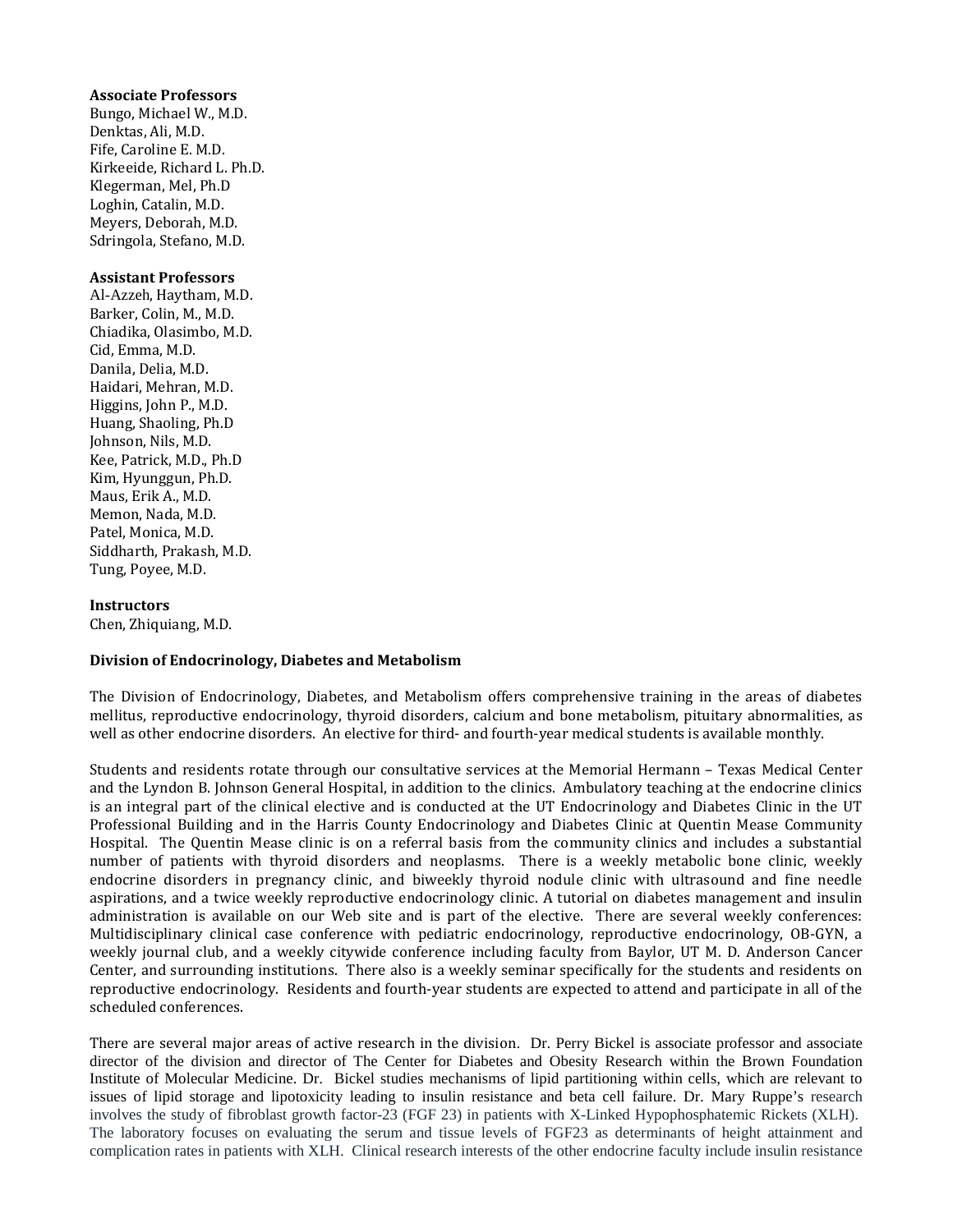and ovulatory dysfunction (Dr. Nader), cardiovascular consequences of diabetes (Dr. Orlander), and diabetes in pregnancy (Dr. Davis).

The division offers a two-year fellowship in Endocrinology, Diabetes and Metabolism, which includes rotations at Memorial Hermann Hospital - Texas Medical Center, LBJ General Hospital, and UT M. D. Anderson Cancer Center, pediatric endocrinology, reproductive endocrinology, metabolic bone clinic, and nuclear medicine. There is opportunity for extensive experience with insulin pump therapy and intensive insulin management in the inpatient and outpatient setting.

#### **Professor and Division Director**

Orlander, Philip, M.D.

#### **Professors**

Nader-Eftekhari, Shahla, M.D.

# **Associate Professor**

Bickel, Perry, M.D.

# **Assistant Professors**

Davis, Anu, M.D. Ruppe, Mary, M.D. Shah, Neel, M.D. Wirfel, Kelly, M.D.

#### **Division of Gastroenterology, Hepatology and Nutrition**

The Division of Gastroenterology, Hepatology and Nutrition provides clinical training opportunities for medical students, house staff, and fellows at both Memorial Hermann - Texas Medical Center and LBJ General hospitals. Members of the consult team at either institution encounter a wide variety of primary or associated gastrointestinal diseases and develop diagnostic and therapeutic options for individual patients through a series of rounds and teaching conferences.

The introduction of video endoscopy provides students and house staff with an enhanced ability to correlate specific endoscopic findings with clinical and laboratory abnormalities. An active Hepatology/Liver Transplant service allows students and housestaff to participate in the diagnosis and therapy of complex liver diseases. Educational emphasis is placed on integrating the clinical, diagnostic, and therapeutic capabilities of the gastroenterologist into the overall care of the patient, with development of an appreciation of the skills and judgment required for prudent use of the array of various diagnostic procedures available.

A series of weekly clinical, radiology, physiology, and pathology conferences allows for the development of strong theoretical background and supplements the clinical experiences in the service.

The gastroenterology fellowship training program and its affiliated hospitals: Memorial Hermann - Texas Medical Center, LBJ General Hospital, UT M. D. Anderson Cancer Center, and The Methodist Hospital offer clinical training for the fellows involves the development of cognitive, diagnostic, and therapeutic skills involved in the practice of gastroenterology and hepatology. Both clinical and basic research opportunities are provided, with particular emphasis on intestinal function that includes problems of diarrhea, intestinal motility, fluid and electrolyte transport, and carcinogenesis. Additional research opportunities are available in clinical hepatology/transplant and nutrition.

# **Professor and Division Director**

Fallon, Michael, M.D.

**Professor** Edwards, Marilyn, Ph.D. Ertan, Atilla, M.D. Scott, Larry, M.D.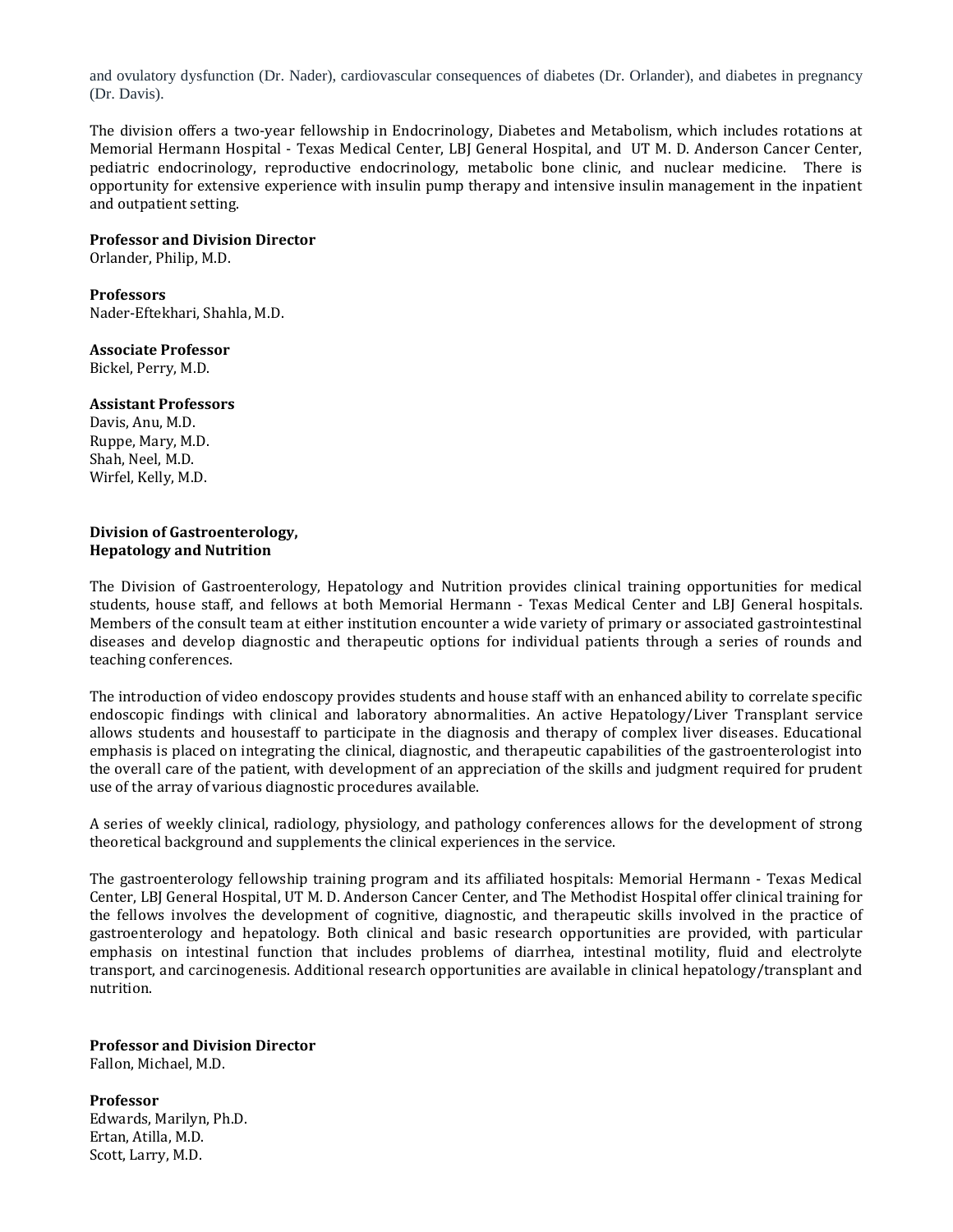#### **Assistant Professors**

DuPont, Andrew, M.D. (Fellowship Program Director) Lukens, Frank, M.D..(Fellowship Program Director) Jelinek, Katherine, M.D. Machicao, Victor M.D. Nevah, Ilan, M.D. Pan, Jen Jung M.D. Spinn, Matthew, M.D. Wolf, David, M.D. Zhang, Junlan, M.D, Ph.D.

# **Nurse Practitioner**

Deming, Diane N.P.

# **Division of General Medicine**

The Division of General Medicine has an active program involving teaching, patient care, and research. A major responsibility of the division is clinical care, which includes teaching ambulatory care at any of four ambulatory clinic sites. Division faculty are also involved in HIV care and teaching at the Thomas Street AIDS Clinic, a facility of the Harris County Hospital District. Activities at Memorial Hermann Hospital, Lyndon B. Johnson General Hospital, and the UT Harris County Psychiatric Center include supervision of a general medicine consultation service and participation on the majority of the Internal Medicine inpatient ward services throughout the year.

Training of house officers and medical students is a priority of the division. House officers are assigned to the ambulatory care services. Additionally, each house officer meets weekly with a panel of patients and follows this group of patients throughout the training program. All ambulatory clinic activities are supervised by full-time faculty who provide an active, multi-disciplinary teaching program. The opportunity to acquire a formal education is provided by all inpatient ward teams, consult services staffed by full-time attending faculty, and house officers who provide consultation to all specialty groups within the hospital.

Research activities of the division focus on safety and access to health care by adults, including marginalized populations. The faculty of General Medicine have several NIH-sponsored grants in patient safety, the bioethics of informed consent for cancer screening and causes and treatment of obesity. Other research efforts include the validity of data on the Internet and HIV treatment and compliance. Several faculty are involved in research in the area of teaching medical students and residents.

The faculty of the Division of General Medicine are dedicated to providing excellent training programs. Faculty in the division lead the Internal Medicine House Staff Program, the core rotation in Internal Medicine, and the Physical Diagnosis Course.

# **Professor and Division Director**

Johnson, Philip C., M.D., FACP

#### **Professors**

Bernstam, Elmer, M.D., FACP Boisaubin, Eugene, M.D. Smythe, Cheves McC., M.D. Thomas, Eric, M.D.

#### **Associate Professors**

Bernstam, Elmer, M.D., FACP Bhattacharjee, Modushudan, M.D. Chan, Evelyn C. Y., M.D. Farnie, Mark, M.D. Faustinella, Fabrizia, M.D., Ph.D. Hardwicke, Robin, AACRN, FNP, Ph.D.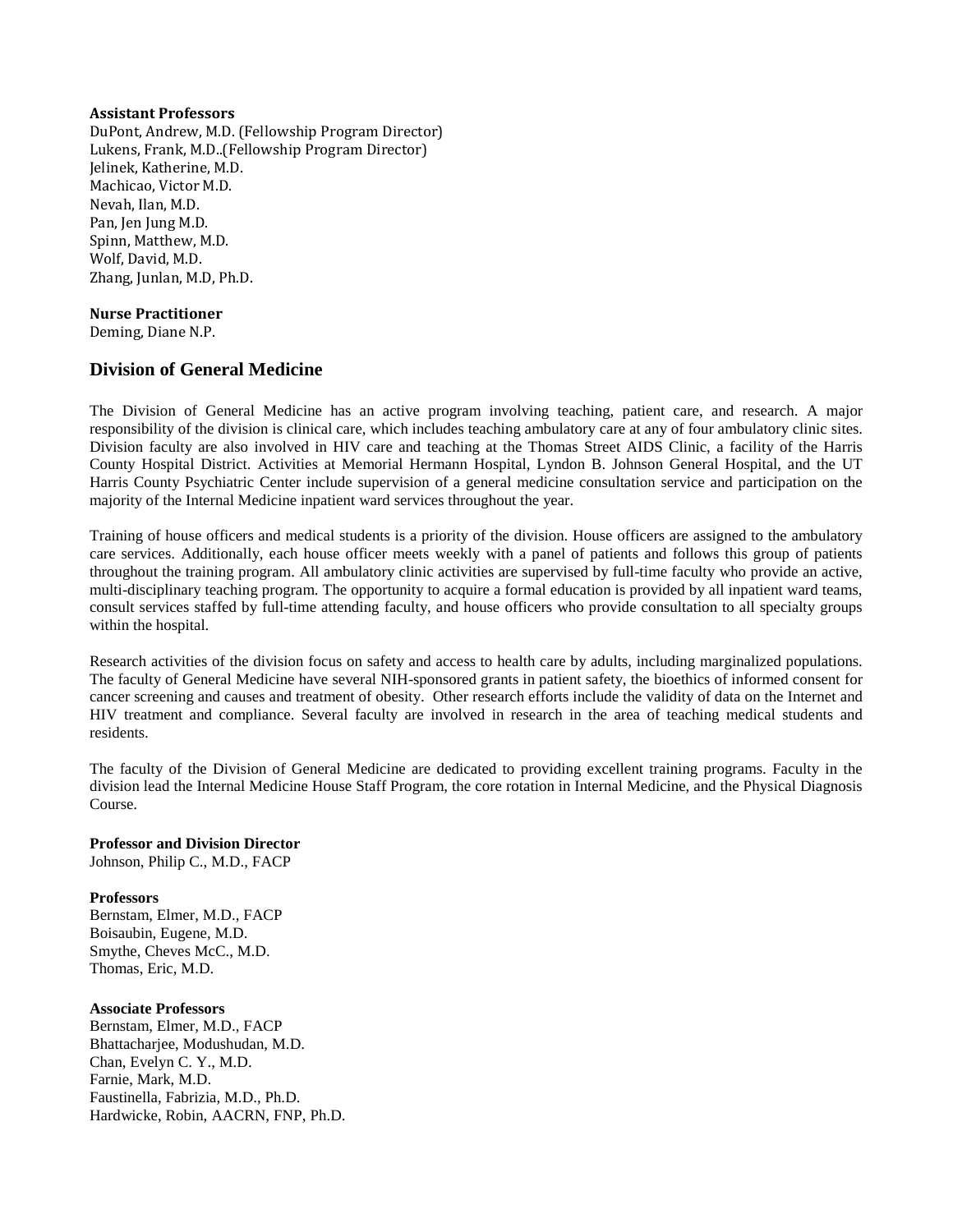#### **Assistant Professors**

Aisenberg, Gabriel M.D. Ammar, Hussam M.D. Asawa, Ashish M.D. Fetsak, Andriy M.D. Govindu, Rukma M.D. Grimes, Richard, Ph.D. Hwang, Kevin, M.D. Krucke, Gus, M.D. Meeks, Jacqueline M.D. Pandya, Hina M.D. Pelini, Susan M.D. Rafeek, Jasmine M.D. Tamirisa, Aparna M.D. Tosto, Sebastian M.D. Wesley, Robbie D.O.

# **Division of Geriatric and Palliative Medicine**

The U.S. population aged 65 years and older will exceed 70 million by 2030 – nearly a doubling of the current number. Forty percent of hospitalized patients and 40 percent of surgical patients are 65 years of age or older. At the same time Palliative Medicine programs have increased by over 90 percent nationwide. The Geriatric and Palliative Medicine Division was established to prepare students from all health care disciplines as well as residents to care for older patients and to skillfully provide compassionate end of life care. In order to do this, geriatric and palliative medicine services have been established at both the LBJ and Memorial Hermann Hospitals to serve diverse sectors of the community and to provide both public and private training sites. Trainees attend interdisciplinary team meetings and teaching conferences at both sites. Clinical areas include geriatric medicine – acute and chronic, palliative medicine, pain control, elder mistreatment, and wound care. Clinical settings include patient units at LBJ and MHH, public and private outpatient clinics, and house calls.

#### **Professor and Division Director**

**Roy M. and Phyllis Gough Huffington Chair in Gerontology** Dyer, Carmel, M.D.

#### **Assistant Professors**

Ahmed, Nasiya, M.D. Atai, Faith, M.D. De la Cruz, Maxine, M.D. Halphen, John M., MD Nguyen, Linh, M.D. Varas, Grace, D.O. Young, Kavon, M.D.

#### **Instructors**

Gorman, Susan, NP Paire, Shreda, N.P.

#### **Division of Hematology**

The Division of Hematology's major academic goal is to promote the understanding of a wide scope of hematological diseases. The diagnosis and management of these diseases require a broadly based knowledge in bone marrow physiology and biochemistry, tumor cell growth, hemostasis and thrombosis, red blood cell and hemoglobin molecular biology, and immunology. The division collaborates with the departments of Pathology and Laboratory Medicine and Integrative Biology and Pharmacology in the Medical School and M. D. Anderson Cancer Center. The interactions enhance research, teaching, and patient activities.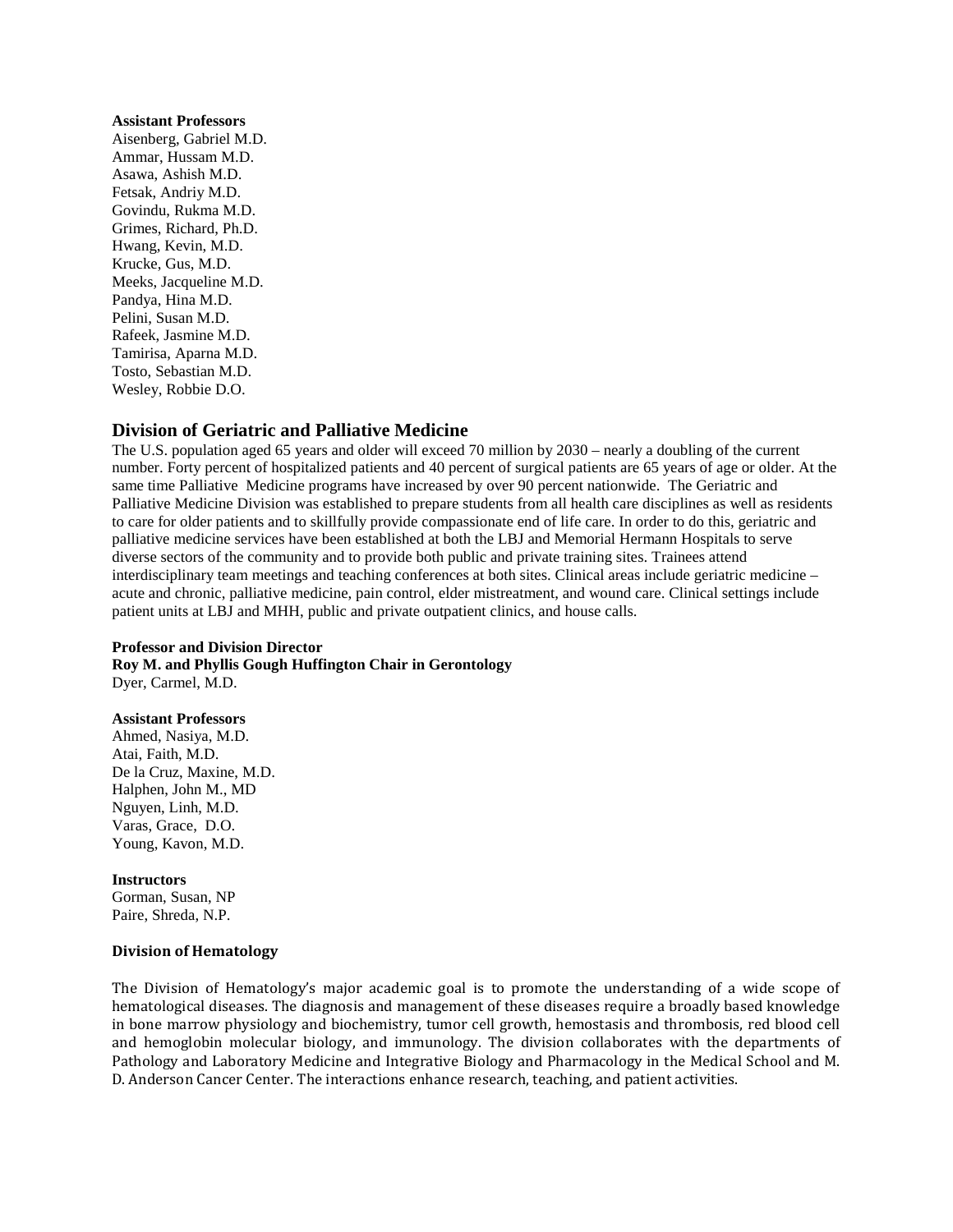The division provides both inpatient and ambulatory care services. It provides consultation services at Memorial Hermann – Texas Medical Center and LBJ hospitals. The division is responsible for training medical students, residents, and subspecialty fellows in clinical hematology. At any given time, there are 4-5 trainees on the hematology service.

The Gulf States Hemophilia Diagnostic and Treatment Center is operated by Pediatric Hematology. Its director, Dr. M. Escobar has an academic appointment in the adult Hematology Division.

The division has developed strong, cohesive NIH-supported research programs focusing on cell and molecular biology of prostaglandin and nitric oxide synthase and protein chemistry and structure biology of synthetic enzymes. These basic investigations have greatly enhanced the understanding of endothelial cell and blood cell functions.

Clinical faculty, in collaboration with the Department of Biochemistry and Molecular Biology, are investigating the role of adenosine in sickling of red blood cells. Several other metabolites have been selected for study based on differences in the metabolic profile of normal red cells and red cells of patients with sickle cell anemia.

#### **Professor and Division Director**

Juneja, Harinder, M.D.

#### **Professors**

Kulmacz, Richard, Ph.D. Tsai, Ah-Lim, Ph.D.

# **Associate Professor**

Wang, Lee-Ho, Ph.D.

# **Assistant Professors**

Escobar, Miguel, M.D. Idowu, Modupe, M.D.

#### **Division of Infectious Diseases**

Division faculty members provide medical students and house staff with the opportunity to obtain information on clinical diagnosis of infectious illness, and infection control procedures in the prevention of nosocomial microbiology, diagnostic bacteriology and virology, appropriate use of antimicrobial agents and host factors important to pathogenesis of infection. A regular medical student/house staff conference is conducted to provide the opportunity to acquire the principles of diagnosis of infectious diseases.

Busy consultative services at Memorial Hermann Hospital and Lyndon B. Johnson General Hospital, and outpatient practices at Thomas Street Health Center and UTPB provide fellows in infectious diseases, medical residents, and often fourth-year medical students the opportunity to learn about Infectious Diseases under the direction of one of the faculty members.

**Professor and Division Director J. Ralph Meadows Professor in Internal Medicine** Murray, Barbara E., M.D.

**Professor and Head, Clinical Infectious Diseases** Ericsson, Charles D., M.D.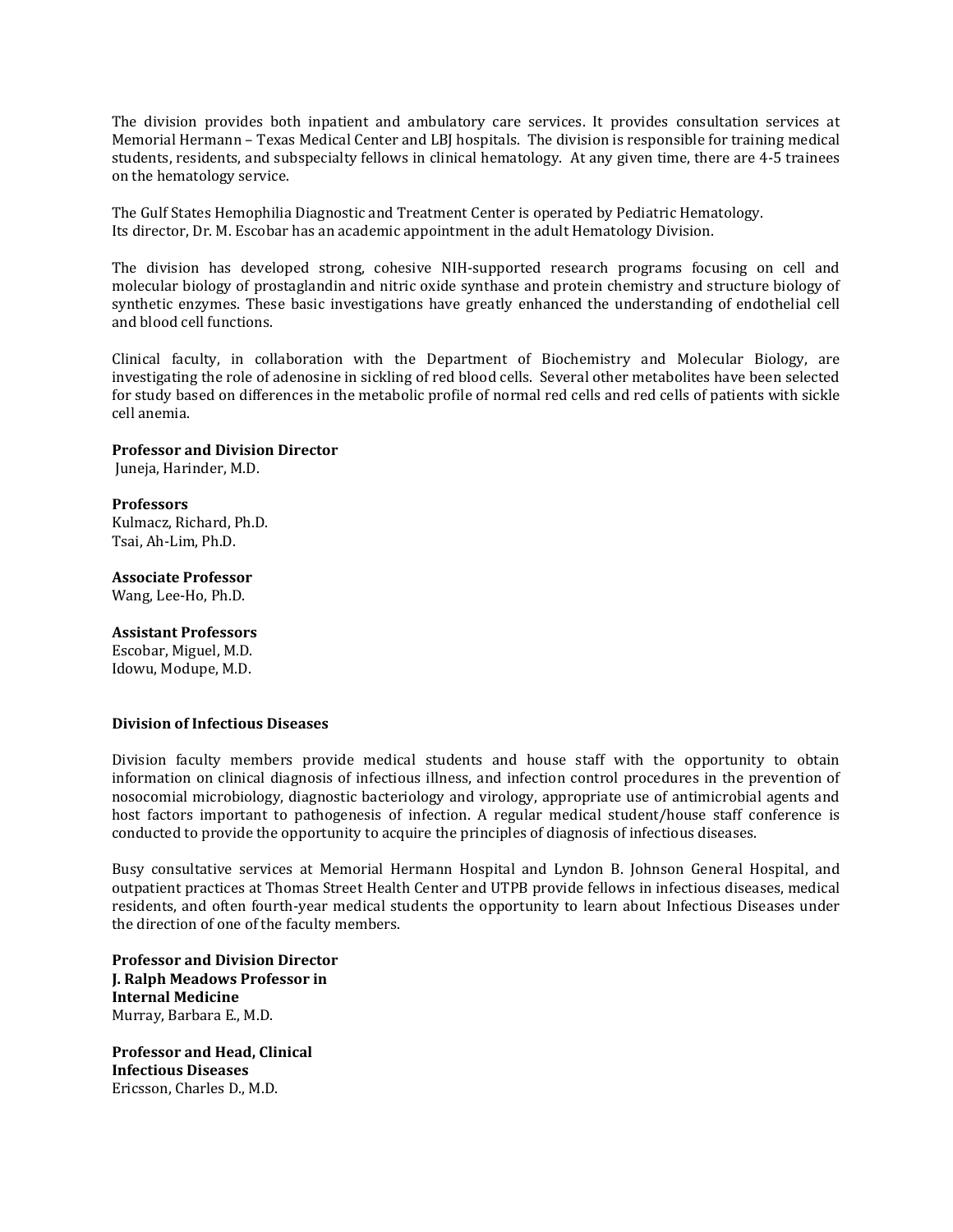## **Mary Wilson Kelsey Professor in the Medical Sciences**

DuPont, Herbert L., M.D.

### **Professors**

Arduino, Roberto C., M.D. DuPont, Herbert L., M.D. Lewis, Dorothy, Ph.D. Okhuysen, Pablo, M.D.

## **Associate Professors**

Barnett, Ben M.D. Hasbun, Rodrigo, M.D. Ostrosky, Luis M.D. Singh, Kavindra, Ph.D.

## **Assistant Professors**

Arias, Cesar, M.D., Ph.D. Armitige, Lisa M.D., Ph.D. Bell, Tanvir, M.D. Roh, Jung, Ph.D. Vigil, Karen, M.D.

#### **Instructor** Sillanpaa, Jouko, Ph.D.

## **Division of Medical Genetics**

The division's program provides medical students and house staff exposure to the rapidly expanding field of human genetic diseases. Clinical services focus on diagnosing adult onset genetic diseases, genetic counseling, and pre-symptomatic diagnosis of genetic disorders. Clinical training is provided through consult services at Memorial Hermann – Texas Medical Center, Texas Heart Institute/St. Luke's Hospital, and outpatient clinics. Clinical and basic research opportunities are available in the field of cardiovascular genetic diseases. Teaching conferences are held two times a week.

## **Professor and Division Director**

Milewicz, Dianna, M.D., Ph.D.

## **Assistant Professors**

Gong, Limin, Ph.D. Guo, Dongchuan, Ph.D. Johnson, Jay, Ph.D., M.A.H.S., M.A.T. Kuang, Shao-Qing, Ph.D.,M.D. Prakash, Siddharth K., Ph.D.

## I**nstructor**

Bensend, Tracy, MS Cecchi, Alana, MS Regalado, Ellen, MS

#### **Division of Oncology**

The aim of the Division of Oncology is to practice and teach excellence in medicine by highlighting cancer biology through clinical research and applying that knowledge to diagnosis and patient care. Through a multimodality approach to cancer care that emphasizes integrated roles of medical, surgical, and radiation oncology, students are exposed to both common and rare presentations of cancer.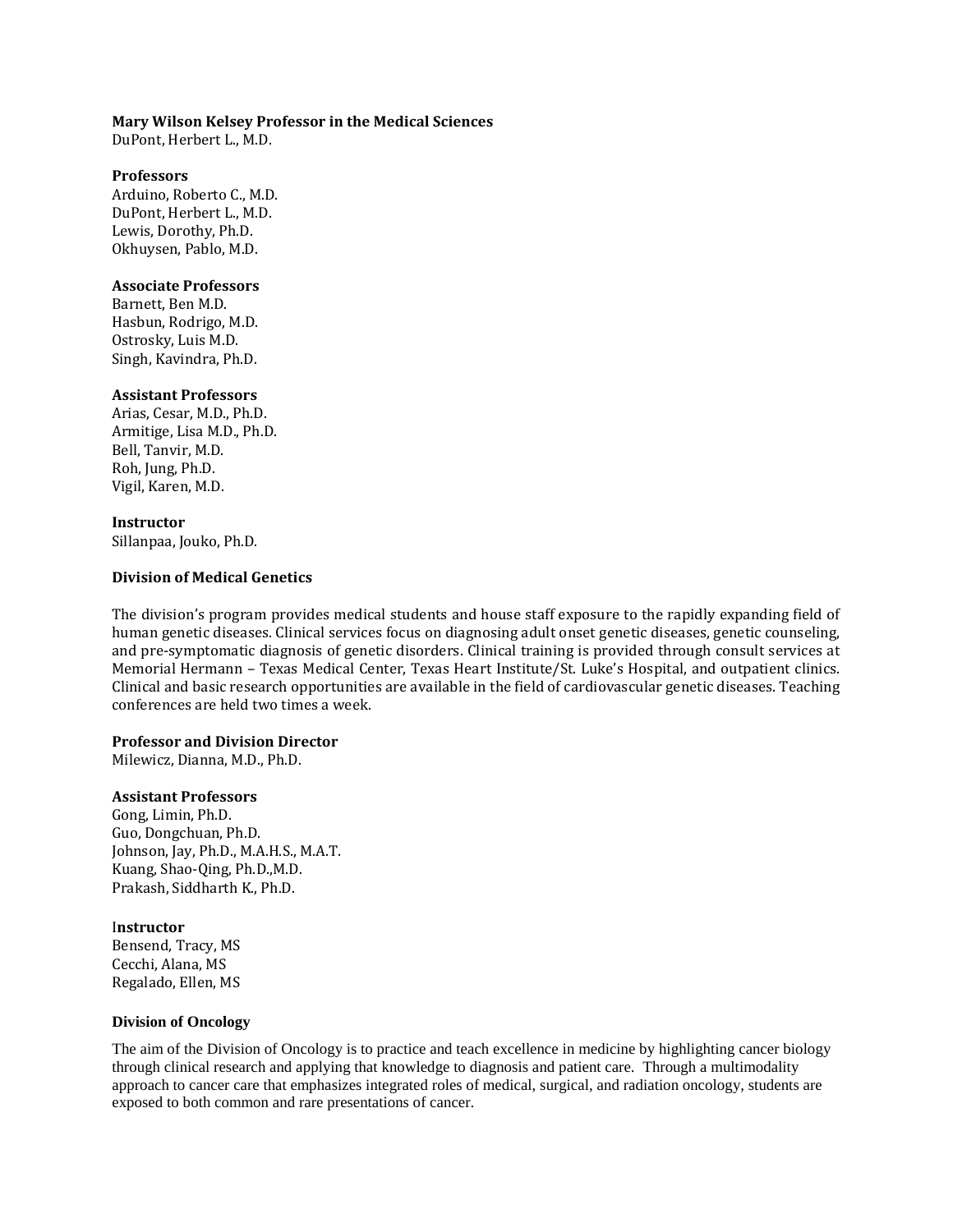The Division of Oncology has a strong outpatient clinic that is part of UT Physicians and the Memorial Hermann Cancer Center as well as an inpatient hospital consulting service at Memorial Hermann Hospital - Texas Medical Center. Medical students learn about cancer prevention and screening and the interpretation of radiologic imaging, laboratory studies, and tissue pathology as it relates to cancer diagnosis and staging. Students also are exposed to the vast array of chemotherapy agents, molecular targeted agents, immunotherapy and thermochemotherapy used in the treatment of solid tumors. The division conducts tumor-specific tumor boards, journal club meetings, patient care conference, as well as several didactic teaching sessions that cover topics ranging from common malignancies to cutting-edge developments in the field of oncology. Faculty and students participate in multi-disciplinary, tumorspecific conferences, which translates into the ability to provide the best possible care for our patients.

Our research and standard of care approaches focus on cellular and molecular biology, pathology, surgery, radiotherapy, and the role of radiology, neurology, psychiatry, immunology, and palliative care in the treatment of patients with cancer. Molecular biology and genomics are taught as the basis of cancer diagnosis and therapy. The analysis of data, the gathering of evidence and the summation of findings based on the application of the principles of scientific method make a coherent conclusion of diagnosis and subsequent treatment. Division faculty members also discuss the social and economic issues of cancer care today. All this is done within the framework of a process of critical thinking under the leadership of the diversely skilled division faculty.

The Division of Oncology focuses on personalizing treatment for patients through the use of proteomics and genomics, and it has a keen interest in new and emerging oncology treatments.

The Oncology Division is an integral part of the Medical School's Department of Internal Medicine and collaborates regularly with the other subspecialty Divisions of Internal Medicine, the Brown Foundation Institute of Molecular Medicine, the Departments of Integrative Biology and Pharmacology, Diagnostic & Interventional Imaging, Surgery, Radiology, and Pathology & Laboratory Medicine;, as well as the University Clinical Research Unit (CRU) and the Center for Clinical and Translational Sciences (CCTS). These interactions greatly enhance research and development of cancer immunotherapies, teaching, and patient-care activities.

In association with the Memorial Hermann Hospital - Texas Medical Center, the Division has the unique opportunity to care for our patients while teaching about common malignancies (e.g., breast, cervix, ovarian, central nervous system, blood and bone marrow, skin, liver, pancreatic, bladder, prostate, renal cell, head and neck, gastrointestinal, lung) and highly unusual diagnoses and disease presentations. This care begins at the laboratory bench and in the classroom, and it carries through to the clinic and the patient's bedside.

### **Division of Oncology Faculty:**

**Professors:**  Amato, Robert, D.O. Bull, Joan M.C., M.D.

**Associate Professors:** Quesada, Jorge R., M.D. Rios, Adan, M.D.

**Assistant Professors:** Ansari, Maria, M.D. Cen, Putao, M.D. Gonzalez, Annaliese, M.D.

**Adjunct Assistant Professor** Rowe-Horwege, Ruth W., Ph.D.

## **Division of Rheumatology and Clinical Immunogenetics**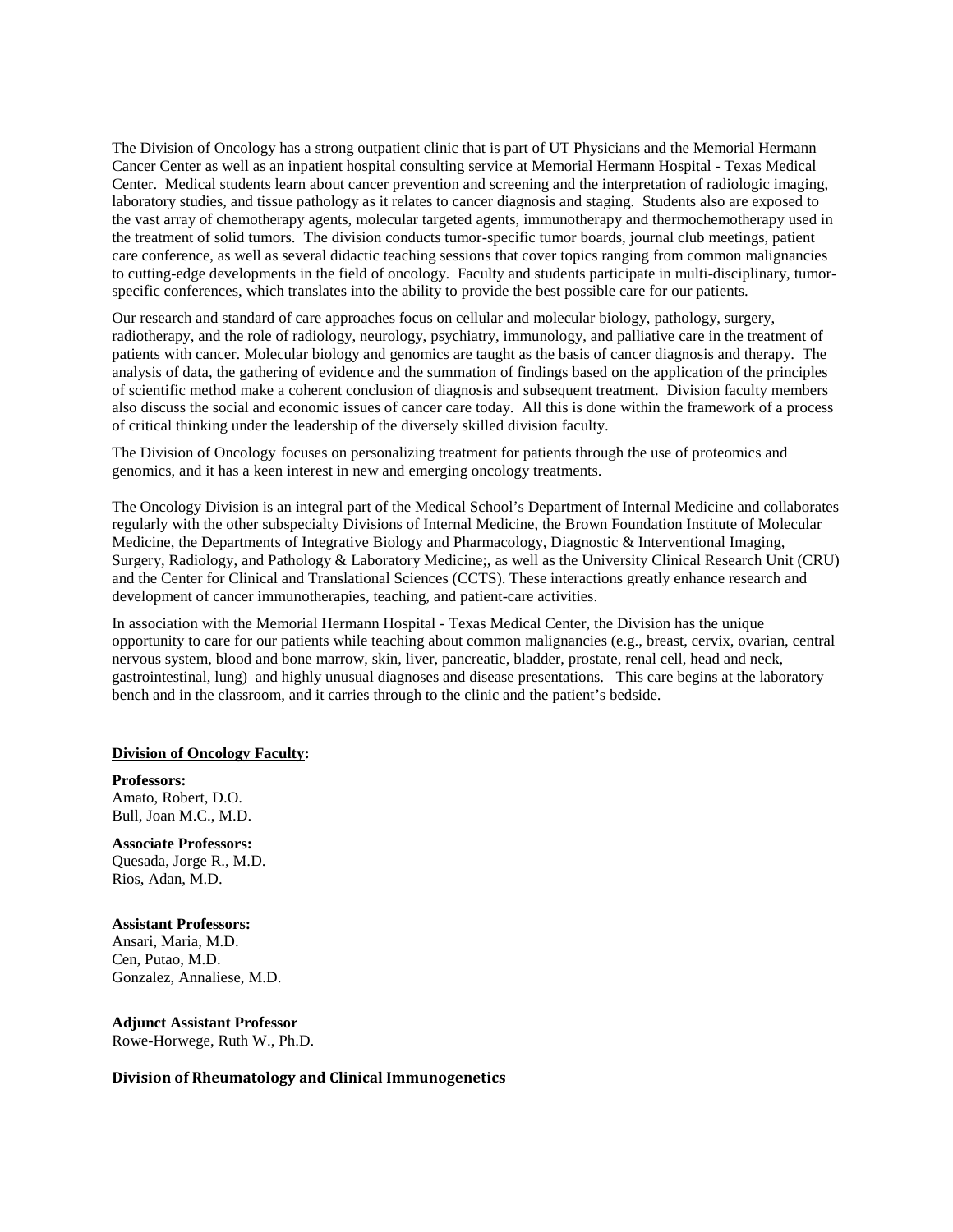This division emphasizes excellence in teaching, basic and clinical investigation, and patient care relevant to rheumatic and autoimmune diseases. Clinical and investigative training are available for students, house staff, and postdoctoral fellows. Full-time faculty participate in teaching and patient care activities in clinics in The University of Texas Health Science Center Professional Building, the LBJ Hospital, the Thomas Street HIV Clinic, and the Internal Medicine Inpatient Services of Memorial Hermann and LBJ General hospitals.

Basic and clinical investigative interests focus on the multisystem rheumatic diseases, especially ankylosing spondylitis, scleroderma, systemic lupus erythematosus, Sjögren's syndrome, rheumatoid arthritis, polymyositis, HIV-associated rheumatic diseases, and other types of arthritis. Genetic control of disease susceptibility, autoantibody production, outcome studies, and pathogenic mechanisms, especially by the HLA and other genetic systems, is a major research interest and provides many projects, technologies, and collaborations for interested trainees.

## **Division Director,**

**Professor, George S. Bruce, Jr. Professorship in Arthritis and Other Rheumatic Diseases and Linda and Ronny Finger Foundation Distinguished Chair in Neuroimmunologic Disorders Director**  Reveille, John D., M.D.

**Professor and Elizabeth Bidgood Chair in Rheumatology** Mayes, Maureen D., M.D., M.P.H.

**Professor and Linda K. Finger Chair in Autoimmune and Connective Tissue Diseases** Tan, Filemon K., M.D., Ph.D.

**Professor** Warner, Noranna M., M.D., Ph.D.

## **Associate Professor**

Zhou, Xiaodong, M.D.

## **Assistant Professors**

Agarwal, Sandeep, M.D., Ph.D. Assassi, Shervin, M.D., MS Nguyen, Binh Y, M.D.

## **Divisions of Pulmonary, Critical Care and Sleep Medicine**

The teaching program of the Divisions of Pulmonary, Critical Care Medicine and Sleep Medicine provides opportunities for students, residents, , and fellows to acquire education in the basic and clinical aspects of respiratory, critical care and sleep medicine. Emphasis is placed on pathophysiology, , pulmonary diagnosis and therapy, critical care management, mechanical ventilation, pulmonary function testing, exercise testing, polysomnography diagnostic techniques, and the clinical evidenced-based approach to diseases of the chest, sleep and of the critically ill.

Students in the fourth year of medical school participate in the Critical Care Course. They rotate through the Memorial Hermann – Texas Medical Center MICU, STICU, NTICU, the Lyndon B. Johnson General Hospital MSICU, M.D. Anderson Cancer Center ICUs and the Methodist Hospital SICU. The residents rotate through the MICU at Memorial Hermann and MSICU at Lyndon. B General Hospital during their critical care rotations on multidisciplinary teams lead by our faculty and fellows. Our pulmonary consult services at at Memorial Hermann – Texas medical Center and the Lyndon B. Johnson General Hospital offer education in inpatient and outpatient pulmonary disease, pulmonary function testing, cardiopulmonary exercise testing and postoperative surgery critical care. Ambulatory teaching at the pulmonary and sleep clinics is an integral part of the clinical elective and is conducted at the UT Pulmonary Clinic and UT Sleep Clinic in the UT Professional Building and in the Harris County Pulmonary and Sleep Clinics at LBJ Hospital. Student and resident electives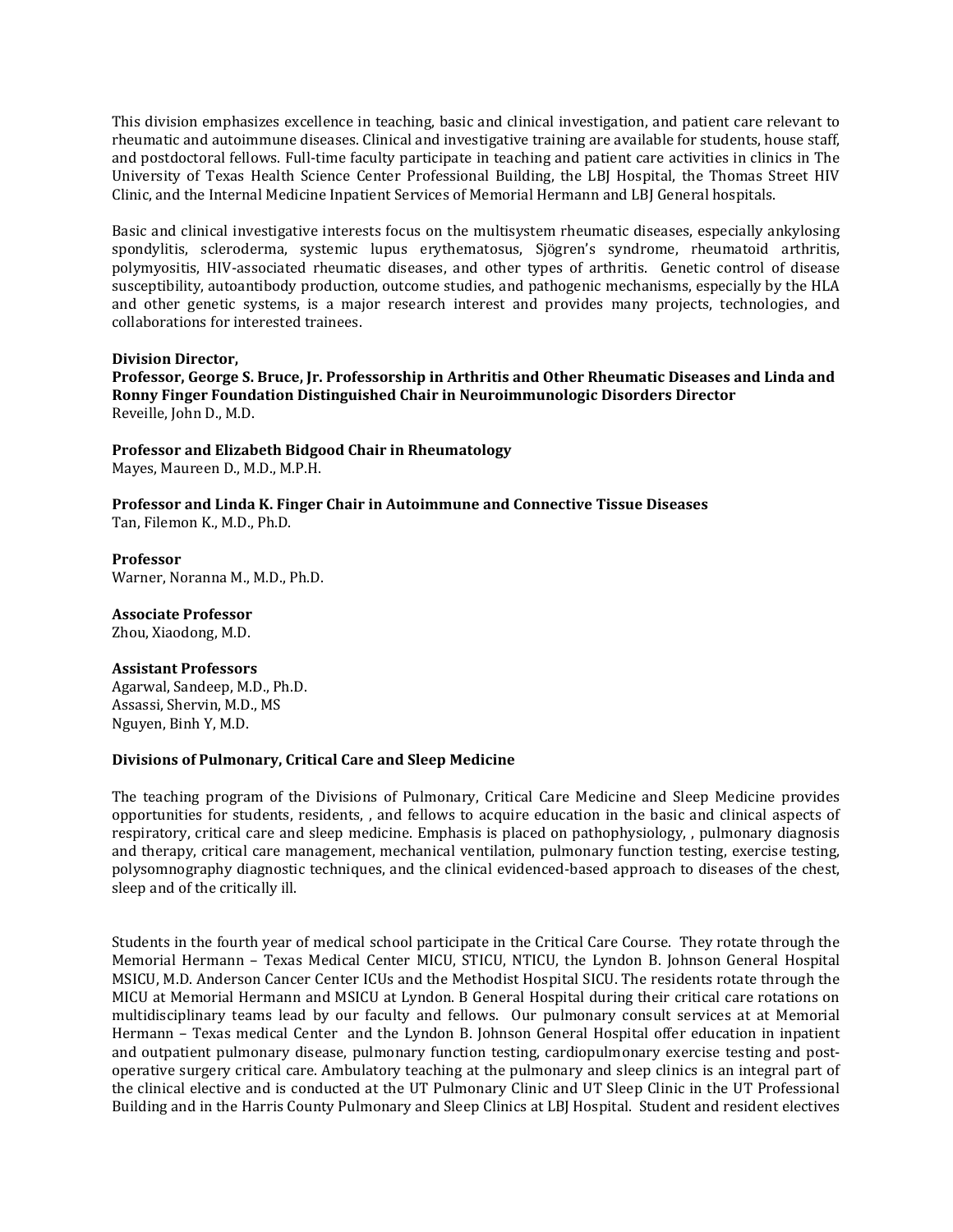are available in sleep medicine at Memorial Hermann– Texas Medical Center and Lyndon B. Johnson General Hospital. The sleep medicine elective at Memorial Hermann– TMC includes pediatric as well as adult sleep medicine.

There are several conferences: Weekly pulmonary, critical care and sleep medicine multidisciplinary grand rounds, and clinical case conferences; monthly journal club; radiology and pathology conferences; performance improvement conferences; research conferences; pathophysiology conference; citywide conference, including faculty from Baylor, UT M. D. Anderson Cancer Center, and surrounding institutions in sleep medicine and bimonthly in pulmonary and critical care medicine. There also are 15 conferences a month, and weekly skills sessions in the Clinical Skills Center for fourth-year medical students during the critical care elective from faculty in medicine and surgery critical care from UT, Methodist, and M. D. Anderson. Residents and fourth-year students are expected to attend and participate in all of the scheduled conferences.

The divisions offer two ACGME-accredited clinical fellowships: (1) a three-year fellowship in Pulmonary and Critical Care Medicine, which includes rotations at Memorial Hermann – Texas Medical Center, UT MD Anderson Cancer Center, Lyndon B. Johnson General Hospital, and Select Specialty Hospital in pulmonary, medical and surgical critical care, interventional bronchoscopy and sleep medicine, and (2) A one-year fellowship in sleep medicine is also offered with rotations at the Memorial Hermann Sleep Disorders Center – Texas Medical Center, the Harris County Sleep Disorders Center at Lyndon B. Johnson Hospital and the UT MD Anderson Cancer Center Sleep Laboratory as well as sleep clinics at the UT Professional Building in the TMC, Lyndon B. General Hospital, and UT MD Anderson Cancer Center. Sleep fellows learn all the aspects of sleep medicine in all age groups, including children.

There are several major areas of active research in sleep medicine, pulmonary interstitial lung disease, pulmonary hypertension, critical care endocrinology, sepsis and medical ethics.

**Professor and Division Director of Pulmonary, Critical Care and Sleep Medicine Program Director for Sleep Medicine Fellowship Program** Castriotta, Richard, M.D.

**Associate Professor and Division Director of Critical Care Medicine Program Director for Pulmonary and Critical Care Medicine Fellowship Program and 4th year Critical Care Selective Course Director** Patel, Bela, M.D.

## **Associate Professor**

Estrada-Y-Martin, Rosa Maria, M.D. Associate Program Director, Pulmonary/Critical Care Lodato, Robert F., MD., Ph.D.

## **Assistant Professors**

Almoosa, Khalid F., M.D., Chief Quality Officer for Internal Medicine Doshi, Pratik, M.D. Hassan, Iman, M.D., Majid, Ruckshanda, M.D., Associate Program Director, Sleep Medicine McKelvy, Brandy, M.D. 4th year Critical Care Selective Course Skills Workshop Director Murthy, Jayarama S., M.D. Murugan, Anandhi, M.D. Nassif, George, M.D.

## **Department of Microbiology and Molecular Genetics**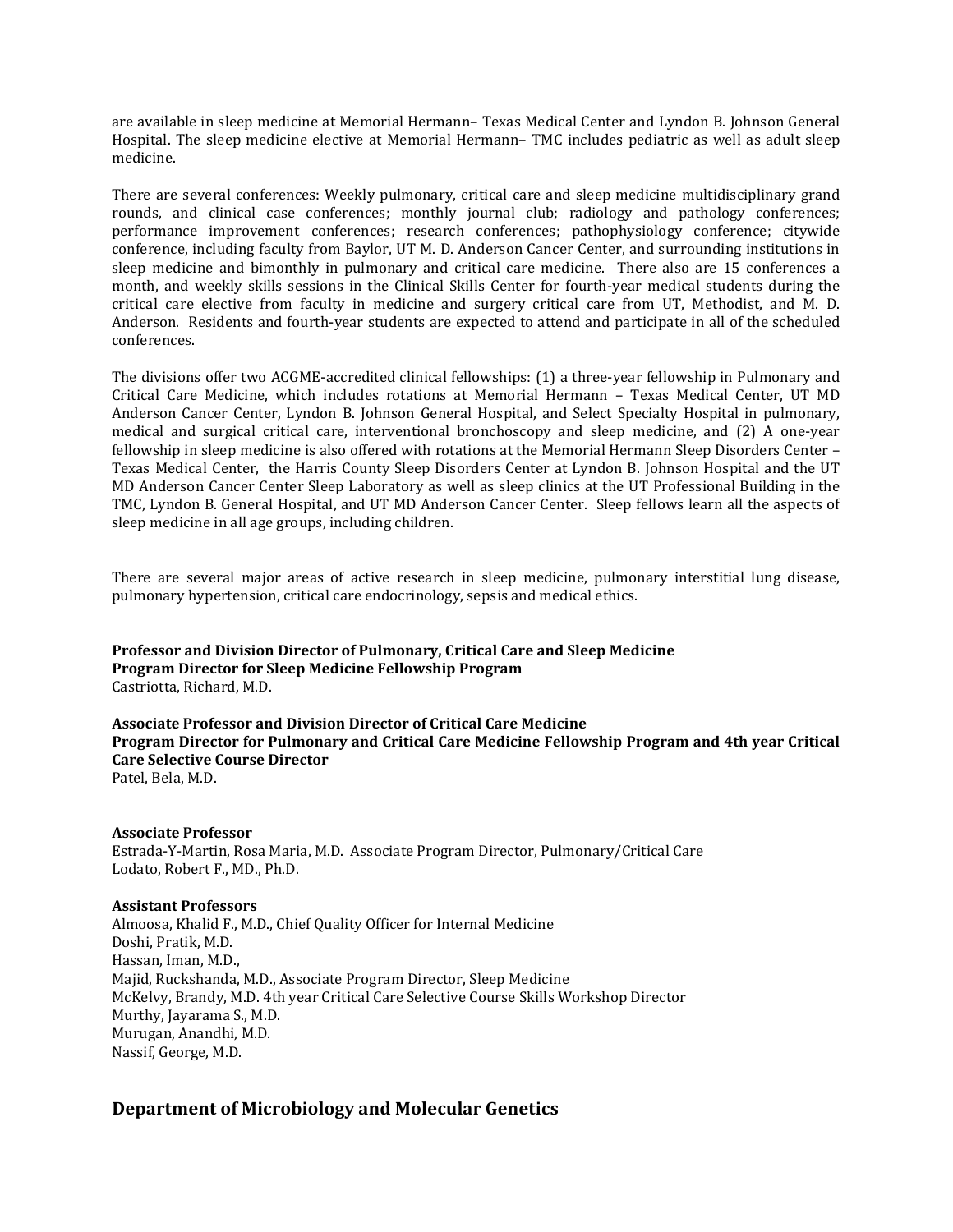The objective of this department is to teach how microorganisms interact with and respond to their environment at the molecular level. To pursue this objective, the department faculty members study diverse microbial systems by applying a molecular genetic/molecular biological focus to their research programs.

A first-year Medical School course is designed to offer the student the opportunity to develop a working knowledge of taxonomy, pathophysiology, and growth characteristics of bacteria, fungi, parasites, and viruses important to human disease.

A series of cross-appointments with faculty in other departments, divisions, and units having an interest in the training of medical and graduate students is utilized to expand the available opportunities for the training and teaching of students and includes such units as: Biochemistry and Molecular Biology, Internal Medicine, Infectious Diseases, Pathology and Laboratory Medicine, and programs at M. D. Anderson Cancer Center.

## **Professor and Interim Chair**

Koehler, Theresa M., Ph.D.

## **Professor**

Christie, Peter J. PhD. Goldschmidt, Millicent E., Ph.D. Koehler, Theresa M., Ph.D. Margolin, William, Ph.D.

## **Associate Professors**

Garsin, Danielle, Ph.D. Kaplan, Heidi B., Ph.D Lorenz, Michael, Ph.D. Morano, Kevin J., PhD.. Ton-That, Hung, PhD.

## **Assistant Professors**

Ziyin Li, Ph.D.

## **Research Assistant Professors**

Mackenzie, R. Chris, Ph.D. Eraso, Jesus, Ph.D.

## **Department of Nanomedicine and Biomedical Engineering**

The objective of this department is focused on inter-disciplinary research to combine NanoMedicine, Biomedical Engineering and computational sciences to develop novel therapeutic and diagnostic platforms for combating diseases including cancer, cardiovascular diseases and infectious diseases.

A NanoMedicine and Biomedical Engineering Scholarly Concentration is designed to offer the student the opportunity to learn emerging new technologies in biomedical nanotechnology and engineering.

A series of cross-appointments with faculty in other departments, divisions, and units and adjunct appointments with faculty in other collaborating institutions through The Alliance for NanoHealth and other Texas Medical Center institutions are utilized to enhance multidisciplinary research and expand the available opportunities for the training and teaching of students.

## **Professor and Interim Chair**

Gorenstein, David, Ph.D.

## **Professors**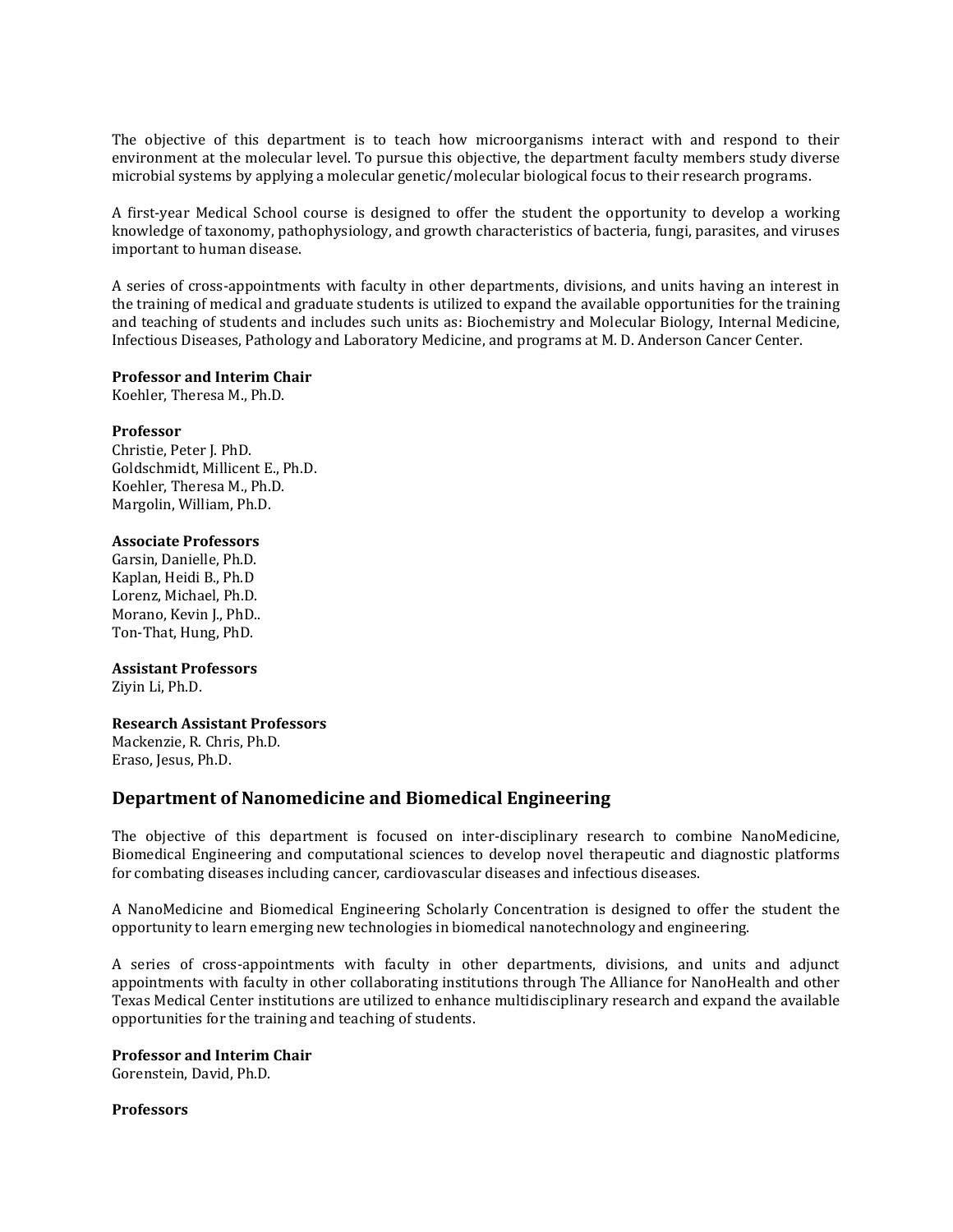Annapragada, Ananath, Ph.D. Byrne, John, Ph.D. Cox Jr., Charles, M.D. Geng, Yong-Jian, M.D., Ph.D. Hancock, John, MA MB BChir PhD MRCP(UK) FRACP Lopez-Berestein, Gabriel, M.D. Moeller, Gerry, M.D. Narayana, Ponnada, Ph.D. Zhigiang, An, Ph.D.

## **Associate Professors**

Ambrose, Catherine, Ph.D. Klegerman, Melvin, Ph.D. Rosenblatt, Kevin, M.D., Ph.D.

## **Assistant Professors**

Kim, Hyunggun, Ph.D. Liu, Xuewu, Ph.D. Volk, David (Director, Scholarly Concentration), Ph.D.

## **Department of Neurobiology and Anatomy**

The Department of Neurobiology and Anatomy provides educational research and training programs in the anatomical sciences and fundamental neurosciences.

Course offerings to first-year medical and graduate students include developmental anatomy, gross anatomy, and medical neuroscience. The medical neuroscience course presents an integrated study of the human nervous system and encompasses the disciplines of neuroanatomy, neurophysiology, neuropharmacology, neurochemistry, developmental neurobiology, neuroendocrinology, and neuropsychology. The department's courses in gross anatomy and developmental anatomy are designed to provide students with the opportunity to acquire a fundamental knowledge of the anatomical structure of the human body and its relevance to medicine, emphasizing, among other things, the relationship of structure to function. Each of the three firstyear courses is enhanced by demonstrations of the practical application of the material to clinical situations. The department participates in the elective program for medical students and in postgraduate seminars and presentations related to human morphology and the nervous system.

Laboratory electives in single or multidisciplinary areas are available to medical students and graduate students, as are special research projects and fellowships, either clinically related or directed toward basic science research. In addition, the department offers a seminar series as an integral part of its didactic program for both faculty and students. Department faculty have diverse research programs in the neurosciences, with a particular focus on issues related to neuronal plasticity and learning and memory.

Learn more about the Department of Neurobiology and Anatomy by visiting our website at http://nba.uth.tmc.edu.

**June and Virgil Waggoner Chair and Professor** Byrne, John H., Ph.D.

**Levit Family Professor in the Neurosciences**  Waymire, Jack C., Ph.D.

**William M. Wheless, III Professor in Biomedical Sciences** Waxham, M. Neal, Ph.D.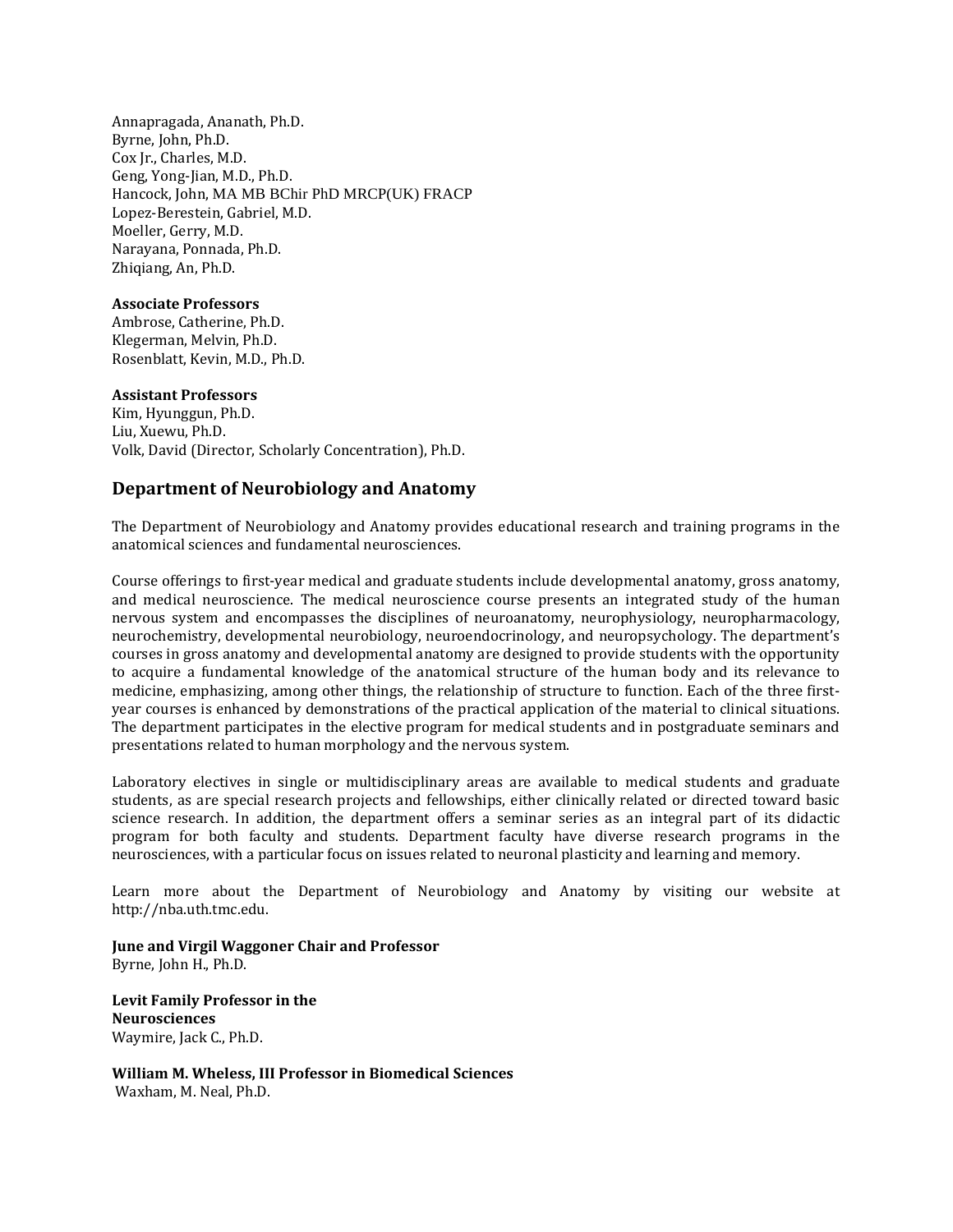## **Professors**

Baxter, Douglas, A., Ph.D. (Research Professor) Cleary, Leonard J., Ph.D. (Research Professor) Crow, Terry, Ph.D. Dafny, Nachum, Ph.D. Dash, Pramod, K. Ph.D. Gibson, Kathleen, Ph.D. (Emeritus) Heidelberger, Ruth, M.D., Ph.D. Marshak, David W., Ph.D. Sereno, Anne B., Ph.D. Wright, Anthony, Ph.D.

## **Associate Professors**

Bean, Andrew, Ph.D. Beauchamp, Michael, Ph.D. Chen, Wei R., Ph.D. Dragoi, Valentin, Ph.D. Felleman, Daniel J., Ph.D. Rogers, Carla, Ph.D. (Research Associate Professor) Shouval, Harel, Ph.D. Zhang, Han, M.D. (Research Associate Professor)

## **Assistant Professors**

Beierlein, Michael, Ph.D. Janz, Roger, Ph.D. Kubota, Yoshihisa, M.D., Ph.D. (Research Assistant Professor) Liu, Yin, Ph.D. Nagayama, Shin, Ph.D. (Research Assistant Professor) Patel, Saumil, Ph.D. (Research Assistant Professor) Smolen, Paul, Ph.D. (Research Assistant Professor)

## **Department of Neurology**

The Department of Neurology provides medical education opportunities in clinical neurology at undergraduate, graduate, and postgraduate levels of training. The clinical facilities of Memorial Hermann - Texas Medical Center and Lyndon B. Johnson General Hospital are available for the care and study of a variety of acute and chronic neurological disorders. A four-week clerkship is required in the third year. Clinical experience is directed toward history-taking, physical and laboratory examinations in neurological disorders, and the management of neurological disorders such as stroke, epilepsy, multiple sclerosis, coma, muscle/nerve disorders, parkinsonism, and dementia. Several fourth-year electives also are available that provide advanced exposure to neurologic subspecialties in our out-patient offices, and a sub-internship on our stroke unit at Memorial Hermann. We also provide opportunities for mentored laboratory and clinical research throughout the student and resident educational continuum.

Fellowships are available in electrodiagnostics (EEG, EEG/video monitoring, EMG, and evoked potentials), stroke, epilepsy, movement disorders, and multiple sclerosis/neurovirology neuroimmunology.

**Professors Roy M. and Phyllis Gough Huffington Distinguished Chair and Chair** Grotta, James C., M.D.

**Kraft W. Eidman Professor in the Medical Sciences**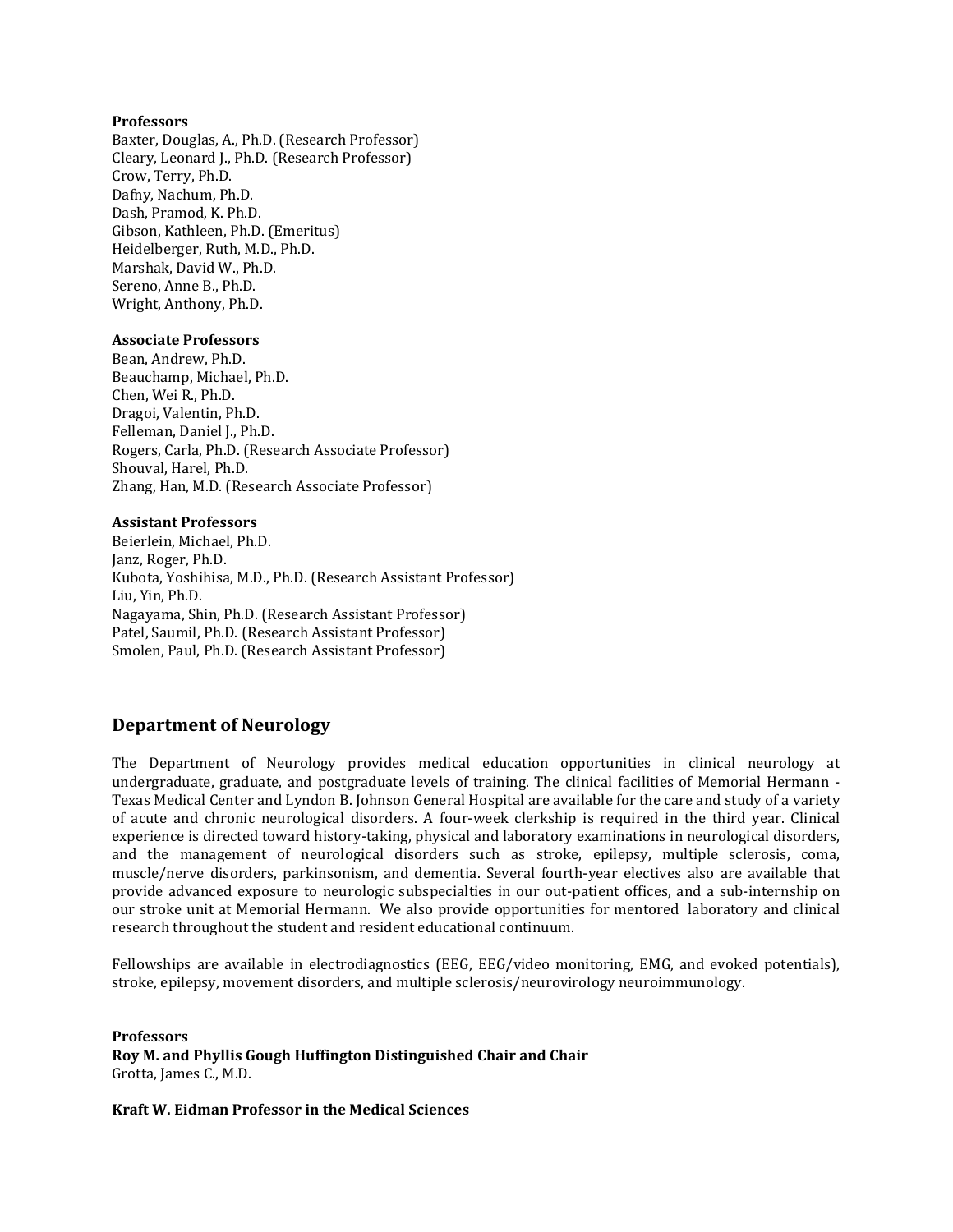#### Ferrendelli, James A., M.D.

## **Bartels Family Professor in Neurology and Opal C. Rankin Professorship in Neurology** Wolinsky, Jerry S., M.D.

**Emeritus Professor**

Frank M. Yatsu, M.D.

## **Professors**

Aronowski, Jarek, Ph.D. Brod, Staley A., M.D. Lindsey, J. William, M.D. Martin, Raymond A., M.D. Schiess, Mya C., M.D. Sheikh, Kazim, M.D. Soto, Claudio, Ph.D. Van Horn, Gage, M.D.

## **Associate Professors**

Infante, Ernesto, M.D. Lopez, George A., M.D. Savitz, Sean I., M.D. Schulz, Paul E., M.D. Slater, Jeremy D., M.D. Zhao, Xiurong, M.D.

## **Assistant Professors**

Athar, Parveen, M.D. Barreto, Andrew, M.D. Biliciler, Suur, M.D. Furr-Stimming, Erin, M.D. Gonzales, Nicole R., M.D. Hope, Omotola, M.D. Ifejika-Jones, Nneka, M.D. Kalamangalam, Giridhar, M.D. Madan, Anita, M.D. Misra, Vivek, M.D. Nelson, Flavia, M.D. Tayebi, Mourad, D.V.M., Ph.D. Thomas, Melissa S., M.D. Urayama, Akihiko, Ph.D. Varner, Holly, M.D. Wu, Tzu-Ching, M.D. Zhang, Gang, Ph.D.

## **Department of Neurosurgery**

The Department of Neurosurgery is concerned with diagnosis and treatment of conditions affecting the brain, spinal cord, and peripheral nerves, especially those best treated by surgical or endovascular intervention.. As part of the fourth-year neurology/neurosurgery rotation, students participate with neurosurgeons in the operating room, at the bedside, and in outpatient activities. Emphasis is placed on information of general interest, such as neurological examination, management of acute head injury, care of patients with vascular or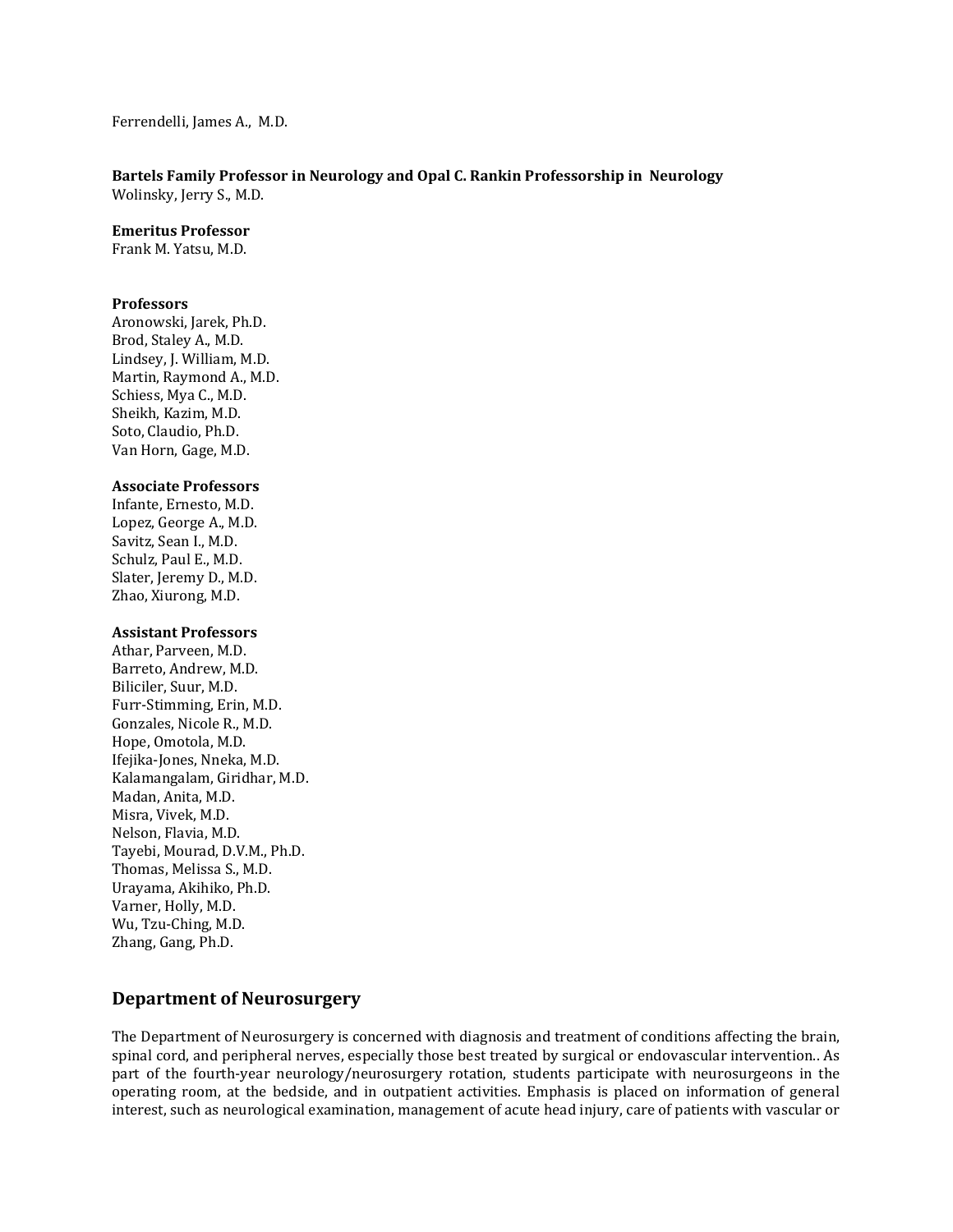neoplastic diseases of the nervous system, spinal disorders and evaluation and management of patients with intractable pain. Students are given an opportunity to become familiar with and know how to recognize neurosurgery problems.

An elective period of study can be arranged for interested students who have adequate background to pursue more specific areas within the field of neurosurgery.

## **Professor and Chair**

Kim, Dong H., M.D.

#### **Professors**

Clifton, Guy L, M.D. Day, Arthur L., M.D. Powner, David J., M.D. Xia, Ying, Ph.D.

## **Associate Professors**

Aisiku, Imoigele, M.D. Cao, Qi Lin, Ph.D. Tandon, Nitin M.D.

## **Assistant Professors**

Ashley, William W. M.D., Ph.D. Chen, Peng, M.D. Ellmore, Tim Ph.D. Fenoy, Albert, M.D. Hergenroeder, Georgene W.,RN, MHA, CCRC Johnson, Michele M., M.D. Kobori, Nobuhide, Ph.D. Li, Min Ph.D. Liu, Ying, Ph.D. Moore, Meredith L., Ph.D. Oh, Bryan, M.D. Santiago-Sim, Teresa, Ph.D. Schmitt, Karl, M.D. Shepard, Scott, M.D. Tandon, Nitin, M.D. Wu, Jia Qian PhD Zhu, Jay-Jiguang MD

#### **Instructors**

Cocco, Edward, P.A. Hickman, Lindsay, P.A. John, Ambili, N.P. Shagagi, Nazila, P.A. Wagner, Ken, P.A.

## **Department of Obstetrics, Gynecology and Reproductive Sciences**

This department's primary purpose is the education of medical students, resident house staff, fellows, and practicing physicians in the broad areas of primary health care of women and reproductive biology. Educational programs, designed to integrate basic biologic tenets with clinical practice, are provided by a faculty with training in general obstetrics and gynecology, and subspecialty training in maternal and fetal medicine, urogynecology, gynecologic oncology, and reproductive endocrinology and infertility. The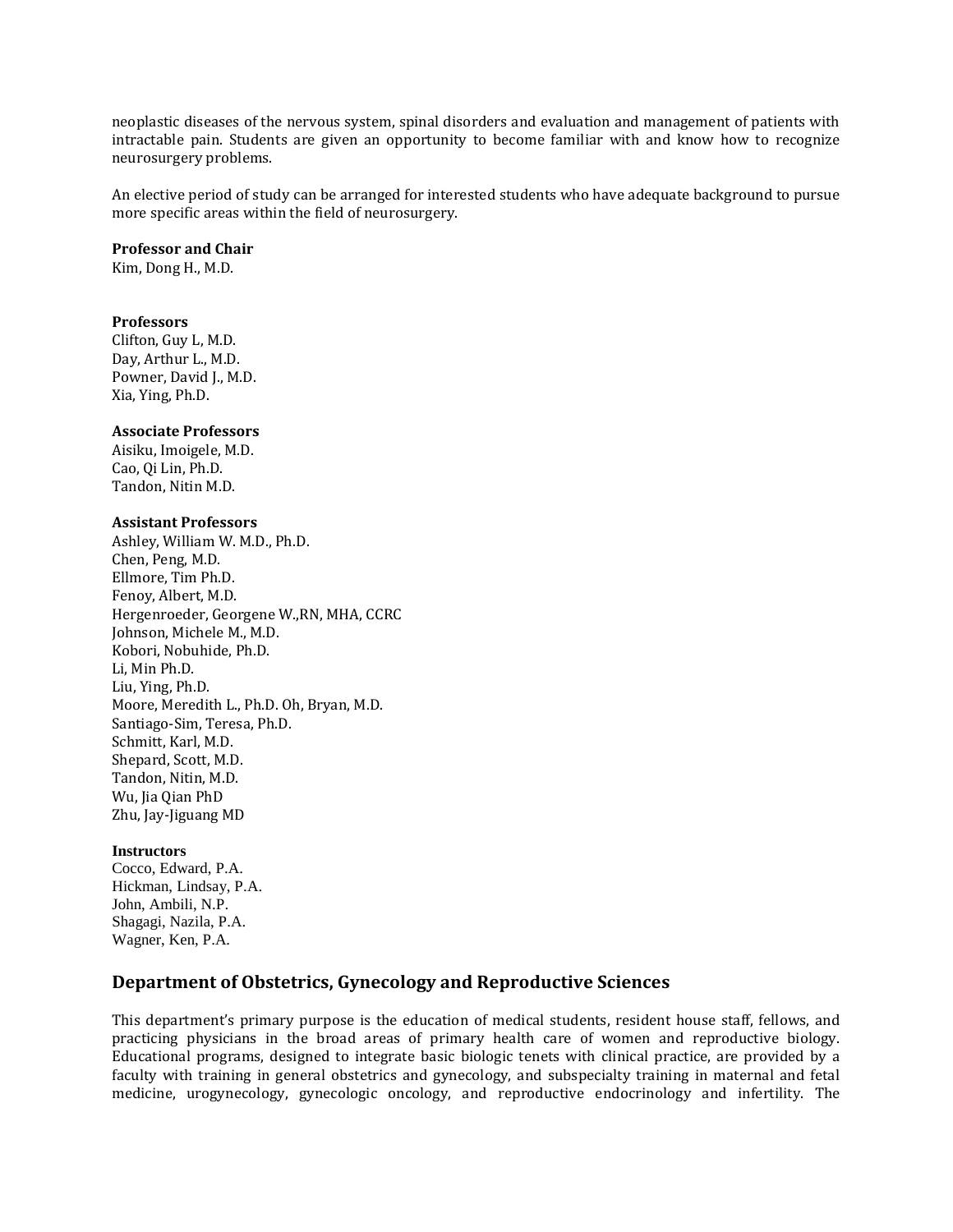principles of maternal and fetal medicine, family planning and population control, medical and surgical gynecology, gynecologic oncology, reproductive endocrinology and infertility, sexuality, and primary care for women are taught in the ambulatory care setting, in the classroom, and in the facilities of Memorial Hermann– Texas Medical Center, Memorial Hermann Memorial City, Memorial Hermann Katy, Memorial Hermann Southeast, Memorial Hermann Southwest, Memorial Hermann Sugar Land, Lyndon B. Johnson (LBJ) General Hospital, M. D. Anderson Cancer Center, and St. Joseph's Hospital.

The department is responsible for teaching reproductive biology, which is required for all second-year medical students. An six-week clinical clerkship for third-year students is conducted. The department also offers a wide variety of electives to fourth-year students in clinical and laboratory investigative aspects of the specialty.

The department is responsible for two separate but integrated residency programs in obstetrics and gynecology. One program is based at Memorial Hermann - Texas Medical Center and the other at LBJ Hospital. There are cross-rotations between these programs and experience is provided at Memorial Hermann– Texas Medical Center, Memorial Hermann Hospital Plaza Ambulatory Surgical Center, Memorial Hermann Southeast, Memorial Hermann Southwest, Memorial Hermann Northwest, Memorial Hermann Sugar Land, The Woman's Hospital of Texas, MD Anderson Cancer Center, LBJ General Hospital, , and Houston Fertility Institute at Memorial Hermann Plaza.. A program of post-doctoral and fellowship training in maternal and fetal medicine is offered to qualified physicians. The department also offers, in conjunction with the UT Graduate School of Biomedical Sciences, opportunities for study leading to advanced degrees in the reproductive sciences.

**Interim Chair and Associate Professor** Blackwell, Sean, M.D.

**Robert K. Creasy, M.D. Professor, Vice Chair, and Director of the General Obstetrics Division**

Katz, Allan R., M.D.

**Dr. John T. Armstrong Professor in Obstetrics, Gynecology and Reproductive Sciences, Vice Chair, Professor and Chief of Service at LBJ Hospital** Sebastian Faro, M.D., Ph.D

**Patti Jayne Ross Professorship in Obstetrics and Gynecology and Medical Student Clerkship Director** Ross, Patti Jayne, M.D.

**Associate Professor and Director of the Obstetrics-Gynecology Residency Program at Memorial Hermann– Texas Medical Center** Promecene, Pamela, M.D.

## **Professors**

Berens, Pamela, M.D. Curtis, Michele, M.D. Faro, Sebastian, M.D. Lucas, Michael, M.D. Miller, Harold, M.D. Nader-Eftekhari, Shahla, M.D. Ramirez, Mildred, M.D.

## **Clinical Professors**

Toy, Eugene, M.D.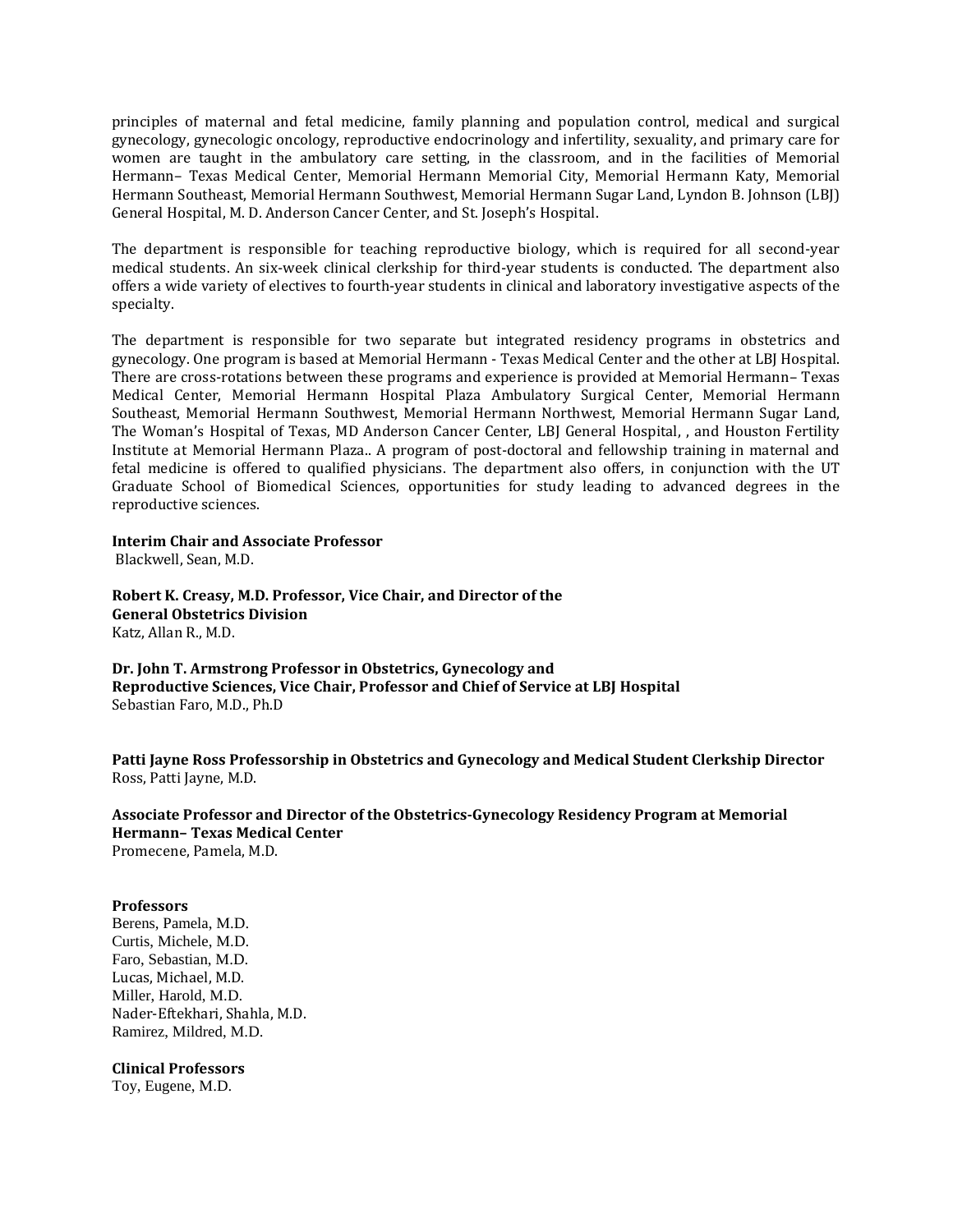## **Associate Professors**

Ali, Vaseem, M.D. Berens, Pamela, M.D. Blackwell, Sean C., M.D. Dalrymple, John, M.D. Huang, Jaou-Chen, M.D. Promocene, Pamela, M.D. Riggs, John, M.D. Schneider, Karen, M.D

## **Assistant Professors**

Adler, Michael, M.D. Antoniewicz (Harris), Leah, M.D. Chohan, Lubna, M.D. Duret-Uzodinma, Jenny, M.D. Friel, Laura, M.D. Hall, Nicole, M.D. Hoskovec, Jennifer, M.S. Kilpatrick, Charles, M.D. Linares, Silvia T., M.D. Orejuela, Francisco, M.D. Siddiqui, Gazala, M.D.

## **Clinical Assistant Professors**

Aga, Irene, M.D. Cooper, Constance, M.D. Robbins-Furman, Patricia, M.P.H.

## **Instructors**

Carter, Rebecca, M.S. Czerwinski (Sherrill), Jennifer, M.S. Hunt, Lynda, W.H.N.P. Korte, Mary, C.N.M. O'Sullivan, Merita, C.N.M. Sullivan, Cathy, M.S. Warren, Melita, C.N.M. Wilson, Kate, M..S.

## **Department of Ophthalmology and Visual Science**

The department provides a full complement of inpatient and outpatient clinical services through its primary teaching facilities: the Cizik Eye Clinic, Memorial Hermann Hospital, Lyndon B. Johnson General Hospital, Settegast Community Health Center, Baytown Community Clinic, and the Acres Home Community Health Center. In addition, indigent patients from San Jose Clinic are seen at the Eye Clinic. The Cizik Eye Clinic is located on the  $18<sup>th</sup>$  floor of the Memorial Hermann Medical Plaza. A complete spectrum of ophthalmology services is provided at the Cizik Eye Clinic, which has a low vision unit, a photography section, an electrodiagnostic unit, a pediatric unit, a minor surgery unit, and a contact lens unit.

The Medical School coordinates all residency training programs. Each year, ophthalmology enrolls three residents out of approximately 300 applicants for the three-year residency program.The department has been approved for an additional resident beginning in 2010. Approximately 75 percent of the department's graduating residents continue in fellowships of advanced subspecialty training under the department's faculty or in some other ophthalmology program. Monthly resident conferences and rounds include grand rounds, ethics rounds, journal club, photography conference, and case conferences in addition to reviews in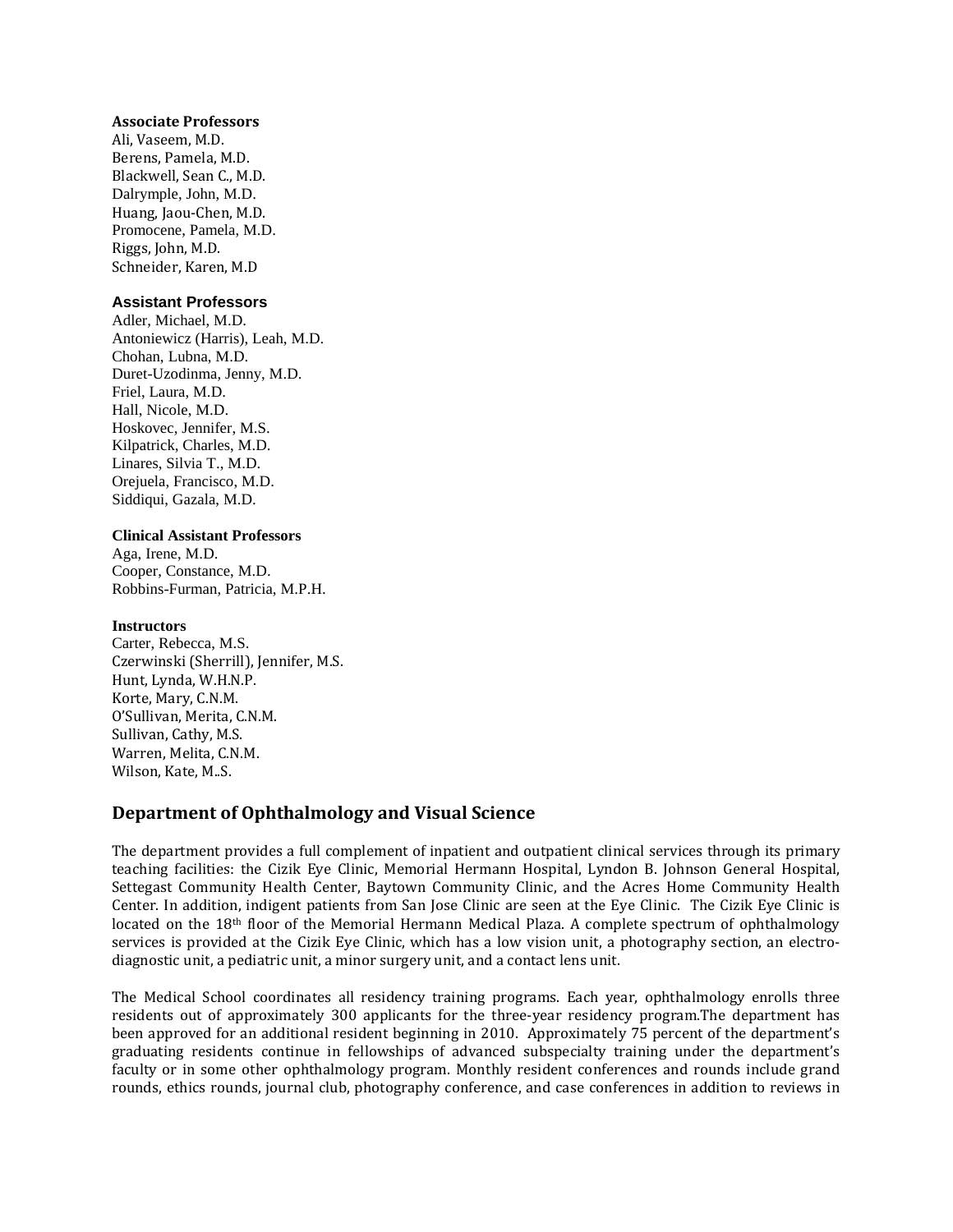basic and clinical science specialty lecture series. The department offers a monthlong basic science course in ophthalmology, as well as various other continuing education courses throughout the year.

Vision research is a high priority of the department, with eight full-time researchers on the faculty. A stimulating research environment is fostered by the collaborative relationships between the Medical School and the School of Health Information Sciences, School of Dentistry, School of Public Health, School of Nursing, and the Graduate School of Biomedical Sciences. In addition, the health science center has a number of interdisciplinary centers, institutes, and programs.

The department's outstanding research faculty has collectively received many prestigious national grants and awards, including Research to Prevent Blindness (RPB) Career Development Awards, an RPB Dolly Green Scholars Award, grants from Fight for Sight, several major National Institutes of Health awards, and numerous grants from private research foundations. The department holds both a Core Grant for Vision Research and a Vision Training Grant from the National Eye Institute.

The department has strong ties with researchers in other departments of the Medical School and other institutions in the Texas Medical Center and with the College of Optometry at the University of Houston. A number of these individuals hold courtesy or joint appointments in the department. There are currently 10 to 12 collaborative research projects in addition to the clinical and basic science research being conducted by individual departmental faculty. The Cizik Eye Clinic is also a site for several clinical trial research projects.

Involvement in research is available and encouraged for the ophthalmologist in training; however, clinical ophthalmology is emphasized.

**Clinical Professor and Chair Richard S. Ruiz Distinguished University Chair**  Feldman, Robert M., M.D.

**John S. Dunn Distinguished University Chair, and Clinical Professor**  Ruiz, Richard S., M.D.

**Elizabeth Morford Chair in Ophthalmology and Professor**  Massey, Stephen C., Ph.D.

**Bernice Weingarten Chair in Ophthalmology and Clinical Professor**  Garcia, Charles A., M.D.

**Alfred W. Lasher III Professor in Ophthalmology and Clinical Professor** Mintz-Hittner, Helen A., M.D.

**Joe M. Green, Jr., Chair in Ophthalmology and Clinical Professor** Yee, Richard W., M.D.

**Stephen A. Lasher Professor in Ophthalmology and** Clinical **Associate Professor** Kellaway, Judianne, M.D.

**John P. McGovern Distinguished Professor in**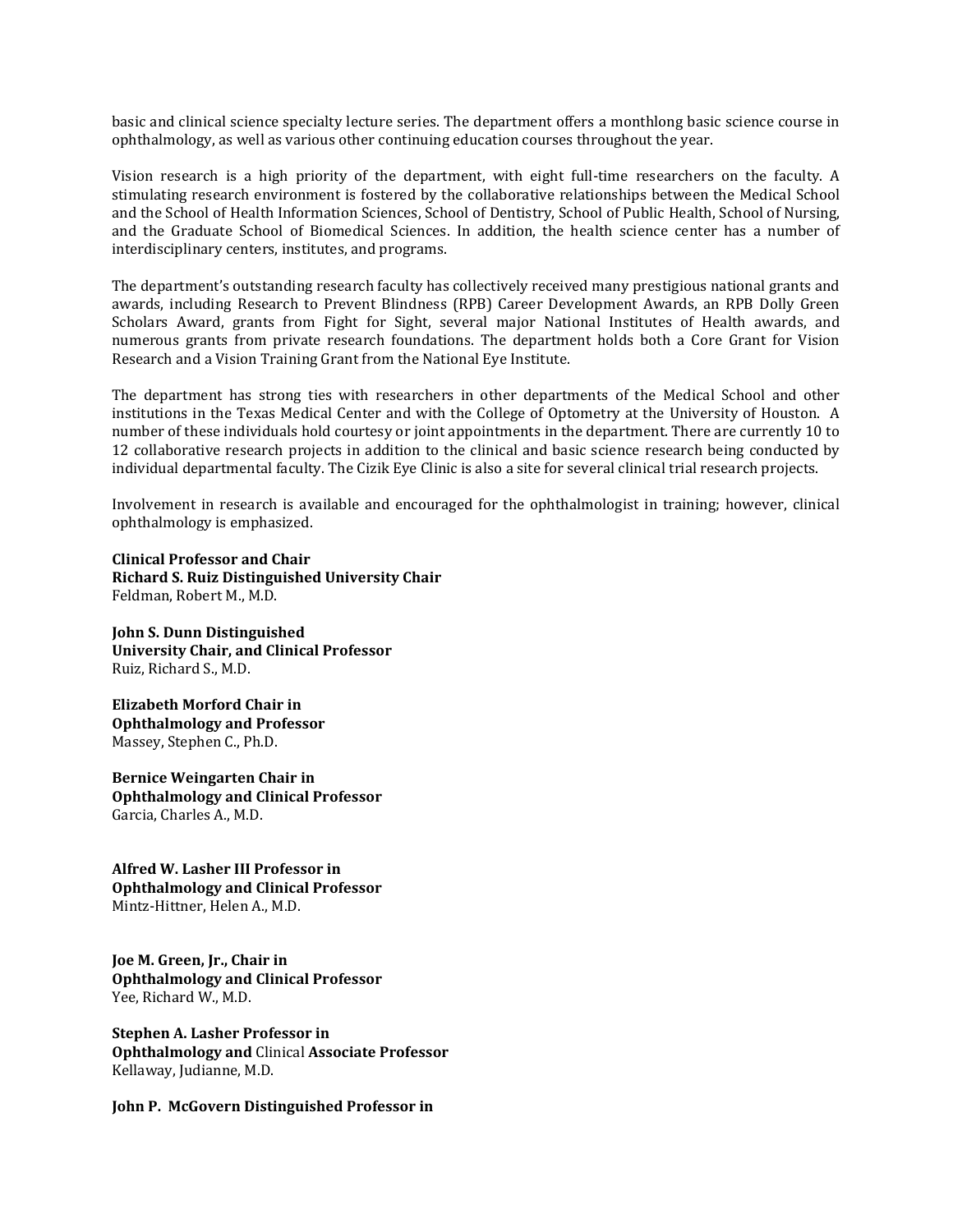**Ophthalmology and Associate Professor** Mills, Stephen L., Ph.D

**Walter and Ruth Sterling Professor and Clinical Associate Professor** Wang, Nan, M.D., Ph.D.

**Vale Asche Russell Professor in Ophthalmology and Associate Professor** O'Brien, John, Ph.D

**A.G. McNeese, Jr. Professor and Clinical Associate Professor** Bell, Nicholas P., M.D.

**Gibson and Martha Gayle Professor and Associate Professor** Chuang, Alice Z., Ph.D.

**Professor** Marshak, David W., Ph.D.

## **Associate Professors** Carter-Dawson, Louvenia, Ph.D. Felleman, Daniel J., Ph.D. Heidelberger, Ruth, M.D., Ph.D.

**Assistant Professors** Wang, Steven, W., Ph.D. Zhao, Xinping C., Ph.D.

**Clinical Assistant Professors** Butner, Robert W., M.D.

## **Clinical Instructors**

Breckel, Michael C., O.D. Esfandiari, Saina, O.D. Farahani, Reza D., O.D. Iyer, Bhavani, O.D. FAAO

## **Department of Orthopaedic Surgery**

The department seeks to provide training for medical students and residents in the field of orthopaedics. The training program incorporates scheduled rotations at several area institutions affiliated with the program for the purpose of education. These institutions include Memorial Hermann – Texas Medical Center, and Lyndon B. Johnson General Hospital.

Orthopaedic training opportunities exist for fourth-year medical students as a four-week clinical rotation. Operative and non-operative experiences are available as the students rotate through the different attendings' offices and the surgical suites, and they also participate in patient care on the floors.

Orthopaedic residents participate in a five-year residency program. The first year is under the faculty's direct supervision and includes rotations in general surgery, ICU, plastics/burns, trauma, anesthesiology, radiology,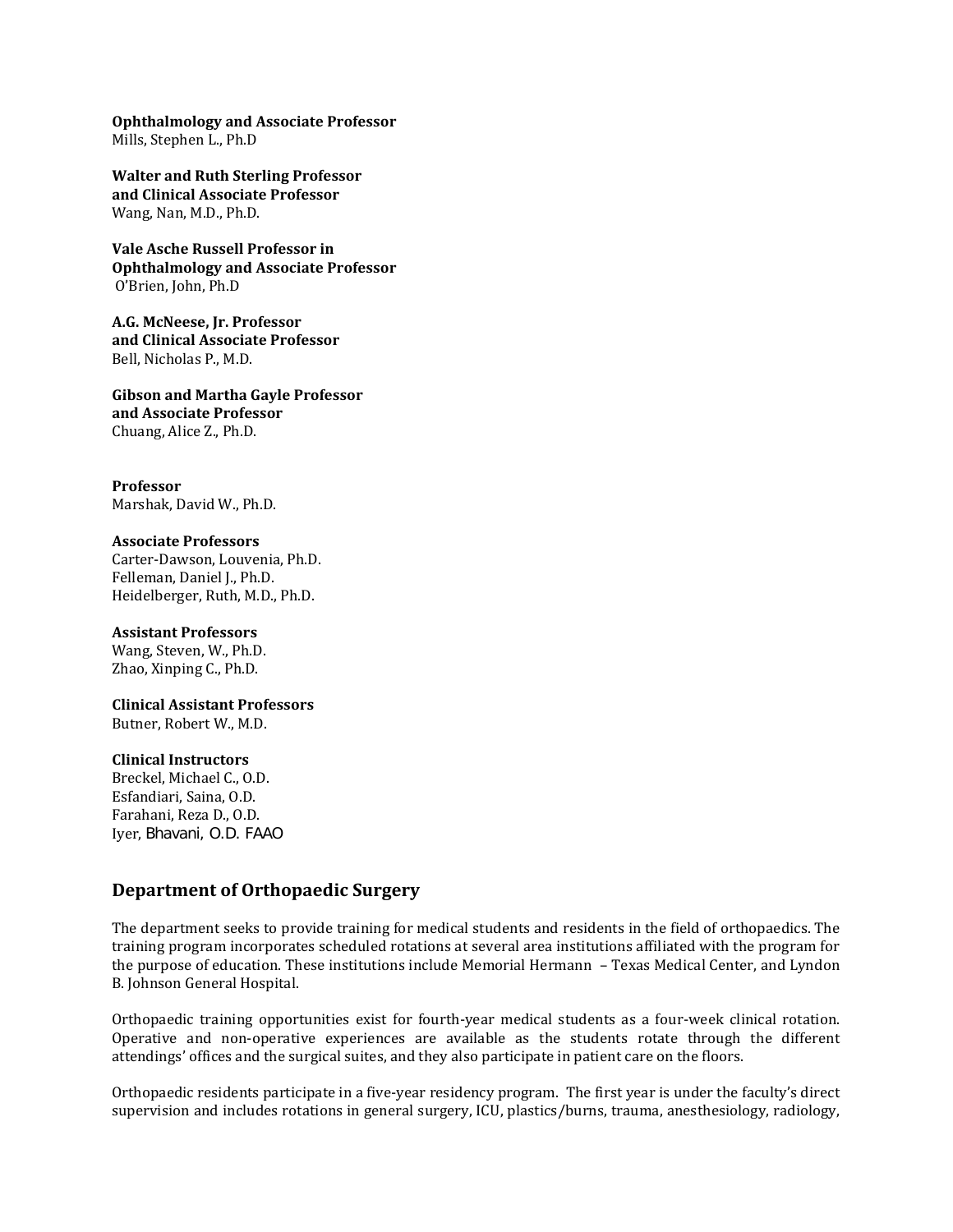rheumatology, in addition to three months in orthopaedics. The remaining four years are spent in the different sub-specialties of orthopaedics—foot and ankle, general orthopaedics, hand/upper extremity, pediatrics, spine, sports medicine, total joints, and trauma. The didactic/educational program includes weekly conferences covering all of the above sub-specialties, as well as anatomy, basic science, wet labs, oncology, research, and grand rounds.

## **Chair and Professor**

Lowe, Walter, M.D.

## **Professors**

Burgess, Andrew M.D. Clyburn, Terry M.D. Ivey, Frank M.D.

## **Associate Professors**

Ambrose, Catherine G., Ph.D. Grecula, Michael, M.D. Kearney, Joseph M.D. Marco, Rex AW, M.D. McGarvey, William C., M.D.

## **Assistant Professors**

Adickes, Mark M.D. Ahmed, Sonya M.D. Crumbie, Jr. David M.D. Flores, Steven M.D. Fullick, Robert M.D. Gary, Joshua M.D. Jones, William Mosi M.D. Kodali, Pradeep M.D. Melton, Danielle M.D. Munz, John M.D. Prasarn, Mark M.D. Sen, Milan, MD Simonich, Stephen, M.D. Tucker, Jeffery, M.D.

## **Department of Otorhinolaryngology - Head and Neck Surgery**

The Department of Otorhinolaryngology - Head and Neck Surgery conducts training programs for medical students and residents. The hospitals affiliated with this program are Memorial Hermann – Texas Medical Center, M. D. Anderson Cancer Centerand Lyndon B. Johnson General Hospital.

Department faculty participate in teaching medical student courses: in the first year, Developmental Anatomy, Neuroscience and Computers in Research and in the second year, Physical Diagnosis. . Third year medical students may complete a two week rotation in the department as a part of their Surgery Core Clerkship, and may opt for a more intensive three week rotation later in the year if they develop and early interest in Otolaryngology. Fourth-year medical students may select a four-week subinternship rotation on the service.

Residency training requires one year of mandatory rotations in general surgery, anesthesia, emergency medicine, intensive care and other selectives in surgical subspecialities. The first year is followed by four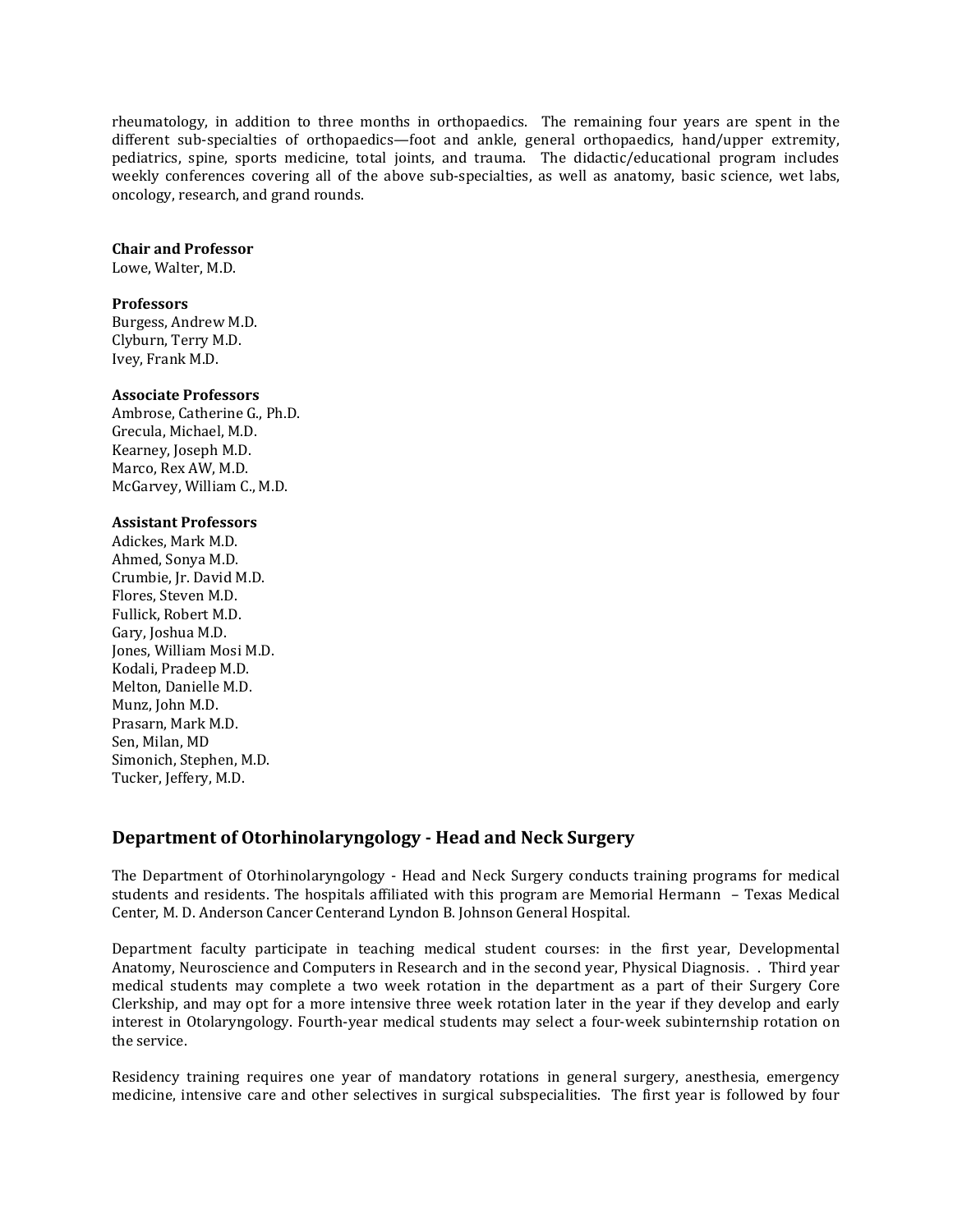years in Otorhinolaryngology-Head and Neck Surgery. This includes 8-12 months of training at M. D. Anderson Cancer Center. Two physicians are accepted each year into this residency program.

The department conducts a weekly continuing medical education lecture series by faculty and guest speakers, in addition to various educational activities including resident seminars, journal clubs and multidisciplinary conferences.

## **Professor and Chairman**

Citardi, Martin J., M.D., F.A.C.S

**Associate Professor and Residency Program Director** Fakhri, Samer, M.D., F.A.C.S., F.R.C.S.(C)

**Associate Professor and Director of Pediatric Otolaryngology** Soham Roy, M.D., F.A.C.S., F.A.A.P

**Assistant Professor** and Assistant Residency Program Director Alexander, Ronda E., M.D.

## **Assistant Professor**

Byrd, Michael, M.D. Ho, Tang, M.D. Karni, Ron J., M.D. Luong, Amber U., M.D., Ph.D. Weinstock, Y. Etan, M.D. Yuksel, Sancak, M.D.

## **Department of Pathology and Laboratory Medicine**

Because pathology is the keystone that bridges the basic sciences and the clinical sciences, the activities of the department are balanced among research, teaching, and service. The goal of the courses is to build on the students' knowledge of basic science to prepare them for the clinical years.

The department is responsible for teaching histology, immunology, pathology, and laboratory medicine and some microbiology to the medical students during the first and second years and for providing electives during the fourth year. The second-year pathology course includes didactic lectures as well as laboratories featuring illustrative material and clinicopathological correlation. The course is designed to provide analytical approaches, as well as factual information that medical students need to make rational diagnostic and prognostic decisions. Formal electives of four weeks or more are available to fourth-year students in autopsy pathology, surgical pathology, cytopathology, neuropathology, laboratory medicine, or basic or clinical research arranged with individual faculty members. Research training for graduate students and postdoctoral fellows includes molecular biology, immunohistology, pathology, infectious diseases, heart disease, and cancer. The department also has a fully certified residency program in anatomic and clinical pathology.

**Distinguished Chair in Molecular Pathology, Professor and Chair**  Hunter, Robert L., Jr., M.D., Ph.D.

**Rosenberg Chair in Pathology and Laboratory Medicine, Professor and Vice Chair**  Brown, Robert E., M.D.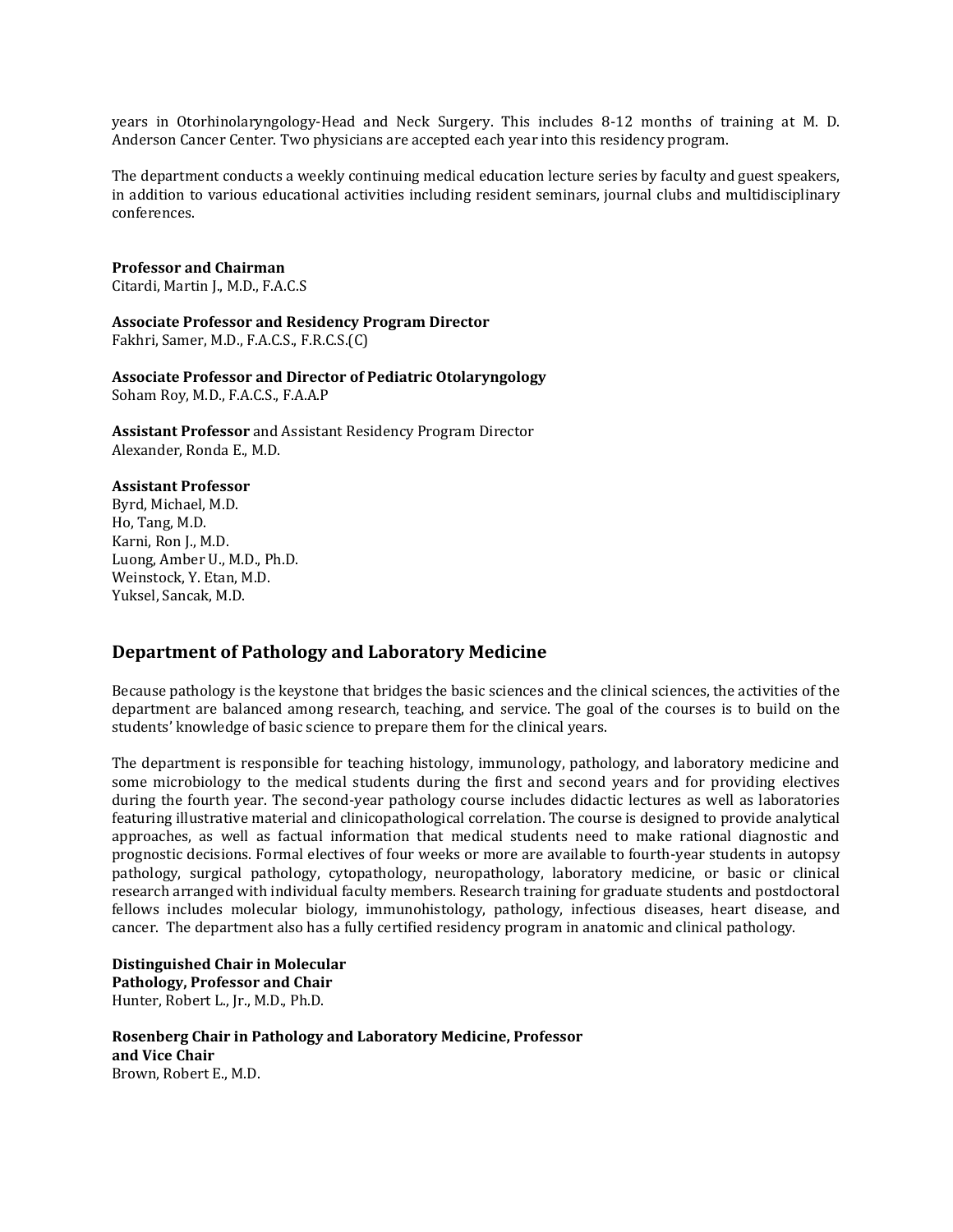## **Professor and Vice Chair for Education**

Uthman, Margaret O., M.D.

## **Robert Greer Professor and Vice Chair for Research**

Norris, Steven J., Ph.D.

## **Professorship in Forensic Pathology**

Sanchez, Luis A., M.D.

#### **Professors**

Actor, Jeffrey K., Ph.D. Bhattacharjee, Meenakshi B., M.B.B.S., M.D. Buja, L. Maximilian, M.D. Dasgupta, Amitava, Ph.D. Glass, II, William F., M.D., Ph.D. Milam, John D., M.D. Nguyen, Andy, M.D. Papasozomenos, Sozos Ch., M.D. Paul, Sudhir, Ph.D. Risin, Semyon A., M.D., Ph.D. Rosenberg, Harvey S., M.D. Stoops, James K., Ph.D. Verani, Regina R., M.D.

#### **Associate Professors**

Bick, Diane H., Ph.D. Bick, Roger J., FAHA Jagannath, Chinnaswamy, Ph.D. Kott, Marylee M., M.D. Liu, Jing, M.D., Ph.D. Nishiyama, Yasuhiro, Ph.D. Tatevian, Nina, M.D., Ph.D. Wanger, Audrey, Ph.D. Zhang, Songlin, M.D., Ph.D.

## **Assistant Professors**

Bai, Yu, M.D., Ph.D. Buryanek, Jamie, M.D. Chen, Lei, M.D. Covinsky, Michael H., M.D., Ph.D. Edmondson, Diane, Ph.D. Ghorbani, Rhonda P., M.D. Hwang, Shen-An, Ph.D. Lin, Tao, M.D., Ph.D. Liu, Jun , Ph.D. Nedelcu, Elena, M.D. O'Hare, Jacqueline T.N., D.O. Planque, Stephanie, Ph.D. Pottumarthy-Boddu, Sudha, M.D. Samathanam, Christina A., M.D., Ph.D., M.B.A. Smith, Keri C., Ph.D. Wahed, Md Amer, M.B.B.S.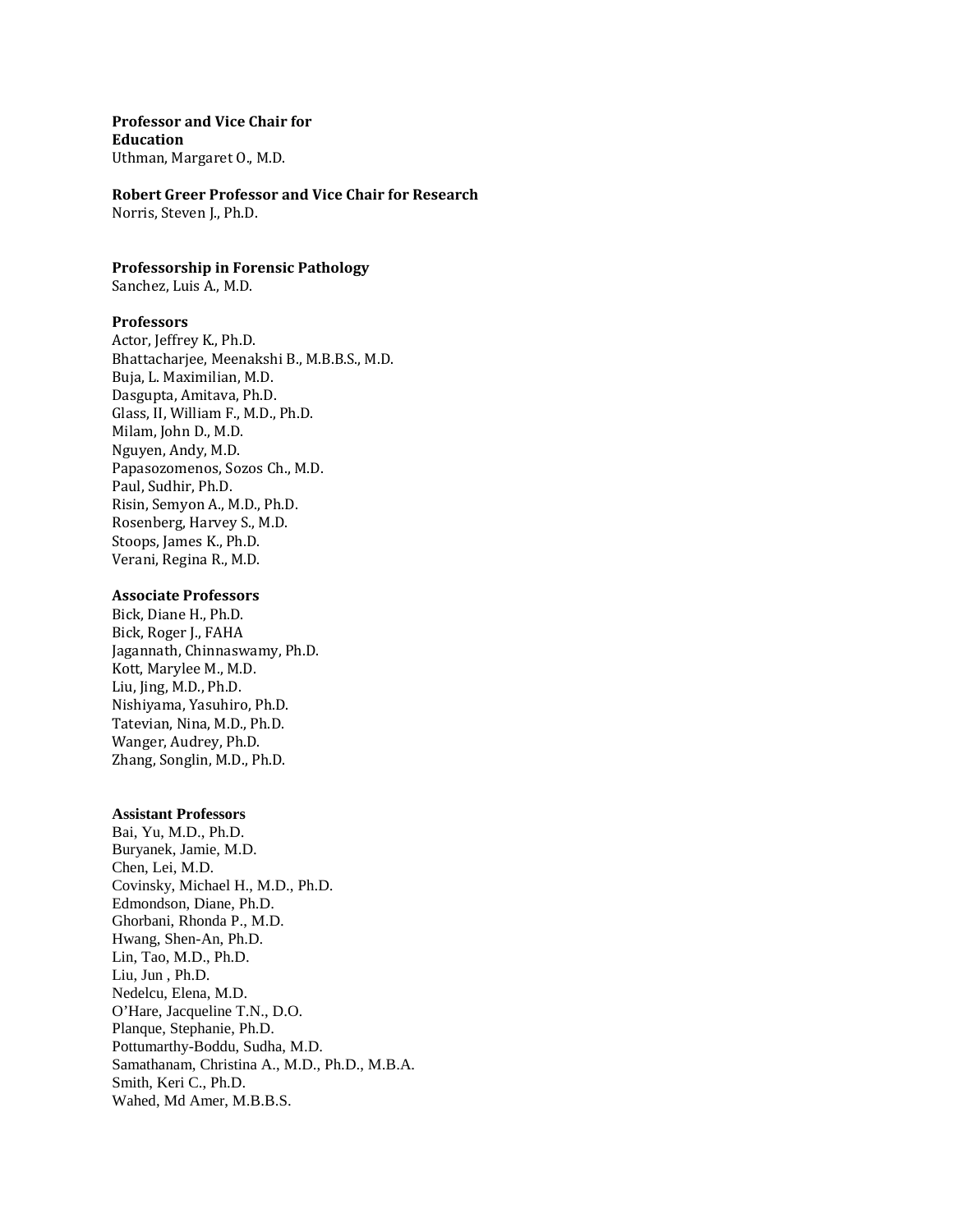Weerasinghe, Priya , M.D., MSc, Ph.D. Yakoushina, Tatiana, M.D. Yan, Peisha, M.D. Zhang, Rongzhen, M.D., Ph.D. Zhao, Bihong, M.D., Ph.D.

# **Senior Lecturer**

Rittman, Barry R.J., Ph.D.

## **Instructors**

Schniederjan, Ryan, P. A.

## **Department of Pediatric Surgery**

The Department of Pediatric Surgery provides the opportunity for third- and fourth-year students, as well as anesthesia, family practice, pediatric, and surgical house staff to serve on its clinical service. Third-year students spend time on the pediatric surgical service during their core clerkship in surgery. During this time, they are exposed to many of the surgical problems of childhood, congenital defects, traumatic injuries, and patients with childhood malignancies. Teaching sessions include a weekly residents conference and department grand rounds. The department's ambulatory clinics are an integral part of the teaching program. The students and residents interact daily with the pediatric surgery fellow, who is responsible for managing the service.

Fourth-year students may elect to spend one month in the department, where they function as acting interns. Particular attention is paid to the patients admitted to the pediatric intensive care units. In addition, both parenteral and enteral nutrition are emphasized, and fourth-year students are given the direct responsibility of administering these therapies under close supervision. Students also may rotate with the sections of pediatric urology or plastic surgery.

Residents from the general surgery program routinely are assigned to the pediatric surgical department. The department sub specialties divisions include Pediatric Neurosurgery, Pediatric Plastic Surgery, and Pediatric Cardiovascular Surgery. Elective time for residents in other training programs is provided. The responsibility of these residents is centered on pre- and post-operative diagnosis and care, nutritional therapy, and technical capabilities such as vascular access in the pediatric patient.

## **Pediatric General Surgery**

**A.G. McNeese Chair in Pediatric General Surgery, and Professor and Chairman** Lally, Kevin P., M.D.

**Children's Fund Professor and Professor of Pediatric Surgery** Cox, Charles, M.D.

## **Assistant Professors**

Austin, Mary M.D. Hayes-Jordan, Andrea, M.D. Moore-Olufemi, Stacy MD Tsao, KuoJen, M.D. Vogel, Adam, M.D.

**Division of Pediatric Trauma Nurse Practitioners**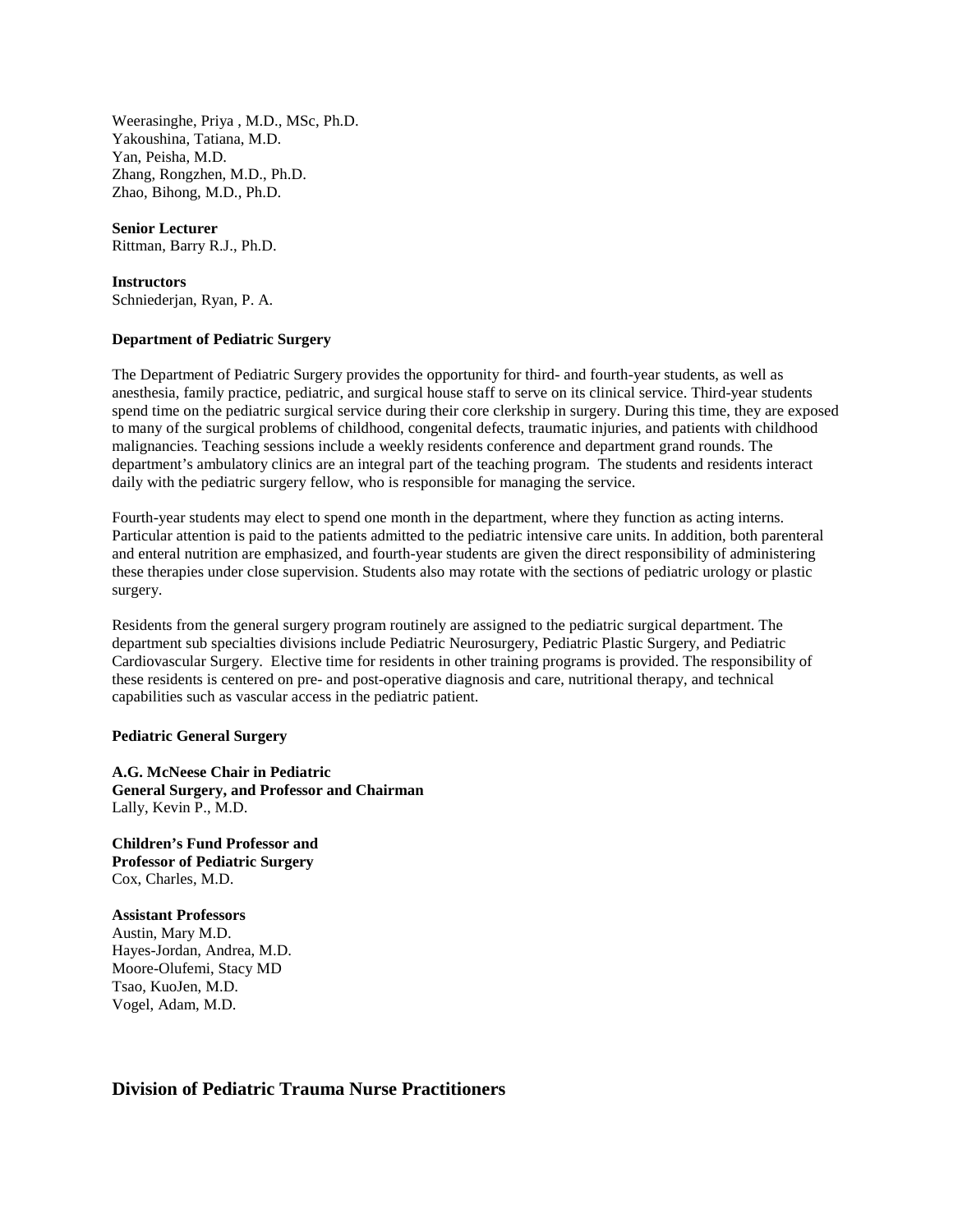The Division of Pediatric Trauma Nurse Practitioners provides opportunities for medical students to spend time working with the trauma team in all units from the emergency department, operating room and all inpatient units. During this time, medical students are exposed to the comprehensive physical assessment of trauma patients. In addition, exposure to the medical and surgical management of trauma patients provides ongoing learning opportunities. There are also opportunities for research and publication in collaboration with the pediatric trauma surgical director and pediatric neurosurgeons.

### **Instructors**:

Goins, Trisha RN, CPNP-AC Peters, Rebecca RN, CPNP-AC Sansalone, Lisa MSN, RN, CPNP-AC

## **Division of Pediatric Orthopaedic Surgery**

The University of Texas Health Science Center at Houston provides a comprehensive and strategic management system of care for all pediatric patients locally, nationally, and worldwide. The partnership between the University and Children's Memorial Hermann Hospital allows the division to provide pediatric orthopaedic care in a superior, world renowned Level I trauma center.Pediatric Orthopaedics is a subspecialty of orthopaedics which focuses on the study and treatment of congenital, developmental, acquired and traumatic bone and joint conditions in neonates, infants, children and adolescents. There are many variations of neurological and musculoskeletal conditions and deformities which the division evaluates and treats.

Services provided include inpatient and emergency department consults, hospital rounds, outpatient clinic, and surgery. Treatment techniques range from observation of growth and development, physical therapy, bracing and splinting as well as surgical intervention to treat various deformities, injuries, and neurological disorders. The Division of Pediatric Orthopaedics at UTHealth work in concert with acute care/trauma nurse practitioners and resident physicians in the following specialties: pediatrics, orthopaedics, radiology, infectious disease, and anesthesia. Our collaborative efforts and skills ensure a systematic approach while providing an excellent and high quality level of care to a diverse multicultural pediatric population.

#### **Assistant Professor**

Younas, Shiraz, M.D.

**Physician Assistant** Alexander, Marlon

## **Division of Pediatric Urology**

The Division of Pediatric Urology offers an opportunity for medical students to be exposed to urological problems unique to children. Most pediatric urologists spend the majority of their time caring for children with urinary tract abnormalities. Students would be encounter a variety of clinical scenarios from complex congenital abnormalities to routine outpatient care. In addition, there would be opportunity to experience the counseling and potential interventions with prenatally diagnosed urological abnormalities. Pediatric urologist commonly treat children with hydroceles, hernias, testicular torsion, undescended testicles, malignancies of the bladder and testicle, vesicoureteral reflux, and urinary tract infections. In addition, students may encounter more complex urological problems such as posterior urethral valves, ureteropelvic junction obstruction, ambiguous genitalia, and bladder exstrophy.

**Associate Professor** 

Ribbeck, Michaelene, NP, PhD

## **Division of Pediatric Neurosurgery**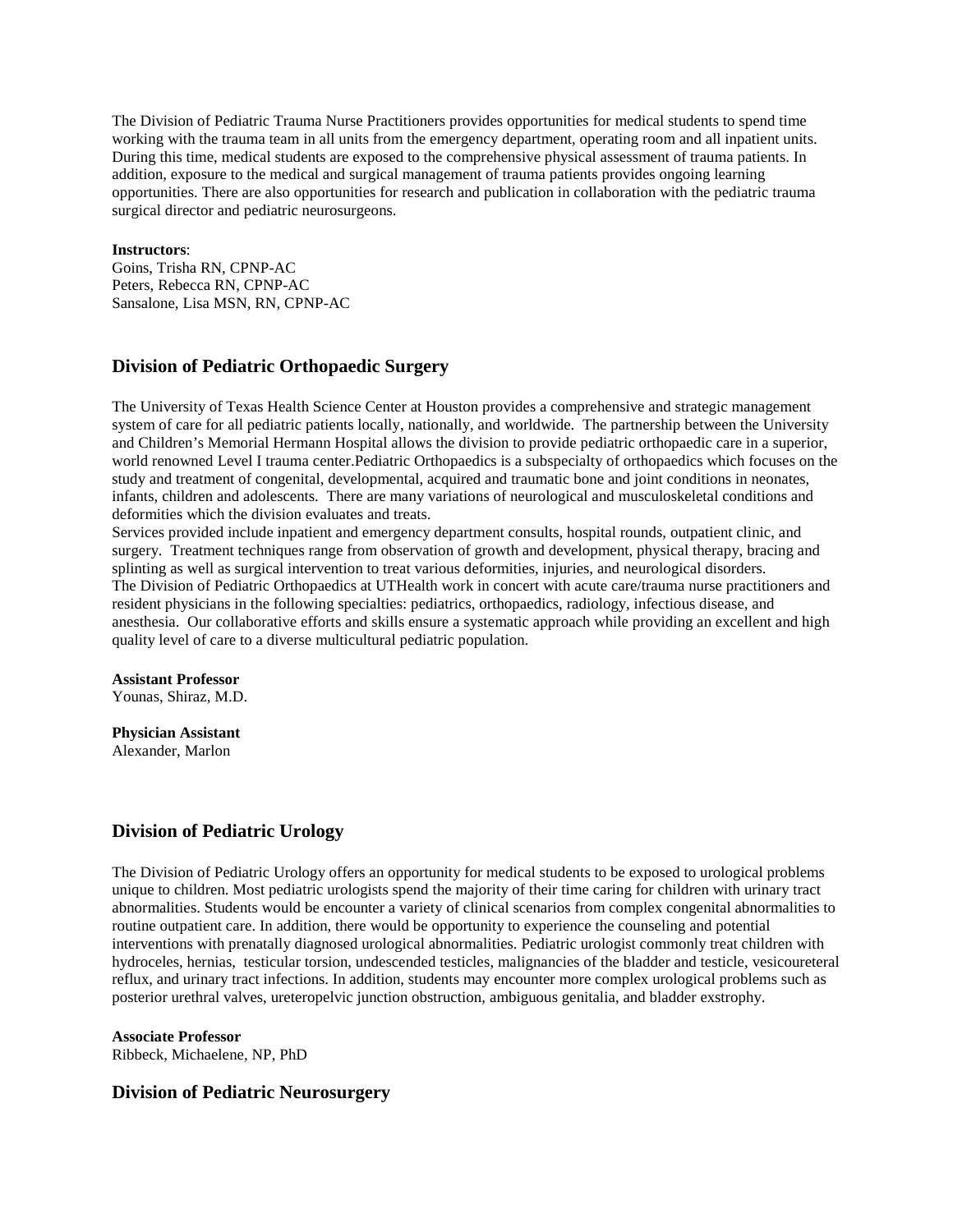The University of Texas Neurosurgeons for Children provides a comprehensive system of care for children with a variety of disorders of the nervous system. Based at Memorial Hermann Children's Hospital, the division has have provided pediatric neurosurgical care since 1975.

In conjunction with the Texas Comprehensive Epilepsy Program, the division's epilepsy program is one of the largest in the country. Craniofacial abnormalities in children have been an interest here for 20 years. The nonsurgical management of these problems has created a flow of patients to Houston from around the country and various parts of the world. Our ability to transport extremely critical patients over long distance with one of the first air ambulance programs developed in the United States has resulted in saving many patients. The division is part of one of the largest pediatric neurosurgical trauma services in the country.

A consequence of having a large dedicated 24-hour critical neurosurgical service is the development of extensive experience not only in trauma, but other critical events such as pediatric vascular disease. Our long standing interest in the surgical management of brain tumors is accentuated by our Gamma Knife program.

Faculty work closely with our associates at the UT M.D. Anderson Cancer Center to provide a comprehensive management scheme for nervous system cancer in children. Congenital anomalies are addressed on a daily basis. Complex spine disorders are handled at a variety of institutions, including a long-standing relationship with the Shriner's Hospital for Crippled Children in Houston. Taking the lead to help develop the Memorial Hermann Pediatric Neuroscience Center in conjunction with a variety of specialists in the neurosciences, division surgeons look forward to helping children with nervous system disorders.

**Pediatric Neurosurgery: Associate Professor and Chief** Fletcher, Stephen, D.O.

**Assistant Professor**  Jones, John, M.D.

**Physician Assistant**  Conrad, Lee Ann PA

## **Division of Pediatric Plastic and Reconstructive Surgery**

The Division of Pediatric Plastic and Reconstructive Surgery provides opportunities for fourth year medical students and externs after their first year of medical school to spend time working with the craniofacial team. During this time they are exposed to the surgical management of cleft lip and cleft palate, craniosynostosis and other cranial conditions as well as the treatment of nevi and hemangiomas. There are also opportunities for research and publication.

The Division of Pediatric Plastic and Reconstructive Surgery is home to the Texas Cleft and Craniofacial Team, providing comprehensive multispecialty team care of patients with craniofacial anomalies.

Division surgeons have pioneered innovative treatments such as the microscopic approach to the release of cranial sutures, internal distraction osteogenesis, and use of computer simulation for surgical planning.

**Pediatric Plastic and Reconstructive Surgery:**

**Professor and Chief,**

Teichgraeber, John F., MD

**Assistant Professor**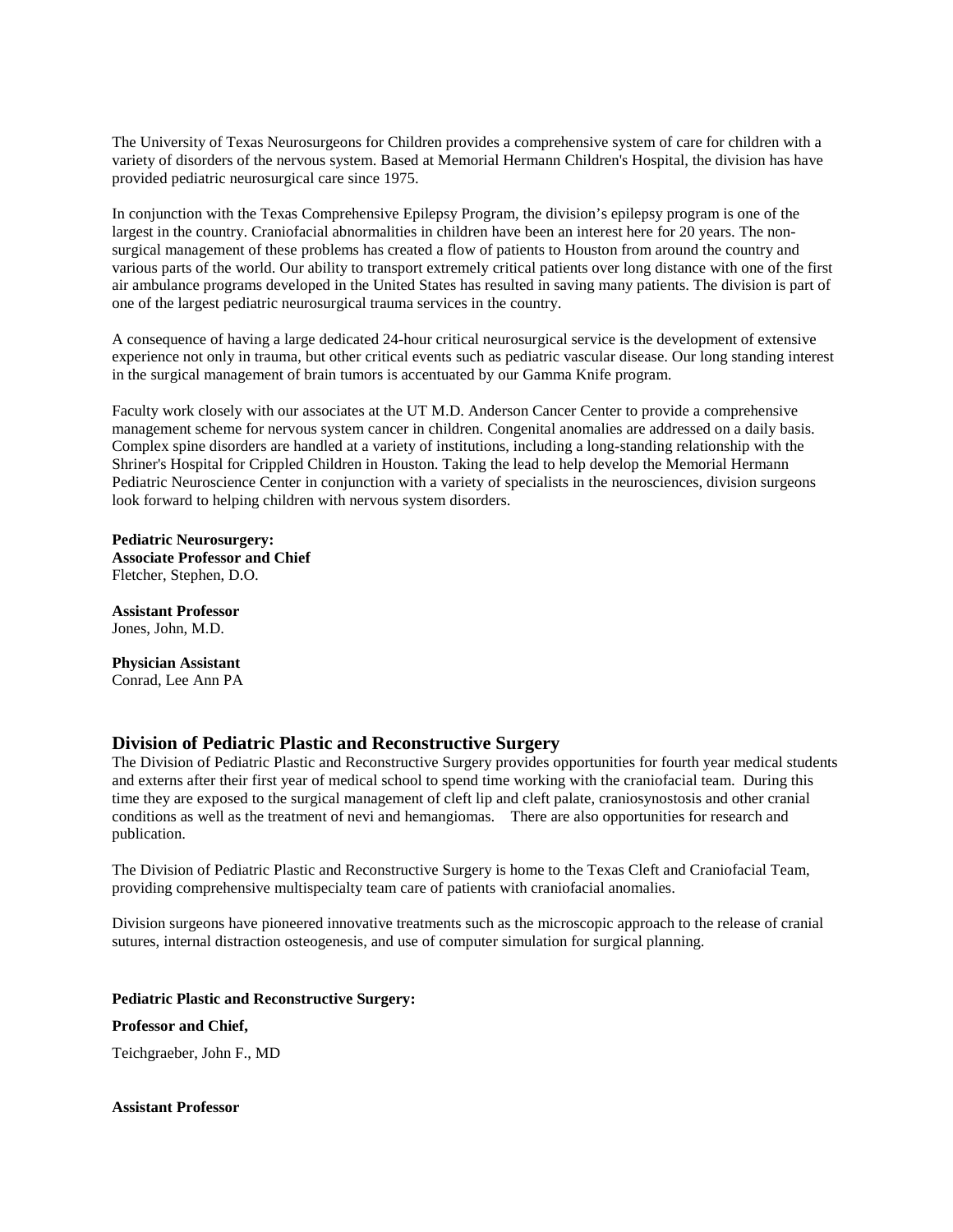Lypka, Michael M.D.

## **Division of Pediatric Cardiovascular Surgery**

Children with congenital and acquired heart disease have more treatment options than ever before. Today, more than 95 percent of congenital heart disorders can be repaired through surgery, often in the first two years of life. Advances in imaging and surgical techniques have made extraordinary life-saving feats possible in fetal cardiac intervention and in the treatment of pediatric heart patients. A child's heart surgery may be the most stressful event a family will experience. The pediatric heart surgery team is dedicated to giving children the very best chance for a successful outcome in a caring, supportive environment. The team works closely with many other specialists, including pediatric cardiology, neonatology, pediatric cardiac anesthesiology, pediatric critical care and pediatric perfusion to achieve clinical excellence in pediatric and congenital heart surgery. Pediatric cardiovascular surgeons perform the full-spectrum of pediatric cardiac surgery, including newborn cardiac surgery, single ventricle palliation, the norwood procedure, the arterial switch procedure, aortic arch reconstructions, repair of tetralogy of fallot, and pediatric cardiovascular surgery. The Division of Pediatric cardiovascular surgery provides opportunities for fourth-year medical students and externs to spend time working with the CV surgical team.

**Pediatric Cardiovascular Surgery: Associate Professor and Chief** Douglas, William I., M.D.

**Professor** Hines, Michael., M.D.

## **Instructor**

Haase, Doug M.M.S., R.R.T, P.A.-C

## **Department of Pediatrics**

Faculty in the Department of Pediatrics emphasize teaching designed to maximize the health of each pediatric patient, with special focus on optimization of growth and development. Students are expected to develop their own approach to assist patients in achieving these goals. Children, from premature infants through adolescents, are followed in the inpatient and outpatient settings. Each patient encounter is viewed as an opportunity for the student to improve his or her abilities to work with pediatric patients and their families.

The department is responsible for a formal course in human genetics. In addition, the faculty includes subspecialists in adolescent medicine, cardiology, critical care medicine, developmental pediatrics, neonatalperinatal medicine, genetics and metabolism, endocrinology, infectious diseases, hematology and oncology, nephrology, immunology, pulmonology, gastroenterology, and sports medicine. While there are numerous elective opportunities available in two- or four-week units in the various subspecialty clinical and laboratory aspects of pediatrics and its subspecialties, the importance of primary care is not lost. A major focus of the department is exposure to primary care in every student experience, whether it be in a general pediatric setting or in one of the specialty clinics.

The pediatric residency program is integrated into a curriculum involving Memorial Hermann Children's Hospital, M. D. Anderson Cancer Center, and Lyndon B. Johnson General (LBJ) Hospital. These residency programs, too, have a special emphasis on primary care and are designed to train general pediatricians.

Accredited post-residency subspecialty fellowships training programs are available in the Department of Pediatrics and include child neurology, endocrinology, genetics/dysmorphology, hematology/oncology,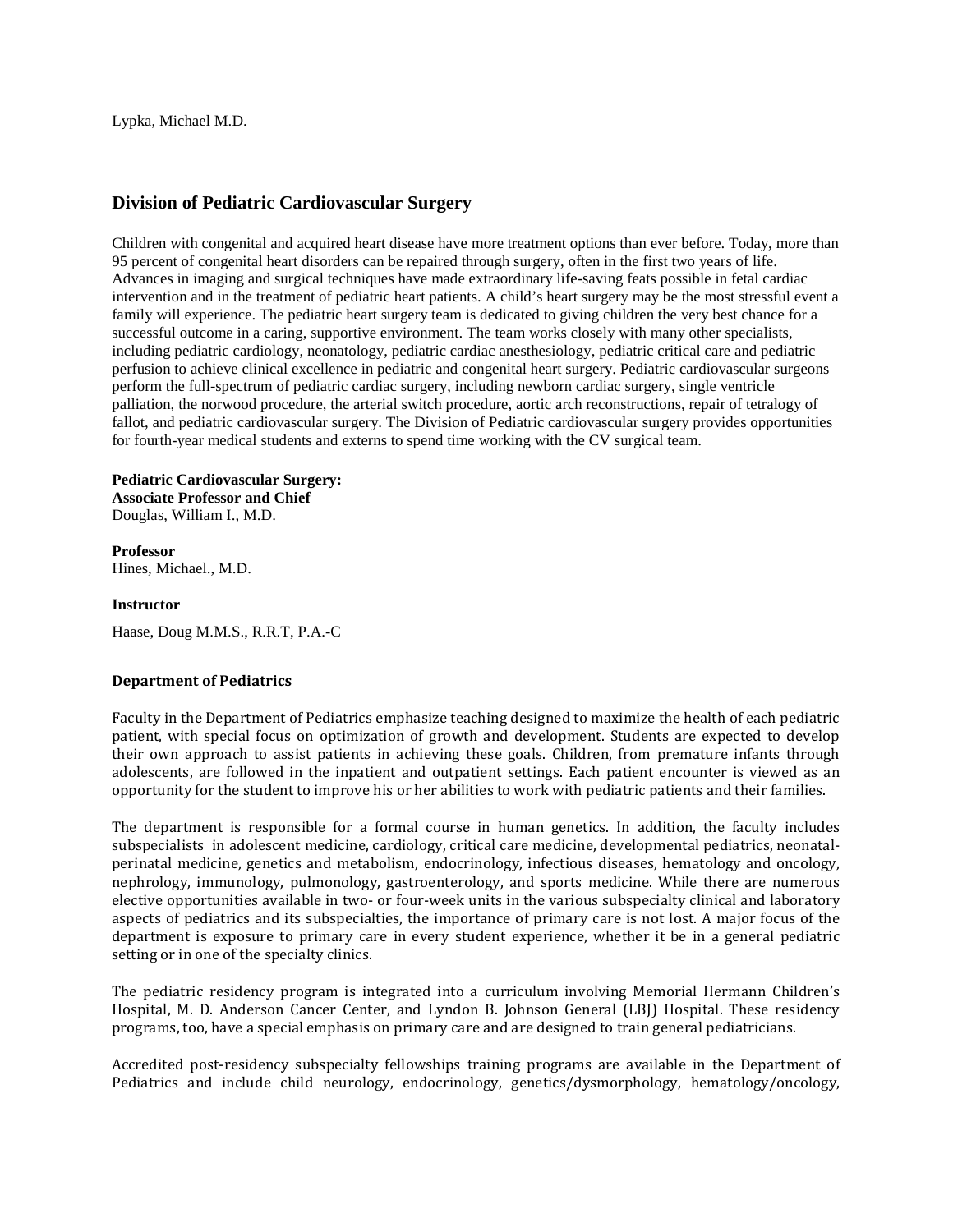neonatology, and nephrology, infectious diseases, ambulatory pediatrics, pulmonology, adolescent medicine, and critical care medicine.

**Professor and Interim Chair**  King, Brent, M.D.

**Michelle Bain Distinguished Professor in Medicine and Public Health and Professor** Tyson, Jon E., M.D., MPH.

**Professor of Pediatrics, Vice Chair of Pediatrics, Chief of Pediatrics** Garcia, Jose, M.D., SM

**Pediatric Hematology Assistant Professor and Division Director** Brown, Deborah M., MD

**Michael Mathew Knight Professor of Pediatrics, Director, Children's Learning Institute** Landry, Susan, Ph.D.

**Professor and Infectious Diseases Interim Division Director**  Heresi, Gloria, MD

**Professor and Gastroenterology-Division Director**  Rhoads, Marc J., M.D.

**Associate Professor and Interim Nephrology Division Director** Swinford, Rita, M.D.

**Professor and Cardiology Division Director** Bricker, Timothy, M.D.

**Professor and Adolescent Medicine Division Director** Risser, William L., Ph.D.

**Assistant Professor and Endocrinology Division Director** Yafi, Michael, M.D.

**Associate Professor and Housestaff Director, Vice Chair for Education and Training** Crandell, Sharon S., M.D.

**Professor and Medical Genetics Division Director**  Northrup, Hope, M.D.

**Professor and Community and General Pediatrics Division Director**  Yetman, Robert J., M.D.

**Professor and A. Blood Chair, Division Director of Neurology** Butler, Ian J., M.D.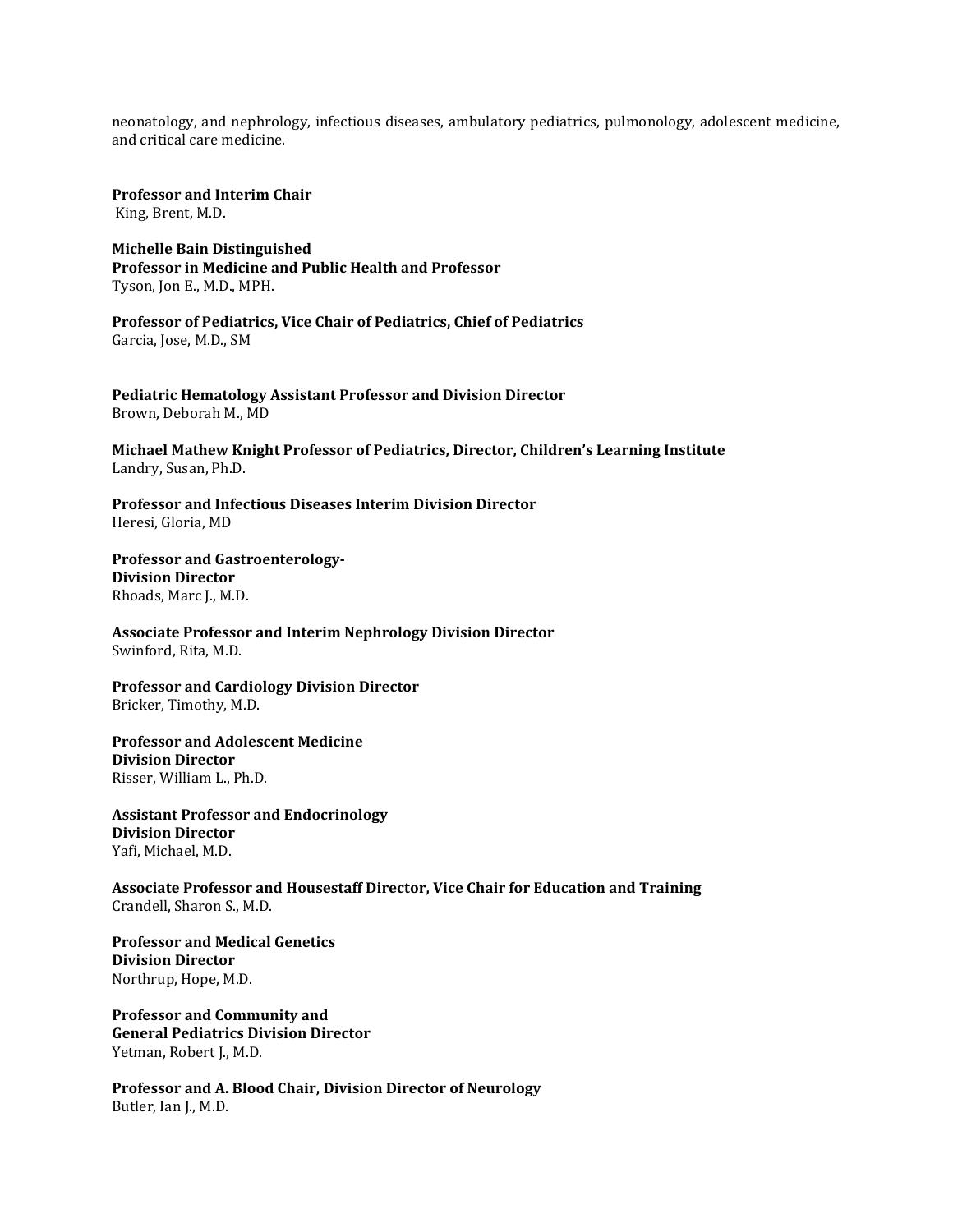### **Professor and Pulmonary, Allergy & Immunology Division Director**

Stark, James M., M.D.

## **Professors**

Barnes, Marcia, M.D. Barratt, Michelle S., M.D. Breier, Joshua I., M.D. Butler, Ian J., M.D. Colasurdo, Giuseppe N., M.D. Garcia, Jose, M.D., SM Ewing-Cobbs, Linda, Ph.D. Gleason, Jr. Wallace, M.D. Hecht, Jacqueline T., Ph.D. Heresi, Gloria, M.D. Kennedy, Kathleen, M.D. Landry, Susan Ph.D. Lasky, Robert, Ph.D. Mazur, Lynnette J., M.D. McNeese, Margaret C., M.D. Northrup, Hope, M.D. Papanicolaou, Andrew C., M.D. Rao, Syamasundar, M.D. Rhoads, Marc C., M.D. Risser, William L., M.D. Smith, Kimberly C., M.D. Stark, James M., M.D. Swank, Paul, Ph.D. Tyson, Jon E., M.D. Williamson, Daniel W., MD Yetman, Robert J., M.D.

#### **Associate Professors**

Alcorn, Joseph L., Ph.D. Anthony, Jason, Ph.D. (CLI) Assel, Michael, Ph.D. Brown, Deborah, M.D. Castillo, Eduardo, Ph.D. Crandell, Sharon M.D. Denton, Carolyn Ph.D. (CLI) Eissa, Mona, M.D. Gambello, Michael, M.D. Girardet, Rebecca, M.D. Greeley, Christopher S., M.D. Gupta, Monesha, M.D. Haque, Ikram IA M.D. Hecht, Steven A., Ph.D. Hormann, Mark D., M.D. Khan, Amir, M.D. Lahoti. Sheela L., M.D. Lopez, Suzanne M., M.D. Mancias, Pedro, M.D. Numan, Mohammed T., M.D. Pacheco, Susan E., M.D.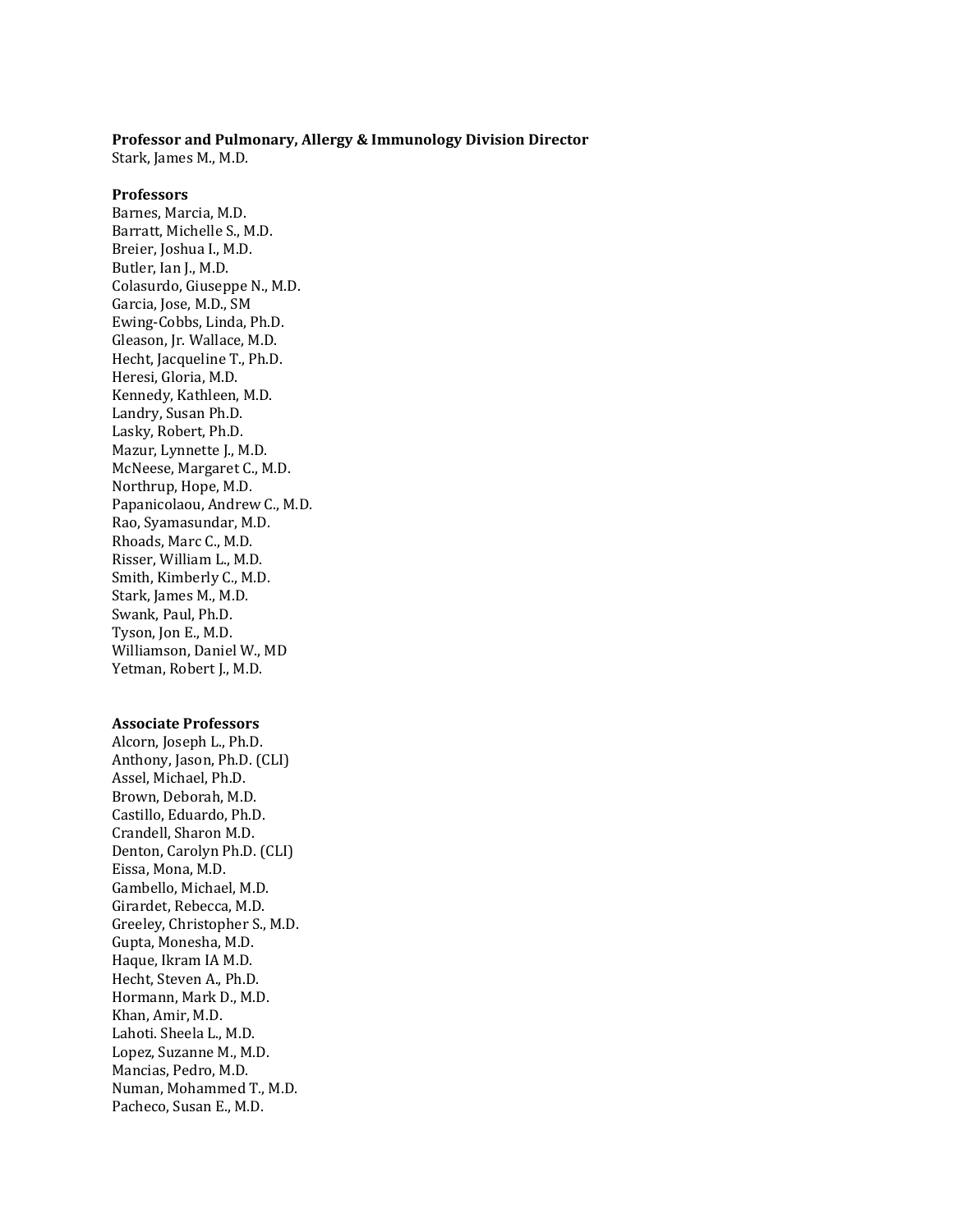Samuels, Joshua, M.D. Swinford, Rita, M.D. Thapar, Mohinder, M.D.

#### **Assistant Professors**

Anegi, Chiamaka N., M.D. Angelo, Joseph R., M.D. Araiza, Virginia, M.D. Archibong, Emma V., M.D. Au, Kit-Sing, Ph.D. Balaguru, Duraisamy, M.D. Beaudoin, Ebony M.D. Benjamins, Laura J., M.D., Ph.D. Biliciler-Denktas, Gurur, M.D Braun, Michael, M.D. Brown, Matthew, M.D. Bruce, Shirley R., Ph.D. Chan, See Wai, M.D. Chapman, John, M.D Cheung, Kim K., M.D. Cho, Seo-Hee, Ph.D. De Ybarrondo, Lisa, M.D DebRoy, Ashish M.D. Ekong, Mfon, M.D. Erikson, Christian L, M.D. Evans, Patricia W., M.D. Foster, Timothy C., M.D. Gelfer, Polina, M.D. Geltmeyer, Abby M., M.D. Gourishankar, Anand, M.D. Green, Charles, Ph.D. Guardiola, Amalia, M.D. Guttentag, Cathy, Ph.D. Halbardier, Brenda, N.N.P. Hashmi, Syed, M.D., Ph.D. Horenstein, Maria M.D. Huseby, Valerie, N.N.P. Imseis, Essam M., M.D. Ivan, Daniel L., M.D. Jimenez, Margarita, M.D., Ph.D. Johnston, Richard A., Ph.D. Jon, Cindy, M.D. Jones, Patrick M., M.D. Juranek, Jenifer, Ph.D. Kamdar, Ankur M.D. Katakam, Lakshmi, M.D. Khan, Mona S., M.D. Khatua, Sutapa, M.D. Kim, Seonhee, Ph.D. King, Terri M., Ph.D. Koenig, Mary K., M.D. Liaw, Shih-Ning, M.D. Liu, Yuying, Ph.D. Lorch, Steven M., M.D. Love, LaTanya J., M.D.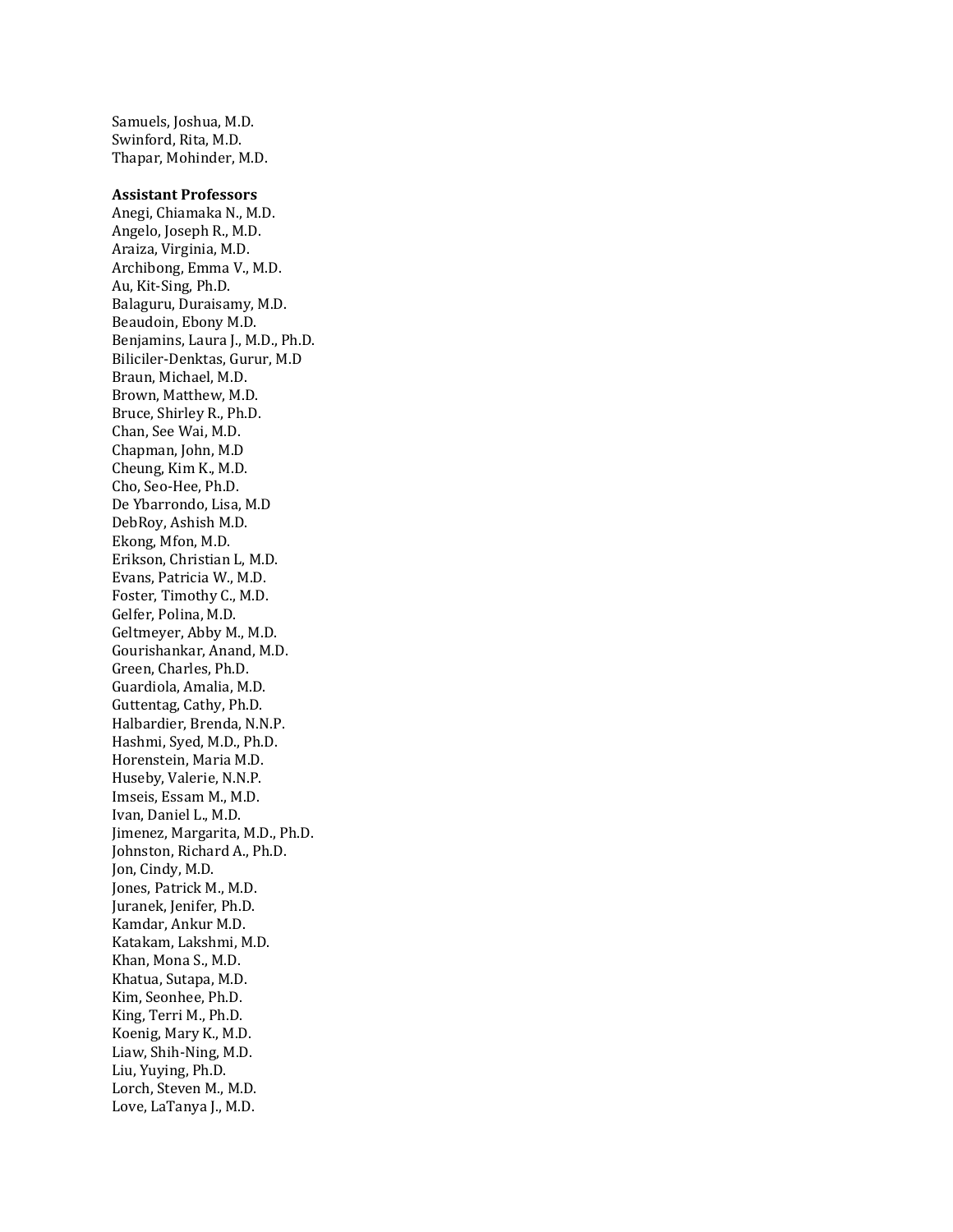Moore, Heather, M.D. Moulik, Mousumi, M.D. Navarro, Fernando, M.D. Parks, Kenya M., M.D. Pedroza, Claudia, Ph.D. Perez, Norma, D.O. Posey, Karen, Ph.D. Rivera-Davila Michelle, M.D. Record, Sharon, P.N.P. Rodriguez, Nidra I., M.D. Rubio, Jr. Nunilo, M.D. Salinas, Ezequiel D. III, M.D. Samuels, Joshua, M.D. Sanders, Jason, M.D. Sexton, Crystal, W., Ph.D. Singletary, Claire N., M.S., CGC Smith, Keely G., M.D. Strobel, Nathaniel H.P., M.D. Swindell, Eric C., Ph.D. Taylor, Heather, Ph.D. Thapar, Vandana C., M.D. Tran, Dat Q., M.D., Ph.D. Tsakiri, Sophia, M.D. Turiy, Yuliya, M.D. Von Allmen, Gretchen K., M.D. Wenderfer, Scott D., M.D., Ph.D. Williams, Jeffrey M., Ph.D. (CLI) Wootton, Susan H., M.D. Yafi, Michael, M.D. Zucker, Tricia, Ph.D. (CLI)

#### **Clinical Assistant Professors**

Frazier, Johnnie P., M.D., M.Ed, FAAP Holzmann-Pazgal, Galit M.D. Noblin, Sarah J., M.A. Shelburne, Julia T., M.D. Volek-Smith, Holly, M.D.

## **Clinical Professors**

**Instructors** Raia, Marianna, M. S.

**Visiting Professor** Bricker, J. Timothy, M.D. Filipek, Pauline, M.D.

**Visiting Adjunct Professor** Murphy, James R., Ph.D.

**Visiting Associate Professor** Cody Arnold, M.D. Eichenwald, Eric M., M.D.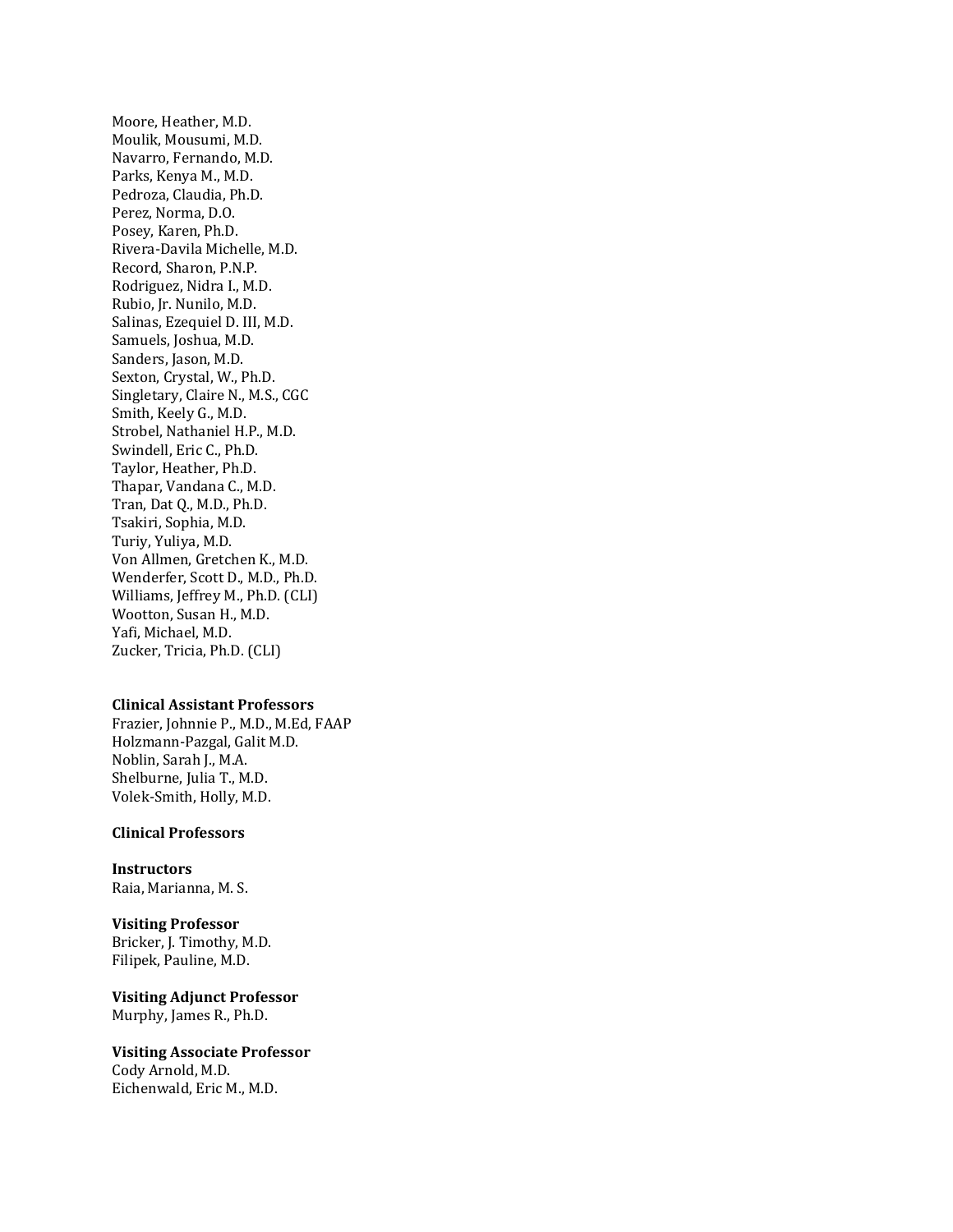**Adjunct Assistant Professor** Avritscher, Elenir, M.D. Prasad, Mary, Ph.D.

**Adjunct Instructor** Bass, Pam, MA

**Clinical Instructor** Saavedra, Heather, M.S.

## **Staff Physicians**

Cohan, Stuart, M.D. Conlon, Rosemary M.D. Hakemack, Brenda S., M.D. Siddiki, Saba K., M.D. Wong, Christina, M.D.

## **Staff Nurse Practitioner**

Gunner, Kathy B., NP

## **Department of Physical Medicine and Rehabilitation**

The Department of Physical Medicine & Rehabilitation (PM&R) is concerned with the evaluation and management of patients with a broad range of disabling conditions. Physiatrists are experts in the diagnosis and management of problems patients may have with their nerves, bones, joints, muscles, and other tissues. The types of conditions commonly treated by physiatrists include spinal-cord injury, brain injury, amputation, multiple trauma, stroke, burns, acute musculoskeletal-pain problems, chronic degenerative diseases like arthritis, and neurologic diseases like multiple sclerosis.

The Medical School's PM&R department has joined forces with the PM&R department at Baylor College of Medicine for education and research purposes. All of the hospitals in the Texas Medical Center, as well as several outside, are affiliated with this new alliance. The physiatrists at Memorial Hermann treat mostly patients with musculoskeletal problems and stroke. Those at TIRR treat patients with more catastrophic disabilities like spinal cord or brain injury.

Students and residents have the opportunity to rotate through any of the clinical sites in close supervision with the faculty and those participating in PM&R fellowships. The highly motivated student has the opportunity to work as an extern and provide first-call services for patients with appropriate faculty supervision. Independent study projects, as well as research projects, can be arranged for credit. PM&R faculty are also conducting joint research on spinal cord injured and brain-injured patients with other specialties, including neurosurgery, and basic science disciplines, including microbiology.

**Chair and Clinical Associate Professor** Francisco, Gerard, M.D.

**Clinical Professor**  Donovan, William H., M.D.

**Associate Professor** Boake, Corwin, Ph.D.

**Clinical Assistant Professors**.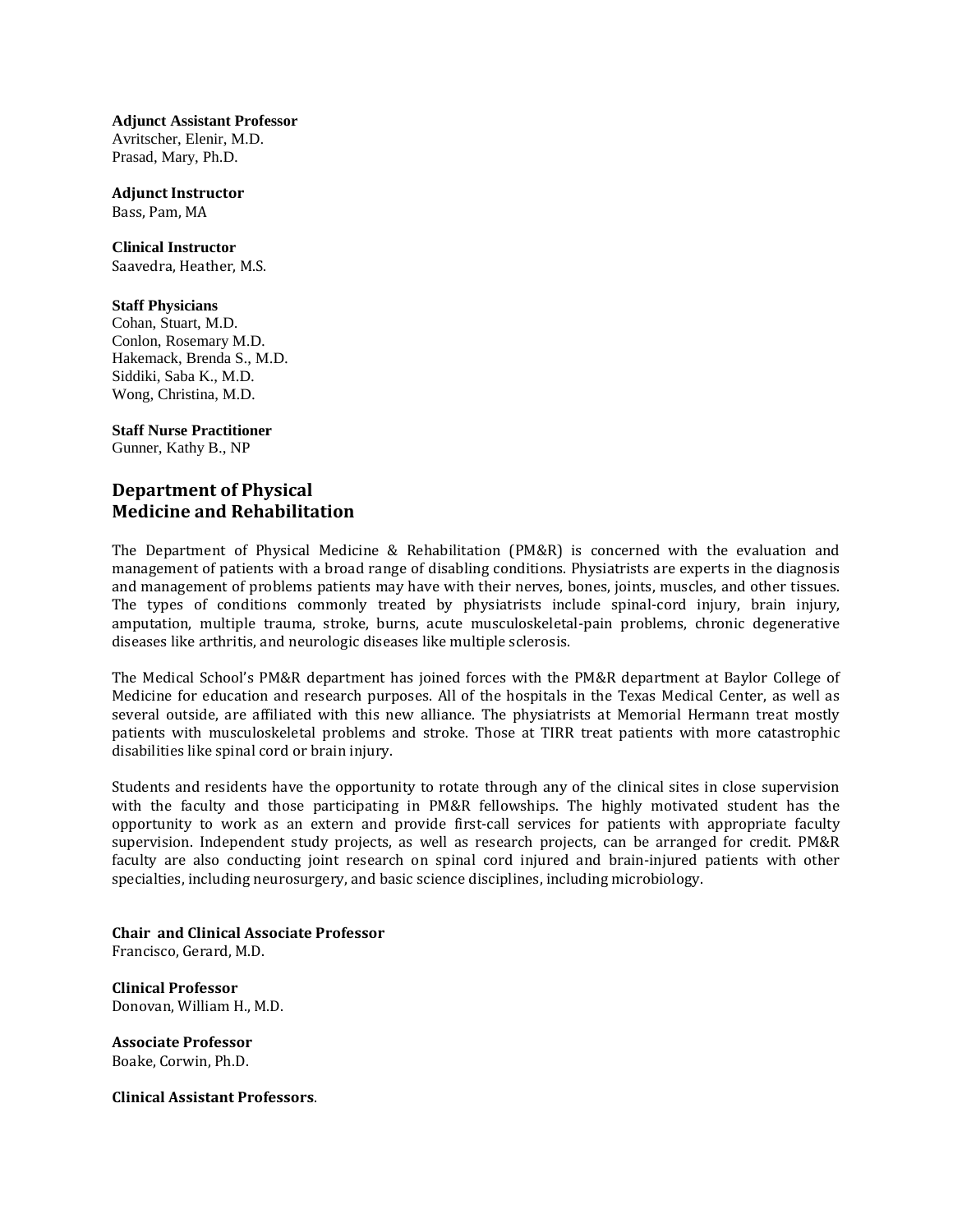Berliner, Jeffrey, M.D. Crump, Monica, M.D. Davis, Matt, M.D. Fontera, Joel, M.D. Khalifa, Ahmed, M.D. Joseph, Prathap, M.D. Mapa, Meilani, M.D Melton, Danielle H, M.D. Thomas, Judy, M.D. Verduzco-Gutierrez, Monica, M.D. Wilde, Mark, Psy.D.

## **Department of Psychiatry and Behavioral Sciences**

The goal of the Department of Psychiatry and Behavioral Sciences is to provide medical students, whatever their ultimate medical specialty choice, with opportunities to acquire (1) an appreciation for the patient as a whole person with an emotional as well as a physical life; (2) the ability to diagnose and treat the most frequent mental disorders; and (3) a positive attitude toward the importance of psychological well-being. In the second year, medical students are introduced to the biopsychosocial aspects of behavior. Using the life cycle as a framework, human growth and development, determinants of behavior, human sexuality, death and dying, and medical ethics are discussed. Information is presented on interviewing, communication and interpersonal skills; psychopathology, the psychosocial aspects of mental illness; and community and preventive medicine. During the third-year clerkship, students spend six weeks in the Department of Psychiatry outpatient clinics at the Behavioral and Biomedical Sciences Building, the UT Harris County Psychiatric Center, M. D. Anderson Cancer Center, Memorial Herman - Texas Medical Center, and Lyndon B. Johnson General Hospital where they see and follow patients with psychiatric disorders. Several clinical and research electives are available to fourth-year students.

**Professor and Chair** Soares, Jair, M.D.

**Pat R. Rutherford, Jr. Chair in Psychiatry and Professor** Swann, Alan C., M.D.

## **Professors**

Bukstein, Oscar, M.D. Butler, Patricia, M.D. Harper, R. Andrew, M.D. Lane, Scott, Ph.D. Loveland, Katherine, Ph.D. Meisch, Richard A., M.D., Ph.D. Moeller, F. Gerard, M.D. Pearson, Deborah, Ph.D. Pigott, Teresa, M.D. Pinell, Octavio, M.D. Schmitz, Joy, Ph.D.

## **Associate Professors**

Cowan, Katherine, M.D. Gajwani, Prashant, M.D. John, Vineeth, M.D. Krajewski, Kenneth J., M.D.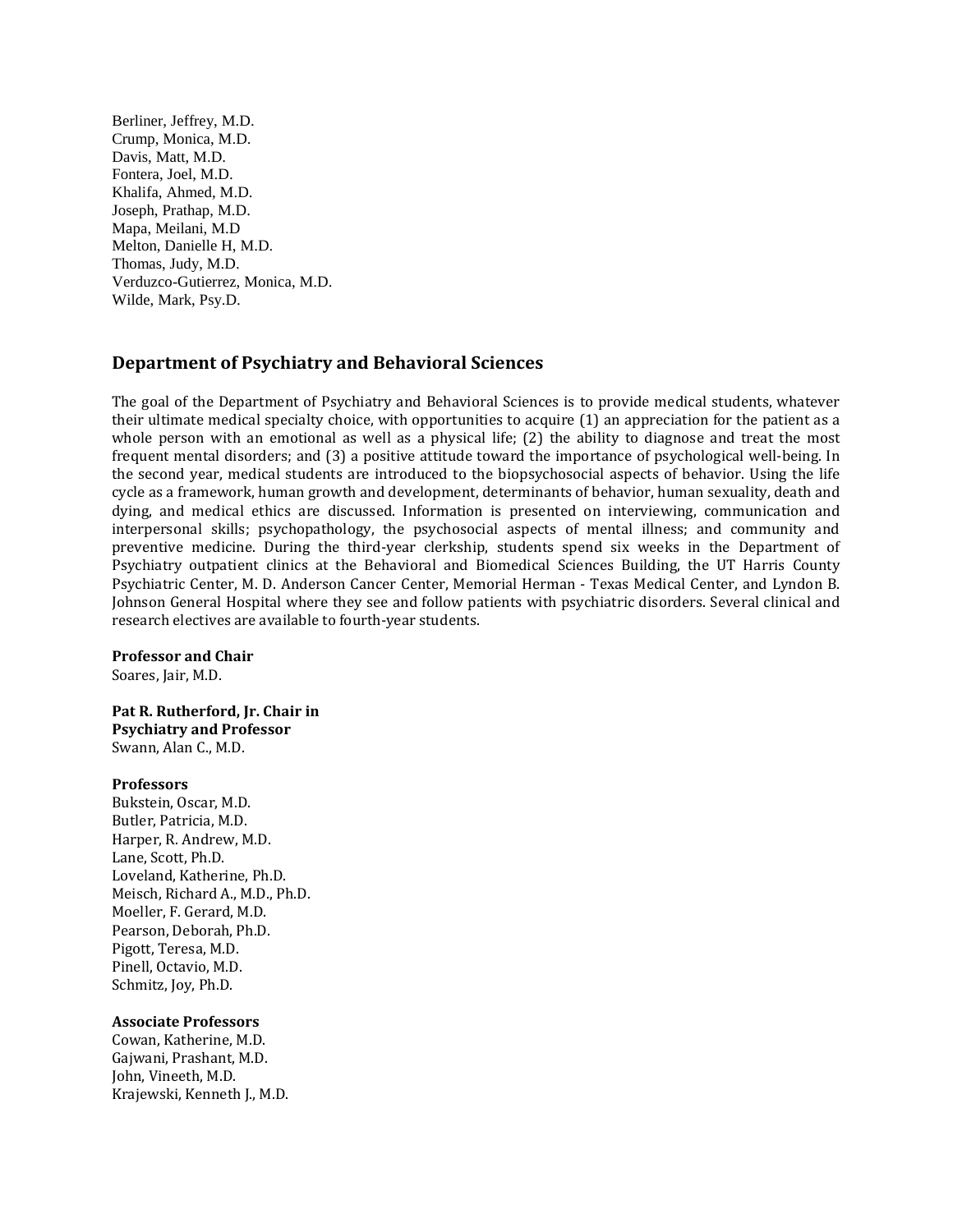Patterson, Guy, M.D. Saunders, Ann, M.D. Saxena, Kirti, M.D. Shad, Mujeeb, M.D. Shah, Nurun, M.D., M.P.H. Steinberg, Joel, M.D. Tsopelas, Nicholas Wassef, Adel, M.D.

## **Assistant Professors**

Ashraf, Deeba, M.D. Barr, Jeffrey, M.D. Godsy, Tyson, M.D. Hashmi, Aqeel, M.D. Johnson, Samoan, Ph.D. Kazimi, Iram, M.D. Malkina, Svetlana, M.D. Person, Cheryl, M.D. Randle, Sonja, M.D. Schatte, Dawnelle, M.D. Schneider, Laurie, M.D. Siddiqui, Samina, M.D. Ware, Steven, M.D.

## **Clinical Professors**

Santos, Cynthia, M.D.

## **Clinical Assistant Professors**

Daniel, Vivi, M.D. Fernandez, Jose, M.D. Kahan, Kara, M.D. Smeal, Janis, D.O.

## **Department of Surgery**

The goal of the Department of Surgery is to achieve excellence in patient care, clinical training, and basic and applied research.

The junior surgery clerkship is the core clerkship in surgery that is required of all students. The curriculum emphasizes basic clinical and surgical skills as applied to a common core of presenting problems. Students are introduced to preoperative, postoperative, traumatic, and ambulatory care of patients. By the completion of this educational program, students should demonstrate an understanding of the pathophysiology of surgically treatable diseases and should have acquired sufficient knowledge and diagnostic skills to be able to recognize when a patient's condition might best be served by a surgical consultation. Students will also develop the fundamental skills for safe and efficient management of patients in the hospital and ambulatory setting, clinical skills, and operative skills during the eight-week clerkship.

At least one month of the clerkship will be spent working with full-time faculty on a surgical service at Memorial Hermann – Texas Medical Center or at the Lyndon B. Johnson (LBJ) General Hospital. The remaining month of the clerkship will be spent working on a general or surgical specialty service at Memorial Hermann or participating hospitals/services.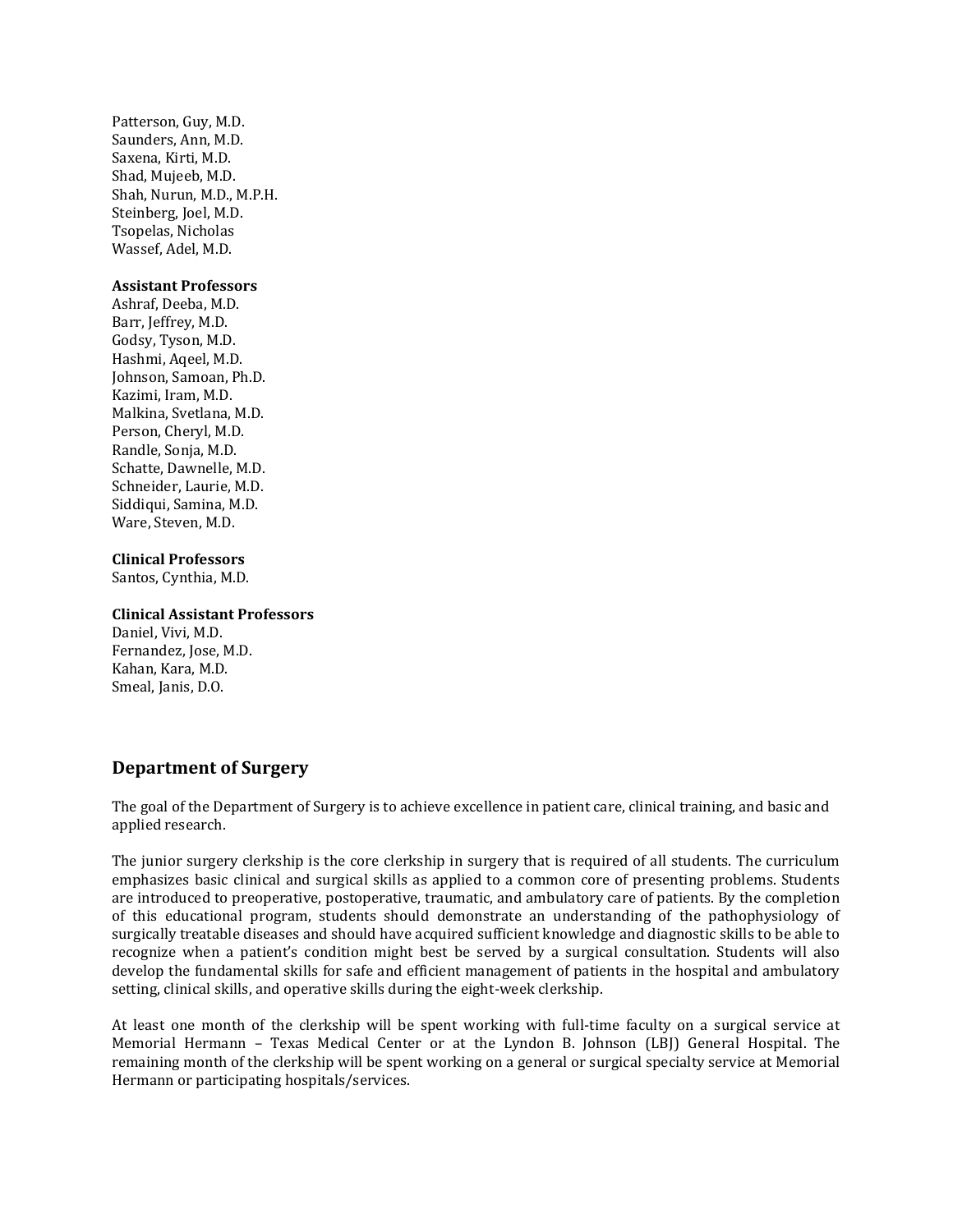Clinical patient care is a significant part of students' surgical experience. The students are expected to make rounds in the morning and evening with their residents and/or faculty member, be available for on-call assignments, attend resident conferences, and assist in the work-up of patients who are admitted to their service. They are expected to write daily progress notes on the patients to whom they are assigned. Additional time may be spent in resident and/or faculty clinics. By and large, this will be an in-hospital experience.

The senior surgery clerkship is a four-week elective experience. Fourth-year students select this experience from a list of approved electives.

Postgraduate training begins with the categorical first-year program in surgery, specifically designed to provide graduates the opportunity to combine medical school knowledge with practical skills and to lay a firm foundation for the pursuit of any surgery or medicine specialty. Beyond that, full residencies in general surgery and surgery specialties are offered.

**Denton A. Cooley, M.D. Chair in Surgery, Jack H. Mayfield, M.D. Distinguished University Chair in Surgery Professor and Chair, Chief of General Surgery** Andrassy, Richard J., M.D.

## **Division of Acute Care Surgery**

The Division of Acute Care surgery includes the section of Trauma, Emergency General Surgery, Critical Care Surgery and Burn Surgery. This Division is concerned with the broad aspects of injury, critical care, burns and the care of patients with emergent general surgery conditions. This has been a very busy service over the years since our primary teaching hospital is one of the busiest in the United States and we are the only Burn Center in Houston. Many students and residents have participated in research, both basic and clinical, as part of our Trauma Center Grant and T-32 training programs. Students are encouraged to participate in ongoing trials or laboratory research. An evidence based approach to patient care is highlighted.

The junior surgical clerkship is conducted at Memorial Hermann – Texas Medical Center, LBJ General Hospital, and M. D. Anderson Cancer Center. Senior clerkships may be done at these institutions with selected clinical faculty. Summer research opportunities are available for all levels of medical school training.

The residency training program is a minimum of 5 years of progressively increased surgical experience. Many of the residents will pursue 2 or more years of research experience during their training. Following residency, fellowships in trauma, critical care, burns or acute care surgery are offered.

**Professor and Chief of Acute Care Surgery** Holcomb, John B., M.D.

**Professor and Chief of Trauma Surgery** Kozar, Rosemary, M.D., Ph.D.

**Professor and Chief of Burn Surgery** Cross, James M., M.D., Ph.D.

**Associate Professor and Chief of Critical Care Surgery** Cotton, Bryan A., Jr., M.D.

**Professors** Duke, James H., M.D.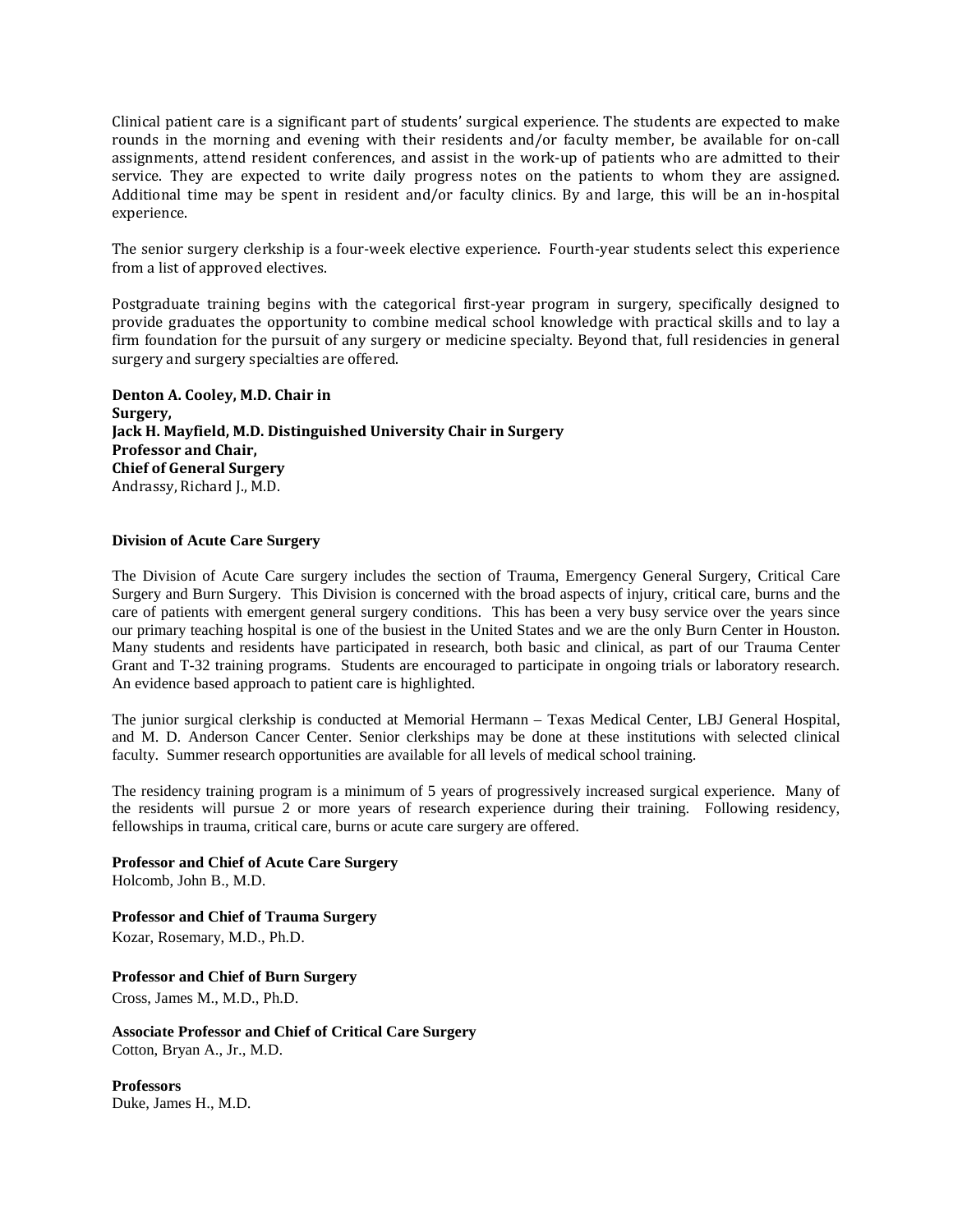Kulkarni, Anil, Ph.D. Moody, Frank G., M.D. Potts, John R., III, M.D. Wade, Charles E., Ph.D. Wainwright, David J., M.D.

#### **Associate Professors**

Adams, Phillip R., M.D. Cotton, Bryan A., M.D., M.P.H Kao, Lillian, M.D. Gill, Brijesh, M.D. Robinson, Emily, M.D.

### **Assistant Professors**

Albarado, Rondel P., M.D. Freet, Daniel J., M.D. Khan, Saleem A., M.D. Matijevic, Nena, Ph.D. McNutt, Michelle K., M.D. Moore, Laura J., M.D. Nahouraii, Richard A., M.D. Pati, Shibani, M.D., Ph.D. Tyson, George H., M.D.

## **Division of Minimally Invasive Surgery, Bariatrics and Elective General Surgery**

This Division includes MIST (Minimally Invasive Surgeons of Texas), bariatric surgery, surgical oncology, endocrine surgery, breast surgery, abdominal wall defects (hernias) and colorectal surgery. Students participate in a very busy and diverse general surgery experience. Clinical research trials are ongoing and many students and residents participate in these studies. Residents are given progressive responsibility including introduction to advanced laparoscopic techniques and robotic surgery.

## **Associate Professor and Chief of Minimally Invasive Surgery**

Wilson, Erik B., M.D.

**Professors** Andrassy, Richard J., M.D.

**Associate Professor** Robinson, Emily K., M.D.

#### **Assistant Professor**

Bajwa, Kulvinder S., M.D. Lesslie, Donald P.,D.O. Mehta, Sheilendra S., M.D. Snyder, Brad E., M.D. Wilson, Todd D., M.D.

#### **Division of Surgery, LBJ General Hospital**

The Division provides a broad variety of surgical care at our county hospital. Many of the faculty also work at Memorial Hermann – Texas Medical Center. This is an ideal site for student education and increased responsibilities. The patients are numerous and with high levels of surgical illness. Large volumes of colorectal,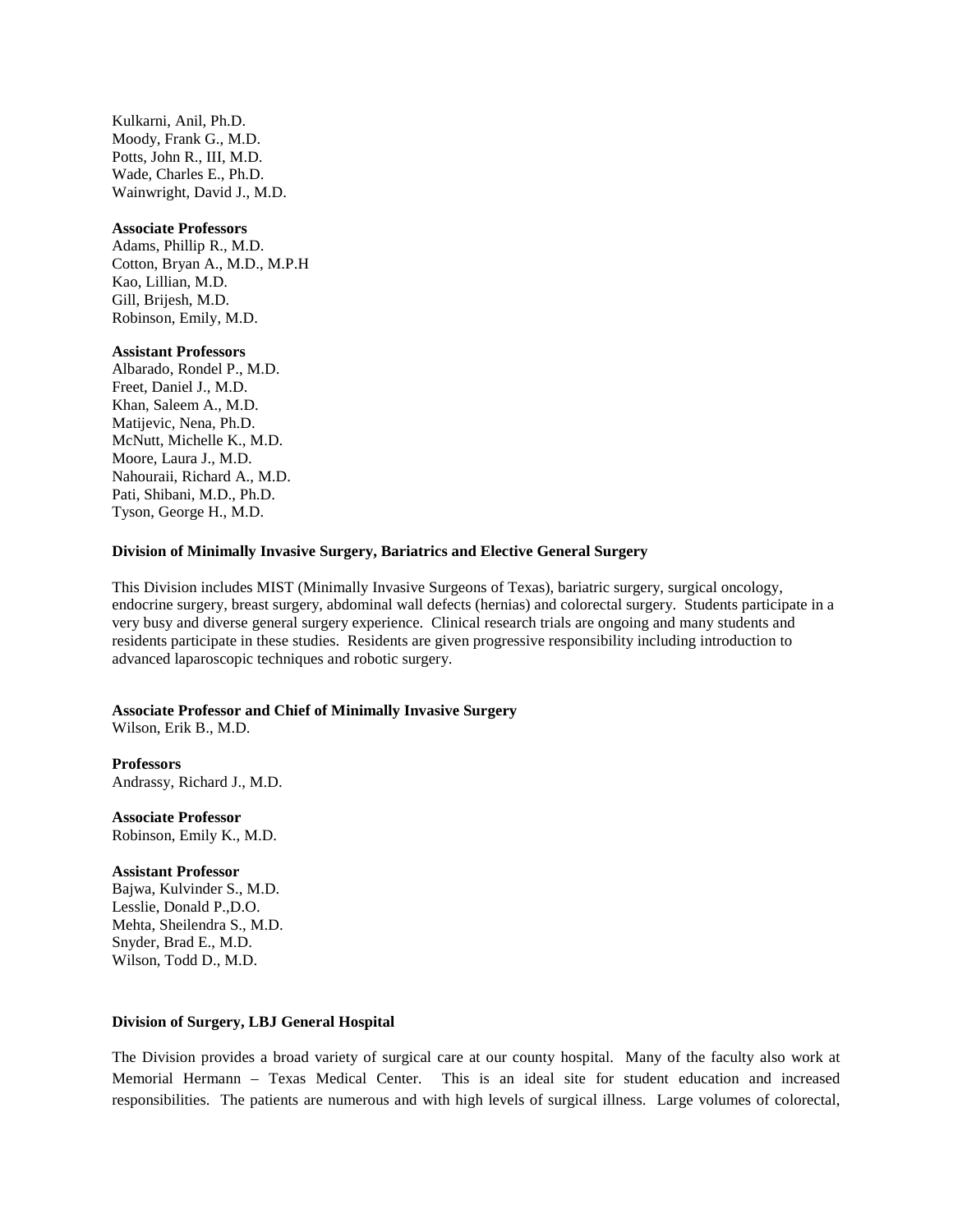minimally invasive and general surgical procedures are performed. Faculty teaching at this site is stressed and residents provide significant teaching opportunities for the students.

**Professor and Chief of LBJ Surgery**

Ko, Tien C., M.D.

**Professors** Andrassy, Richard J., M.D. Potts, John R., M.D. Souchon, Eduardo A., M.D.

**Associate Professors** Kao, Lillian S., M.D. Robinson, Emily K., M.D.

## **Assistant Professor**

Millas, Stefanos G., M.D. Wray, Curtis J., M.D.

## **Division of Immunology and Organ Transplantation**

The division seeks to apply basic immunologic findings to clinical practice in the field of organ transplantation. Members of the division offer basic courses and clinical experience in transplantation by participating in the firstyear introductory immunology course and the third-year clinical clerkship. The fourth-year clinical and research electives also provide experience in the organ transplantation center. Emphasis during these electives is placed on actual and potential applications of basic immunology to clinical practice. Students have the opportunity to acquire the techniques for measuring the components of the immune system in man, study immunodeficiency syndromes in man, and learn the principles of diagnosis and treatment of end-stage disorders of the kidney, liver, and heart.

The division collaborates with 20 satellite dialysis centers by offering renal transplantation services. By virtue of the evaluation of end-stage renal disease patients and continuing clinical follow-up post-transplantation, the student has the opportunity to understand renal failure at various stages and to assess treatment options.

Specialized training in immunology in the division leading to the Ph.D. degree is available through the program in immunology in the Graduate School of Biomedical Sciences.

## **Professor and Division Director**

Bynon, Steve J., M.D

**Associate Professor** Saggi, Bob H., M.D.

**Assistant Professor** Varga, Karoly, M.D.

**Division of Oral and Maxillofacial Surgery**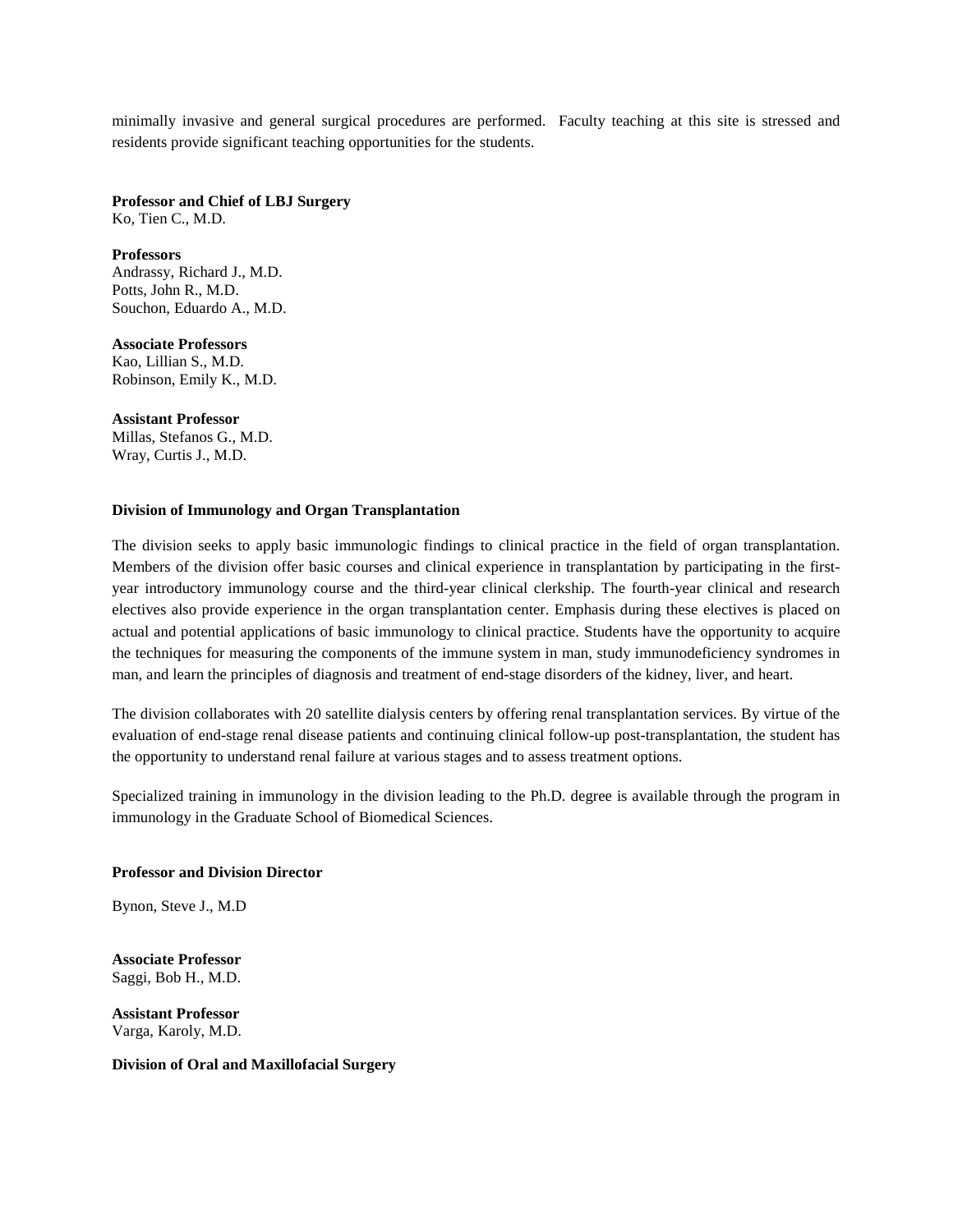The division is concerned with the diagnosis and treatment of congenital, acquired, traumatic, and pathological conditions of the oral and maxillofacial regions.

The division, in conjunction with the Department of Oral and Maxillofacial Surgery at the UT Dental Branch, provides students with the opportunity to acquire the basic principles of diagnosis and treatment pertinent to the discipline. A postgraduate four-year program includes a basic science program and a six-year double-degree program with advanced placement in medical school. Rotations are at Memorial Hermann – Texas Medical Center, The Methodist Hospital, Lyndon B. Johnson General Hospital, Ben Taub General Hospital, and the Michael DeBakey Veterans Affairs Medical Center.

*Associate Professors* Gilbert, Harry, D.D.S. Wilson, James, D.D.S. Wong, Mark E., B.D.S.

### **Division of Plastic and Reconstructive Surgery**

Basic principles of wound healing, critical analysis of clinical problems, and meticulous, innovative techniques are the hallmarks of plastic surgery. The Division of Plastic and Reconstructive Surgery provides fourth-year medical students with the opportunity to acquire these important principles during the surgery clinical clerkship.

Students are offered the opportunity to expand their knowledge and sharpen clinical skills by spending one month in an elective assignment to the plastic surgery service. Students participate at a level commensurate with their ability and interest. They are exposed to a variety of reconstructive problems and, given the opportunity, become proficient at basic wound care. Students participate in the teaching conferences and attend plastic surgery grand rounds.

## **Dr. Thomas D. Cronin Chair, Professor, and Division Director**

Parks, Donald H., M.D.

**Professor** Wainwright, David J., M.D.

**Associate Professor**

Cross, James M., M.D.

#### **Assistant Professors**

Freet, Daniel, M.D. Marques, Erik, M.D.

#### **Division of Urology**

The primary goal of this division's educational program is to allow students to recognize and treat diseases of the urinary tract and male genital tract and recognize when the assistance of a urologist is required. A series of urology lectures is given to third-year medical students during the general surgery rotation.

The pathophysiology, diagnosis, and treatment of hematuria, prostatism, urinary tract neoplasms, trauma and infections, urinary calculi, and pediatric logic problems are discussed.

Two electives are offered in urology. One month can be spent at Memorial Hermann – Texas Medical Center and Lyndon B. Johnson (LBJ) General hospitals. Surgical procedures, evaluation, and diagnosis of diseases of the urinary and male genital tract and the care of the ambulatory patient are stressed. Students attend a weekly radiology conferences and a residents conference. For students interested in oncology, an elective can be arranged at M. D. Anderson Cancer Center.

## **Professor and Interim Chief**